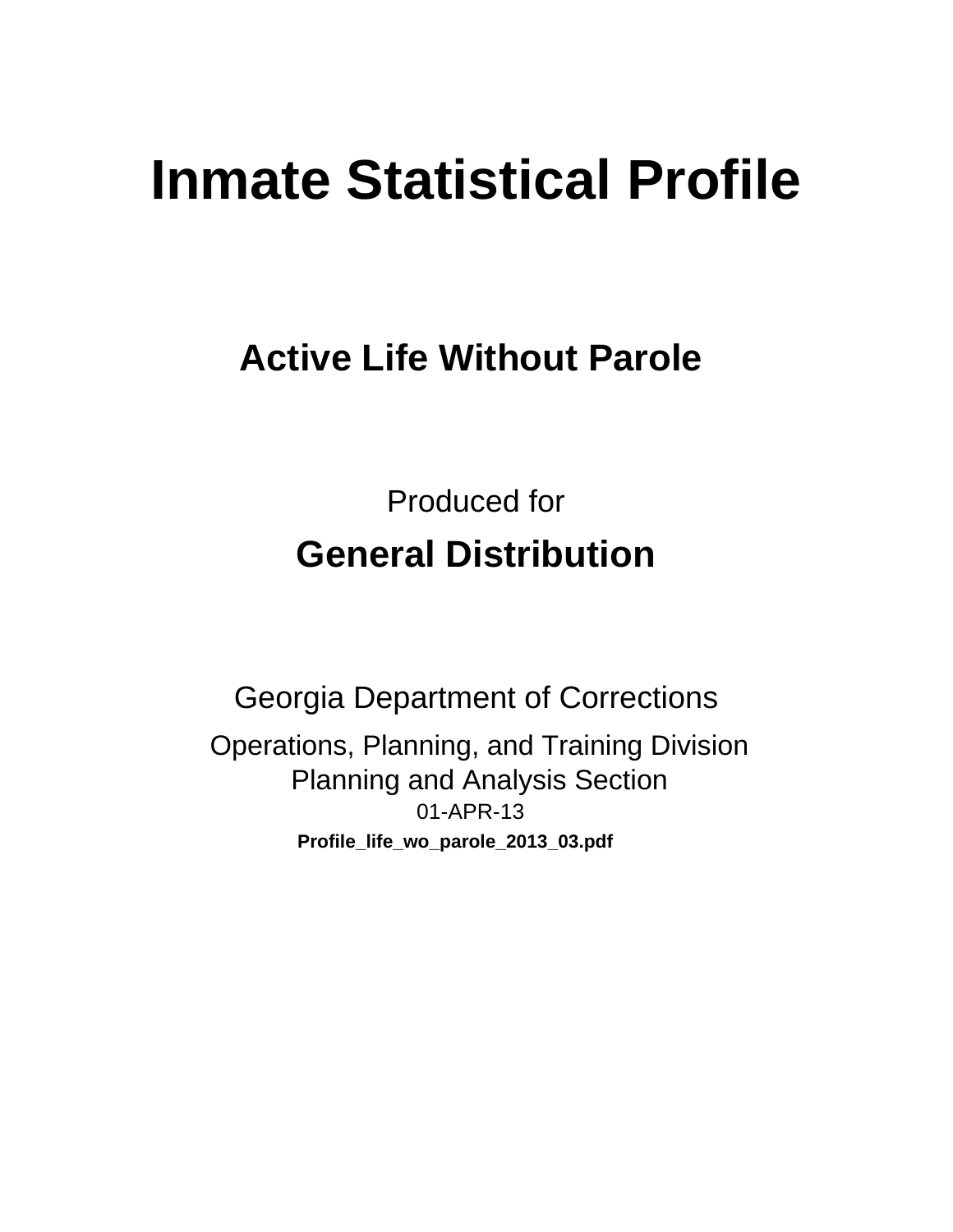# **Inmate Statistical Profile 01-APR-13**

Contents

**Active Life Without Parole** 

Produced for General Distribution

# **Table of Contents**

| <b>Demographic information</b>                                       |
|----------------------------------------------------------------------|
| 5 Current age, broken out in ten year age groups                     |
| 6 Race group                                                         |
| 7 Marital status, self-reported at entry to prison                   |
| 8 Number of children, self-reported at entry to prison               |
| 9 Religious affiliation, self-reported at entry to prison            |
| 10 Home county - self-reported at entry to prison                    |
| 14 Socioeconomic class, self-reported at entry to prison             |
| 15 Environment to age 16, self-reported at entry to prison           |
| 16 Guardian status to age 16, self-reported at entry to prison       |
| 17 Employment status before prison, self-reported at entry to prison |
| 18 Age at admission                                                  |
| 20 Height, measured at entry to prison                               |
| 21 Weight, measured at entry to prison                               |
| 22 Military service                                                  |
| <b>Correctional information</b>                                      |
| 23 Type of admission to prison                                       |
| 24 Current / last security status                                    |
| 25 Current / last institution type                                   |
| 26 Institution type - transitional centers                           |
| 27 Institution type - county prisons                                 |
| 28 Institution type - state prisons                                  |
| 29 Institution type - private prisons                                |
| 30 Institution type - pre-release centers                            |
| 31 Institution type - inmate boot camp                               |
| 32 Number of disciplinary reports                                    |
| 33 Number of transfers                                               |
| 34 Number of escapes                                                 |
| 35 Time served in current (or last) institution                      |
| Educational, psychological and physical information                  |
| 36 Highest grade level attained                                      |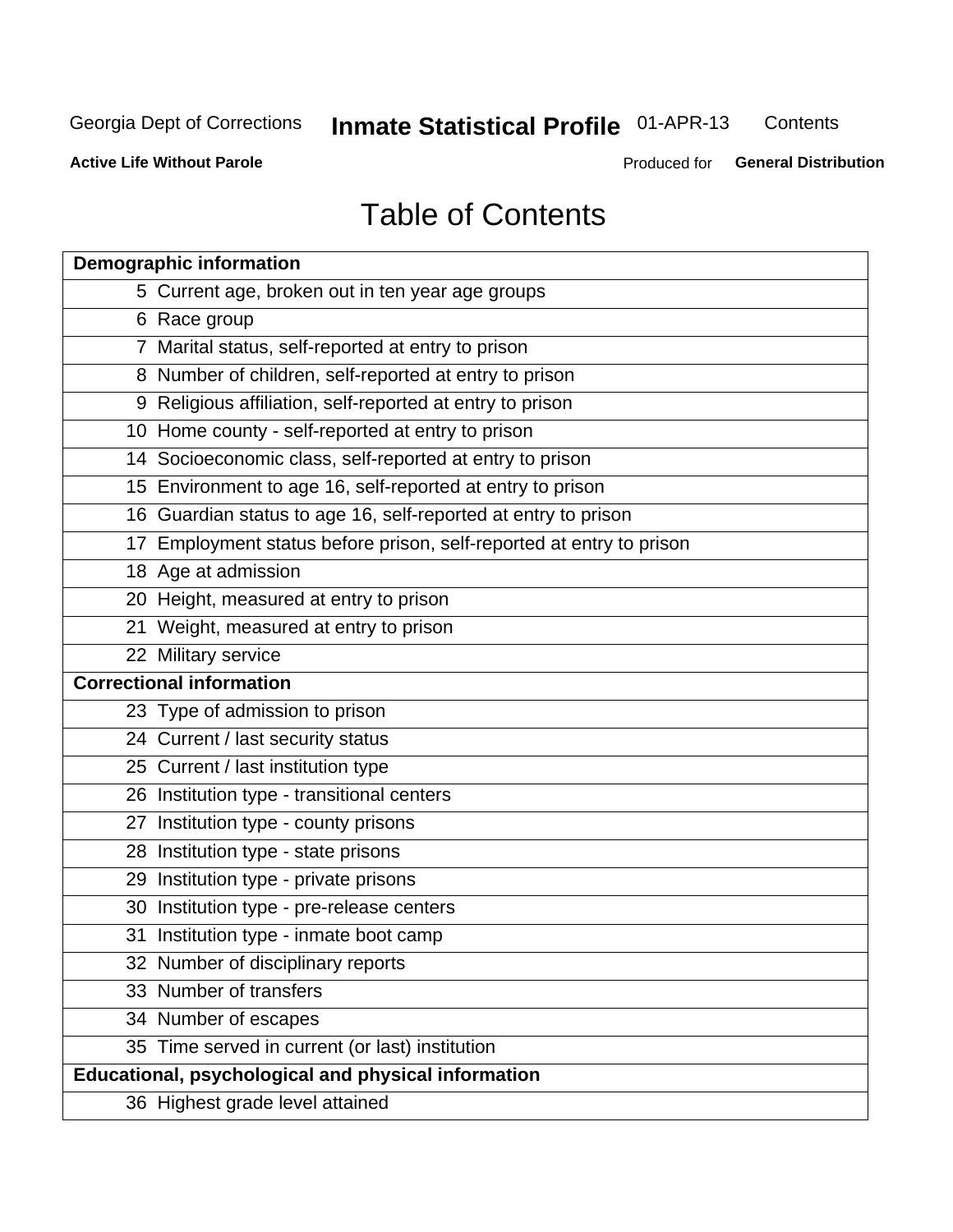# **Inmate Statistical Profile 01-APR-13**

Contents

**Active Life Without Parole** 

Produced for General Distribution

# **Table of Contents**

| <b>Educational, psychological and physical information</b>       |
|------------------------------------------------------------------|
| 37 Culture fair IQ scores                                        |
| 38 Wide Range Achievement Test (WRAT) reading score              |
| 39 Wide Range Achievement Test (WRAT) math score                 |
| 40 Wide Range Achievement Test (WRAT) spelling score             |
| 41 Scope of substance abuse - summary                            |
| 42 Scope of substance abuse - detail                             |
| 43 Current / last mental health treatment level                  |
| 44 PULHESDWIT medical scale - 'P' overall condition ('P'hysical) |
| 45 PULHESDWIT medical scale - 'U' upper body                     |
| 46 PULHESDWIT medical scale - 'L' lower body                     |
| 47 PULHESDWIT medical scale - 'H' hearing                        |
| 48 PULHESDWIT medical scale - 'E' vision                         |
| 49 PULHESDWIT medical scale -'S' psychiatric                     |
| 50 PULHESDWIT medical scale - 'D' dental                         |
| 51 PULHESDWIT medical scale - 'W' work ability                   |
| 52 PULHESDWIT medical scale - 'I' impairment                     |
| 53 PULHESDWIT medical scale - 'T' transportability               |
| 54 Criminality in family, self-reported                          |
| 55 Alcoholism in family, self-reported                           |
| 56 Drug abuse in family, self-reported                           |
| 57 Subjected to frequent beatings, self-reported                 |
| 58 Father absent during inmate's childhood                       |
| 59 Mother absent during inmate's childhood                       |
| 60 Inmate diagnosed as manipulative                              |
| 61 Inmate diagnosed as assaultive                                |
| <b>Crimes and criminal history information</b>                   |
| 62 Number of prior Georgia incarcerations                        |
| 63 Prison sentence in years                                      |
| 64 Primary offense, broken out into felonies vs misdemeanors     |
| 65 Primary offense, broken out into six broad crime categories   |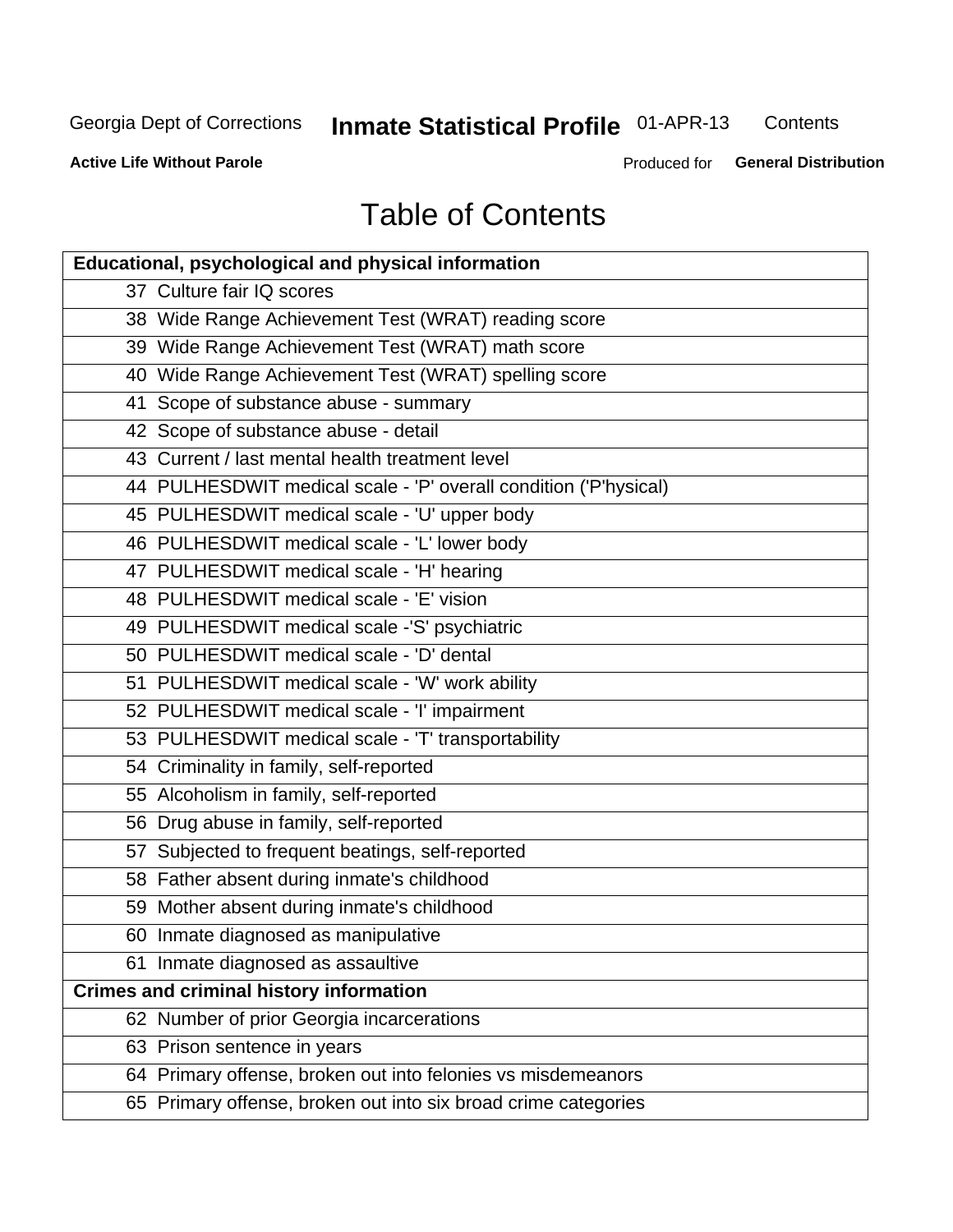#### **Inmate Statistical Profile 01-APR-13** Contents

**Active Life Without Parole** 

Produced for General Distribution

# **Table of Contents**

| <b>Crimes and criminal history information</b>        |
|-------------------------------------------------------|
| 66 Primary offense, detailed offense code             |
| 67 County of conviction of primary offense            |
| 71 Circuit of conviction of primary offense           |
| 73 Years served (jail + prison) in this incarceration |
| <b>Medical information</b>                            |
| 74 Results of most recent HIV test                    |
| 75 Results of most recent tuberculosis test           |
| 76 Results of most recent syphilis test               |
| 77 Results of most recent Hepatitis-C test            |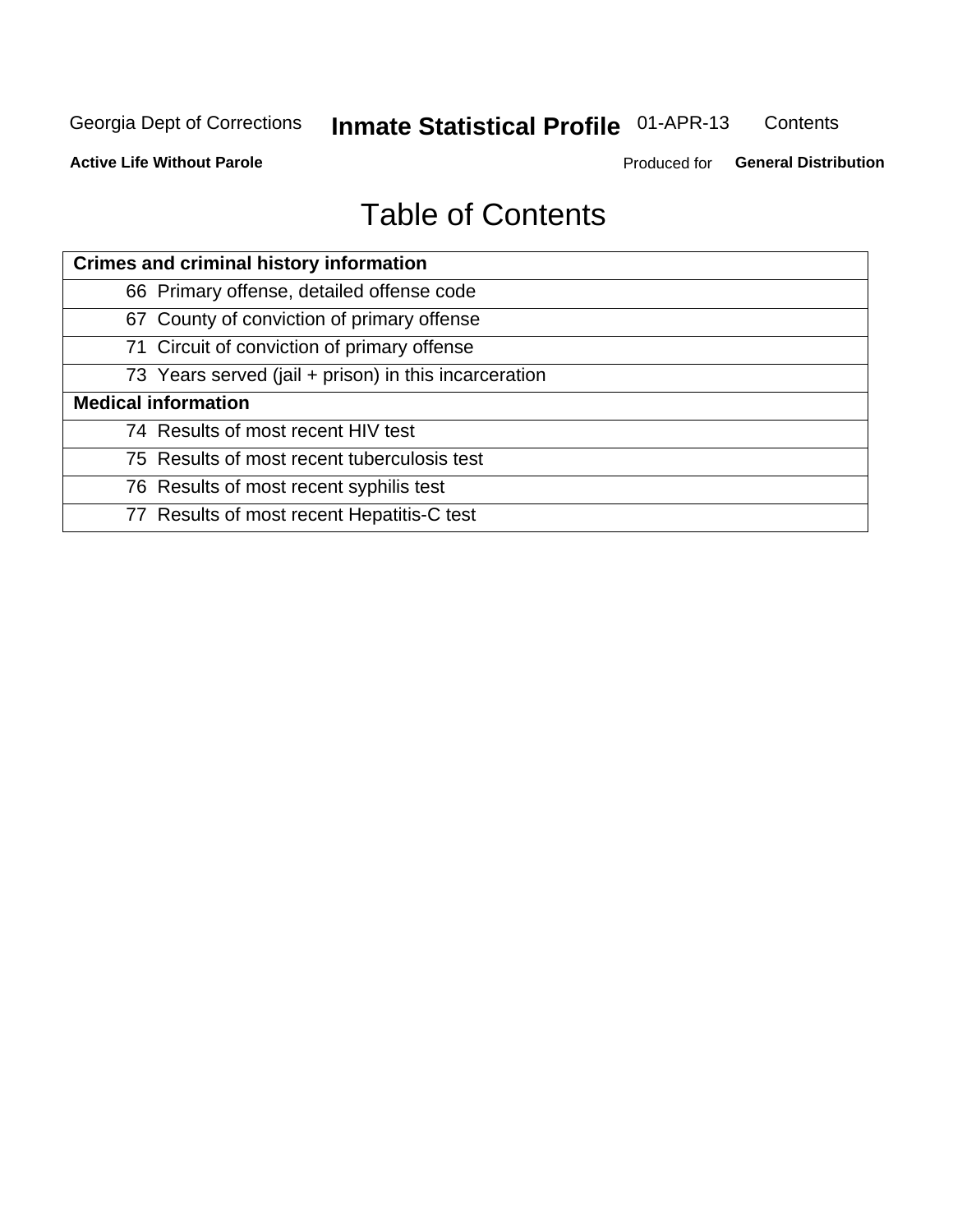#### Inmate Statistical Profile 01-APR-13 Page 5

## **Active Life Without Parole**

## Produced for General Distribution

## Current age, broken out in ten-year age groups

COL % - percent each COUNT is of its particular column

|                          |              | <b>Male</b> |         |              | <b>Female</b> |       | <b>Total</b>    |            |
|--------------------------|--------------|-------------|---------|--------------|---------------|-------|-----------------|------------|
| <b>Current Age</b>       | <b>Count</b> | Col %       | Row %   | <b>Count</b> | Col %         | Row % | <b>Total</b>    | Col %      |
| <b>Teens (1-19)</b>      |              | 0.89%       | 100.00% |              |               |       | 7               | 0.87%      |
| <b>Twenties (20-29)</b>  | 90           | 11.44%      | 95.74%  | 4            | 19.05%        | 4.26% | 94 <sub>1</sub> | 11.63%     |
| Thirties (30-39)         | 229          | 29.10%      | 97.45%  | 6            | 28.57%        | 2.55% |                 | 235 29.08% |
| <b>Forties (40-49)</b>   | 233          | 29.61%      | 97.49%  | 6            | 28.57%        | 2.51% |                 | 239 29.58% |
| <b>Fifties (50-59)</b>   | 167          | 21.22%      | 97.09%  | 5            | 23.81%        | 2.91% |                 | 172 21.29% |
| <b>Sixties (60-69)</b>   | 46           | 5.84%       | 100.00% |              |               |       | 46              | 5.69%      |
| Seventy + (70 and above) | 15           | 1.91%       | 100.00% |              |               |       | 15              | 1.86%      |
| <b>Total Reported</b>    | 787          | 100%        | 97.40%  | 21           | 100%          | 2.60% | 808             | 100%       |

| _____ | 707<br>____ | л.<br>- - | 808 |
|-------|-------------|-----------|-----|

| <b>Mean</b><br>(average)       | 42.77 | 40.57 | 42.72 |
|--------------------------------|-------|-------|-------|
| Median (middle)                |       |       |       |
| <b>Mode</b><br>(most frequent) | 39    |       | 39    |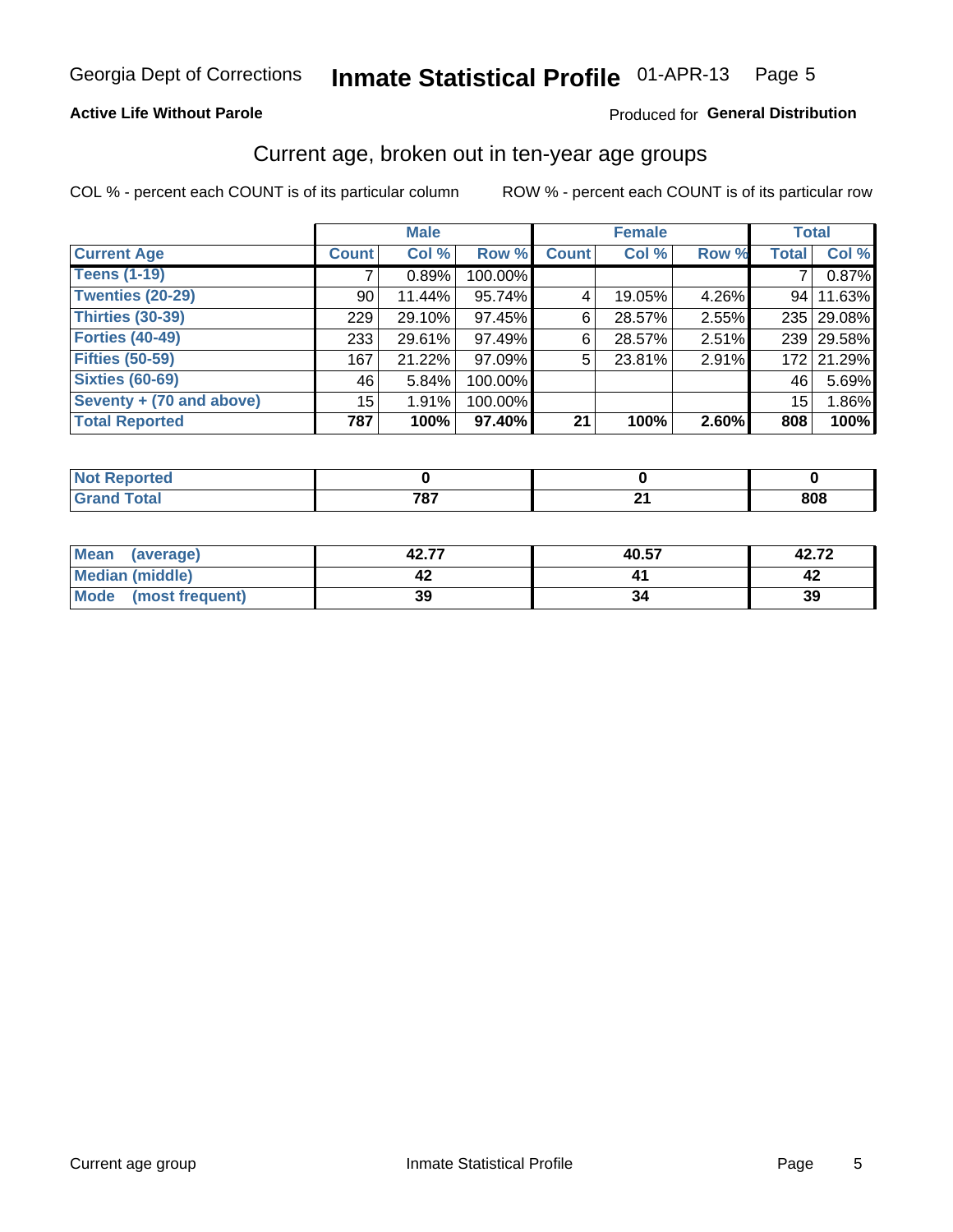#### Inmate Statistical Profile 01-APR-13 Page 6

## **Active Life Without Parole**

Produced for General Distribution

## Race group

COL % - percent each COUNT is of its particular column

|                              |              | <b>Male</b> |                    |    | <b>Female</b> |       |              | <b>Total</b> |
|------------------------------|--------------|-------------|--------------------|----|---------------|-------|--------------|--------------|
| <b>Race Group</b>            | <b>Count</b> | Col %       | <b>Row % Count</b> |    | Col %         | Row % | <b>Total</b> | Col %        |
| <b>White</b>                 | 188          | 23.89%      | 95.92%             | 8  | 38.10%        | 4.08% | 196          | 24.26%       |
| <b>Black</b><br>$\mathbf{2}$ | 579          | 73.57%      | 97.97%             | 12 | 57.14%        | 2.03% | 591          | 73.14%       |
| <b>Other</b><br>5.           |              | .13%        | 100.00%            |    |               |       |              | .12%         |
| <b>Asian</b><br>6            |              | .25%        | 100.00%            |    |               |       | 2            | .25%         |
| <b>Hispanic</b><br>10        | 17           | 2.16%       | 94.44%             |    | 4.76%         | 5.56% | 18           | 2.23%        |
| <b>Total Reported</b>        | 787          | 100%        | 97.4%              | 21 | 100%          | 2.6%  | 808          | 100%         |

| .<br>rreo   |      |      |     |
|-------------|------|------|-----|
| $C = 4 - 7$ | 707  | . .  | 808 |
| _____       | 10 I | $ -$ |     |

| M | - - - | Piavn |
|---|-------|-------|
|   |       |       |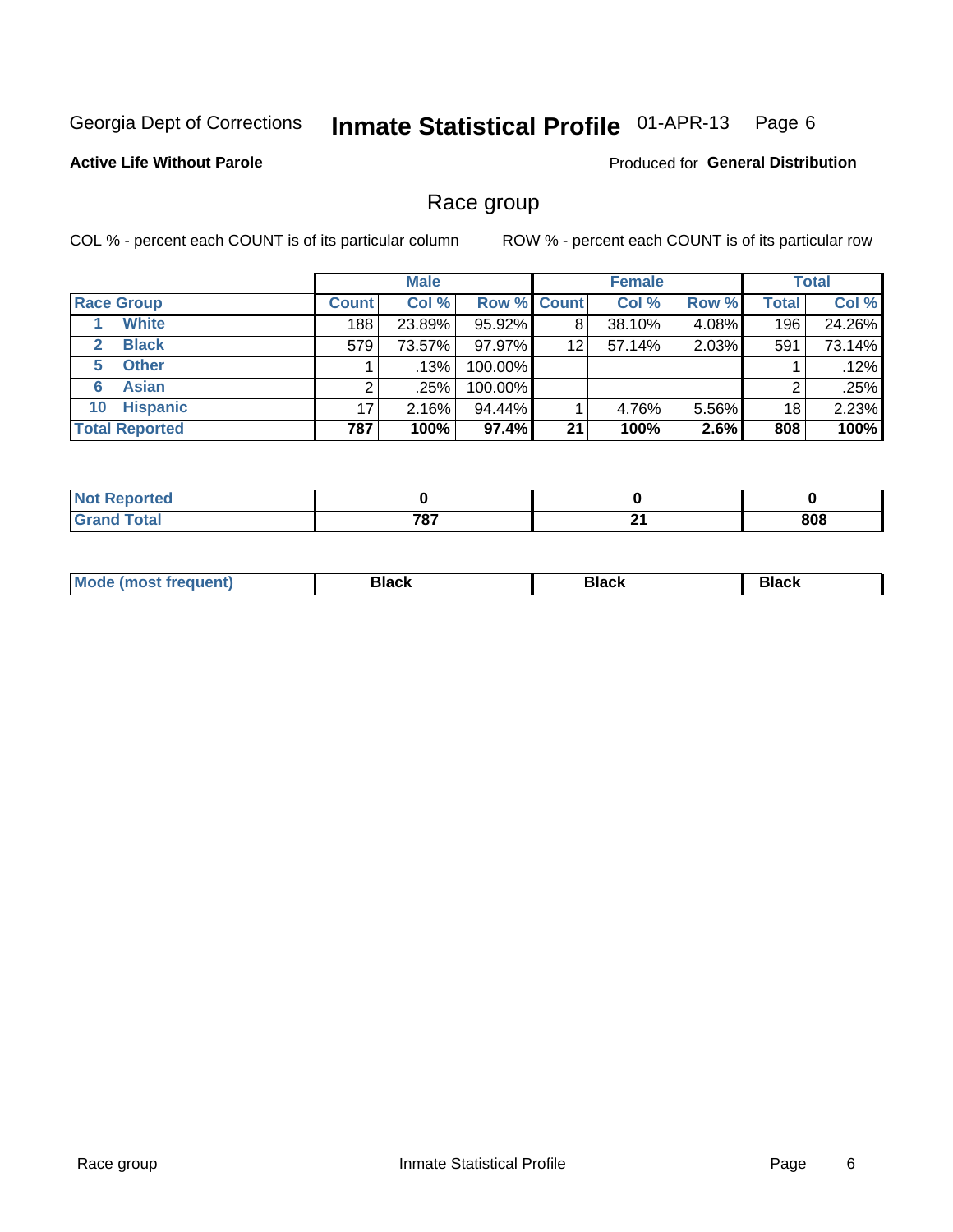#### Inmate Statistical Profile 01-APR-13 Page 7

### **Active Life Without Parole**

#### Produced for General Distribution

## Marital status, self-reported at entry to prison

COL % - percent each COUNT is of its particular column

|                            |                 | <b>Male</b> |         |              | <b>Female</b> |        |       | <b>Total</b> |
|----------------------------|-----------------|-------------|---------|--------------|---------------|--------|-------|--------------|
| <b>Marital Status</b>      | <b>Count</b>    | Col %       | Row %   | <b>Count</b> | Col %         | Row %  | Total | Col %        |
| <b>Unknown</b><br>$\bf{0}$ | 8'              | 1.02%       | 100.00% |              |               |        | 8     | .99%         |
| <b>Divorced</b><br>D       | 64              | 8.13%       | 98.46%  |              | 4.76%         | 1.54%  | 65    | 8.04%        |
| <b>Married</b><br>М        | 120             | $15.25\%$   | 95.24%  | 6            | 28.57%        | 4.76%  | 126   | 15.59%       |
| <b>Separated</b><br>S      | 19              | 2.41%       | 100.00% |              |               |        | 19    | 2.35%        |
| <b>Unmarried</b><br>U      | 559             | 71.03%      | 98.24%  | 10           | 47.62%        | 1.76%  | 569   | 70.42%       |
| <b>Widow</b><br>W          | 17 <sub>1</sub> | 2.16%       | 80.95%  | 4            | 19.05%        | 19.05% | 21    | 2.60%        |
| <b>Total Reported</b>      | 787             | 100%        | 97.4%   | 21           | 100%          | 2.6%   | 808   | 100%         |

| m r<br><b>Tea</b> |     |     |            |
|-------------------|-----|-----|------------|
|                   | 707 | . . | one<br>ovo |

|--|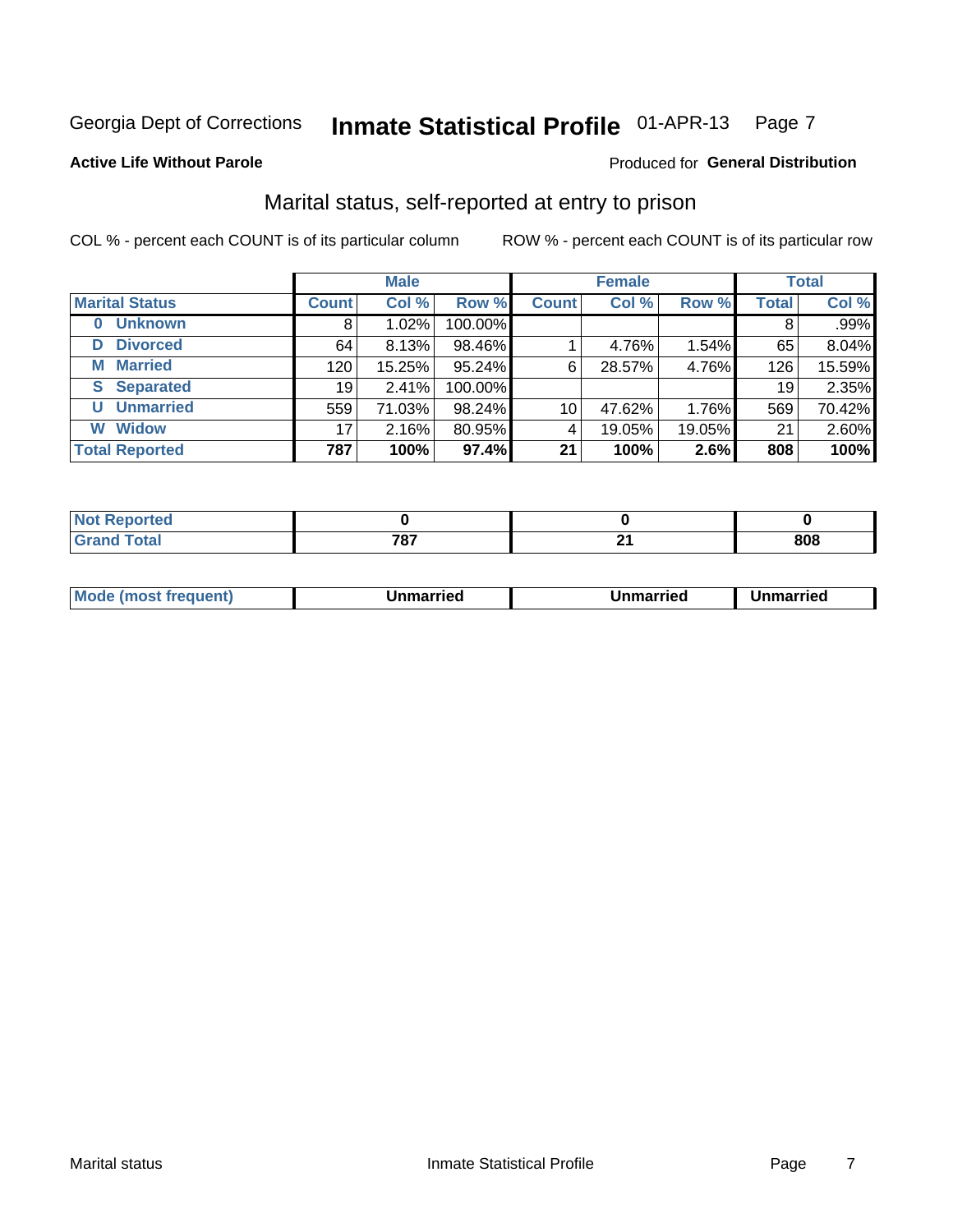#### Inmate Statistical Profile 01-APR-13 Page 8

**Active Life Without Parole** 

#### Produced for General Distribution

# Number of children, self reported at entry to prison

COL % - percent each COUNT is of its particular column

|                           |              | <b>Male</b> |         |              | <b>Female</b> |       | <b>Total</b>   |            |
|---------------------------|--------------|-------------|---------|--------------|---------------|-------|----------------|------------|
| <b>Number of Children</b> | <b>Count</b> | Col %       | Row %   | <b>Count</b> | Col %         | Row % | <b>Total</b>   | Col %      |
| $\overline{\mathbf{0}}$   | 298          | 38.06%      | 98.03%  | 6            | 28.57%        | 1.97% |                | 304 37.81% |
|                           | 182          | 23.24%      | 96.81%  | 6            | 28.57%        | 3.19% |                | 188 23.38% |
| $\overline{2}$            | 136          | 17.37%      | 97.84%  | 3            | 14.29%        | 2.16% | 139            | 17.29%     |
| 3                         | 79           | 10.09%      | 96.34%  | 3            | 14.29%        | 3.66% | 82             | 10.20%     |
| 4                         | 54           | 6.90%       | 98.18%  |              | 4.76%         | 1.82% | 55             | 6.84%      |
| 5                         | 20           | 2.55%       | 90.91%  | 2            | 9.52%         | 9.09% | 22             | 2.74%      |
| 6                         | 5            | 0.64%       | 100.00% |              |               |       | 5              | 0.62%      |
|                           | 2            | 0.26%       | 100.00% |              |               |       | 2              | 0.25%      |
| 8                         |              | 0.13%       | 100.00% |              |               |       |                | 0.12%      |
| 9                         | 2            | 0.26%       | 100.00% |              |               |       | $\overline{2}$ | 0.25%      |
| 10                        |              | 0.13%       | 100.00% |              |               |       |                | 0.12%      |
| Over 10                   | 3            | 0.38%       | 100.00% |              |               |       | 3              | 0.37%      |
| <b>Total Reported</b>     | 783          | 100%        | 97.39%  | 21           | 100%          | 2.61% | 804            | 100%       |

| rrea<br>.<br>. |           |            |     |
|----------------|-----------|------------|-----|
| υιαι<br>_____  | 707<br>01 | - -<br>. . | 808 |

| Mean<br>(average)       | 1.44 | 1.67 | 1.44 |
|-------------------------|------|------|------|
| <b>Median (middle)</b>  |      |      |      |
| Mode<br>(most frequent) |      |      |      |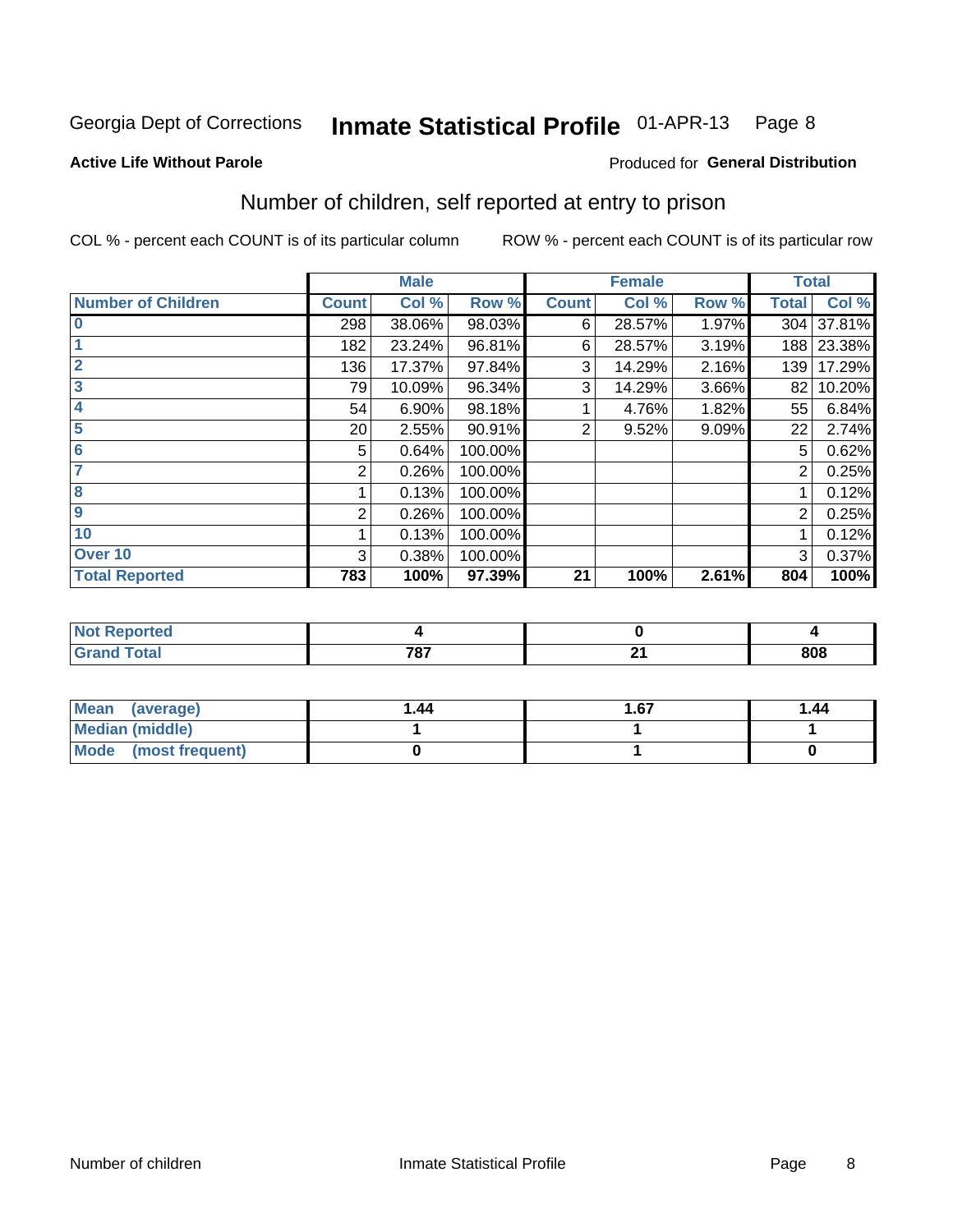#### Inmate Statistical Profile 01-APR-13 Page 9

Produced for General Distribution

#### **Active Life Without Parole**

## Religious affiliation, self-reported at entry to prison

COL % - percent each COUNT is of its particular column

|              |                              |              | <b>Male</b> |         |              | <b>Female</b> |       |                | <b>Total</b> |
|--------------|------------------------------|--------------|-------------|---------|--------------|---------------|-------|----------------|--------------|
|              | <b>Religious Affiliation</b> | <b>Count</b> | Col %       | Row %   | <b>Count</b> | Col %         | Row % | <b>Total</b>   | Col %        |
|              | Islam                        | 44           | 8.41%       | 95.65%  | 2            | 14.29%        | 4.35% | 46             | 8.57%        |
| $\mathbf{2}$ | <b>Catholic</b>              | 18           | 3.44%       | 94.74%  |              | 7.14%         | 5.26% | 19             | 3.54%        |
| 3            | <b>Baptist</b>               | 232          | 44.36%      | 96.27%  | 9            | 64.29%        | 3.73% | 241            | 44.88%       |
| 4            | <b>Methodist</b>             | 10           | 1.91%       | 100.00% |              |               |       | 10             | 1.86%        |
| 7            | <b>Chc Of God</b>            |              | .19%        | 100.00% |              |               |       |                | .19%         |
| 8            | <b>Holiness</b>              | 19           | 3.63%       | 100.00% |              |               |       | 19             | 3.54%        |
| 9            | <b>Jewish</b>                |              | .19%        | 100.00% |              |               |       |                | .19%         |
| 10           | <b>Anglican</b>              |              | .19%        | 100.00% |              |               |       |                | .19%         |
| 12           | <b>Hindu</b>                 | 2            | .38%        | 100.00% |              |               |       | $\overline{2}$ | .37%         |
| 16           | <b>Seven D Ad</b>            | 4            | .76%        | 100.00% |              |               |       | 4              | .74%         |
| 17           | <b>Jehovah Wt</b>            | 8            | 1.53%       | 100.00% |              |               |       | 8              | 1.49%        |
| 18           | <b>Latr Day S</b>            |              | .19%        | 100.00% |              |               |       |                | .19%         |
| 20           | <b>Other Prot</b>            | 76           | 14.53%      | 97.44%  | 2            | 14.29%        | 2.56% | 78             | 14.53%       |
| 96           | <b>None</b>                  | 106          | 20.27%      | 100.00% |              |               |       | 106            | 19.74%       |
|              | <b>Total Reported</b>        | 523          | 100%        | 97.39%  | 14           | 100%          | 2.61% | 537            | 100%         |

| ortea<br>$\sim$ | 264         |     | $\sim$<br>--- |
|-----------------|-------------|-----|---------------|
|                 | 707<br>10 I | . . | 808           |

| <b>Mode (most frequent)</b> | եaptist | 3aptisเ | aptist |
|-----------------------------|---------|---------|--------|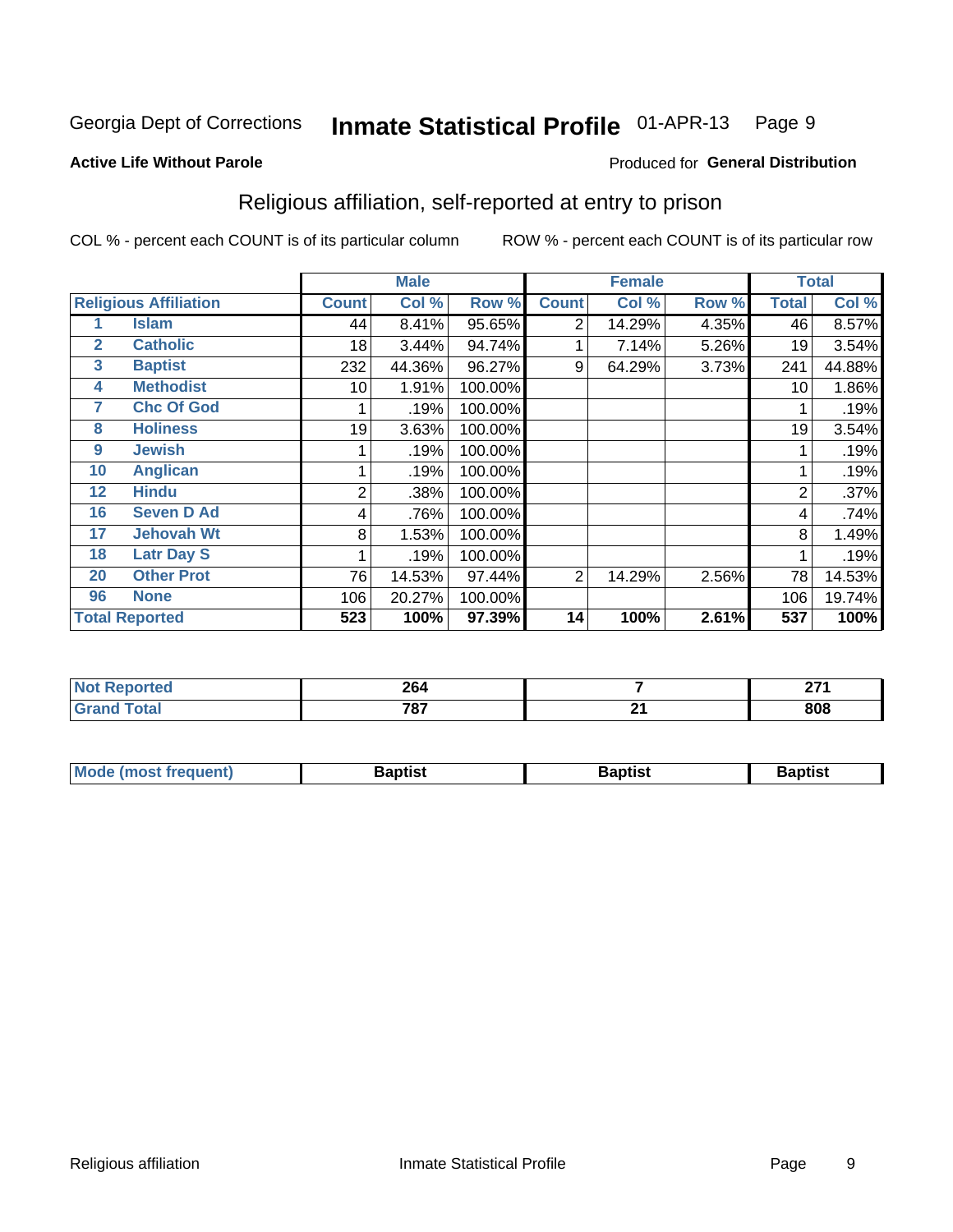#### Inmate Statistical Profile 01-APR-13 Page 10

### **Active Life Without Parole**

#### Produced for General Distribution

## Home county, self-reported at entry to prison

COL % - percent each COUNT is of its particular column

|     |                             |                | <b>Male</b> |         |              | <b>Female</b> |        | <b>Total</b>            |        |
|-----|-----------------------------|----------------|-------------|---------|--------------|---------------|--------|-------------------------|--------|
|     | <b>Home County</b>          | <b>Count</b>   | Col %       | Row %   | <b>Count</b> | Col %         | Row %  | <b>Total</b>            | Col %  |
| 000 | <b>Unknown</b>              | 133            | 16.90%      | 97.79%  | 3            | 14.29%        | 2.21%  | 136                     | 16.83% |
| 001 | <b>Appling County</b>       | 3              | .38%        | 100.00% |              |               |        | 3                       | .37%   |
| 002 | <b>Atkinson County</b>      | 1              | .13%        | 100.00% |              |               |        | 1                       | .12%   |
| 003 | <b>Bacon County</b>         | 1              | .13%        | 100.00% |              |               |        | 1                       | .12%   |
| 005 | <b>Baldwin County</b>       | 3              | .38%        | 100.00% |              |               |        | 3                       | .37%   |
| 007 | <b>Barrow County</b>        | 4              | .51%        | 100.00% |              |               |        | 4                       | .50%   |
| 008 | <b>Bartow County</b>        | $\overline{7}$ | .89%        | 100.00% |              |               |        | 7                       | .87%   |
| 009 | <b>Ben Hill County</b>      | 4              | .51%        | 100.00% |              |               |        | 4                       | .50%   |
| 010 | <b>Berrien County</b>       | $\overline{2}$ | .25%        | 100.00% |              |               |        | $\overline{2}$          | .25%   |
| 011 | <b>Bibb County</b>          | 17             | 2.16%       | 100.00% |              |               |        | 17                      | 2.10%  |
| 012 | <b>Bleckley County</b>      | 3              | .38%        | 100.00% |              |               |        | 3                       | .37%   |
| 014 | <b>Brooks County</b>        | 1              | .13%        | 100.00% |              |               |        | 1                       | .12%   |
| 016 | <b>Bulloch County</b>       | 4              | .51%        | 100.00% |              |               |        | 4                       | .50%   |
| 017 | <b>Burke County</b>         | $\overline{7}$ | .89%        | 100.00% |              |               |        | 7                       | .87%   |
| 018 | <b>Butts County</b>         | 3              | .38%        | 100.00% |              |               |        | 3                       | .37%   |
| 020 | <b>Camden County</b>        | 4              | .51%        | 100.00% |              |               |        | 4                       | .50%   |
| 021 | <b>Candler County</b>       | 1              | .13%        | 100.00% |              |               |        | 1                       | .12%   |
| 022 | <b>Carroll County</b>       | $\overline{c}$ | .25%        | 100.00% |              |               |        | $\overline{c}$          | .25%   |
| 023 | <b>Catoosa County</b>       | $\overline{2}$ | .25%        | 100.00% |              |               |        | $\overline{2}$          | .25%   |
| 025 | <b>Chatham County</b>       | 35             | 4.45%       | 100.00% |              |               |        | 35                      | 4.33%  |
| 026 | <b>Chattahoochee County</b> | 1              | .13%        | 100.00% |              |               |        | 1                       | .12%   |
| 028 | <b>Cherokee County</b>      | $\overline{2}$ | .25%        | 100.00% |              |               |        | $\overline{2}$          | .25%   |
| 029 | <b>Clarke County</b>        | 15             | 1.91%       | 100.00% |              |               |        | 15                      | 1.86%  |
| 031 | <b>Clayton County</b>       | 21             | 2.67%       | 100.00% |              |               |        | 21                      | 2.60%  |
| 033 | <b>Cobb County</b>          | 23             | 2.92%       | 100.00% |              |               |        | 23                      | 2.85%  |
| 034 | <b>Coffee County</b>        | 2              | .25%        | 100.00% |              |               |        | $\overline{2}$          | .25%   |
| 035 | <b>Colquitt County</b>      | $\overline{3}$ | .38%        | 100.00% |              |               |        | 3                       | .37%   |
| 036 | <b>Columbia County</b>      | 4              | .51%        | 80.00%  | 1            | 4.76%         | 20.00% | 5                       | .62%   |
| 037 | <b>Cook County</b>          | 4              | .51%        | 100.00% |              |               |        | $\overline{\mathbf{4}}$ | .50%   |
| 038 | <b>Coweta County</b>        | 4              | .51%        | 100.00% |              |               |        | 4                       | .50%   |
| 040 | <b>Crisp County</b>         | 4              | .51%        | 100.00% |              |               |        | 4                       | .50%   |
| 043 | <b>Decatur County</b>       | 2              | .25%        | 100.00% |              |               |        | $\overline{2}$          | .25%   |
| 044 | <b>Dekalb County</b>        | 57             | 7.24%       | 100.00% |              |               |        | 57                      | 7.05%  |
| 046 | <b>Dooly County</b>         | 1              | .13%        | 50.00%  | 1            | 4.76%         | 50.00% | $\overline{2}$          | .25%   |
| 047 | <b>Dougherty County</b>     | 21             | 2.67%       | 95.45%  | 1            | 4.76%         | 4.55%  | 22                      | 2.72%  |
| 048 | <b>Douglas County</b>       | 10             | 1.27%       | 90.91%  | 1            | 4.76%         | 9.09%  | 11                      | 1.36%  |
| 049 | <b>Early County</b>         | 1              | .13%        | 100.00% |              |               |        | 1                       | .12%   |
| 051 | <b>Effingham County</b>     | $\overline{2}$ | .25%        | 100.00% |              |               |        | $\overline{2}$          | .25%   |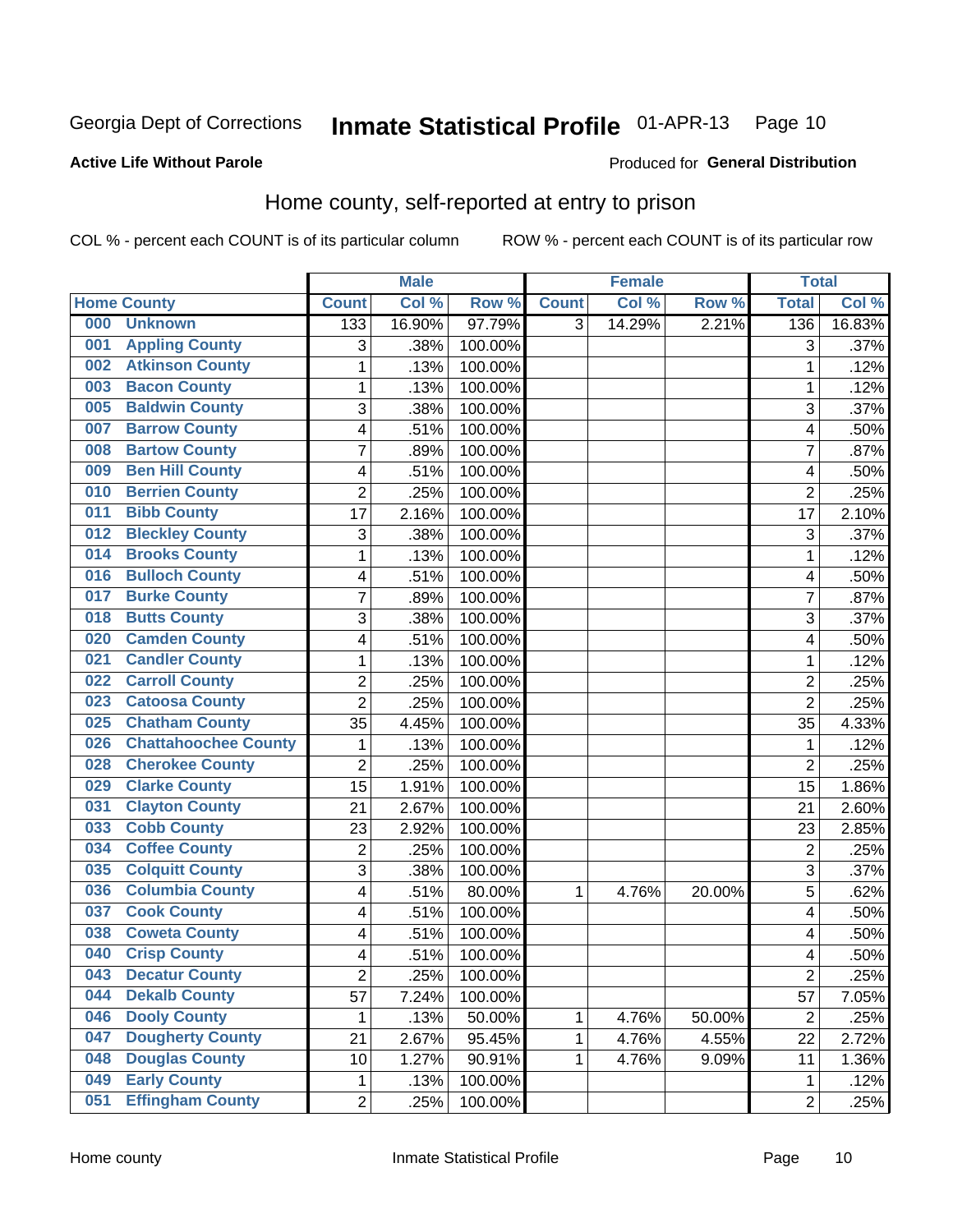#### Inmate Statistical Profile 01-APR-13 Page 11

### **Active Life Without Parole**

#### Produced for General Distribution

## Home county, self-reported at entry to prison

COL % - percent each COUNT is of its particular column

|     |                          |                | <b>Male</b> |         |                | <b>Female</b> |        | <b>Total</b>   |        |
|-----|--------------------------|----------------|-------------|---------|----------------|---------------|--------|----------------|--------|
|     | <b>Home County</b>       | <b>Count</b>   | Col %       | Row %   | <b>Count</b>   | Col %         | Row %  | <b>Total</b>   | Col %  |
| 052 | <b>Elbert County</b>     | 4              | .51%        | 100.00% |                |               |        | 4              | .50%   |
| 053 | <b>Emanuel County</b>    | 4              | .51%        | 100.00% |                |               |        | 4              | .50%   |
| 056 | <b>Fayette County</b>    | 3              | .38%        | 100.00% |                |               |        | 3              | .37%   |
| 057 | <b>Floyd County</b>      | 10             | 1.27%       | 100.00% |                |               |        | 10             | 1.24%  |
| 058 | <b>Forsyth County</b>    | 1              | .13%        | 100.00% |                |               |        | 1              | .12%   |
| 059 | <b>Franklin County</b>   | $\overline{2}$ | .25%        | 100.00% |                |               |        | $\overline{2}$ | .25%   |
| 060 | <b>Fulton County</b>     | 101            | 12.83%      | 98.06%  | $\overline{2}$ | 9.52%         | 1.94%  | 103            | 12.75% |
| 061 | <b>Gilmer County</b>     | $\overline{2}$ | .25%        | 100.00% |                |               |        | $\overline{2}$ | .25%   |
| 063 | <b>Glynn County</b>      | 9              | 1.14%       | 90.00%  | 1              | 4.76%         | 10.00% | 10             | 1.24%  |
| 064 | <b>Gordon County</b>     | 1              | .13%        | 100.00% |                |               |        | 1              | .12%   |
| 066 | <b>Greene County</b>     | 1              | .13%        | 100.00% |                |               |        | 1              | .12%   |
| 067 | <b>Gwinnett County</b>   | 15             | 1.91%       | 93.75%  | 1              | 4.76%         | 6.25%  | 16             | 1.98%  |
| 068 | <b>Habersham County</b>  | $\mathbf{1}$   | .13%        | 100.00% |                |               |        | 1              | .12%   |
| 069 | <b>Hall County</b>       | 11             | 1.40%       | 100.00% |                |               |        | 11             | 1.36%  |
| 070 | <b>Hancock County</b>    | $\overline{2}$ | .25%        | 100.00% |                |               |        | $\overline{2}$ | .25%   |
| 071 | <b>Haralson County</b>   | $\overline{2}$ | .25%        | 100.00% |                |               |        | $\overline{2}$ | .25%   |
| 072 | <b>Harris County</b>     | 1              | .13%        | 100.00% |                |               |        | 1              | .12%   |
| 073 | <b>Hart County</b>       | $\overline{2}$ | .25%        | 100.00% |                |               |        | $\overline{c}$ | .25%   |
| 075 | <b>Henry County</b>      | 6              | .76%        | 100.00% |                |               |        | 6              | .74%   |
| 076 | <b>Houston County</b>    | 10             | 1.27%       | 100.00% |                |               |        | 10             | 1.24%  |
| 078 | <b>Jackson County</b>    | 5              | .64%        | 100.00% |                |               |        | 5              | .62%   |
| 080 | <b>Jeff Davis County</b> | 1              | .13%        | 100.00% |                |               |        | 1              | .12%   |
| 081 | <b>Jefferson County</b>  | $\overline{2}$ | .25%        | 100.00% |                |               |        | $\overline{2}$ | .25%   |
| 082 | <b>Jenkins County</b>    | $\overline{c}$ | .25%        | 100.00% |                |               |        | $\overline{2}$ | .25%   |
| 087 | <b>Laurens County</b>    | 4              | .51%        | 100.00% |                |               |        | 4              | .50%   |
| 088 | <b>Lee County</b>        | 1              | .13%        | 100.00% |                |               |        | 1              | .12%   |
| 089 | <b>Liberty County</b>    | 6              | .76%        | 85.71%  | 1              | 4.76%         | 14.29% | 7              | .87%   |
| 090 | <b>Lincoln County</b>    | 1              | .13%        | 100.00% |                |               |        | 1              | .12%   |
| 091 | <b>Long County</b>       | 1              | .13%        | 100.00% |                |               |        | 1              | .12%   |
| 092 | <b>Lowndes County</b>    | $\,6$          | .76%        | 100.00% |                |               |        | 6              | .74%   |
| 095 | <b>Madison County</b>    | $\mathbf{1}$   | .13%        | 100.00% |                |               |        | 1              | .12%   |
| 096 | <b>Marion County</b>     | 1              | .13%        | 100.00% |                |               |        | 1              | .12%   |
| 097 | <b>Mcduffie County</b>   | $\overline{2}$ | .25%        | 100.00% |                |               |        | $\overline{2}$ | .25%   |
| 098 | <b>Mcintosh County</b>   | $\overline{c}$ | .25%        | 100.00% |                |               |        | 2              | .25%   |
| 100 | <b>Miller County</b>     | $\mathbf{1}$   | .13%        | 100.00% |                |               |        | 1              | .12%   |
| 102 | <b>Monroe County</b>     | 4              | .51%        | 100.00% |                |               |        | 4              | .50%   |
| 104 | <b>Morgan County</b>     | $\overline{2}$ | .25%        | 100.00% |                |               |        | 2              | .25%   |
| 106 | <b>Muscogee County</b>   | 23             | 2.92%       | 100.00% |                |               |        | 23             | 2.85%  |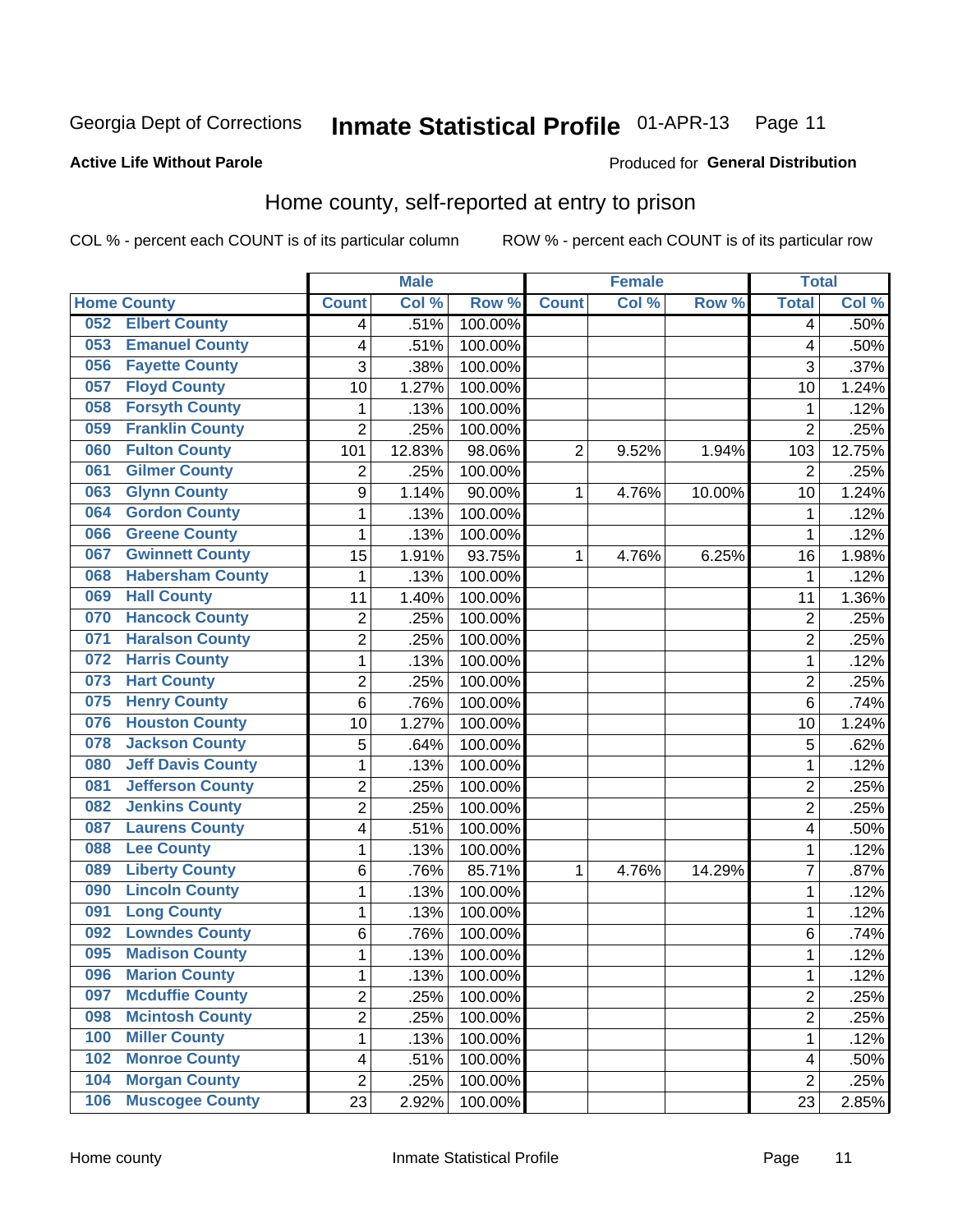#### Inmate Statistical Profile 01-APR-13 Page 12

### **Active Life Without Parole**

#### Produced for General Distribution

## Home county, self-reported at entry to prison

COL % - percent each COUNT is of its particular column

|                  |                                      |                | <b>Male</b> |         |                 | <b>Female</b> |        |                | <b>Total</b> |  |
|------------------|--------------------------------------|----------------|-------------|---------|-----------------|---------------|--------|----------------|--------------|--|
|                  | <b>Home County</b>                   | <b>Count</b>   | Col %       | Row %   | <b>Count</b>    | Col %         | Row %  | <b>Total</b>   | Col %        |  |
| 107              | <b>Newton County</b>                 | 1              | .13%        | 33.33%  | 2               | 9.52%         | 66.67% | 3              | .37%         |  |
| 109              | <b>Oglethorpe County</b>             | 3              | .38%        | 100.00% |                 |               |        | 3              | .37%         |  |
| 110              | <b>Paulding County</b>               | 3              | .38%        | 100.00% |                 |               |        | 3              | .37%         |  |
| 111              | <b>Peach County</b>                  | 1              | .13%        | 100.00% |                 |               |        | 1              | .12%         |  |
| 113              | <b>Pierce County</b>                 | $\overline{2}$ | .25%        | 100.00% |                 |               |        | $\overline{c}$ | .25%         |  |
| 114              | <b>Pike County</b>                   | 4              | .51%        | 80.00%  | 1               | 4.76%         | 20.00% | 5              | .62%         |  |
| $\overline{115}$ | <b>Polk County</b>                   | $\overline{2}$ | .25%        | 100.00% |                 |               |        | $\overline{2}$ | .25%         |  |
| 117              | <b>Putnam County</b>                 | 4              | .51%        | 100.00% |                 |               |        | 4              | .50%         |  |
| 119              | <b>Rabun County</b>                  | 1              | .13%        | 100.00% |                 |               |        | 1              | .12%         |  |
| 120              | <b>Randolph County</b>               | 2              | .25%        | 100.00% |                 |               |        | $\overline{2}$ | .25%         |  |
| 121              | <b>Richmond County</b>               | 27             | 3.43%       | 90.00%  | 3               | 14.29%        | 10.00% | 30             | 3.71%        |  |
| 122              | <b>Rockdale County</b>               | 3              | .38%        | 100.00% |                 |               |        | 3              | .37%         |  |
| 125              | <b>Seminole County</b>               | $\overline{2}$ | .25%        | 100.00% |                 |               |        | $\overline{2}$ | .25%         |  |
| 126              | <b>Spalding County</b>               | 6              | .76%        | 100.00% |                 |               |        | $\,6$          | .74%         |  |
| 127              | <b>Stephens County</b>               | 1              | .13%        | 50.00%  | 1               | 4.76%         | 50.00% | $\overline{2}$ | .25%         |  |
| 128              | <b>Stewart County</b>                | 1              | .13%        | 100.00% |                 |               |        | 1              | .12%         |  |
| 129              | <b>Sumter County</b>                 | 1              | .13%        | 100.00% |                 |               |        | 1              | .12%         |  |
| 132              | <b>Tattnall County</b>               | $\mathbf 1$    | .13%        | 100.00% |                 |               |        | 1              | .12%         |  |
| 134              | <b>Telfair County</b>                | $\mathbf 1$    | .13%        | 100.00% |                 |               |        | 1              | .12%         |  |
| 136              | <b>Thomas County</b>                 | 4              | .51%        | 100.00% |                 |               |        | 4              | .50%         |  |
| $\overline{137}$ | <b>Tift County</b>                   | 4              | .51%        | 100.00% |                 |               |        | 4              | .50%         |  |
| 138              | <b>Toombs County</b>                 | 9              | 1.14%       | 100.00% |                 |               |        | 9              | 1.11%        |  |
| 140              | <b>Treutlen County</b>               | 1              | .13%        | 100.00% |                 |               |        | 1              | .12%         |  |
| 145              | <b>Upson County</b>                  | $\overline{2}$ | .25%        | 100.00% |                 |               |        | $\overline{c}$ | .25%         |  |
| 146              | <b>Walker County</b>                 | 4              | .51%        | 80.00%  | 1               | 4.76%         | 20.00% | 5              | .62%         |  |
| 147              | <b>Walton County</b>                 | 4              | .51%        | 100.00% |                 |               |        | 4              | .50%         |  |
| 148              | <b>Ware County</b>                   | $\overline{7}$ | .89%        | 100.00% |                 |               |        | 7              | .87%         |  |
| 150              | <b>Washington County</b>             | 4              | .51%        | 100.00% |                 |               |        | 4              | .50%         |  |
| 151              | <b>Wayne County</b>                  | 4              | .51%        | 100.00% |                 |               |        | 4              | .50%         |  |
| 154              | <b>White County</b>                  | 1              | .13%        | 100.00% |                 |               |        | 1              | .12%         |  |
| 155              | <b>Whitfield County</b>              | 3              | .38%        | 100.00% |                 |               |        | 3              | .37%         |  |
| 156              | <b>Wilcox County</b>                 | 1              | .13%        | 100.00% |                 |               |        | 1              | .12%         |  |
| 157              | <b>Wilkes County</b>                 | $\mathbf 1$    | .13%        | 100.00% |                 |               |        | 1              | .12%         |  |
| 158              | <b>Wilkinson County</b>              | $\overline{2}$ | .25%        | 100.00% |                 |               |        | $\overline{2}$ | .25%         |  |
| 159              | <b>Worth County</b>                  | $\mathbf{1}$   | .13%        | 100.00% |                 |               |        | 1              | .12%         |  |
| 999              | <b>Other Custody/Out Of</b>          | $\overline{2}$ | .25%        | 66.67%  | 1               | 4.76%         | 33.33% | 3              | .37%         |  |
|                  | <b>State</b><br><b>Total Rported</b> | 787            | 100%        | 97.4%   | $\overline{21}$ | 100%          | 2.6%   | 808            | 100%         |  |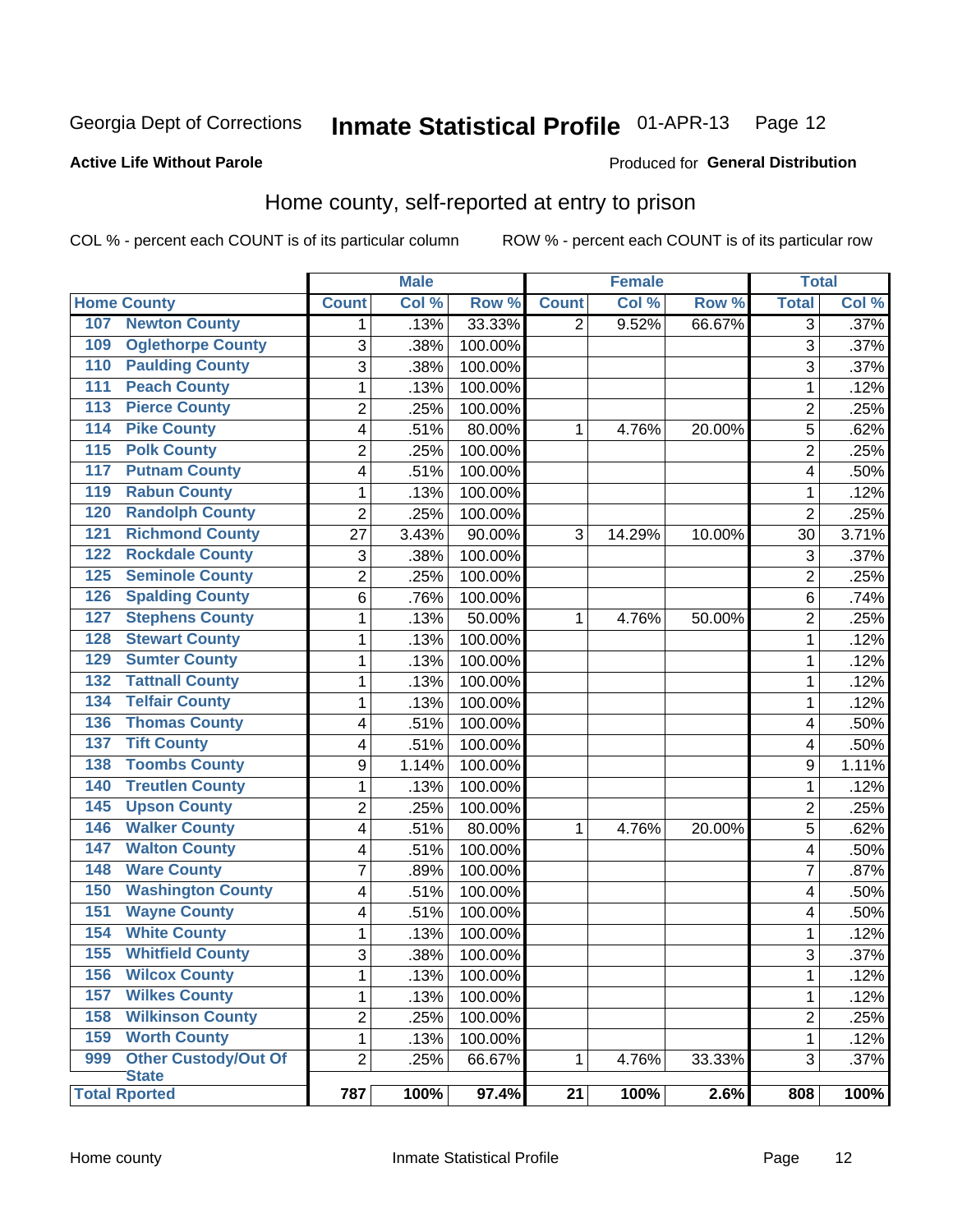#### Inmate Statistical Profile 01-APR-13 Page 13

## **Active Life Without Parole**

#### Produced for General Distribution

## Home county, self-reported at entry to prison

COL % - percent each COUNT is of its particular column

|                     | <b>Male</b> | Female | Total |
|---------------------|-------------|--------|-------|
| <b>Not Reported</b> |             |        |       |
| <b>Grand Total</b>  | 787         | - -    | 808   |

| Mode | ∖known | nown | າknown<br>пк |
|------|--------|------|--------------|
|------|--------|------|--------------|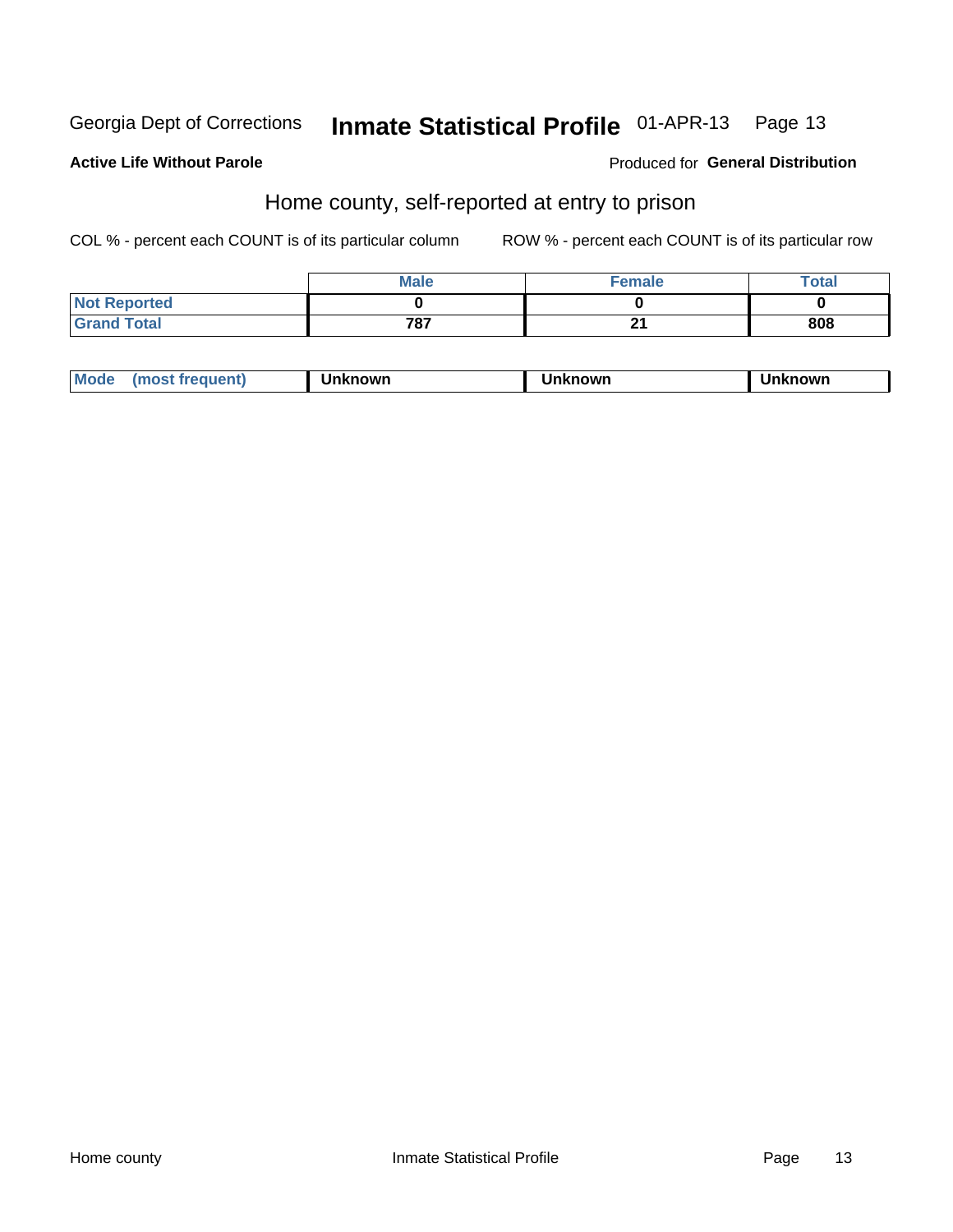# Inmate Statistical Profile 01-APR-13 Page 14

#### **Active Life Without Parole**

#### Produced for General Distribution

## Socioeconomic class, self-reported at entry to prison

COL % - percent each COUNT is of its particular column

|                       | <b>Male</b> |        |           |              | <b>Female</b> |       | <b>Total</b> |          |
|-----------------------|-------------|--------|-----------|--------------|---------------|-------|--------------|----------|
| Socioeconomic Class   | Count⊺      | Col %  | Row %     | <b>Count</b> | Col %         | Row % | Total,       | Col %    |
| <b>Welfare</b>        | 34          | 6.44%  | 100.00%   |              |               |       | 34           | $6.33\%$ |
| <b>Occ Employ</b>     | 23          | 4.36%  | 100.00%   |              |               |       | 23           | 4.28%    |
| <b>Minimum Std</b>    | 272         | 51.52% | $99.27\%$ | ⌒            | $22.22\%$     | .73%  | 274          | 51.02%   |
| <b>Middle</b>         | 199         | 37.69% | 96.60%    |              | 77.78%        | 3.40% | 206          | 38.36%   |
| <b>Total Reported</b> | 528         | 100%   | 98.32%    |              | 100%          | 1.68% | 537          | 100%     |

|      | 259        |      | ---        |
|------|------------|------|------------|
| ____ | フロフ<br>___ | $ -$ | ៰៱៰<br>puo |

|  | Mo | Minin<br>Std<br>$- - - -$ | <b>Middle</b> | Min<br>Std<br>. |
|--|----|---------------------------|---------------|-----------------|
|--|----|---------------------------|---------------|-----------------|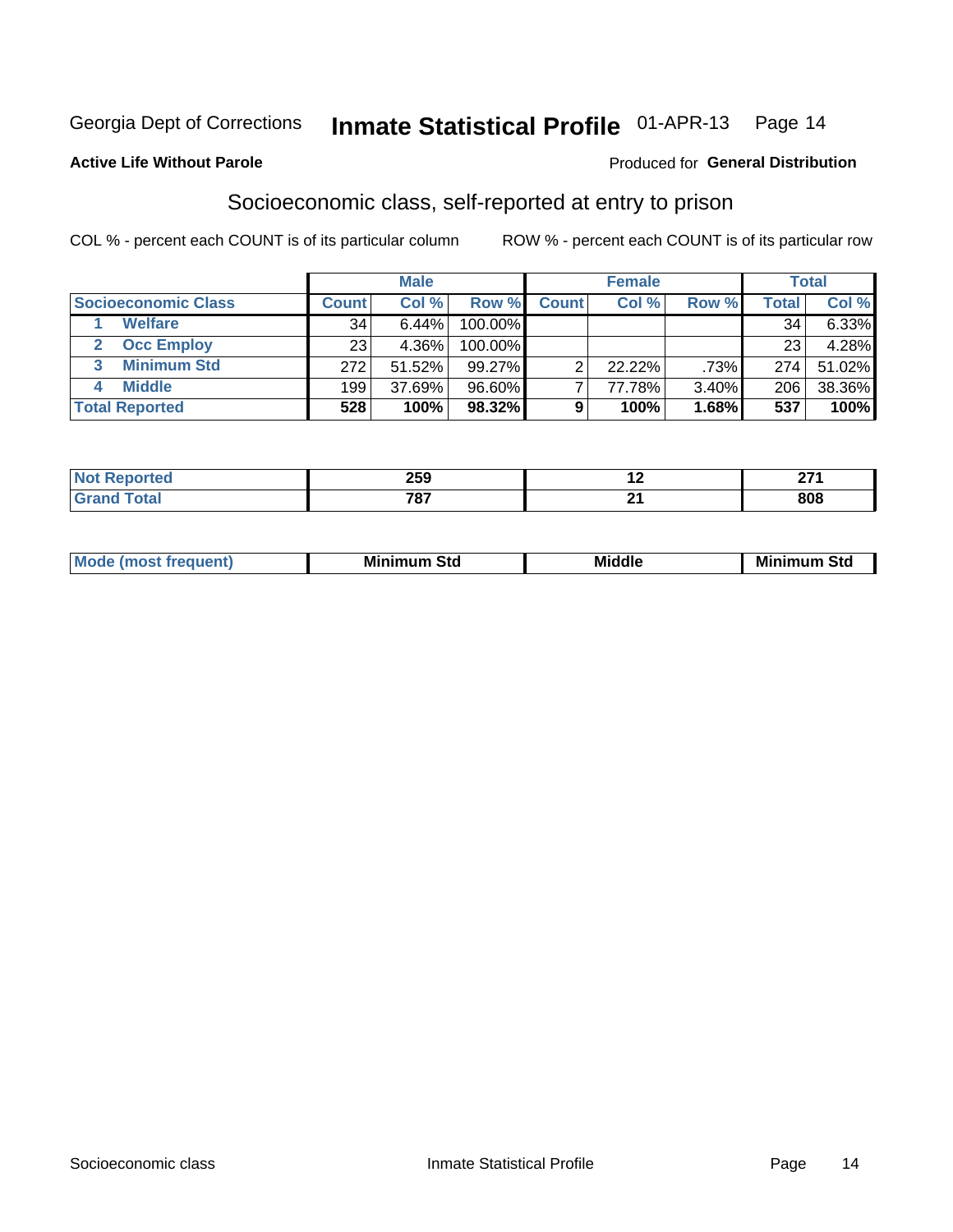# Inmate Statistical Profile 01-APR-13 Page 15

## **Active Life Without Parole**

#### Produced for General Distribution

## Environment to age 16, self-reported at entry to prison

COL % - percent each COUNT is of its particular column

|                                    |              | <b>Male</b> |           |              | <b>Female</b> |        |              | <b>Total</b> |
|------------------------------------|--------------|-------------|-----------|--------------|---------------|--------|--------------|--------------|
| <b>Environment to age 16</b>       | <b>Count</b> | Col %       | Row %     | <b>Count</b> | Col %         | Row %  | <b>Total</b> | Col %        |
| <b>Rural/Farm</b>                  | 11           | 2.05%       | 100.00%   |              |               |        |              | 2.01%        |
| <b>Rural/Nfarm</b><br>$\mathbf{2}$ | 24           | 4.47%       | 88.89%    | 3            | 30.00%        | 11.11% | 27           | 4.94%        |
| 3 S.M.S.A                          | 221          | 41.15%      | 99.55%    |              | 10.00%        | .45%   | 222          | 40.59%       |
| <b>Urban</b><br>4                  | 115          | 21.42%      | $96.64\%$ |              | 40.00%        | 3.36%  | 119          | 21.76%       |
| 5 Small Town                       | 166          | 30.91%      | 98.81%    | っ            | 20.00%        | 1.19%  | 168          | 30.71%       |
| <b>Total Reported</b>              | 537          | 100%        | 98.17%    | 10           | 100%          | 1.83%  | 547          | 100%         |

| ----<br>prtea<br>NOT<br> | <b>OEN</b><br>∠o∪ | ne/<br>-- |
|--------------------------|-------------------|-----------|
| $T0$ tol                 | 707<br>יש         | 808       |

| $Mc$ | M | <b>Jrhan</b> | M.     |
|------|---|--------------|--------|
|      |   | _____        | ______ |
|      |   |              |        |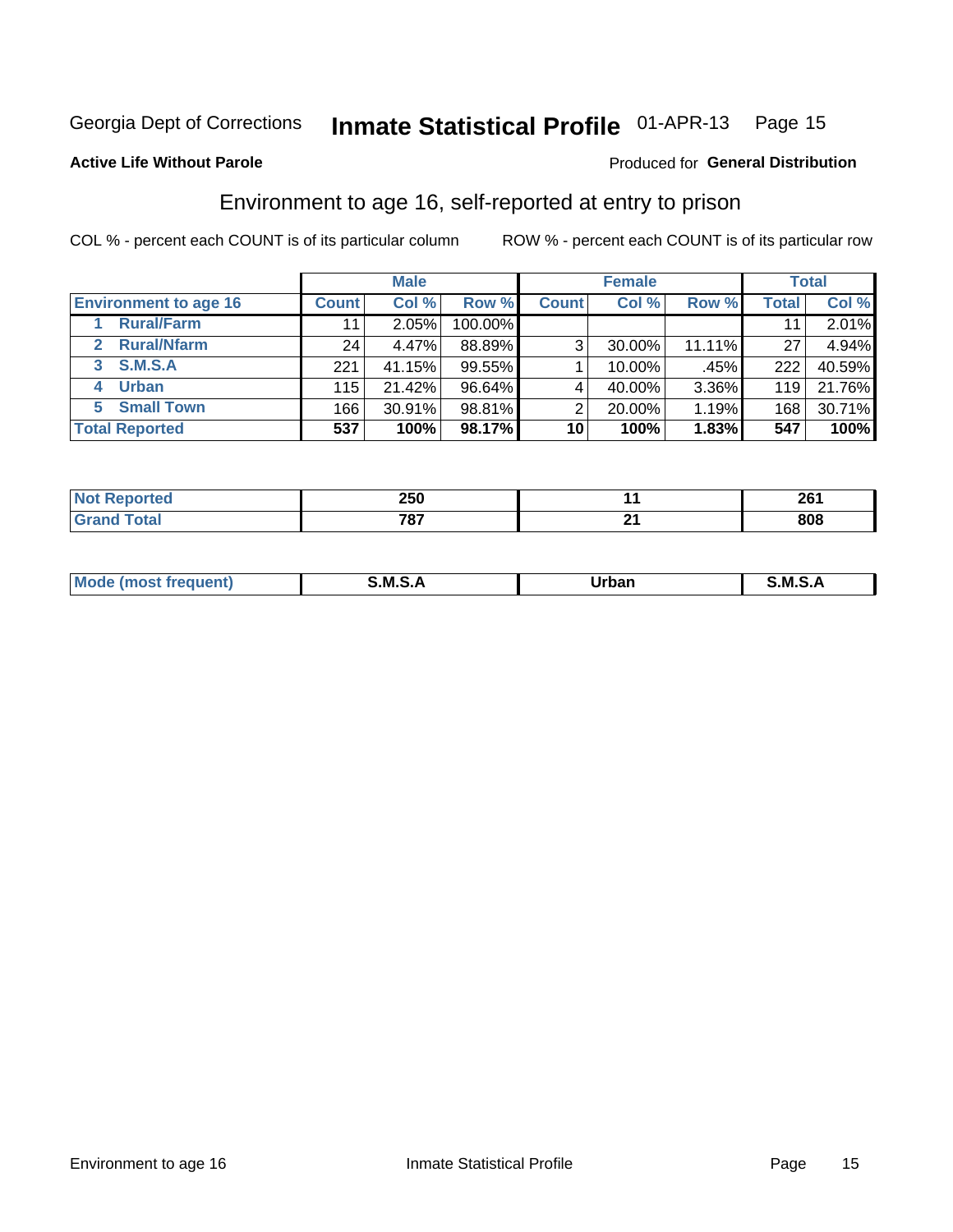# Inmate Statistical Profile 01-APR-13 Page 16

## **Active Life Without Parole**

### Produced for General Distribution

## Guardian status to age 16, self-reported at entry to prison

COL % - percent each COUNT is of its particular column

|                                  |              | <b>Male</b> |         |              | <b>Female</b> |         |              | <b>Total</b> |
|----------------------------------|--------------|-------------|---------|--------------|---------------|---------|--------------|--------------|
| <b>Guardian Status To Age 16</b> | <b>Count</b> | Col %       | Row %   | <b>Count</b> | Col %         | Row %   | <b>Total</b> | Col %        |
| 2 Father Only                    | 11           | 2.41%       | 100.00% |              |               |         | 11           | 2.38%        |
| <b>3 Both Parents</b>            | 189          | 41.36%      | 97.93%  | 4            | 66.67%        | 2.07%   | 193          | 41.68%       |
| <b>4 Mother Only</b>             | 177          | 38.73%      | 99.44%  |              | 16.67%        | $.56\%$ | 178          | 38.44%       |
| <b>6 Oth Female</b>              | 15           | 3.28%       | 100.00% |              |               |         | 15           | 3.24%        |
| <b>7 Oth Male</b>                | 4            | .88%        | 100.00% |              |               |         | 4            | $.86\%$      |
| 8 Step-Parents                   | 12           | 2.63%       | 100.00% |              |               |         | 12           | 2.59%        |
| 9 Foster Home                    | 10           | 2.19%       | 100.00% |              |               |         | 10           | 2.16%        |
| <b>10 Grand Parents</b>          | 39           | 8.53%       | 97.50%  |              | 16.67%        | 2.50%   | 40           | 8.64%        |
| <b>Total Reported</b>            | 457          | 100%        | 98.7%   | 6            | 100%          | 1.3%    | 463          | 100%         |

| ted | 330          | 1 W      | 345 |
|-----|--------------|----------|-----|
|     | 707<br>' O I | ົ<br>- - | 808 |

| <b>Mode (most frequent)</b> | <b>Both Parents</b> | <b>Both Parents</b> | <b>Both Parents</b> |
|-----------------------------|---------------------|---------------------|---------------------|
|                             |                     |                     |                     |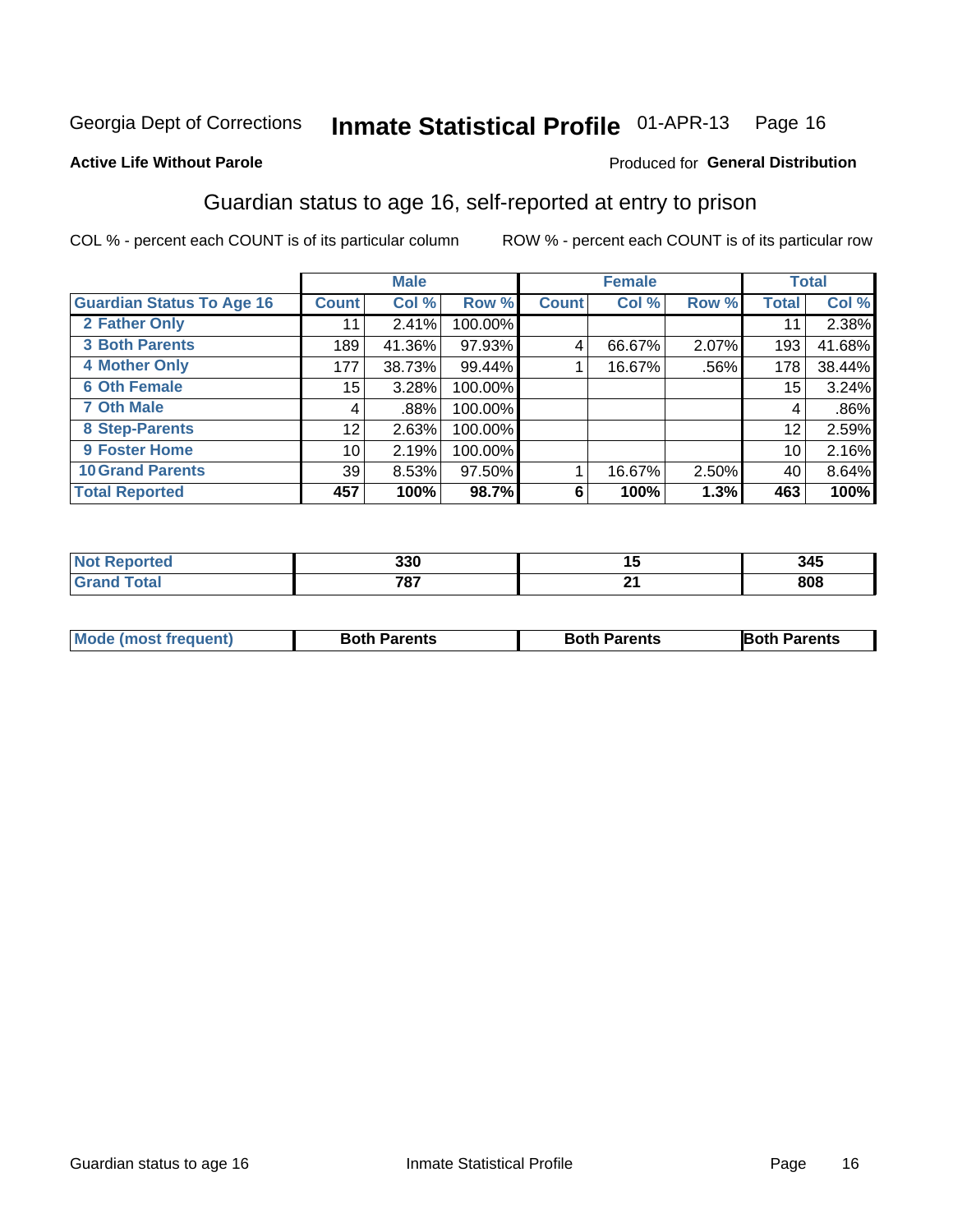#### Inmate Statistical Profile 01-APR-13 Page 17

## **Active Life Without Parole**

### Produced for General Distribution

## Employment status before prison, self-reported at entry to prison

COL % - percent each COUNT is of its particular column

|                                  |              | <b>Male</b> |           |              | <b>Female</b> |       |       | <b>Total</b> |
|----------------------------------|--------------|-------------|-----------|--------------|---------------|-------|-------|--------------|
| <b>Employment Status</b>         | <b>Count</b> | Col %       | Row %     | <b>Count</b> | Col %         | Row % | Total | Col %        |
| <b>Full Time</b>                 | 341          | 53.03%      | $97.15\%$ | 10           | 58.82%        | 2.85% | 351   | 53.18%       |
| <b>Part Time</b><br>$\mathbf{2}$ | 49           | 7.62%       | 100.00%   |              |               |       | 49    | 7.42%        |
| Unempl $<$ 6m<br>3               | 63           | 9.80%       | 98.44%    |              | 5.88%         | 1.56% | 64    | 9.70%        |
| Unempl > 6m<br>4                 | 100          | 15.55%      | 95.24%    | 5            | 29.41%        | 4.76% | 105   | 15.91%       |
| <b>Never Workd</b><br>5          | 56           | 8.71%       | 100.00%   |              |               |       | 56    | 8.48%        |
| <b>Student</b><br>6              | 10           | 1.56%       | 100.00%   |              |               |       | 10    | 1.52%        |
| <b>Incapable</b><br>7            | 24           | 3.73%       | 96.00%    |              | 5.88%         | 4.00% | 25    | 3.79%        |
| <b>Total Reported</b>            | 643          | 100%        | 97.42%    | 17           | 100%          | 2.58% | 660   | 100%         |

| ю | 144         |     | 148 |
|---|-------------|-----|-----|
|   | 797<br>וט י | . . | 808 |

| Mc | ∴ul! | ----<br>ıme<br>w |
|----|------|------------------|
|    |      |                  |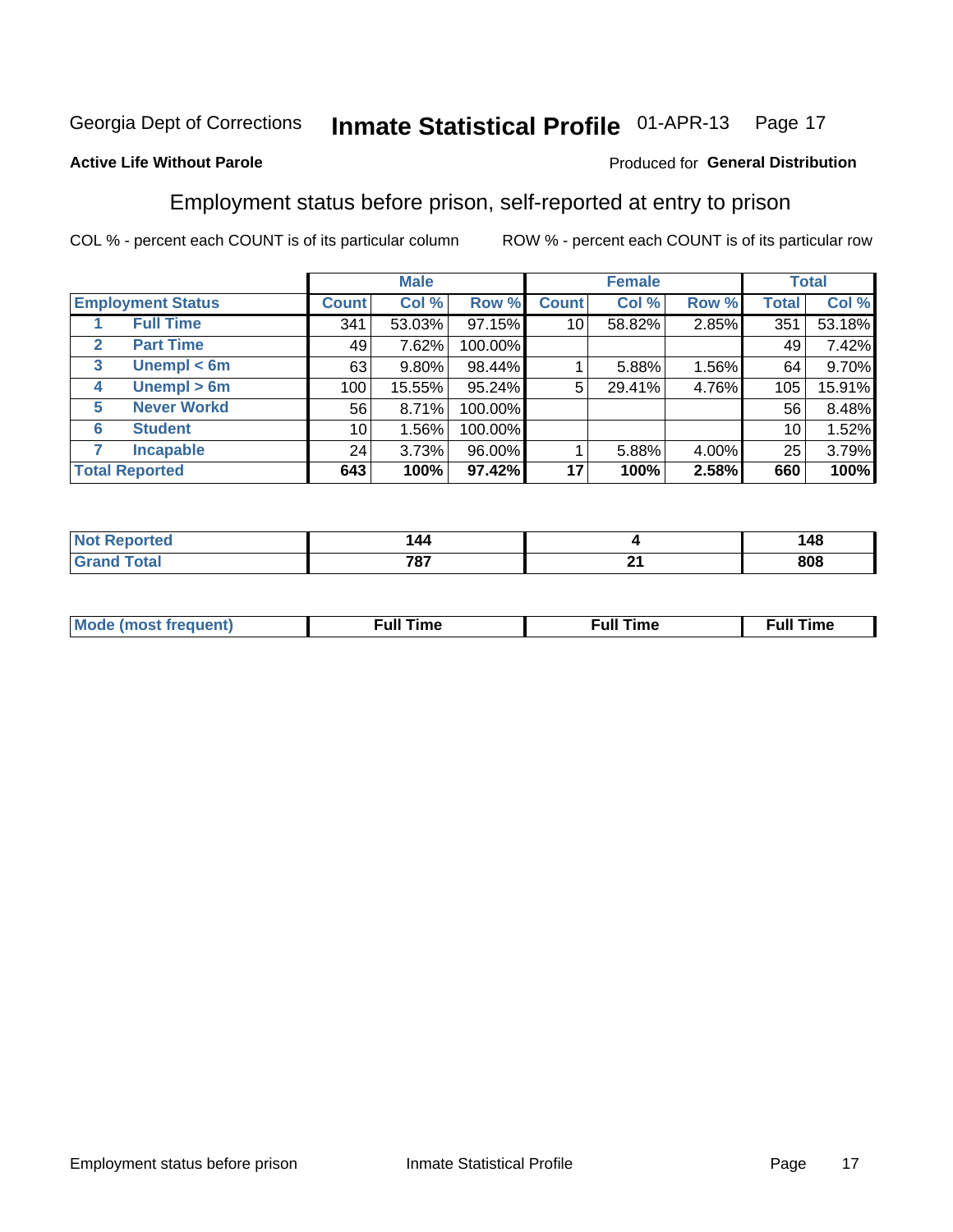#### Inmate Statistical Profile 01-APR-13 Page 18

## **Active Life Without Parole**

Produced for General Distribution

## Age at admission

COL % - percent each COUNT is of its particular column

|                         |                         | <b>Male</b> |         |                | <b>Female</b> |        |                | <b>Total</b> |
|-------------------------|-------------------------|-------------|---------|----------------|---------------|--------|----------------|--------------|
| <b>Age At Admission</b> | <b>Count</b>            | Col %       | Row %   | <b>Count</b>   | Col %         | Row %  | <b>Total</b>   | Col %        |
| 15                      | 2                       | 0.25%       | 100.00% |                |               |        | 2              | 0.25%        |
| 16                      | 1                       | 0.13%       | 100.00% |                |               |        | $\mathbf{1}$   | 0.12%        |
| $\overline{17}$         | $\overline{\mathbf{c}}$ | 0.25%       | 100.00% |                |               |        | $\overline{2}$ | 0.25%        |
| 18                      | 10                      | 1.27%       | 100.00% |                |               |        | 10             | 1.24%        |
| 19                      | 17                      | 2.16%       | 100.00% |                |               |        | 17             | 2.10%        |
| $\overline{20}$         | 17                      | 2.16%       | 94.44%  | 1              | 4.76%         | 5.56%  | 18             | 2.23%        |
| 21                      | 22                      | 2.80%       | 100.00% |                |               |        | 22             | 2.72%        |
| 22                      | 36                      | 4.57%       | 100.00% |                |               |        | 36             | 4.46%        |
| 23                      | 22                      | 2.80%       | 91.67%  | $\overline{2}$ | 9.52%         | 8.33%  | 24             | 2.97%        |
| 24                      | 28                      | 3.56%       | 100.00% |                |               |        | 28             | 3.47%        |
| $\overline{25}$         | 27                      | 3.43%       | 96.43%  | 1              | 4.76%         | 3.57%  | 28             | 3.47%        |
| 26                      | 32                      | 4.07%       | 100.00% |                |               |        | 32             | 3.96%        |
| $\overline{27}$         | 29                      | 3.68%       | 93.55%  | $\overline{2}$ | 9.52%         | 6.45%  | 31             | 3.84%        |
| 28                      | 31                      | 3.94%       | 100.00% |                |               |        | 31             | 3.84%        |
| 29                      | 32                      | 4.07%       | 100.00% |                |               |        | 32             | 3.96%        |
| 30                      | 24                      | 3.05%       | 100.00% |                |               |        | 24             | 2.97%        |
| 31                      | 32                      | 4.07%       | 100.00% |                |               |        | 32             | 3.96%        |
| 32                      | 29                      | 3.68%       | 90.63%  | 3              | 14.29%        | 9.38%  | 32             | 3.96%        |
| 33                      | 20                      | 2.54%       | 100.00% |                |               |        | 20             | 2.48%        |
| 34                      | 19                      | 2.41%       | 95.00%  | 1              | 4.76%         | 5.00%  | 20             | 2.48%        |
| 35                      | 20                      | 2.54%       | 95.24%  | 1              | 4.76%         | 4.76%  | 21             | 2.60%        |
| 36                      | 34                      | 4.32%       | 100.00% |                |               |        | 34             | 4.21%        |
| $\overline{37}$         | 20                      | 2.54%       | 100.00% |                |               |        | 20             | 2.48%        |
| 38                      | 23                      | 2.92%       | 100.00% |                |               |        | 23             | 2.85%        |
| 39                      | 21                      | 2.67%       | 95.45%  | 1              | 4.76%         | 4.55%  | 22             | 2.72%        |
| 40                      | 16                      | 2.03%       | 100.00% |                |               |        | 16             | 1.98%        |
| 41                      | 29                      | 3.68%       | 96.67%  | 1              | 4.76%         | 3.33%  | 30             | 3.71%        |
| 42                      | 23                      | 2.92%       | 100.00% |                |               |        | 23             | 2.85%        |
| 43                      | 16                      | 2.03%       | 94.12%  | 1              | 4.76%         | 5.88%  | 17             | 2.10%        |
| 44                      | 13                      | 1.65%       | 86.67%  | $\overline{2}$ | 9.52%         | 13.33% | 15             | 1.86%        |
| 45                      | 20                      | 2.54%       | 100.00% |                |               |        | 20             | 2.48%        |
| 46                      | 19                      | 2.41%       | 90.48%  | $\overline{2}$ | 9.52%         | 9.52%  | 21             | 2.60%        |
| 47                      | 13                      | 1.65%       | 100.00% |                |               |        | 13             | 1.61%        |
| 48                      | 12                      | 1.52%       | 80.00%  | 3              | 14.29%        | 20.00% | 15             | 1.86%        |
| 49                      | 13                      | 1.65%       | 100.00% |                |               |        | 13             | 1.61%        |
| 50                      | 9                       | 1.14%       | 100.00% |                |               |        | 9              | 1.11%        |
| $\overline{51}$         | $6\phantom{1}6$         | 0.76%       | 100.00% |                |               |        | 6              | 0.74%        |
| 52                      | 8                       | 1.02%       | 100.00% |                |               |        | 8              | 0.99%        |
| 53                      | 5                       | 0.64%       | 100.00% |                |               |        | 5              | 0.62%        |
| 54                      | 3                       | 0.38%       | 100.00% |                |               |        | 3              | 0.37%        |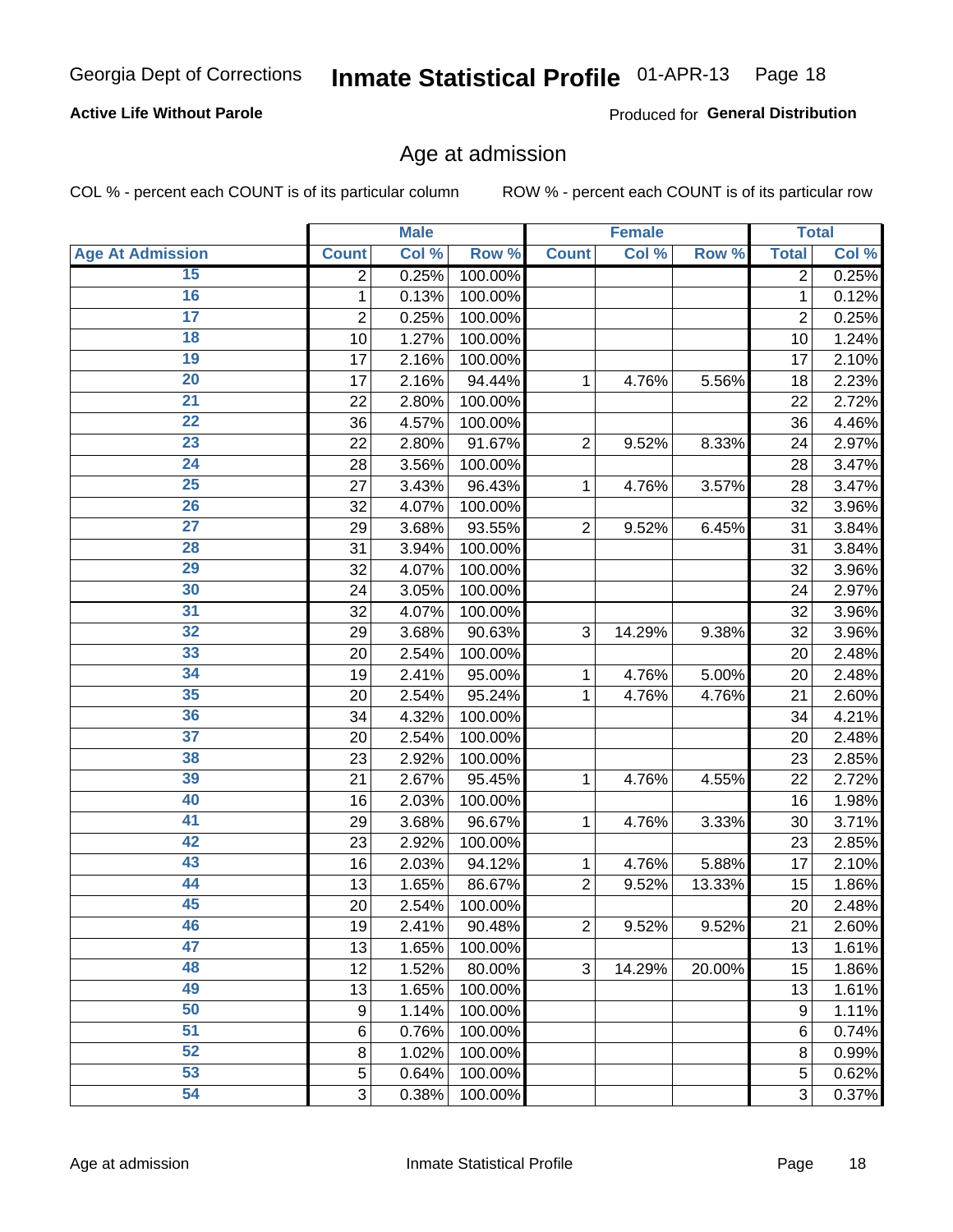#### Inmate Statistical Profile 01-APR-13 Page 19

## **Active Life Without Parole**

Produced for General Distribution

## Age at admission

COL % - percent each COUNT is of its particular column

|                         |              | <b>Male</b> |         |              | <b>Female</b> |       |                | <b>Total</b> |
|-------------------------|--------------|-------------|---------|--------------|---------------|-------|----------------|--------------|
| <b>Age At Admission</b> | <b>Count</b> | Col %       | Row %   | <b>Count</b> | Col %         | Row % | <b>Total</b>   | Col %        |
| 55                      | 4            | 0.51%       | 100.00% |              |               |       | 4              | 0.50%        |
| 56                      |              | 0.89%       | 100.00% |              |               |       |                | 0.87%        |
| 57                      | 5            | 0.64%       | 100.00% |              |               |       | 5              | 0.62%        |
| 58                      | 4            | 0.51%       | 100.00% |              |               |       | 4              | 0.50%        |
| 60                      | 2            | 0.25%       | 100.00% |              |               |       | 2              | 0.25%        |
| 62                      |              | 0.13%       | 100.00% |              |               |       |                | 0.12%        |
| 63                      |              | 0.13%       | 100.00% |              |               |       |                | 0.12%        |
| 64                      | 3            | 0.38%       | 100.00% |              |               |       | 3              | 0.37%        |
| 65                      |              | 0.13%       | 100.00% |              |               |       |                | 0.12%        |
| 66                      |              | 0.13%       | 100.00% |              |               |       |                | 0.12%        |
| 69                      | 2            | 0.25%       | 100.00% |              |               |       | $\overline{2}$ | 0.25%        |
| 71                      |              | 0.13%       | 100.00% |              |               |       |                | 0.12%        |
| <b>Total Reported</b>   | 787          | 100%        | 97.40%  | 21           | 100%          | 2.60% | 808            | 100%         |

| rted  |              |          |     |
|-------|--------------|----------|-----|
| _____ | 707<br>, , , | ົ<br>- - | 808 |

| Mean<br>(average)              | 34.18 | 36.05    | 34.23    |
|--------------------------------|-------|----------|----------|
| <b>Median (middle)</b>         | ົ     | 35       | າາ<br>ند |
| <b>Mode</b><br>(most frequent) | --    | ^^<br>JZ | n,<br>LL |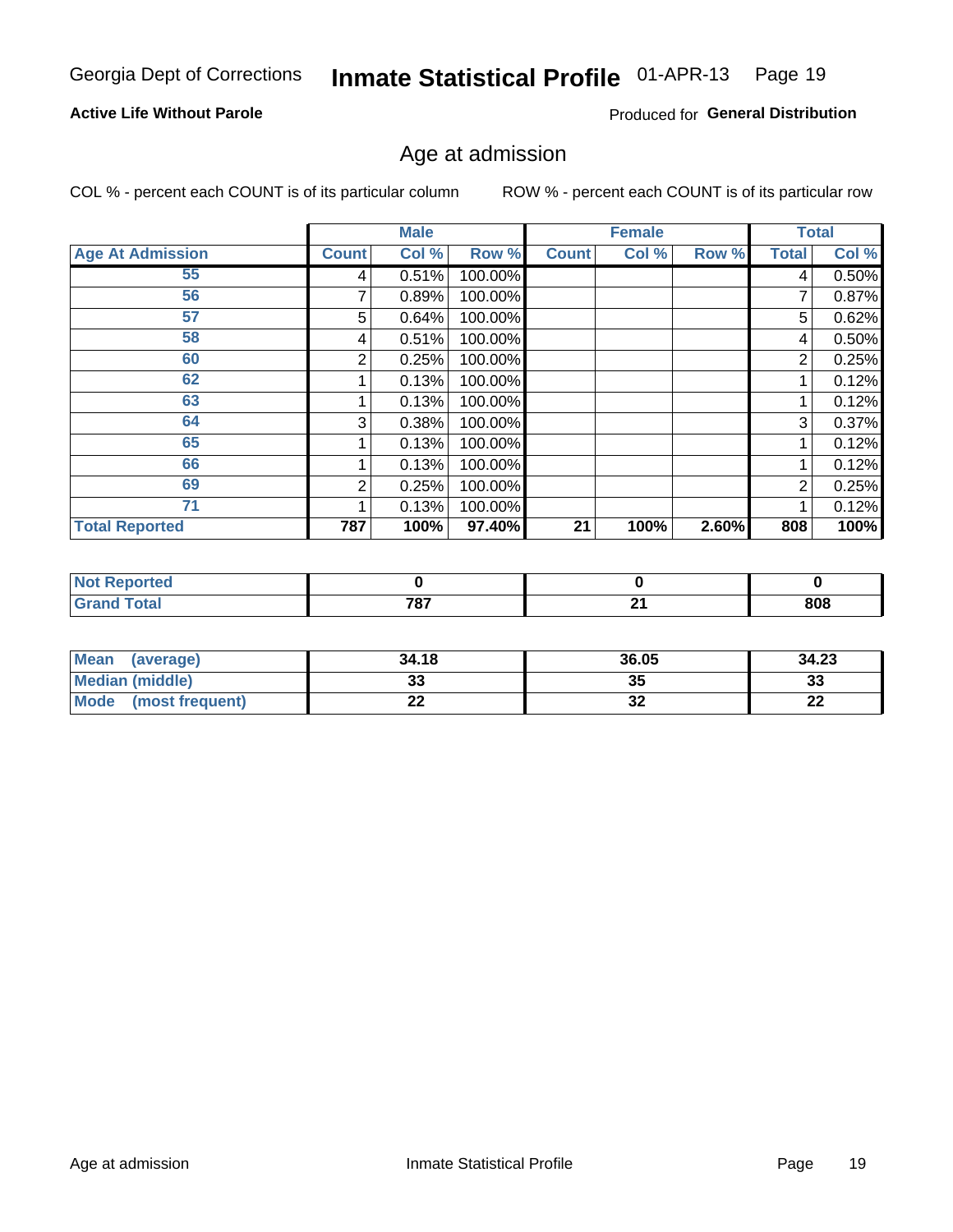#### Inmate Statistical Profile 01-APR-13 Page 20

## **Active Life Without Parole**

## Produced for General Distribution

## Height, measured at entry to prison

COL % - percent each COUNT is of its particular column

|                       |              | <b>Male</b> |         |             | <b>Female</b> |          |         | Total      |
|-----------------------|--------------|-------------|---------|-------------|---------------|----------|---------|------------|
| <b>Height</b>         | <b>Count</b> | Col %       |         | Row % Count | Col %         | Row %    | Total I | Col %      |
| 5'10''                | 106          | 51.71%      | 100.00% |             |               |          |         | 106 51.71% |
| 5'11''                | 99           | 48.29%      | 100.00% |             |               |          |         | 99 48.29%  |
| <b>Total Reported</b> | 205          | 100%        | 100.00% |             |               | $0.00\%$ | 205     | $100\%$    |

| <b>Not</b><br><b>orted</b><br><b>Rebo</b> r | 582 |    | 603 |
|---------------------------------------------|-----|----|-----|
| <b>Total</b><br><b>Grand</b>                | 707 | м. | 808 |

| <b>Mean</b><br>(average)       | 5'10'' | ,,,         | 5'10" |
|--------------------------------|--------|-------------|-------|
| <b>Median (middle)</b>         | 5'10"  |             | 5'10" |
| <b>Mode</b><br>(most frequent) | 5'10"  | <b>Null</b> | 5'10" |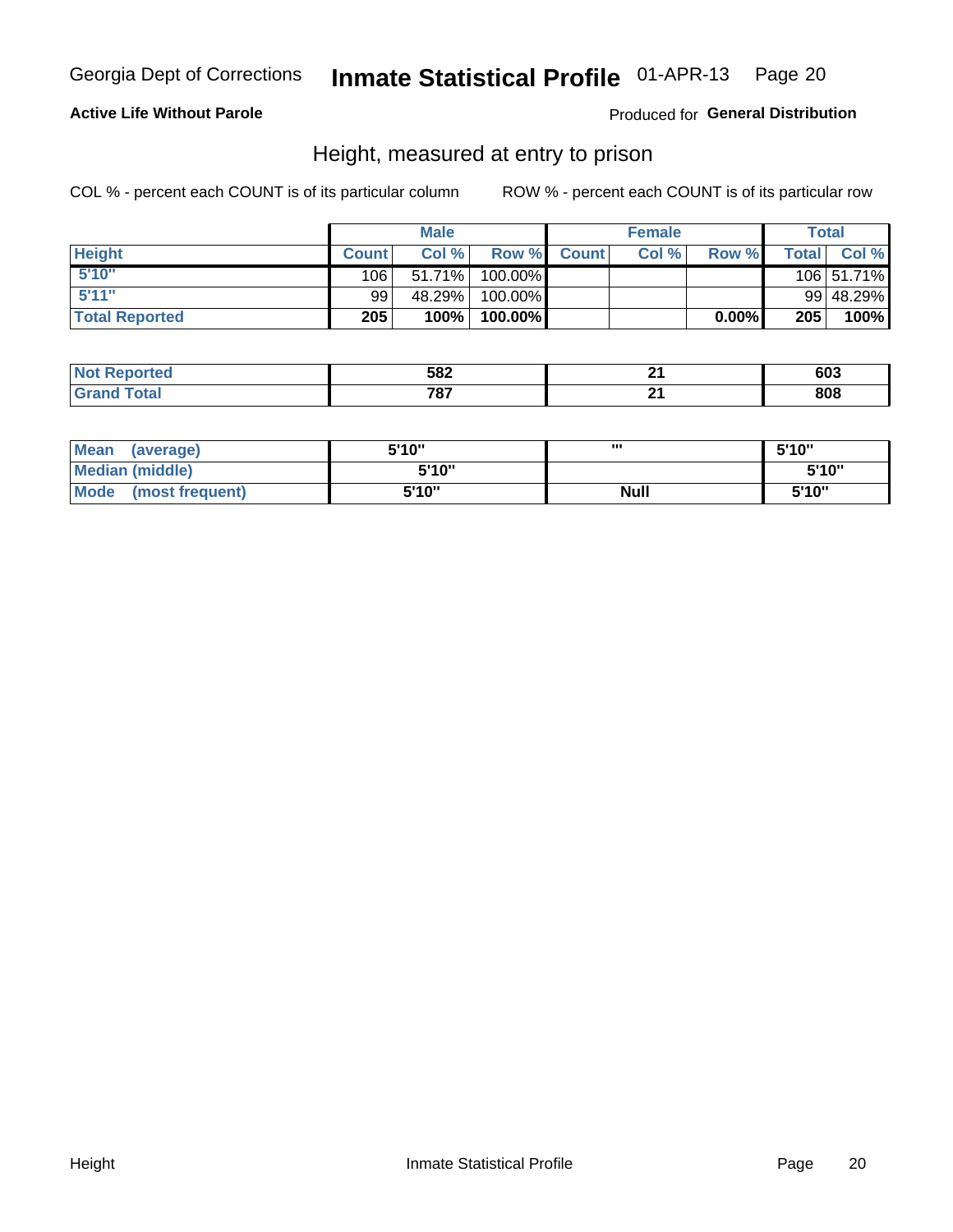#### Inmate Statistical Profile 01-APR-13 Page 21

## **Active Life Without Parole**

**Produced for General Distribution** 

# Weight, measured at entry to prison

COL % - percent each COUNT is of its particular column

|                       |                | <b>Male</b> |         |                 | <b>Female</b> |         |                | <b>Total</b> |
|-----------------------|----------------|-------------|---------|-----------------|---------------|---------|----------------|--------------|
| <b>Weight</b>         | <b>Count</b>   | Col %       | Row %   | <b>Count</b>    | Col %         | Row %   | <b>Total</b>   | Col %        |
| 90 - 99 pounds        |                |             |         | 1               | 4.76%         | 100.00% | 1 <sup>1</sup> | 0.12%        |
| 110 - 119 pounds      |                |             |         | 1               | 4.76%         | 100.00% | 1              | 0.12%        |
| 120 - 129 pounds      | 4              | 0.51%       | 100.00% |                 |               |         | 4              | 0.50%        |
| 130 - 139 pounds      | 16             | 2.04%       | 84.21%  | 3               | 14.29%        | 15.79%  | 19             | 2.35%        |
| 140 - 149 pounds      | 51             | 6.49%       | 98.08%  | 1               | 4.76%         | 1.92%   | 52             | 6.44%        |
| 150 - 159 pounds      | 76             | 9.67%       | 100.00% |                 |               |         | 76             | 9.42%        |
| 160 - 169 pounds      | 93             | 11.83%      | 96.88%  | 3               | 14.29%        | 3.13%   | 96             | 11.90%       |
| 170 - 179 pounds      | 116            | 14.76%      | 98.31%  | $\overline{2}$  | 9.52%         | 1.69%   | 118            | 14.62%       |
| 180 - 189 pounds      | 94             | 11.96%      | 97.92%  | $\overline{2}$  | 9.52%         | 2.08%   | 96             | 11.90%       |
| 190 - 199 pounds      | 63             | 8.02%       | 100.00% |                 |               |         | 63             | 7.81%        |
| 200 - 209 pounds      | 69             | 8.78%       | 97.18%  | $\overline{2}$  | 9.52%         | 2.82%   | 71             | 8.80%        |
| 210 - 219 pounds      | 50             | 6.36%       | 94.34%  | 3               | 14.29%        | 5.66%   | 53             | 6.57%        |
| 220 - 229 pounds      | 51             | 6.49%       | 98.08%  | 1               | 4.76%         | 1.92%   | 52             | 6.44%        |
| 230 - 239 pounds      | 28             | 3.56%       | 100.00% |                 |               |         | 28             | 3.47%        |
| 240 - 249 pounds      | 23             | 2.93%       | 100.00% |                 |               |         | 23             | 2.85%        |
| 250 - 259 pounds      | 14             | 1.78%       | 93.33%  | 1               | 4.76%         | 6.67%   | 15             | 1.86%        |
| 260 - 269 pounds      | 10             | 1.27%       | 100.00% |                 |               |         | 10             | 1.24%        |
| 270 - 279 pounds      | 8              | 1.02%       | 100.00% |                 |               |         | 8              | 0.99%        |
| 280 - 289 pounds      | 6              | 0.76%       | 85.71%  | 1               | 4.76%         | 14.29%  | $\overline{7}$ | 0.87%        |
| 290 - 299 pounds      | 3              | 0.38%       | 100.00% |                 |               |         | 3              | 0.37%        |
| 300 - 309 pounds      | $\overline{2}$ | 0.25%       | 100.00% |                 |               |         | $\overline{2}$ | 0.25%        |
| 310 - 319 pounds      | 1              | 0.13%       | 100.00% |                 |               |         | $\mathbf 1$    | 0.12%        |
| 320 - 329 pounds      | 4              | 0.51%       | 100.00% |                 |               |         | $\overline{4}$ | 0.50%        |
| 330 - 339 pounds      | 3              | 0.38%       | 100.00% |                 |               |         | 3              | 0.37%        |
| 400 pounds and over   | 1              | 0.13%       | 100.00% |                 |               |         | 1              | 0.12%        |
| <b>Total Reported</b> | 786            | 100%        | 97.40%  | $\overline{21}$ | 100%          | 2.60%   | 807            | 100%         |

| тес |              |     |
|-----|--------------|-----|
|     | 707<br>1 V I | 808 |

| <b>Mean</b><br>(average)       | 190 | 178 | 189 |
|--------------------------------|-----|-----|-----|
| <b>Median (middle)</b>         | 180 | 170 | 180 |
| <b>Mode</b><br>(most frequent) | 170 | 210 | 170 |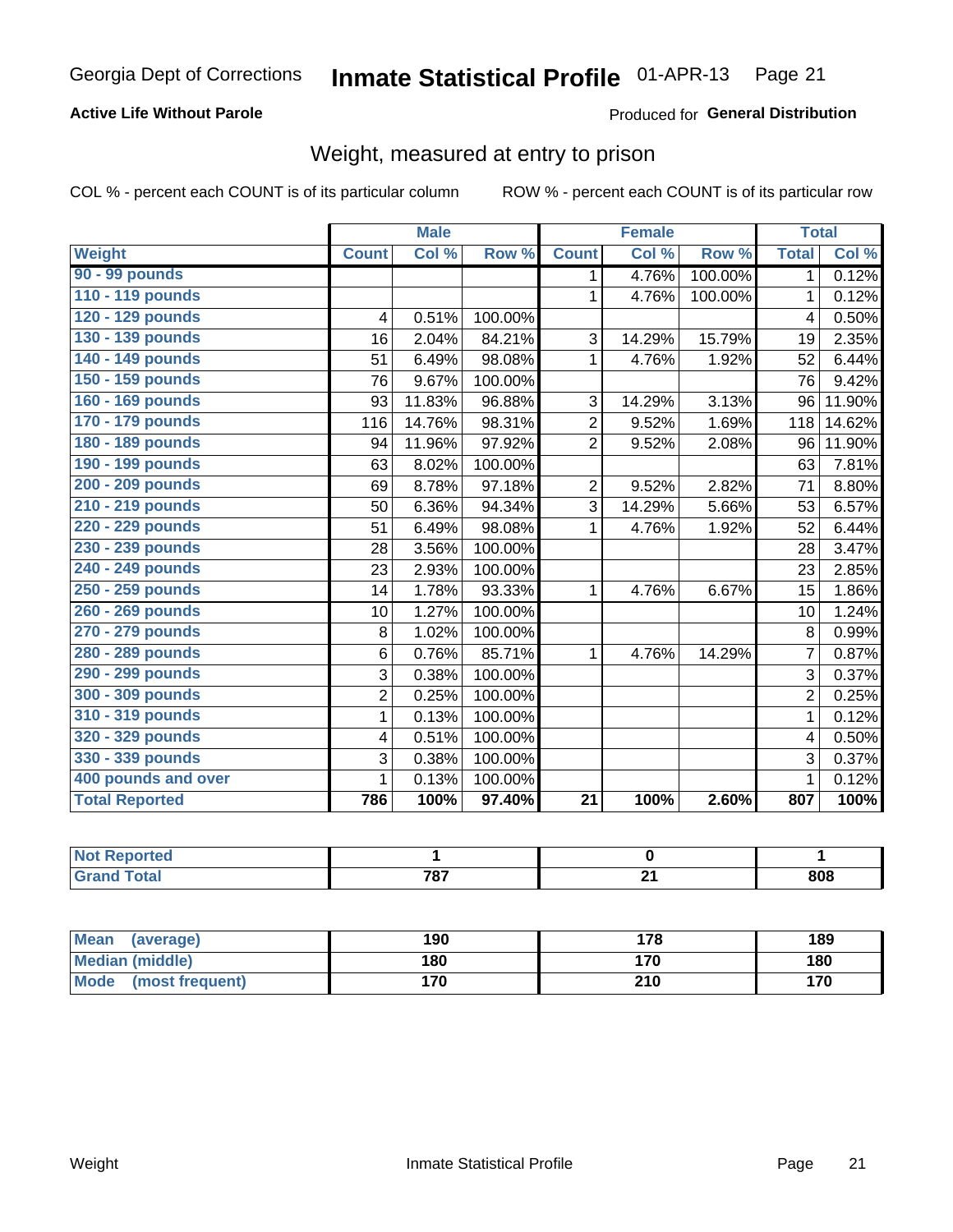#### Inmate Statistical Profile 01-APR-13 Page 22

### **Active Life Without Parole**

Produced for General Distribution

## Military service

COL % - percent each COUNT is of its particular column

|                         |              | <b>Male</b> |             | <b>Female</b> |         |        | <b>Total</b> |
|-------------------------|--------------|-------------|-------------|---------------|---------|--------|--------------|
| <b>Military service</b> | <b>Count</b> | Col%        | Row % Count | Col %         | Row %   | Totall | Col %        |
| <b>Air Force</b>        | 40           | 71.43%      | 100.00%     |               |         | 40     | 71.43%       |
| <b>Army</b>             | 6.           | 10.71%      | 100.00%     |               |         | 6      | 10.71%       |
| <b>Navy</b><br>3        |              | 7.14%       | 100.00%     |               |         | 4      | 7.14%        |
| <b>Coast Guard</b>      | 6.           | 10.71%      | 100.00%     |               |         | 6      | 10.71%       |
| <b>Total Reported</b>   | 56           | 100%        | 100.00%     |               | $.00\%$ | 56     | 100%         |

|      | 704<br>. .<br>$-$ | п.<br>$ -$ | ---<br>' 76 |
|------|-------------------|------------|-------------|
| ____ | 707<br><br>___    | п.<br>- -  | ona<br>ουσ  |

| Mode (most frequent) | Force<br>Aır | Null | ∙orce |
|----------------------|--------------|------|-------|
|                      |              |      |       |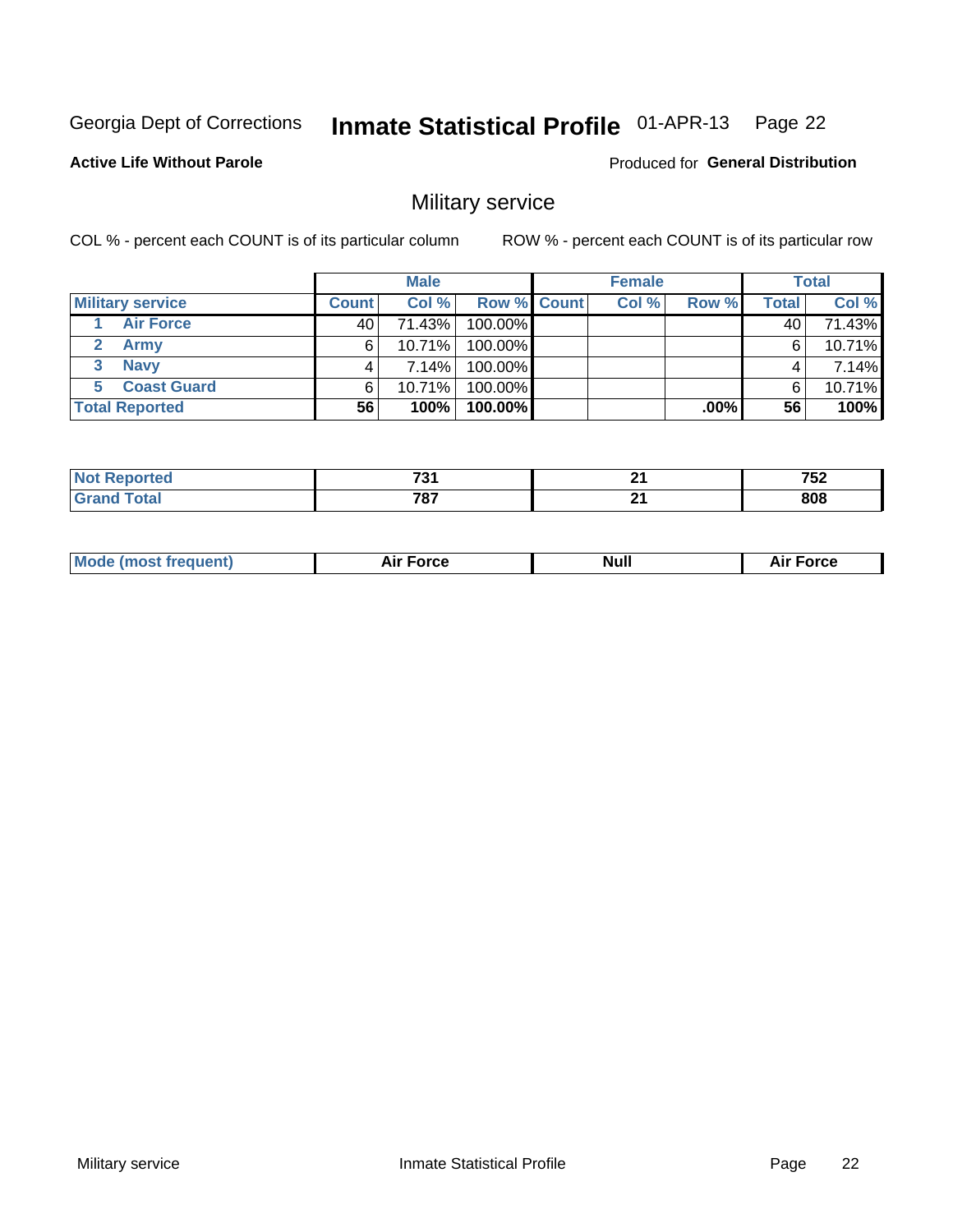#### Inmate Statistical Profile 01-APR-13 Page 23

#### **Active Life Without Parole**

#### Produced for General Distribution

## Type of admission to prison

COL % - percent each COUNT is of its particular column

|                                        |              | <b>Male</b> |                    |    | <b>Female</b> |       |              | <b>Total</b> |
|----------------------------------------|--------------|-------------|--------------------|----|---------------|-------|--------------|--------------|
| <b>Type of Admission</b>               | <b>Count</b> | Col %       | <b>Row % Count</b> |    | Col %         | Row % | <b>Total</b> | Col %        |
| <b>New Sentence</b><br>52 <sub>2</sub> | 760          | 96.57%      | 97.31%             | 21 | 100.00%       | 2.69% | 781          | 96.66%       |
| <b>Probation Rev Partial</b><br>53     |              | .13%        | 100.00%            |    |               |       |              | .12%         |
| <b>Probation Rev Remainder</b><br>54   |              | .51%        | 100.00%            |    |               |       |              | $.50\%$      |
| <b>Parole Rev New Sentence</b><br>55   | 6            | .76%        | 100.00%            |    |               |       | 6            | .74%         |
| <b>Parole Rev No New</b><br>56         | 4            | .51%        | 100.00%            |    |               |       | 4            | .50%         |
| <b>Sentence</b>                        |              |             |                    |    |               |       |              |              |
| <b>Life W/O Parole</b><br>70           | 12           | 1.52%       | 100.00%            |    |               |       | 12           | 1.49%        |
| <b>Total Reported</b>                  | 787          | 100%        | 97.4%              | 21 | 100%          | 2.6%  | 808          | 100%         |

| ported<br><b>NOT</b><br>$\sim$ |     |   |     |
|--------------------------------|-----|---|-----|
| `otal                          | 707 | ົ | 808 |
| -                              | τо. |   |     |

| <b>Mode (most frequent)</b> | <b>New Sentence</b> | <b>New Sentence</b> | <b>New Sentence</b> |
|-----------------------------|---------------------|---------------------|---------------------|
|                             |                     |                     |                     |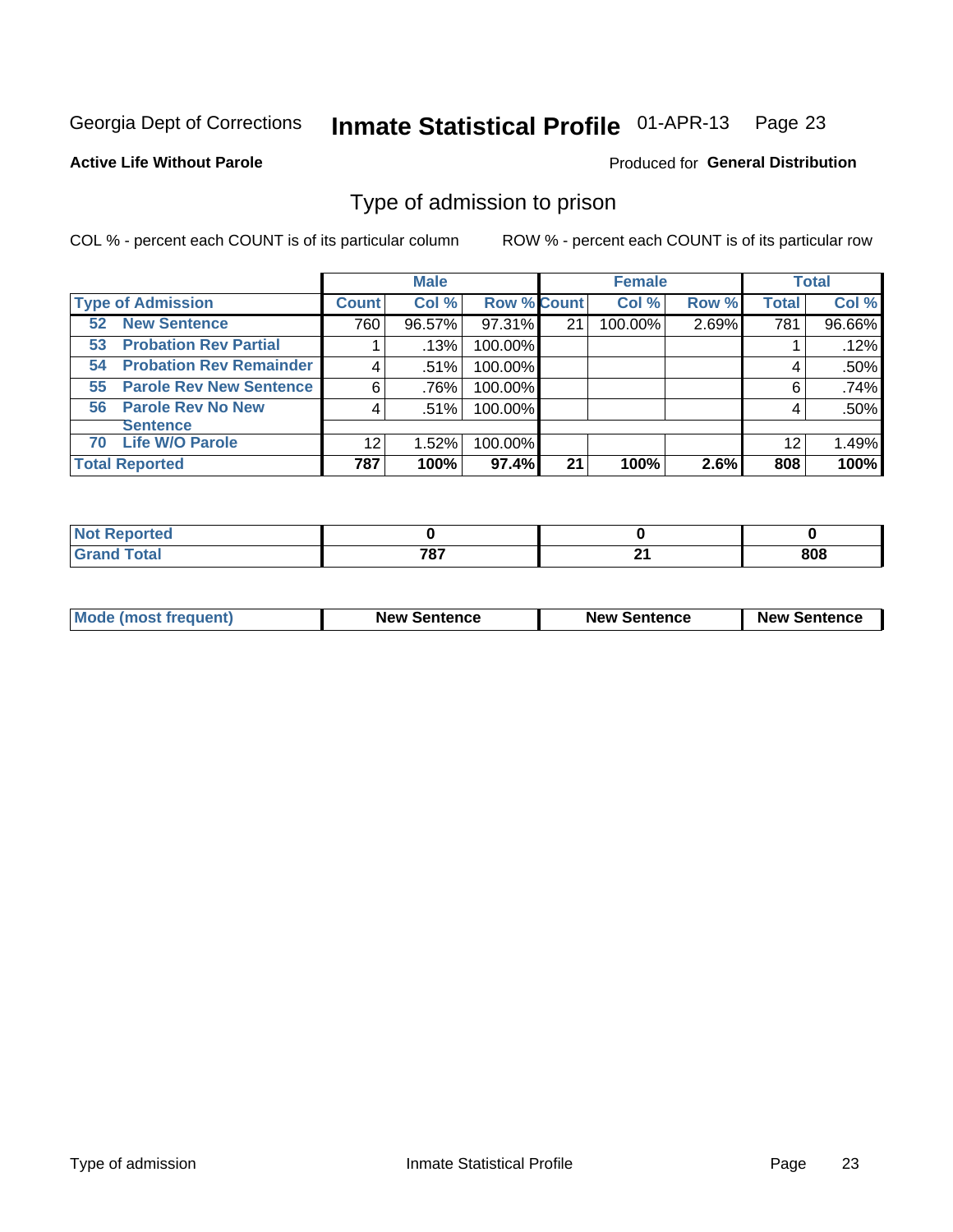# Inmate Statistical Profile 01-APR-13 Page 24

**Active Life Without Parole** 

#### Produced for General Distribution

## Current / last security status

COL % - percent each COUNT is of its particular column

|                        |              | <b>Male</b> |                    |    | <b>Female</b> |           |       | <b>Total</b> |
|------------------------|--------------|-------------|--------------------|----|---------------|-----------|-------|--------------|
| <b>Security Status</b> | <b>Count</b> | Col %       | <b>Row % Count</b> |    | Col %         | Row %     | Total | Col %        |
| 4 Medium               | 30           | $3.88\%$    | $88.24\%$          | 4  | 21.05%        | $11.76\%$ | 34    | 4.29%        |
| 5 Close                | 742          | 95.87%      | 98.02%             | 15 | 78.95%        | 1.98%     | 757   | 95.46%       |
| <b>6 Maximum</b>       |              | .26%        | 100.00%            |    | .00%          |           |       | .25%         |
| <b>Total Reported</b>  | 774          | 100%        | 97.6%              | 19 | 100%          | 2.4%      | 793   | 100%         |

| <b>Still being diagnosed</b> |     |    |     |
|------------------------------|-----|----|-----|
| <b>Not Reported</b>          |     |    |     |
| <b>Grand Total</b>           | 787 | n. | 808 |

| <b>Mode (most frequent)</b> | Close | Close | <b>Close</b> |
|-----------------------------|-------|-------|--------------|
|                             |       |       |              |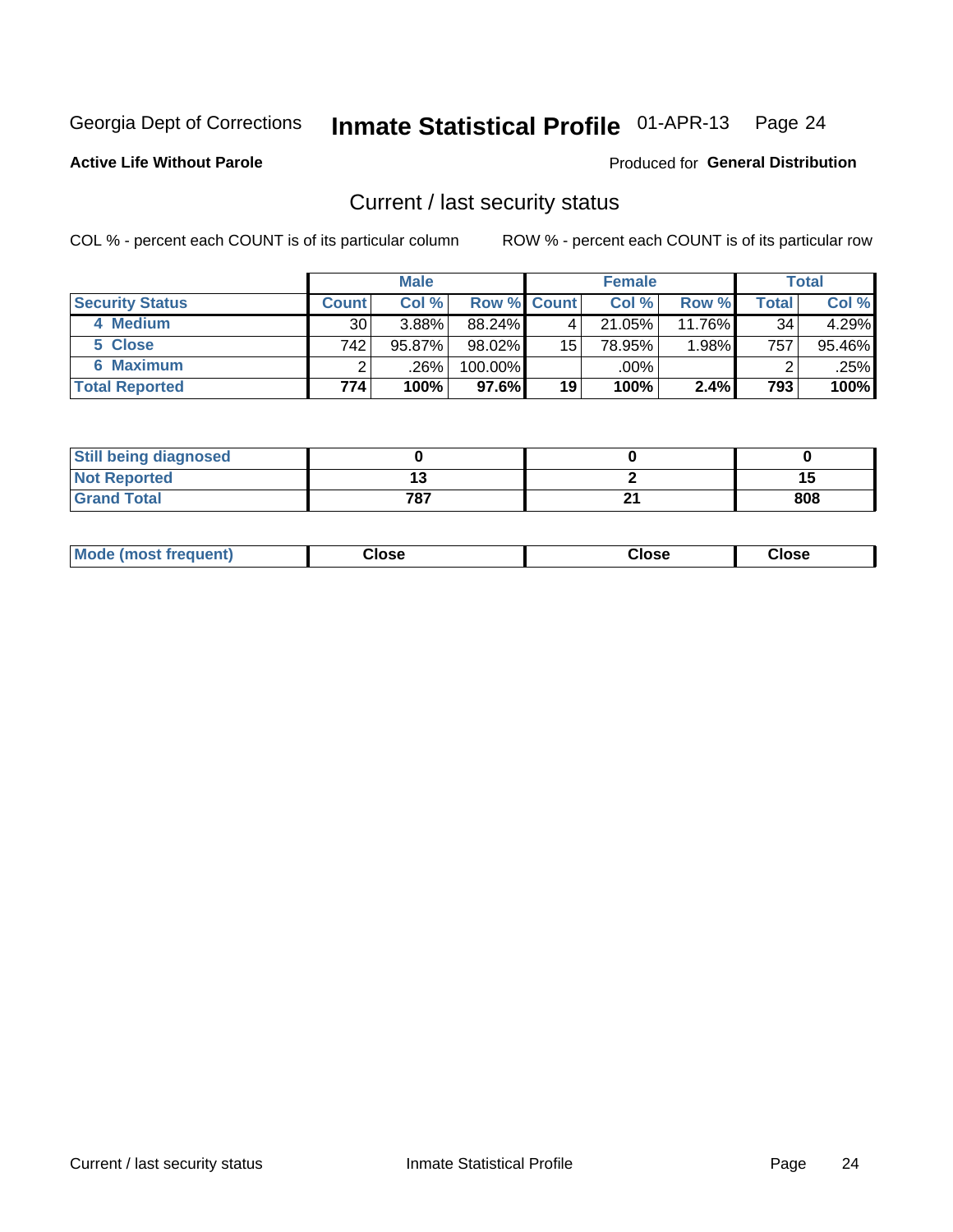# Inmate Statistical Profile 01-APR-13 Page 25

**Active Life Without Parole** 

Produced for General Distribution

# Current / last type of institution

COL % - percent each COUNT is of its particular column

|                            |       | <b>Male</b> |                    |    | <b>Female</b> |       |                          | <b>Total</b> |
|----------------------------|-------|-------------|--------------------|----|---------------|-------|--------------------------|--------------|
| <b>Type of Institution</b> | Count | Col %       | <b>Row % Count</b> |    | Col %         | Row % | $\mathsf{Total}_{\perp}$ | Col %        |
| <b>State Prison</b>        | 783   | 99.49%      | $97.39\%$          | 21 | 100.00%       | 2.61% | 804                      | 99.50%       |
| <b>Private Prison</b>      |       | $.51\%$     | 100.00%            |    |               |       |                          | .50%         |
| <b>Total Reported</b>      | 787   | 100%        | $97.4\%$           | 21 | 100%          | 2.6%  | 808                      | 100%         |

| τeα                         |                  |            |     |
|-----------------------------|------------------|------------|-----|
| $\sim$ $\sim$ $\sim$ $\sim$ | 707<br>$\cdot$ . | л.<br>$ -$ | 808 |

| <b>Mode (most frequent)</b> | <b>State Prison</b> | <b>State Prison</b> | <b>State Prison</b> |
|-----------------------------|---------------------|---------------------|---------------------|
|                             |                     |                     |                     |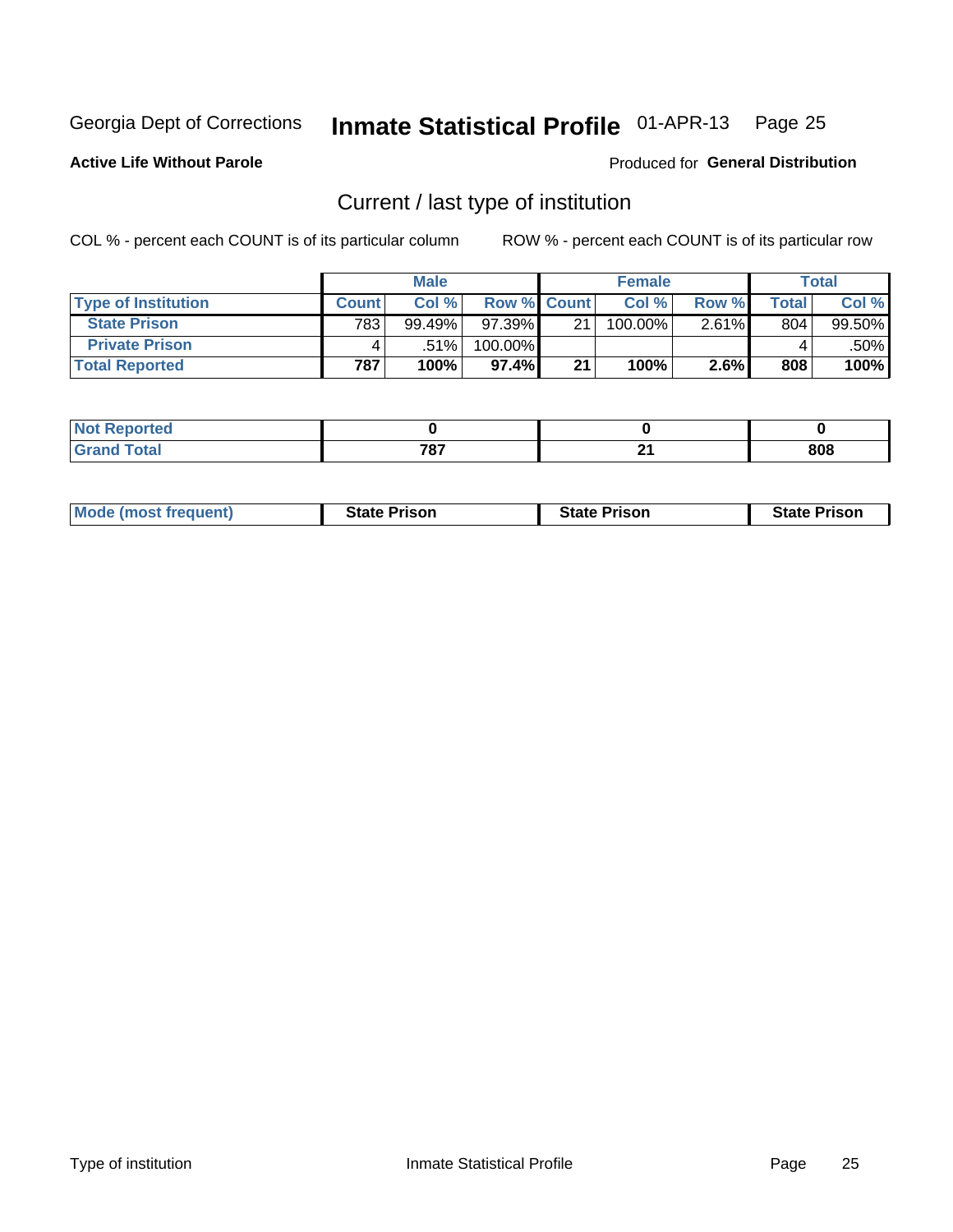# Inmate Statistical Profile 01-APR-13 Page 26

#### **Active Life Without Parole**

### Produced for General Distribution

## Institution type - transitional centers

COL % - percent each COUNT is of its particular column

|                                          |              | <b>Male</b> |                    | <b>Female</b> |             | Total |
|------------------------------------------|--------------|-------------|--------------------|---------------|-------------|-------|
| <b>Institution Type - Trans. Centers</b> | <b>Count</b> | Col %       | <b>Row % Count</b> | Col %         | Row % Total | Col % |
| <b>Total Reported</b>                    |              |             |                    |               |             |       |

| <b>Reported</b><br><b>NOT</b><br>$\sim$            |  |  |
|----------------------------------------------------|--|--|
| $f$ $f \circ f \circ f$<br>$C = 1$<br><b>TULAI</b> |  |  |

| Mode (most frequent) | <b>Null</b> | <b>Null</b> | <b>Null</b> |
|----------------------|-------------|-------------|-------------|
|                      |             |             |             |
|                      |             |             |             |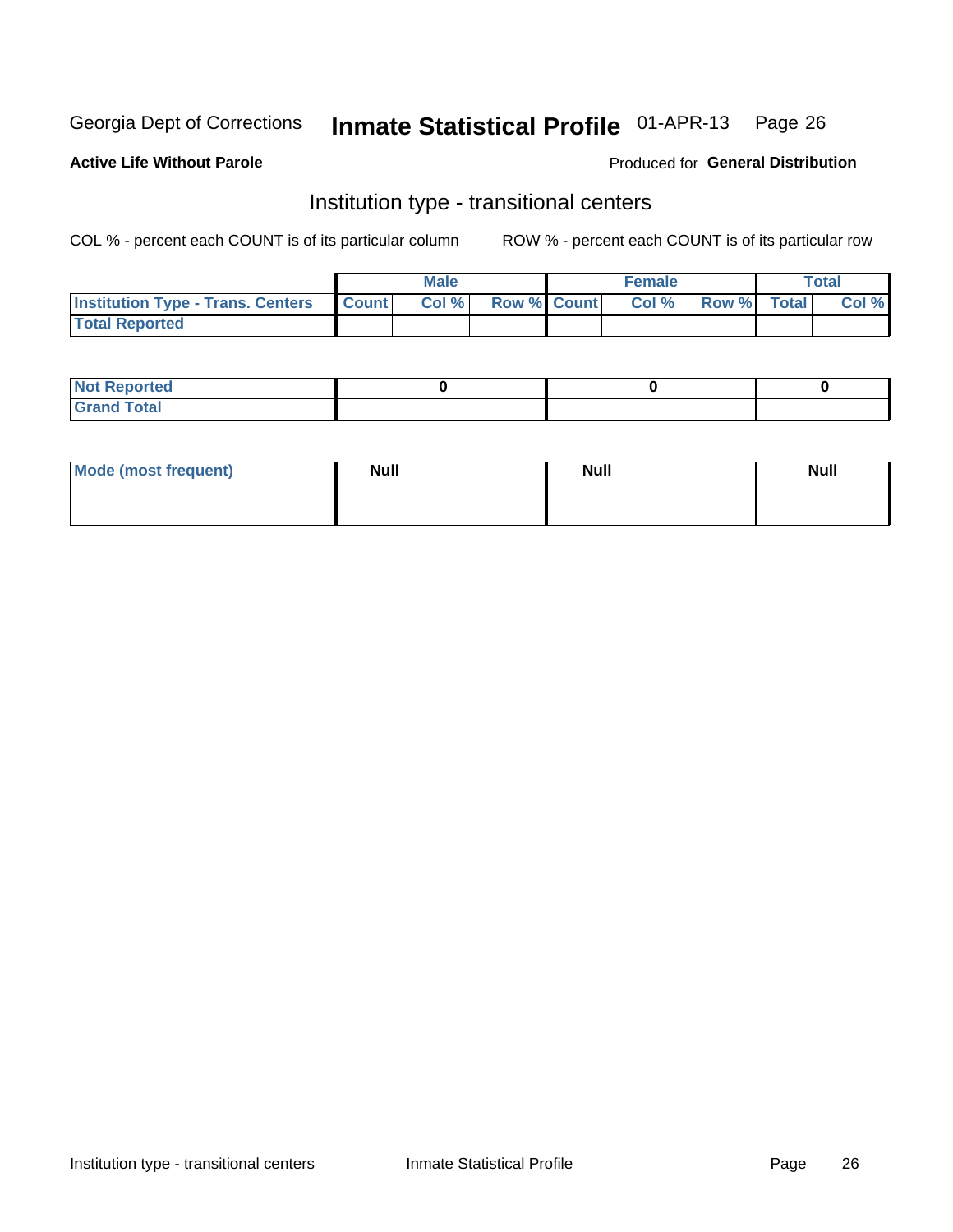# Inmate Statistical Profile 01-APR-13 Page 27

**Active Life Without Parole** 

Produced for General Distribution

## Institution type - county prisons

COL % - percent each COUNT is of its particular column

|                                                    | <b>Male</b> |                          | <b>Female</b> |             | <b>Total</b> |
|----------------------------------------------------|-------------|--------------------------|---------------|-------------|--------------|
| <b>Institution Type - County Prisons   Count  </b> | Col %       | <b>Row % Count Col %</b> |               | Row % Total | Col %        |
| <b>Total Reported</b>                              |             |                          |               |             |              |

| <b>Not</b><br>: Reported<br> |  |  |
|------------------------------|--|--|
| <b>Total</b><br>---          |  |  |

| <b>Mode</b>      | <b>Null</b> | <b>Null</b> | <b>Null</b> |
|------------------|-------------|-------------|-------------|
| (most freauent). |             |             |             |
|                  |             |             |             |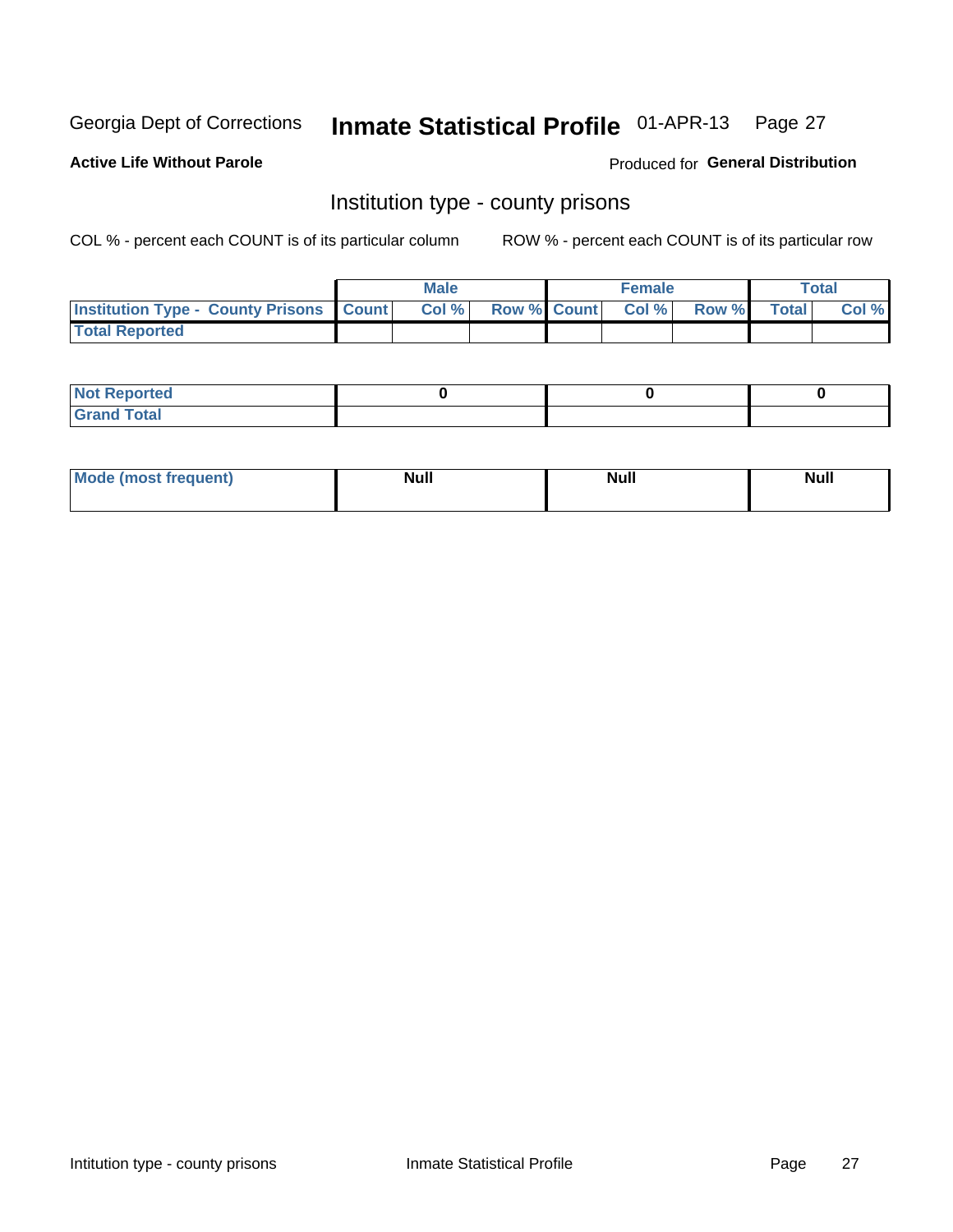#### Inmate Statistical Profile 01-APR-13 Page 28

## **Active Life Without Parole**

#### Produced for General Distribution

## Institution type - state prisons

COL % - percent each COUNT is of its particular column

|                                         |                | <b>Male</b> |         |              | <b>Female</b> |         | <b>Total</b>   |        |
|-----------------------------------------|----------------|-------------|---------|--------------|---------------|---------|----------------|--------|
| <b>Institution Type - State Prisons</b> | <b>Count</b>   | Col %       | Row %   | <b>Count</b> | Col %         | Row %   | <b>Total</b>   | Col %  |
| <b>Arrendale State Prison</b>           |                |             |         | 12           | 57.14%        | 100.00% | 12             | 1.49%  |
| <b>Augusta State Med. Prison</b>        | 53             | 6.77%       | 100.00% |              |               |         | 53             | 6.59%  |
| <b>Baldwin State Prison</b>             | 42             | 5.36%       | 100.00% |              |               |         | 42             | 5.22%  |
| <b>Burrus Corr Trn Cntr</b>             |                | .13%        | 100.00% |              |               |         |                | .12%   |
| <b>Calhoun State Prison</b>             | $\overline{2}$ | .26%        | 100.00% |              |               |         | $\overline{2}$ | .25%   |
| <b>Central State Prison</b>             | 1              | .13%        | 100.00% |              |               |         |                | .12%   |
| <b>Coastal State Prison</b>             | 1              | .13%        | 100.00% |              |               |         |                | .12%   |
| <b>Dooly State Prison</b>               | 1              | .13%        | 100.00% |              |               |         |                | .12%   |
| <b>Ga Diag Class Prison</b>             | 50             | 6.39%       | 100.00% |              |               |         | 50             | 6.22%  |
| <b>Ga State Prison</b>                  | 19             | 2.43%       | 100.00% |              |               |         | 19             | 2.36%  |
| <b>Hancock State Prison</b>             | 78             | 9.96%       | 100.00% |              |               |         | 78             | 9.70%  |
| <b>Hays State Prison</b>                | 67             | 8.56%       | 100.00% |              |               |         | 67             | 8.33%  |
| <b>Johnson State Prison</b>             | $\overline{2}$ | .26%        | 100.00% |              |               |         | $\overline{2}$ | .25%   |
| <b>Macon State Prison</b>               | 126            | 16.09%      | 100.00% |              |               |         | 126            | 15.67% |
| <b>Phillips State Prison</b>            | 13             | 1.66%       | 100.00% |              |               |         | 13             | 1.62%  |
| <b>Pulaski State Prison</b>             |                |             |         | 9            | 42.86%        | 100.00% | 9              | 1.12%  |
| <b>Rogers State Prison</b>              | 1              | .13%        | 100.00% |              |               |         | 1              | .12%   |
| <b>Smith State Prison</b>               | 86             | 10.98%      | 100.00% |              |               |         | 86             | 10.70% |
| <b>Telfair State Prison</b>             | 85             | 10.86%      | 100.00% |              |               |         | 85             | 10.57% |
| <b>Valdosta Sp</b>                      | 84             | 10.73%      | 100.00% |              |               |         | 84             | 10.45% |
| <b>Ware State Prison</b>                | 69             | 8.81%       | 100.00% |              |               |         | 69             | 8.58%  |
| <b>Washington State Prison</b>          | 1              | .13%        | 100.00% |              |               |         |                | .12%   |
| <b>Wilcox State Prison</b>              | 1              | .13%        | 100.00% |              |               |         |                | .12%   |
| <b>Total Reported</b>                   | 783            | 100%        | 97.39%  | 21           | 100%          | 2.61%   | 804            | 100%   |
| <b>Not Reported</b>                     |                | $\bf{0}$    |         |              | $\bf{0}$      |         | $\bf{0}$       |        |

| ∣Not Reported∣       |                           |                               |                                     |
|----------------------|---------------------------|-------------------------------|-------------------------------------|
| <b>Grand Total</b>   | 783                       |                               | 804                                 |
| Mode (most frequent) | <b>Macon State Prison</b> | <b>Arrendale State Prison</b> | <b>Macon State</b><br><b>Prison</b> |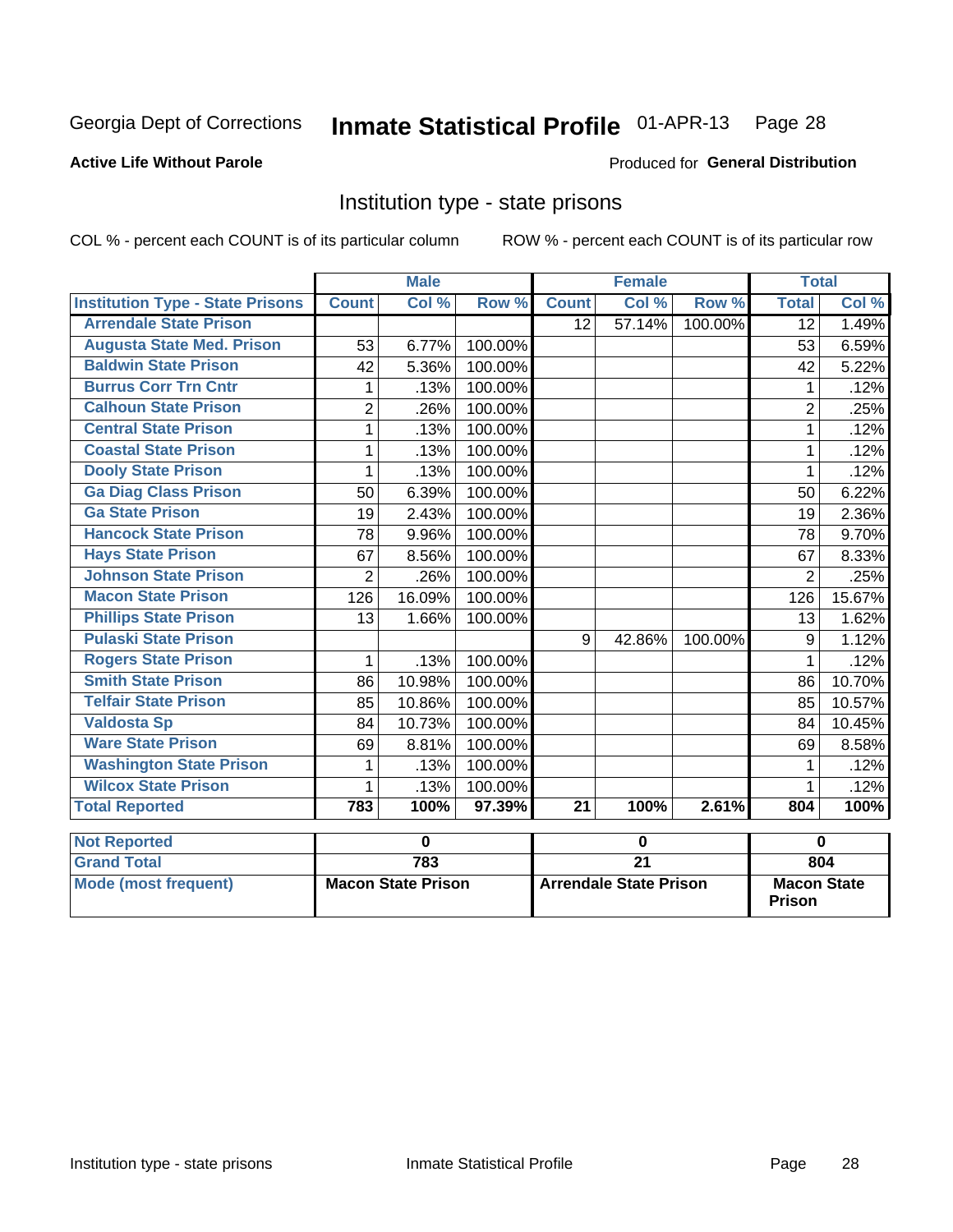# Inmate Statistical Profile 01-APR-13 Page 29

Produced for General Distribution

## **Active Life Without Parole**

## Institution type - private prisons

COL % - percent each COUNT is of its particular column

|                                           |              | <b>Male</b> |                    | <b>Female</b> |       |              | <b>Total</b> |
|-------------------------------------------|--------------|-------------|--------------------|---------------|-------|--------------|--------------|
| <b>Institution Type - Private Prisons</b> | <b>Count</b> | Col%        | <b>Row % Count</b> | Col%          | Row % | <b>Total</b> | Col %        |
| <b>Coffee Corr Facility</b>               |              | $50.00\%$   | $100.00\%$         |               |       |              | 50.00%       |
| <b>Wheeler Corr Facility</b>              |              | $50.00\%$   | 100.00%            |               |       |              | 50.00%       |
| <b>Total Reported</b>                     | 4            | 100%        | 100%               |               | %     |              | 100%         |

| Not Reported |  |  |
|--------------|--|--|
| Total        |  |  |

| Mode (most frequent) | <b>Coffee Corr Facility</b> | <b>Null</b> | <b>Coffee Corr</b><br><b>Facility</b> |
|----------------------|-----------------------------|-------------|---------------------------------------|
|----------------------|-----------------------------|-------------|---------------------------------------|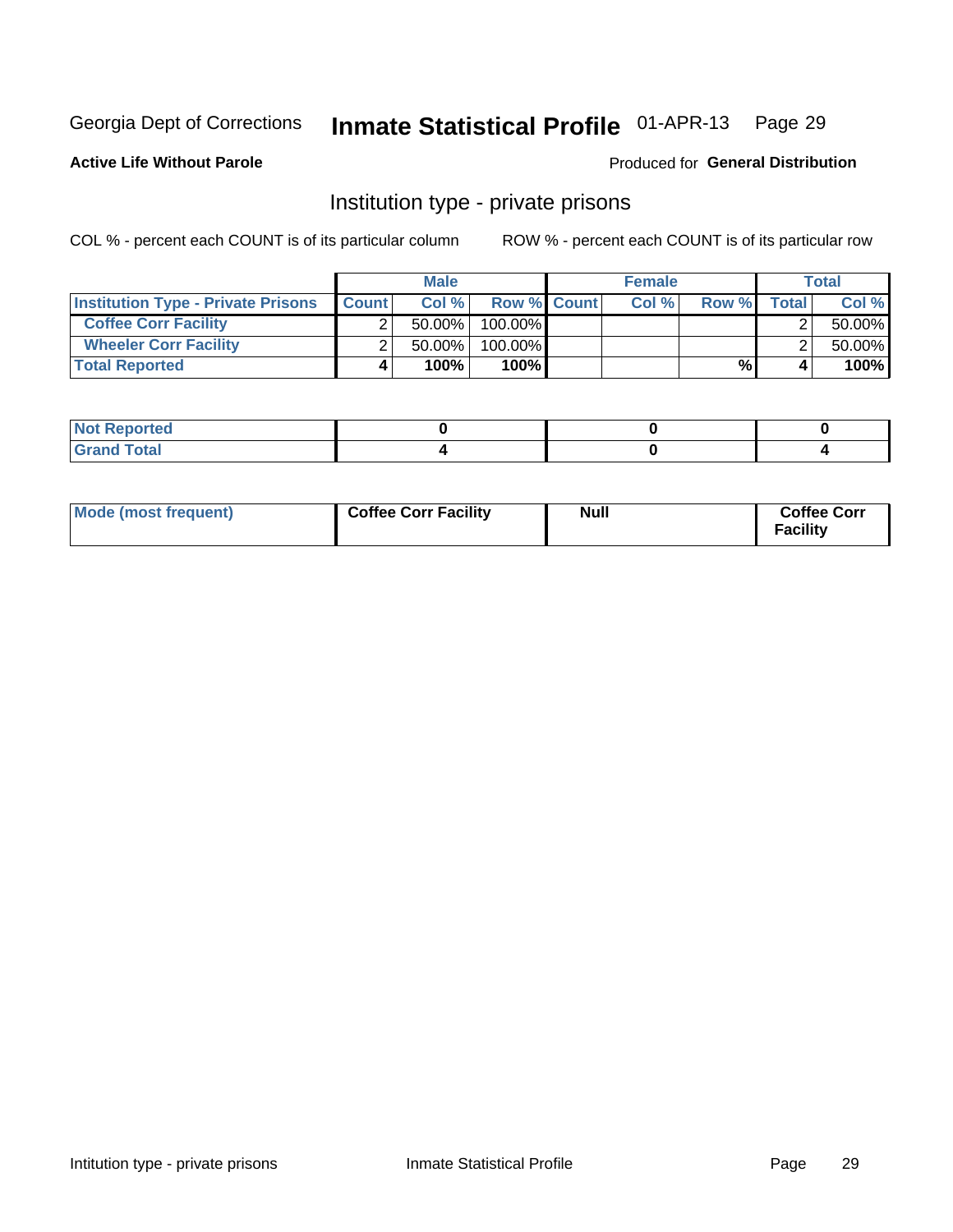# Inmate Statistical Profile 01-APR-13 Page 30

**Active Life Without Parole** 

**Produced for General Distribution** 

# Institution type - pre-release centers

COL % - percent each COUNT is of its particular column

|                                                    | <b>Male</b> |             | <b>Female</b> |             | <b>Total</b> |
|----------------------------------------------------|-------------|-------------|---------------|-------------|--------------|
| <b>Institution Type - Prison Annexe   Count   </b> | Col %       | Row % Count | Col %         | Row % Total | Col %        |
| <b>Total Reported</b>                              |             |             |               |             |              |

| <b>Reported</b><br>I NOT                      |  |  |
|-----------------------------------------------|--|--|
| <b>Total</b><br>Carar<br>$\sim$ . When $\sim$ |  |  |

| Mor<br><b>ruent</b> )<br>rea<br>nos | <b>Null</b> | <b>Moll</b><br>_____ | . .<br><b>Null</b> |
|-------------------------------------|-------------|----------------------|--------------------|
|                                     |             |                      |                    |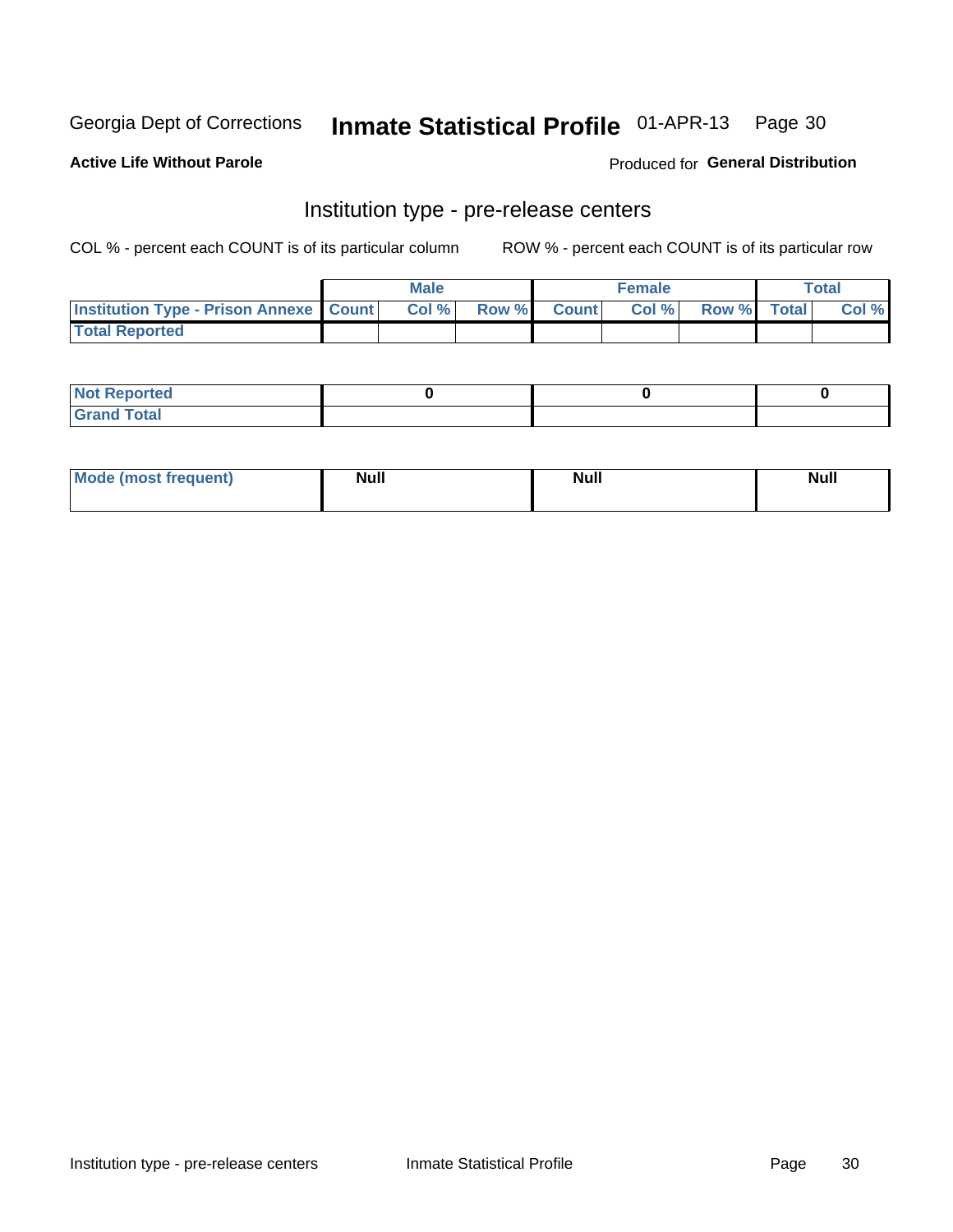#### Inmate Statistical Profile 01-APR-13 Page 31

## **Active Life Without Parole**

## Produced for General Distribution

## Institution type - inmate boot camp

COL % - percent each COUNT is of its particular column

|                                      |              | <b>Male</b> |               |              | <b>Female</b> |             | <b>Total</b> |
|--------------------------------------|--------------|-------------|---------------|--------------|---------------|-------------|--------------|
| <b>Institution Type - Boot Camps</b> | <b>Count</b> | Col %       | <b>Row %I</b> | <b>Count</b> | Col %         | Row % Total | Col %        |
| <b>Total Rported</b>                 |              |             |               |              |               |             |              |

| <b>Not Reported</b> |  |  |
|---------------------|--|--|
| <b>Total</b><br>Cro |  |  |

| <b>I Mode (most frequent)</b> | <b>Null</b> | <b>Null</b> | <b>Null</b> |
|-------------------------------|-------------|-------------|-------------|
|                               |             |             |             |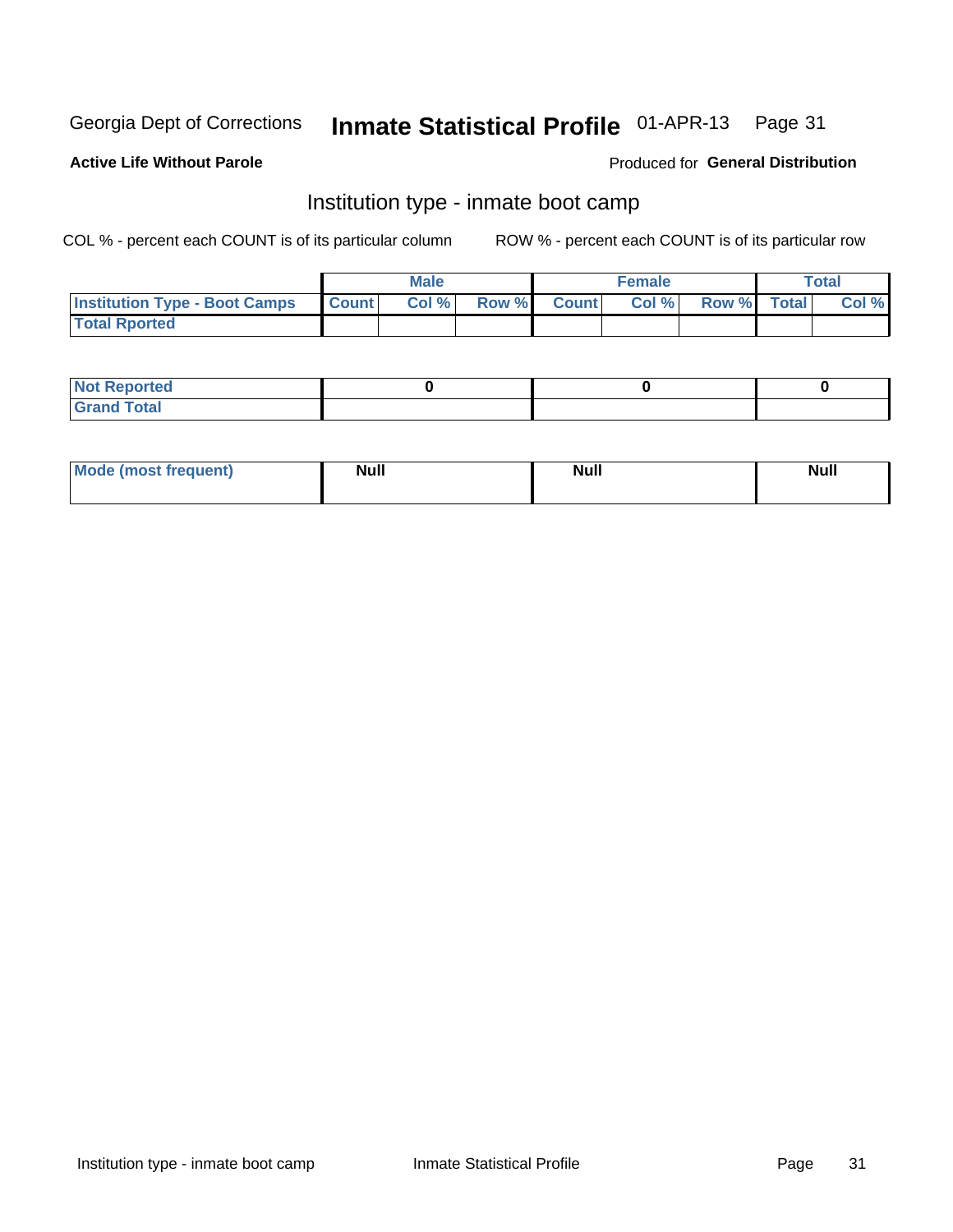#### Inmate Statistical Profile 01-APR-13 Page 32

**Active Life Without Parole** 

#### Produced for General Distribution

## Number of disciplinary reports

COL % - percent each COUNT is of its particular column

|                                       | <b>Male</b>  |        | <b>Female</b> |    |        | <b>Total</b> |              |        |
|---------------------------------------|--------------|--------|---------------|----|--------|--------------|--------------|--------|
| <b>Number of Disciplinary Reports</b> | <b>Count</b> | Col %  | Row % Count   |    | Col %  | Row %        | <b>Total</b> | Col %  |
|                                       | 223          | 28.34% | 96.12%        | 9  | 42.86% | 3.88%        | 232          | 28.71% |
|                                       | 102          | 12.96% | 98.08%        | 2  | 9.52%  | 1.92%        | 104          | 12.87% |
| $\mathbf{2}$                          | 59           | 7.50%  | 96.72%        | 2  | 9.52%  | 3.28%        | 61           | 7.55%  |
| 3                                     | 41           | 5.21%  | 95.35%        | 2  | 9.52%  | 4.65%        | 43           | 5.32%  |
|                                       | 46           | 5.84%  | 97.87%        |    | 4.76%  | 2.13%        | 47           | 5.82%  |
| 5                                     | 35           | 4.45%  | 100.00%       |    |        |              | 35           | 4.33%  |
| <b>More Than 5</b>                    | 281          | 35.71% | 98.25%        | 5  | 23.81% | 1.75%        | 286          | 35.40% |
| <b>Total Reported</b>                 | 787          | 100%   | 97.40%        | 21 | 100%   | 2.60%        | 808          | 100%   |

| NO<br>тео    |            |     |
|--------------|------------|-----|
| <b>Total</b> | 707<br>701 | 808 |

| Mean (average)       | 7.94 | 5.48 | 7.88 |
|----------------------|------|------|------|
| Median (middle)      |      |      |      |
| Mode (most frequent) |      |      |      |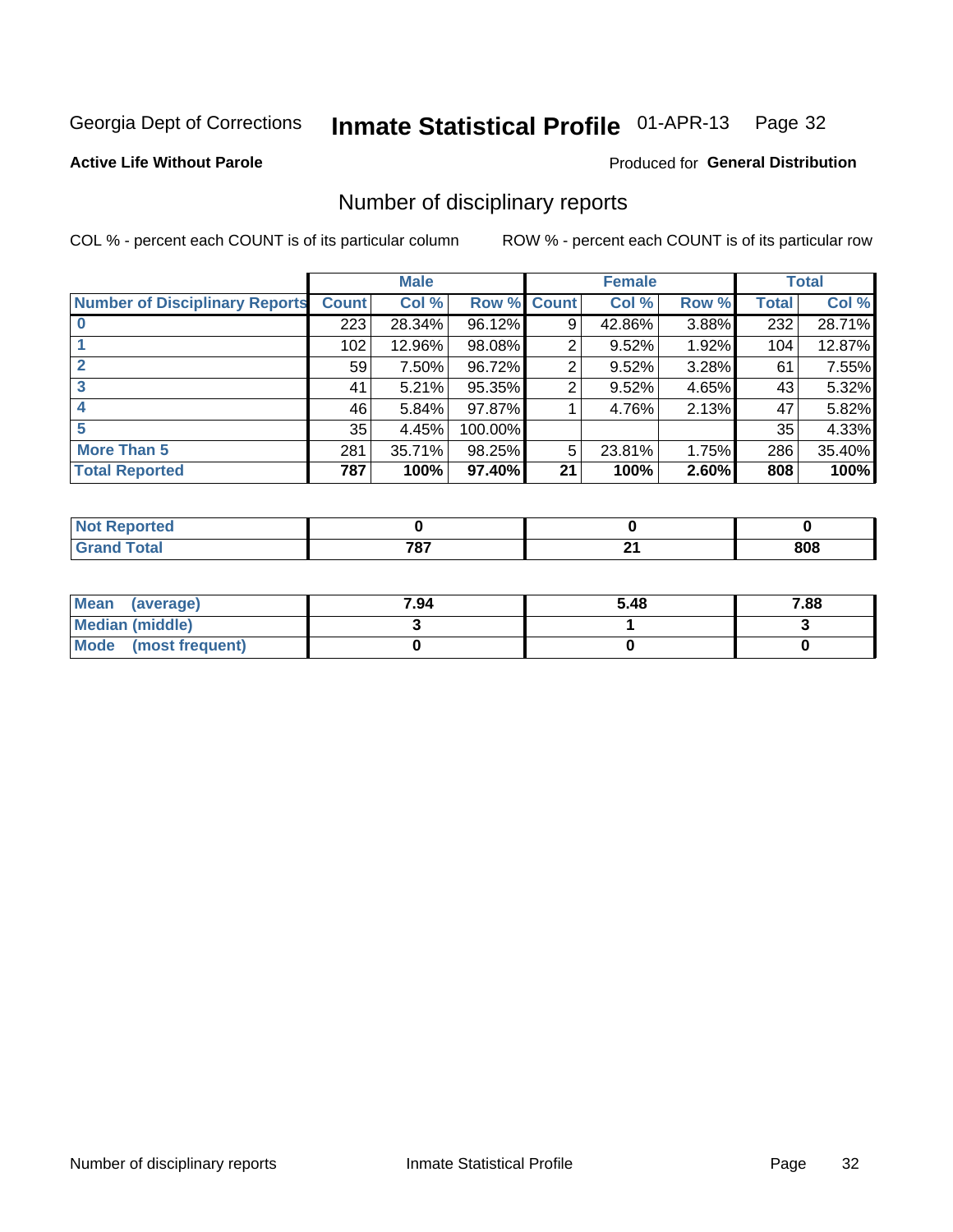# Inmate Statistical Profile 01-APR-13 Page 33

## **Active Life Without Parole**

## **Produced for General Distribution**

## Number of transfers

COL % - percent each COUNT is of its particular column

|                            |         | <b>Male</b> |         |              | <b>Female</b> |        |              | <b>Total</b> |
|----------------------------|---------|-------------|---------|--------------|---------------|--------|--------------|--------------|
| <b>Number of Transfers</b> | Count l | Col %       | Row %   | <b>Count</b> | Col %         | Row %  | <b>Total</b> | Col %        |
|                            | 33      | 4.19%       | 86.84%  | 5            | 23.81%        | 13.16% | 38           | 4.70%        |
|                            | 17      | 2.16%       | 100.00% |              |               |        | 17           | 2.10%        |
|                            | 142     | 18.04%      | 93.42%  | 10           | 47.62%        | 6.58%  | 152          | 18.81%       |
| 3                          | 67      | 8.51%       | 100.00% |              |               |        | 67           | 8.29%        |
|                            | 76      | 9.66%       | 100.00% |              |               |        | 76           | 9.41%        |
| 5                          | 56      | 7.12%       | 98.25%  |              | 4.76%         | 1.75%  | 57           | 7.05%        |
| <b>More Than 5</b>         | 396     | 50.32%      | 98.75%  | 5            | 23.81%        | 1.25%  | 401          | 49.63%       |
| <b>Total Reported</b>      | 787     | 100%        | 97.40%  | 21           | 100%          | 2.60%  | 808          | 100%         |

| N<br>τеι     |            |    |     |
|--------------|------------|----|-----|
| <b>Total</b> | 707<br>101 | п. | 808 |

| Mean (average)       | 7.75 | 3.05 | 7.63 |
|----------------------|------|------|------|
| Median (middle)      |      |      |      |
| Mode (most frequent) |      |      |      |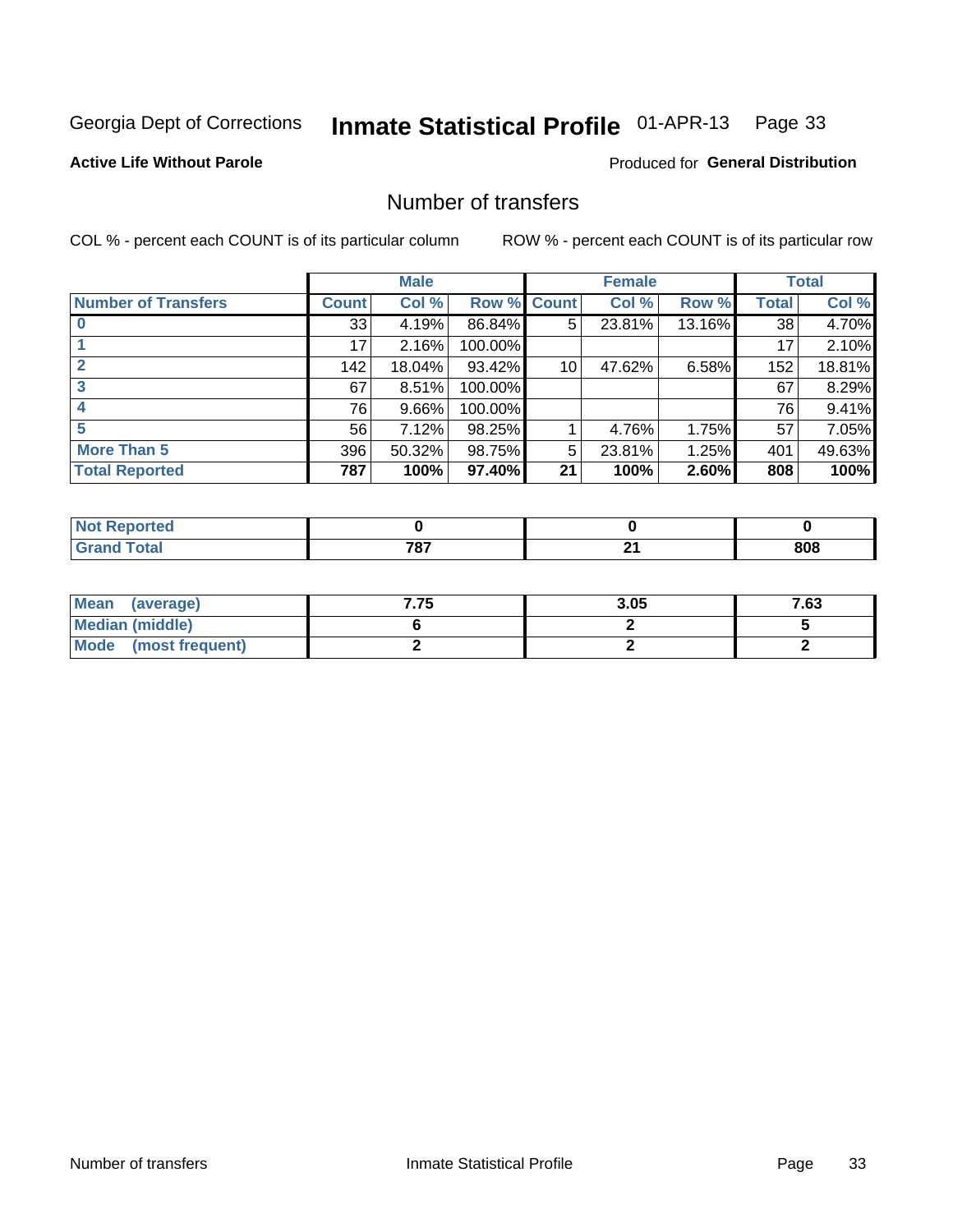# Inmate Statistical Profile 01-APR-13 Page 34

**Active Life Without Parole** 

Produced for General Distribution

# Number of escapes

COL % - percent each COUNT is of its particular column

|                          | <b>Male</b>  |        |                    | <b>Female</b> |            |          | Total |        |
|--------------------------|--------------|--------|--------------------|---------------|------------|----------|-------|--------|
| <b>Number of Escapes</b> | <b>Count</b> | Col%   | <b>Row % Count</b> |               | Col %      | Row %    | Total | Col %  |
|                          | 785          | 99.75% | $97.39\%$          | 21            | $100.00\%$ | $2.61\%$ | 806   | 99.75% |
|                          |              | 0.13%  | 100.00%            |               |            |          |       | 0.12%  |
|                          |              | 0.13%  | $100.00\%$         |               |            |          |       | 0.12%  |
| <b>Total Reported</b>    | 787          | 100%   | 97.40% I           | 21            | 100%       | 2.60%    | 808   | 100%   |

| orted<br><b>NOT</b> |     |     |     |
|---------------------|-----|-----|-----|
| <b>f</b> otal       | 707 | л.  | 808 |
| Grand               | וסי | - - |     |

| Mean (average)       |  |  |
|----------------------|--|--|
| Median (middle)      |  |  |
| Mode (most frequent) |  |  |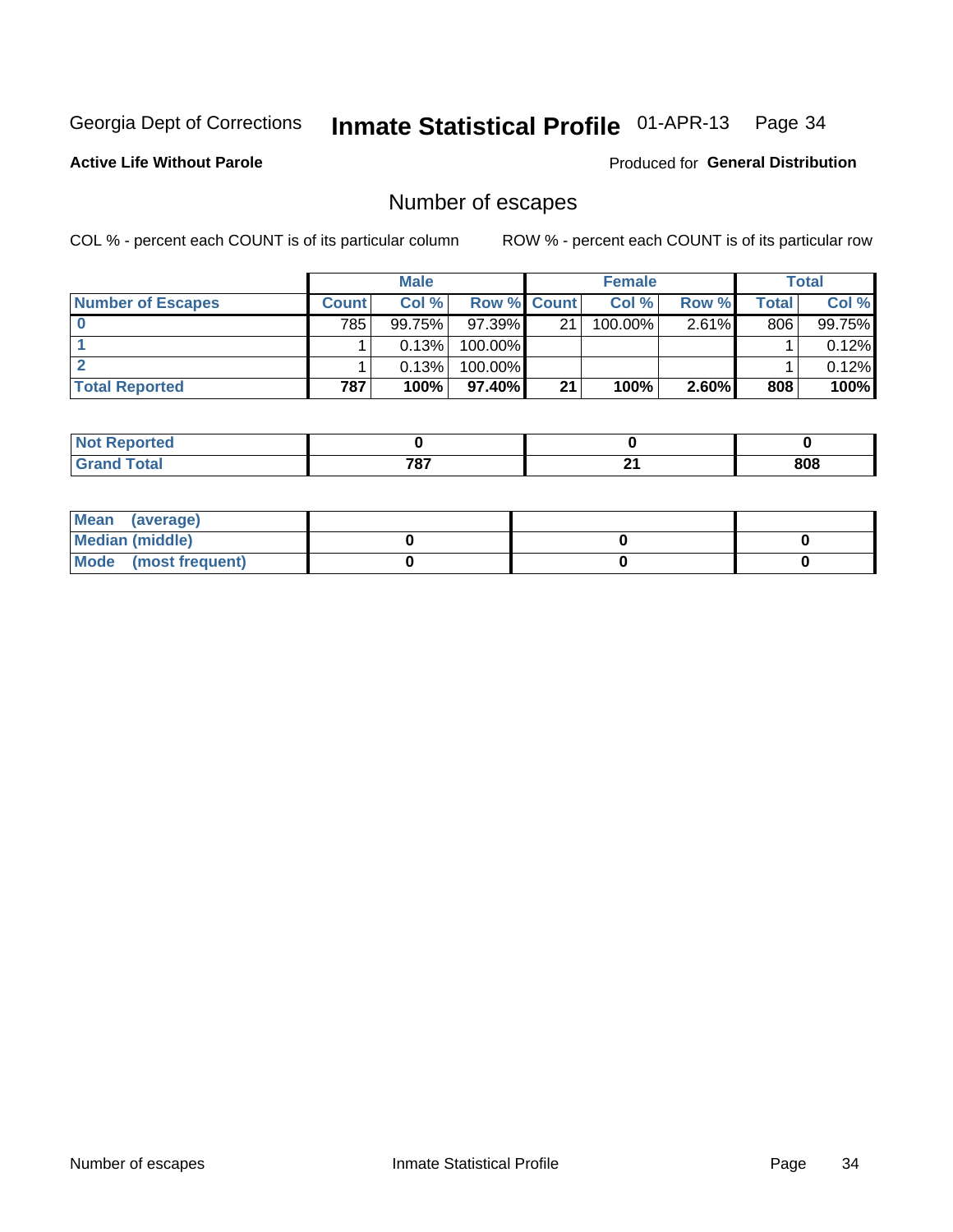#### Inmate Statistical Profile 01-APR-13 Page 35

## **Active Life Without Parole**

## **Produced for General Distribution**

## Time served in current (or last) institution

COL % - percent each COUNT is of its particular column

|                            |              | <b>Male</b> |         |              | <b>Female</b> |        |              | <b>Total</b> |
|----------------------------|--------------|-------------|---------|--------------|---------------|--------|--------------|--------------|
| <b>Time In Institution</b> | <b>Count</b> | Col %       | Row %   | <b>Count</b> | Col %         | Row %  | <b>Total</b> | Col %        |
| 0 to 3 months              | 126          | 16.01%      | 94.74%  | 7            | 33.33%        | 5.26%  | 133          | 16.46%       |
| <b>3.01 to 6 months</b>    | 66           | 8.39%       | 98.51%  |              | 4.76%         | 1.49%  | 67           | 8.29%        |
| 6.01 to 9 months           | 53           | 6.73%       | 100.00% |              |               |        | 53           | 6.56%        |
| 9.01 to 12 months          | 62           | 7.88%       | 98.41%  | 1            | 4.76%         | 1.59%  | 63           | 7.80%        |
| 12.01 to 18 months         | 78           | 9.91%       | 100.00% |              |               |        | 78           | 9.65%        |
| <b>18.01 to 24 months</b>  | 76           | 9.66%       | 89.41%  | 9            | 42.86%        | 10.59% | 85           | 10.52%       |
| 2.01 to 3 years            | 91           | 11.56%      | 98.91%  | 1            | 4.76%         | 1.09%  | 92           | 11.39%       |
| 3.01 to 4 years            | 60           | 7.62%       | 100.00% |              |               |        | 60           | 7.43%        |
| $4.01$ to 5 years          | 45           | 5.72%       | 100.00% |              |               |        | 45           | 5.57%        |
| 5.01 to 6 years            | 25           | 3.18%       | 100.00% |              |               |        | 25           | 3.09%        |
| 6.01 to 7 years            | 24           | 3.05%       | 100.00% |              |               |        | 24           | 2.97%        |
| $7.01$ to 8 years          | 23           | 2.92%       | 100.00% |              |               |        | 23           | 2.85%        |
| 8.01 to 9 years            | 14           | 1.78%       | 87.50%  | 2            | 9.52%         | 12.50% | 16           | 1.98%        |
| 9.01 to 10 years           | 9            | 1.14%       | 100.00% |              |               |        | 9            | 1.11%        |
| Over 10 years              | 35           | 4.45%       | 100.00% |              |               |        | 35           | 4.33%        |
| <b>Total Reported</b>      | 787          | 100%        | 97.40%  | 21           | 100%          | 2.60%  | 808          | 100%         |

| <b>Reported</b> |            |                              |     |
|-----------------|------------|------------------------------|-----|
| .'otal          | 707<br>ູບ. | <br>$\overline{\phantom{0}}$ | 808 |

| <b>Mean</b><br>(average) | 32 months | 22 months | 31 months |
|--------------------------|-----------|-----------|-----------|
| Median (middle)          | 18 months | 23 months | 18 months |
| Mode (most frequent)     | 0 months  | 1 months  | 1 months  |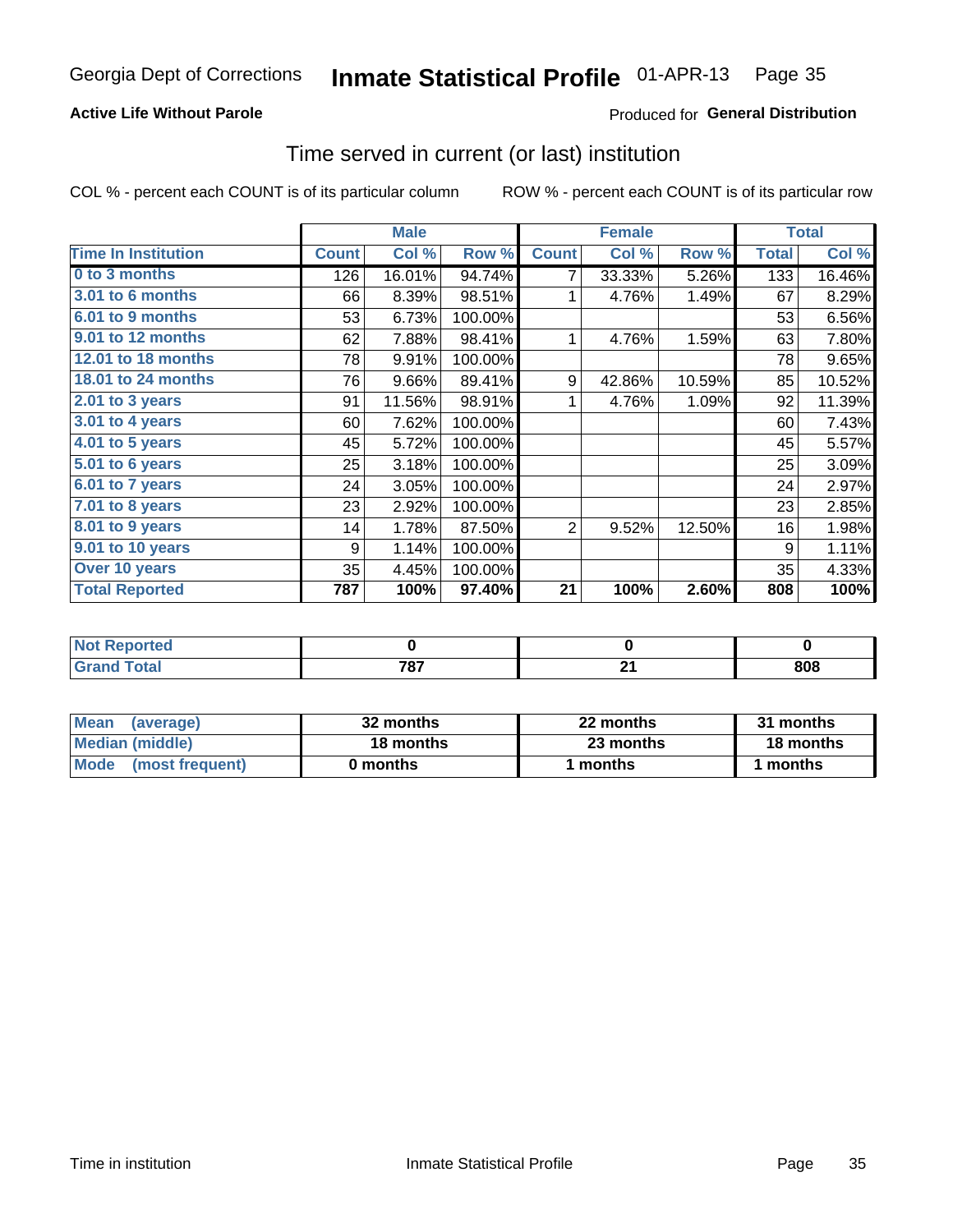#### Inmate Statistical Profile 01-APR-13 Page 36

#### **Active Life Without Parole**

#### Produced for General Distribution

## Highest grade level attained

COL % - percent each COUNT is of its particular column

|                              |                | <b>Male</b> |         |                | <b>Female</b> |        |                  | <b>Total</b> |
|------------------------------|----------------|-------------|---------|----------------|---------------|--------|------------------|--------------|
| <b>Grade Level</b>           | <b>Count</b>   | Col %       | Row %   | <b>Count</b>   | Col %         | Row %  | <b>Total</b>     | Col %        |
| No school at all             | 1              | 0.13%       | 100.00% |                |               |        | 1                | 0.13%        |
| <b>Grade 1</b>               | $\overline{c}$ | 0.27%       | 100.00% |                |               |        | $\overline{2}$   | 0.26%        |
| <b>Grade 2</b>               | 1              | 0.13%       | 100.00% |                |               |        | 1                | 0.13%        |
| Grade 4                      | 4              | 0.53%       | 100.00% |                |               |        | 4                | 0.52%        |
| <b>Grade 5</b>               | 3              | 0.40%       | 100.00% |                |               |        | 3                | 0.39%        |
| Grade 6                      | 5              | 0.66%       | 100.00% |                |               |        | 5                | 0.65%        |
| <b>Grade 7</b>               | 22             | 2.93%       | 100.00% |                |               |        | 22               | 2.86%        |
| <b>Grade 8</b>               | 50             | 6.65%       | 100.00% |                |               |        | 50               | 6.49%        |
| Grade 9                      | 88             | 11.70%      | 97.78%  | $\overline{2}$ | 11.11%        | 2.22%  | 90               | 11.69%       |
| Grade 10                     | 131            | 17.42%      | 98.50%  | $\overline{2}$ | 11.11%        | 1.50%  | 133              | 17.27%       |
| Grade 11                     | 103            | 13.70%      | 99.04%  | 1              | 5.56%         | 0.96%  | 104              | 13.51%       |
| <b>Grade 12 or GED</b>       | 224            | 29.79%      | 96.55%  | 8              | 44.44%        | 3.45%  | 232              | 30.13%       |
| Some tech school             | 7              | 0.93%       | 87.50%  | 1              | 5.56%         | 12.50% | 8                | 1.04%        |
| <b>Completed tech school</b> | 10             | 1.33%       | 90.91%  | 1              | 5.56%         | 9.09%  | 11               | 1.43%        |
| College, 1 year              | 22             | 2.93%       | 100.00% |                |               |        | 22               | 2.86%        |
| College, 2 year              | 41             | 5.45%       | 95.35%  | $\overline{2}$ | 11.11%        | 4.65%  | 43               | 5.58%        |
| College, 3 year              | 13             | 1.73%       | 100.00% |                |               |        | 13               | 1.69%        |
| <b>Bachelor's degree</b>     | 15             | 1.99%       | 93.75%  | 1              | 5.56%         | 6.25%  | 16               | 2.08%        |
| <b>Master's degree</b>       | 7              | 0.93%       | 100.00% |                |               |        | 7                | 0.91%        |
| Ph.D. degree                 | 1              | 0.13%       | 100.00% |                |               |        | 1                | 0.13%        |
| Law degree                   | $\overline{2}$ | 0.27%       | 100.00% |                |               |        | $\overline{2}$   | 0.26%        |
| <b>Total Reported</b>        | 752            | 100%        | 97.66%  | 18             | 100.0%        | 2.34%  | $\overline{770}$ | 100.0%       |

| keported | --<br>uu     | ົ<br>00 |
|----------|--------------|---------|
| ota      | 707<br>1 O I | 808     |

| <b>Mean</b><br>(average) | 10.98           |                 | 44                       |
|--------------------------|-----------------|-----------------|--------------------------|
| Median (middle)          | Grade 11        | Grade 12 or GED | Grade 11                 |
| Mode (most frequent)     | Grade 12 or GED | Grade 12 or GED | <b>I</b> Grade 12 or GED |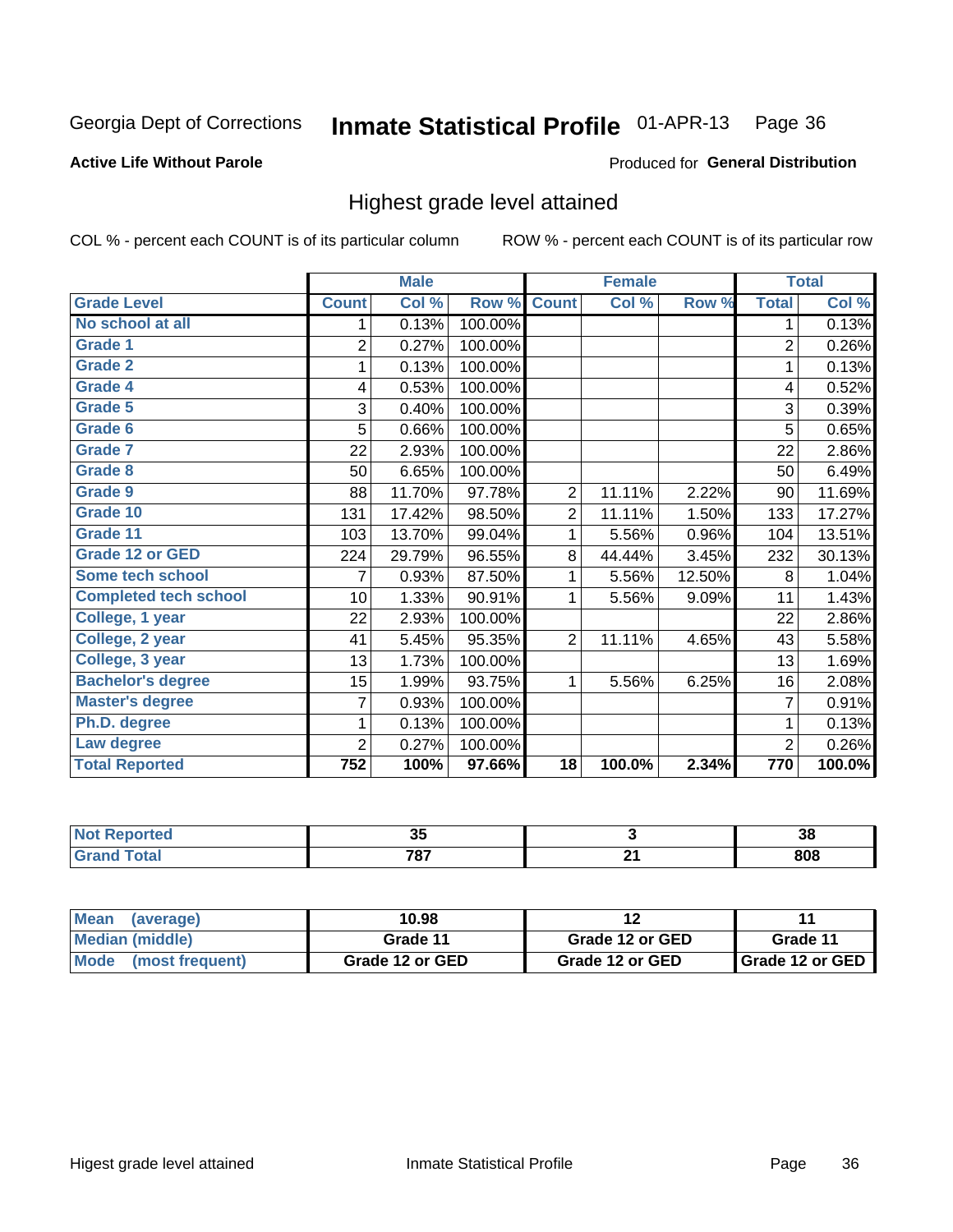# Inmate Statistical Profile 01-APR-13 Page 37

## **Active Life Without Parole**

### Produced for General Distribution

## Culture fair IQ scores

COL % - percent each COUNT is of its particular column

|                       |              | <b>Male</b> |             |                 | <b>Female</b> |          |              | <b>Total</b> |
|-----------------------|--------------|-------------|-------------|-----------------|---------------|----------|--------------|--------------|
| <b>IQ Scores</b>      | <b>Count</b> | Col %       | Row % Count |                 | Col %         | Row %    | <b>Total</b> | Col %        |
| $60 - 69$             | 29           | 4.07%       | 100.00%     |                 |               |          | 29           | 3.97%        |
| $70 - 79$             | 56           | 7.85%       | 100.00%     |                 |               |          | 56           | 7.67%        |
| $80 - 89$             | 101          | 14.17%      | 97.12%      | 3               | 17.65%        | 2.88%    | 104          | 14.25%       |
| $90 - 99$             | 151          | 21.18%      | 96.79%      | 5               | 29.41%        | 3.21%    | 156          | 21.37%       |
| $100 - 109$           | 201          | 28.19%      | 98.53%      | 3               | 17.65%        | 1.47%    | 204          | 27.95%       |
| $110 - 119$           | 146          | 20.48%      | 97.99%      | 3               | 17.65%        | 2.01%    | 149          | 20.41%       |
| $120 - 129$           | 29           | 4.07%       | 90.63%      | 3               | 17.65%        | $9.38\%$ | 32           | 4.38%        |
| <b>Total Reported</b> | 713          | 100%        | 97.67%      | 17 <sup>1</sup> | 100.0%        | 2.33%    | 730          | 100%         |

| <b>Not Reported</b>         | 70  |   |     |
|-----------------------------|-----|---|-----|
| <b>Not Valid (under 60)</b> |     |   |     |
| <b>Grand Total</b>          | 787 | ົ | 808 |

| <b>Mean</b><br>(average)       | 98  | 104 | 98  |
|--------------------------------|-----|-----|-----|
| <b>Median (middle)</b>         | 101 | 102 | 101 |
| <b>Mode</b><br>(most frequent) | 110 | 127 | 105 |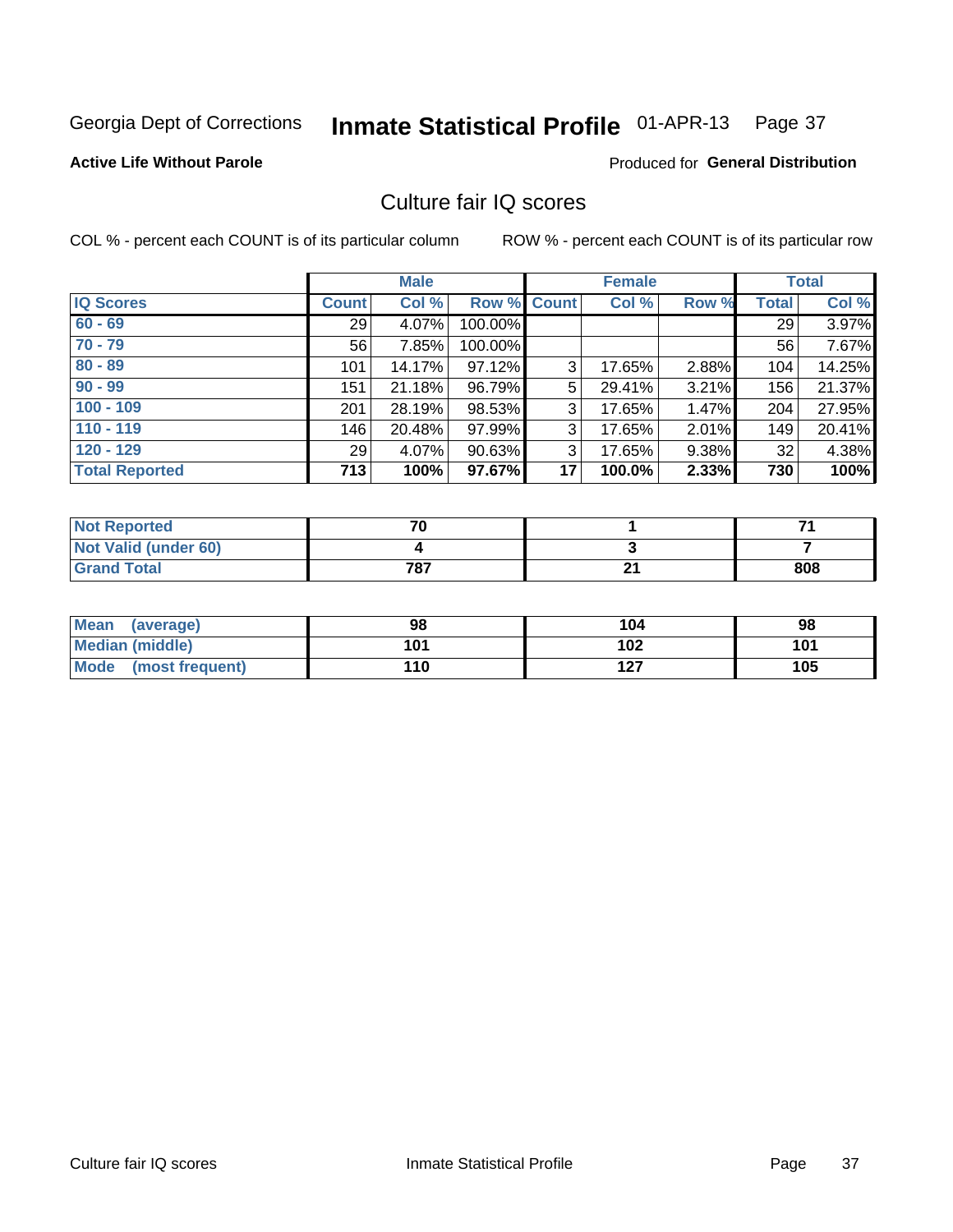#### Inmate Statistical Profile 01-APR-13 Page 38

### **Active Life Without Parole**

## Produced for General Distribution

# Wide Range Achievement Test (WRAT) reading score

COL % - percent each COUNT is of its particular column

|                           |              |        |         |                | <b>Female</b> |       |              | <b>Total</b> |
|---------------------------|--------------|--------|---------|----------------|---------------|-------|--------------|--------------|
| <b>WRAT Reading Score</b> | <b>Count</b> | Col %  | Row %   | <b>Count</b>   | Col %         | Row % | <b>Total</b> | Col %        |
| $0.1$ to $0.9$            | 13           | 2.36%  | 100.00% |                |               |       | 13           | 2.32%        |
| 1.0 to 1.9                | 15           | 2.73%  | 100.00% |                |               |       | 15           | 2.67%        |
| 2.0 to 2.9                | 28           | 5.09%  | 96.55%  | 1              | 9.09%         | 3.45% | 29           | 5.17%        |
| 3.0 to 3.9                | 31           | 5.64%  | 100.00% |                |               |       | 31           | 5.53%        |
| 4.0 to 4.9                | 43           | 7.82%  | 97.73%  | 1              | 9.09%         | 2.27% | 44           | 7.84%        |
| 5.0 to 5.9                | 50           | 9.09%  | 98.04%  | 1              | 9.09%         | 1.96% | 51           | 9.09%        |
| 6.0 to 6.9                | 49           | 8.91%  | 100.00% |                |               |       | 49           | 8.73%        |
| 7.0 to 7.9                | 21           | 3.82%  | 100.00% |                |               |       | 21           | 3.74%        |
| 8.0 to 8.9                | 41           | 7.45%  | 100.00% |                |               |       | 41           | 7.31%        |
| 9.0 to 9.9                | 43           | 7.82%  | 97.73%  | 1              | 9.09%         | 2.27% | 44           | 7.84%        |
| 10.0 to 10.9              | 11           | 2.00%  | 91.67%  | 1              | 9.09%         | 8.33% | 12           | 2.14%        |
| 11.0 to 11.9              | 34           | 6.18%  | 94.44%  | $\overline{2}$ | 18.18%        | 5.56% | 36           | 6.42%        |
| 12.0 to 12.9              | 114          | 20.73% | 99.13%  | 1              | 9.09%         | 0.87% | 115          | 20.50%       |
| 13                        | 57           | 10.36% | 95.00%  | 3              | 27.27%        | 5.00% | 60           | 10.70%       |
| <b>Total Reported</b>     | 550          | 100%   | 98.04%  | 11             | 100%          | 1.96% | 561          | 100%         |

| <b>Not Reported</b> | へへっ<br>2J I | 1 V     | 247 |
|---------------------|-------------|---------|-----|
| <b>Grand Total</b>  | 787         | ົ<br>-- | 808 |

| Mean (average)         | 8.36 | 9.72                 | 8.38 |
|------------------------|------|----------------------|------|
| <b>Median (middle)</b> | ช.ว  | 11 J<br>. <i>. .</i> | ၓ.๖  |
| Mode (most frequent)   | U    |                      | 13   |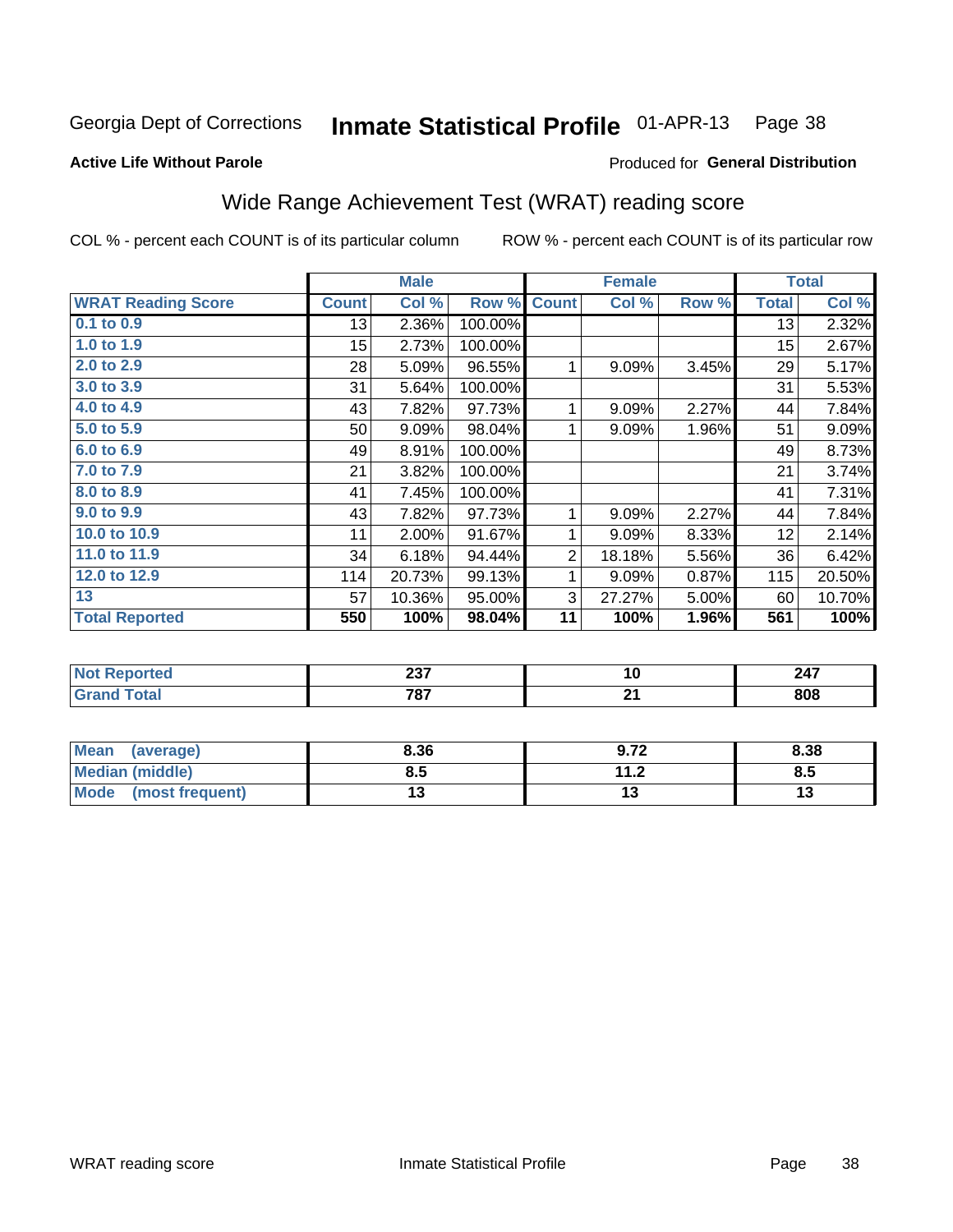#### Inmate Statistical Profile 01-APR-13 Page 39

### **Active Life Without Parole**

# Produced for General Distribution

# Wide Range Achievement Test (WRAT) math score

COL % - percent each COUNT is of its particular column

ROW % - percent each COUNT is of its particular row

 $\overline{21}$ 

|                              |                  | <b>Male</b> |         |                | <b>Female</b> |       |              | <b>Total</b> |
|------------------------------|------------------|-------------|---------|----------------|---------------|-------|--------------|--------------|
| <b>WRAT Mathematic Score</b> | <b>Count</b>     | Col %       | Row %   | <b>Count</b>   | Col %         | Row % | <b>Total</b> | Col %        |
| 0.1 to 0.9                   | 1                | 0.18%       | 100.00% |                |               |       | 1            | 0.18%        |
| 1.0 to 1.9                   | 4                | 0.73%       | 100.00% |                |               |       | 4            | 0.72%        |
| 2.0 to 2.9                   | 16               | 2.91%       | 100.00% |                |               |       | 16           | 2.86%        |
| 3.0 to 3.9                   | 38               | 6.92%       | 100.00% |                |               |       | 38           | 6.80%        |
| 4.0 to 4.9                   | 57               | 10.38%      | 98.28%  | 1              | 10.00%        | 1.72% | 58           | 10.38%       |
| 5.0 to 5.9                   | 71               | 12.93%      | 98.61%  | 1              | 10.00%        | 1.39% | 72           | 12.88%       |
| 6.0 to 6.9                   | 112              | 20.40%      | 99.12%  | 1              | 10.00%        | 0.88% | 113          | 20.21%       |
| 7.0 to 7.9                   | 69               | 12.57%      | 98.57%  | 1              | 10.00%        | 1.43% | 70           | 12.52%       |
| 8.0 to 8.9                   | 43               | 7.83%       | 95.56%  | $\overline{2}$ | 20.00%        | 4.44% | 45           | 8.05%        |
| 9.0 to 9.9                   | 54               | 9.84%       | 96.43%  | $\overline{2}$ | 20.00%        | 3.57% | 56           | 10.02%       |
| 10.0 to 10.9                 | 25               | 4.55%       | 100.00% |                |               |       | 25           | 4.47%        |
| 11.0 to 11.9                 | 15 <sub>15</sub> | 2.73%       | 100.00% |                |               |       | 15           | 2.68%        |
| 12.0 to 12.9                 | 34               | 6.19%       | 97.14%  | 1              | 10.00%        | 2.86% | 35           | 6.26%        |
| 13                           | 10               | 1.82%       | 90.91%  | 1              | 10.00%        | 9.09% | 11           | 1.97%        |
| <b>Total Reported</b>        | 549              | 100%        | 98.21%  | 10             | 100%          | 1.79% | 559          | 100%         |
|                              |                  |             |         |                |               |       |              |              |
| <b>Not Reported</b>          |                  | 238         |         |                | 11            |       |              | 249          |

| <b>Mean</b><br>(average)       | 7.20 | 8.6  | י ה<br>د ۲۰ |
|--------------------------------|------|------|-------------|
| <b>Median (middle)</b>         | 6.9  | 8.45 | 6.9         |
| <b>Mode</b><br>(most frequent) | 6.9  | . о  | 6.9         |

787

**Grand Total** 

 $808$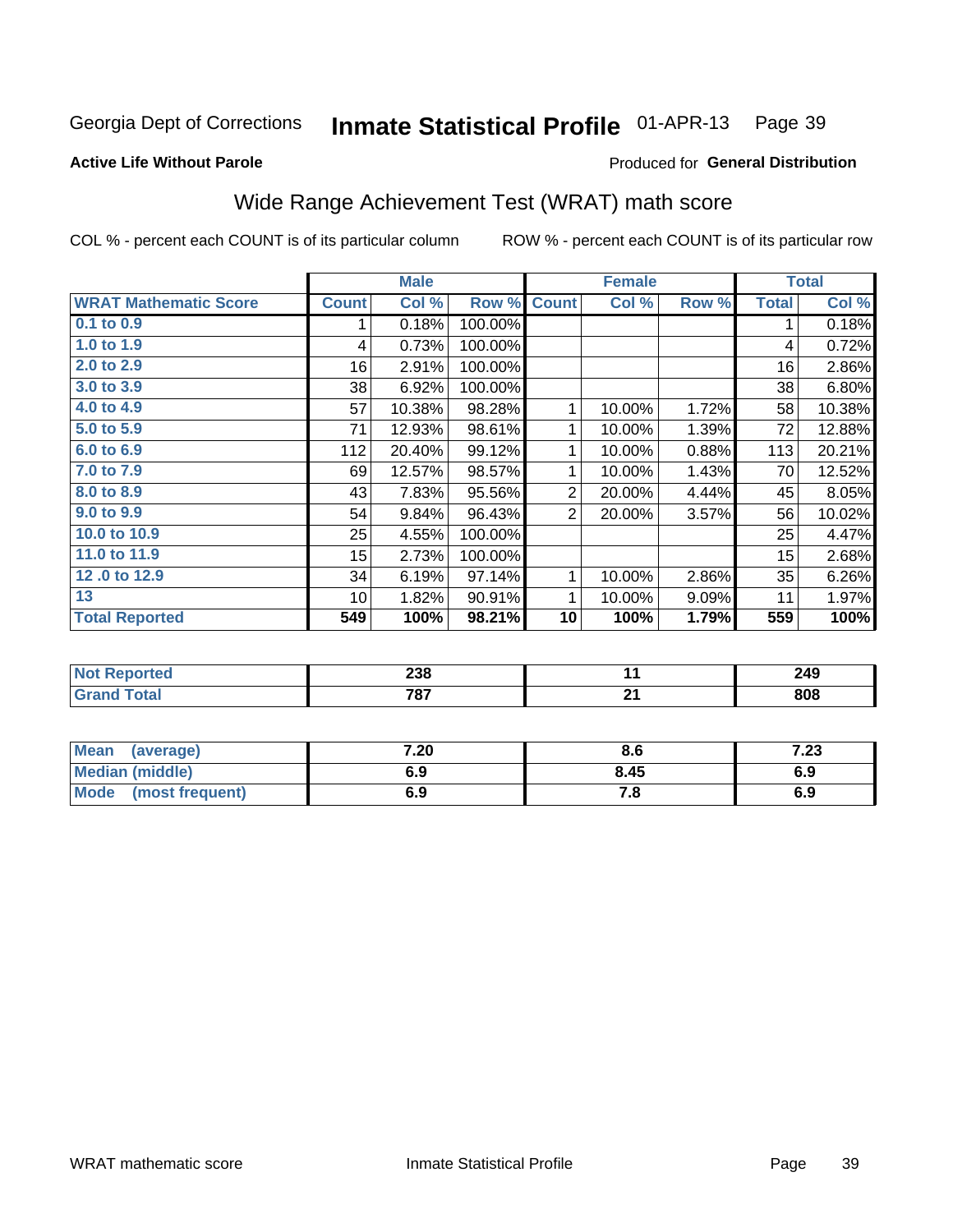#### Inmate Statistical Profile 01-APR-13 Page 40

### **Active Life Without Parole**

## Produced for General Distribution

## Wide Range Achievement Test (WRAT) spelling score

COL % - percent each COUNT is of its particular column

|                            |              | <b>Male</b> |         |              | <b>Female</b> |       |              | <b>Total</b>       |
|----------------------------|--------------|-------------|---------|--------------|---------------|-------|--------------|--------------------|
| <b>WRAT Spelling Score</b> | <b>Count</b> | Col %       | Row %   | <b>Count</b> | Col %         | Row % | <b>Total</b> | Col %              |
| 0.1 to 0.9                 | 6            | 1.09%       | 100.00% |              |               |       | 6            | 1.07%              |
| 1.0 to 1.9                 | 25           | 4.54%       | 100.00% |              |               |       | 25           | 4.46%              |
| 2.0 to 2.9                 | 38           | 6.90%       | 100.00% |              |               |       | 38           | 6.77%              |
| 3.0 to 3.9                 | 30           | 5.44%       | 100.00% |              |               |       | 30           | 5.35%              |
| 4.0 to 4.9                 | 45           | 8.17%       | 97.83%  | 1            | 10.00%        | 2.17% | 46           | 8.20%              |
| 5.0 t0 5.9                 | 56           | 10.16%      | 100.00% |              |               |       | 56           | 9.98%              |
| 6.0 to 6.9                 | 63           | 11.43%      | 98.44%  | 1            | 10.00%        | 1.56% | 64           | 11.41%             |
| 7.0 to 7.9                 | 48           | 8.71%       | 100.00% |              |               |       | 48           | 8.56%              |
| 8.0 to 8.9                 | 43           | 7.80%       | 97.73%  | 1            | 10.00%        | 2.27% | 44           | 7.84%              |
| 9.0 to 9.9                 | 39           | 7.08%       | 100.00% |              |               |       | 39           | 6.95%              |
| 10.0 to 10.9               | 34           | 6.17%       | 100.00% |              |               |       | 34           | 6.06%              |
| 11.0 to 11.9               | 36           | 6.53%       | 92.31%  | 3            | 30.00%        | 7.69% | 39           | 6.95%              |
| 12.0 to 12.9               | 60           | 10.89%      | 95.24%  | 3            | 30.00%        | 4.76% | 63           | 11.23%             |
| 13                         | 28           | 5.08%       | 96.55%  | 1            | 10.00%        | 3.45% | 29           | 5.17%              |
| <b>Total Reported</b>      | 551          | 100%        | 98.22%  | 10           | 100%          | 1.78% | 561          | $\overline{100\%}$ |
|                            |              |             |         |              |               |       |              |                    |
| <b>Not Reported</b>        |              | 236         |         |              | 11            |       |              | 247                |
| <b>Grand Total</b>         |              | 787         |         |              | 21            |       |              | 808                |

| Mean<br>(average)              | 7.51 | 10.38 | 7.57 |
|--------------------------------|------|-------|------|
| <b>Median (middle)</b>         | ں ،  | 11.45 | ن. د |
| <b>Mode</b><br>(most frequent) | 8.5  | 12.3  | 8.5  |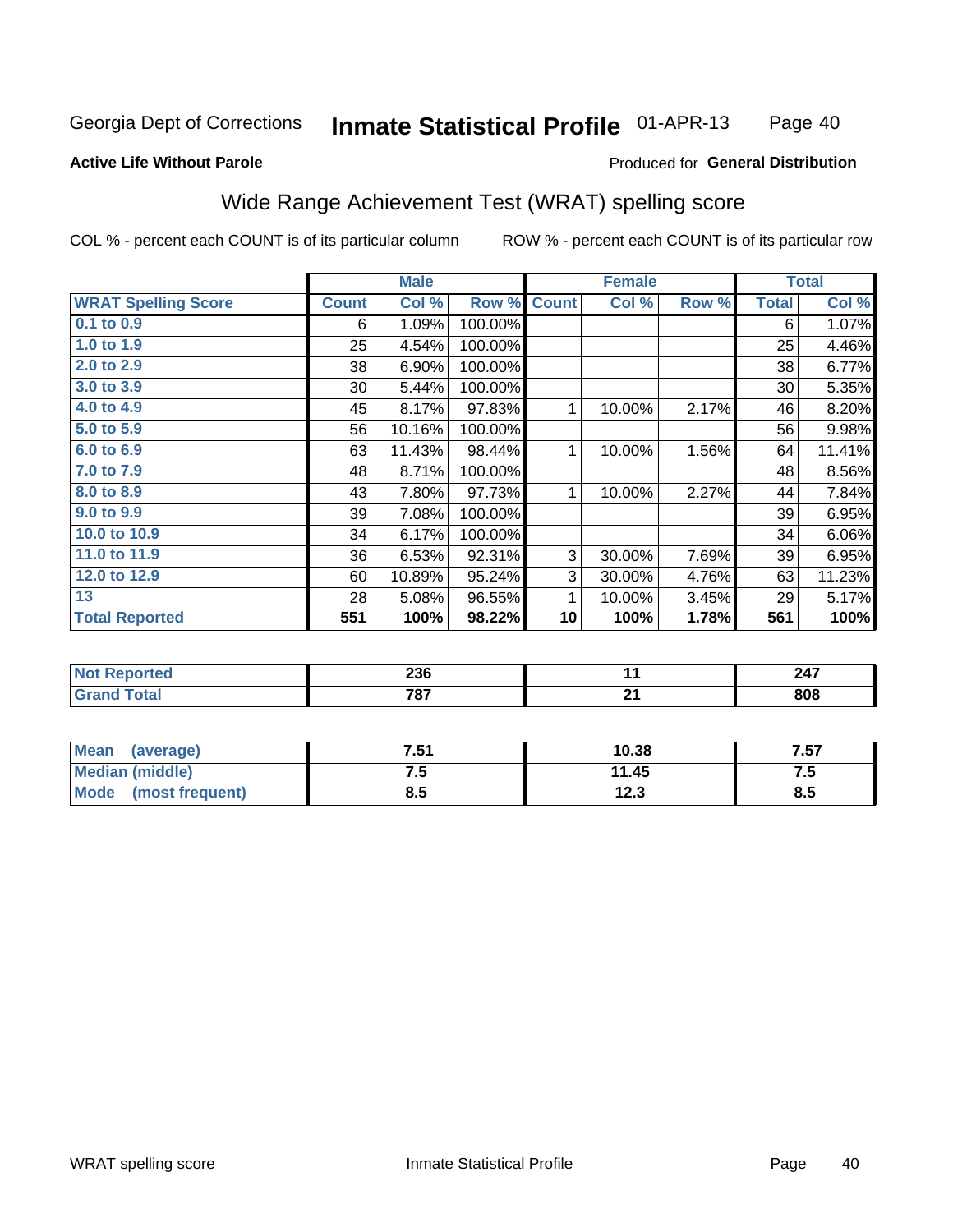## **Active Life Without Parole**

## Produced for General Distribution

## Scope of substance abuse - summary

COL % - percent each COUNT is of its particular column

|                        |              | <b>Male</b> |           |              | <b>Female</b> |          |              | <b>Total</b> |
|------------------------|--------------|-------------|-----------|--------------|---------------|----------|--------------|--------------|
| <b>Substance Abuse</b> | <b>Count</b> | Col %       | Row %     | <b>Count</b> | Col %         | Row %    | <b>Total</b> | Col %        |
| <b>None</b>            | 424          | 53.88%      | 96.58%    | 15           | 71.43%        | 3.42%    | 439          | 54.33%       |
| <b>Drugs only</b>      | 204          | 25.92%      | 98.55%    |              | 14.29%        | 1.45%    | 207          | 25.62%       |
| <b>Alcohol only</b>    | 37           | 4.70%       | 100.00%   |              |               |          | 37           | 4.58%        |
| Drugs and alcohol      | 122          | 15.50%      | $97.60\%$ |              | 14.29%        | $2.40\%$ | 125          | 15.47%       |
| <b>Total Reported</b>  | 787          | 100%        | 97.40%    | 21           | 100%          | 2.60%    | 808          | 100%         |

| <b>NOT</b><br>rtea<br>eoo    |     |    |     |
|------------------------------|-----|----|-----|
| <b>Total</b><br><b>Grand</b> | ラウラ | л. | 808 |

| Mode<br>None<br>None<br>None<br>quenu |
|---------------------------------------|
|---------------------------------------|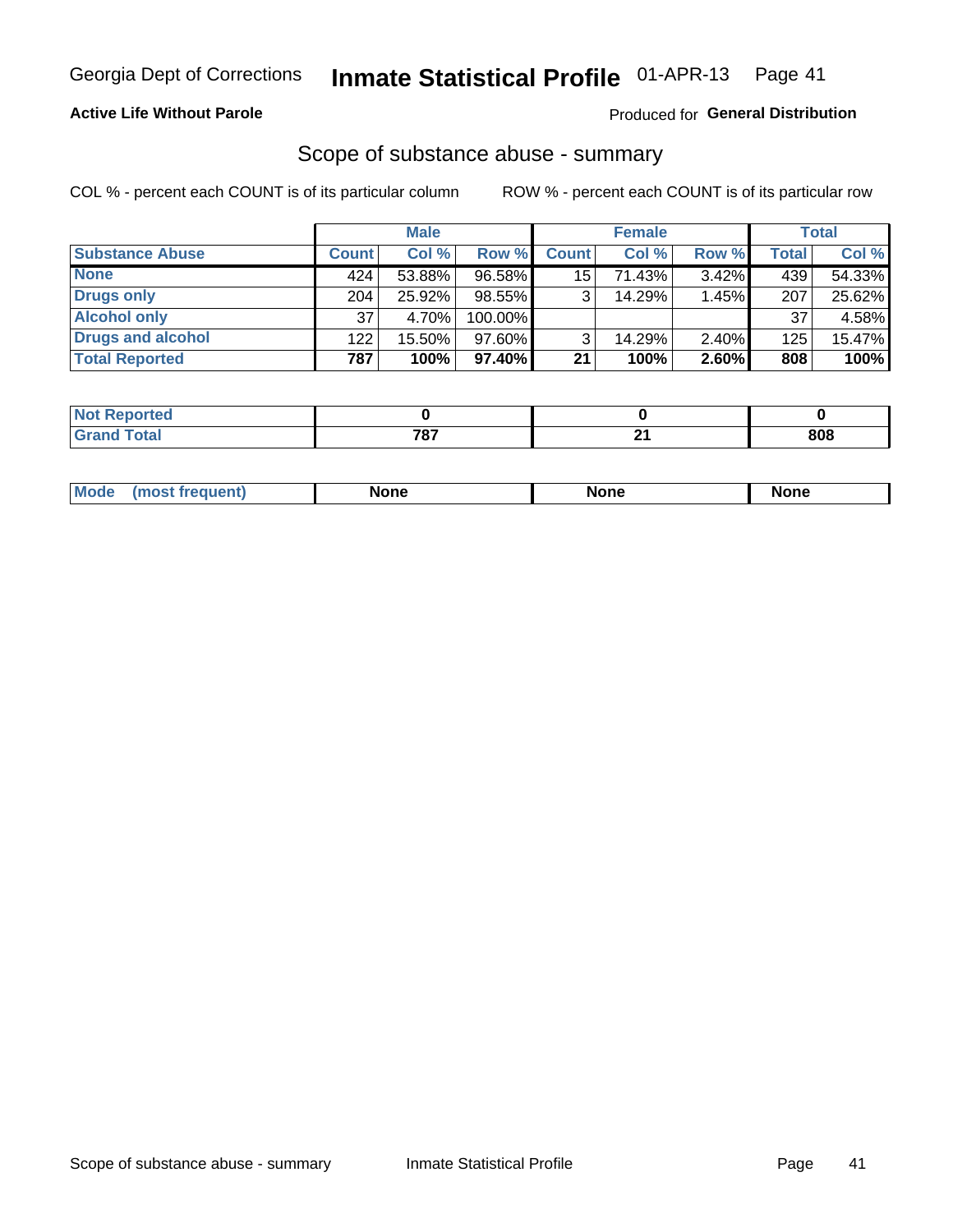## **Active Life Without Parole**

## **Produced for General Distribution**

## Scope of substance abuse - detail

COL % - percent each COUNT is of its particular column

|                                      |                 | <b>Male</b> |         |                  | <b>Female</b> |        |              | <b>Total</b> |
|--------------------------------------|-----------------|-------------|---------|------------------|---------------|--------|--------------|--------------|
| <b>Substance Abuse</b>               | <b>Count</b>    | Col %       | Row %   | <b>Count</b>     | Col %         | Row %  | <b>Total</b> | Col %        |
| No drug or alcohol problems          | 424             | 53.88%      | 96.58%  | 15 <sub>15</sub> | 71.43%        | 3.42%  | 439          | 54.33%       |
| Drug addiction but no alcohol        | 3               | 0.38%       | 100.00% |                  |               |        | 3            | 0.37%        |
| <b>Drug addiction and alcohol</b>    | 3               | 0.38%       | 100.00% |                  |               |        | 3            | 0.37%        |
| abuse                                |                 |             |         |                  |               |        |              |              |
| <b>Drug addiction and alcoholism</b> |                 | 0.13%       | 100.00% |                  |               |        |              | 0.12%        |
| No drug problem but alcohol          | 31              | 3.94%       | 100.00% |                  |               |        | 31           | 3.84%        |
| abuse                                |                 |             |         |                  |               |        |              |              |
| No drug problem but alcoholism       | 6               | 0.76%       | 100.00% |                  |               |        | 6            | 0.74%        |
| Drug experiment but no alcohol       | 116             | 14.74%      | 99.15%  |                  | 4.76%         | 0.85%  | 117          | 14.48%       |
| <b>Drug experiment &amp; alcohol</b> | 13 <sup>1</sup> | 1.65%       | 100.00% |                  |               |        | 13           | 1.61%        |
| abuse                                |                 |             |         |                  |               |        |              |              |
| Drug experiment & alcoholism         | 11              | 1.40%       | 100.00% |                  |               |        | 11           | 1.36%        |
| Drug abuse but no alcohol            | 85              | 10.80%      | 97.70%  | 2                | 9.52%         | 2.30%  | 87           | 10.77%       |
| Drug abuse and alcohol abuse         | 79              | 10.04%      | 98.75%  |                  | 4.76%         | 1.25%  | 80           | 9.90%        |
| <b>Drug abuse and alcoholism</b>     | 15              | 1.91%       | 88.24%  | 2                | 9.52%         | 11.76% | 17           | 2.10%        |
| <b>Total Reported</b>                | 787             | 100%        | 97.40%  | 21               | 100%          | 2.60%  | 808          | 100%         |

| ported         |              |     |
|----------------|--------------|-----|
| $n+n$<br>_____ | フロフ<br>1 O I | 808 |

| Mode (most frequent) | No drug or alcohol problems No drug or alcohol problems No drug or alcohol |          |
|----------------------|----------------------------------------------------------------------------|----------|
|                      |                                                                            | problems |
|                      |                                                                            |          |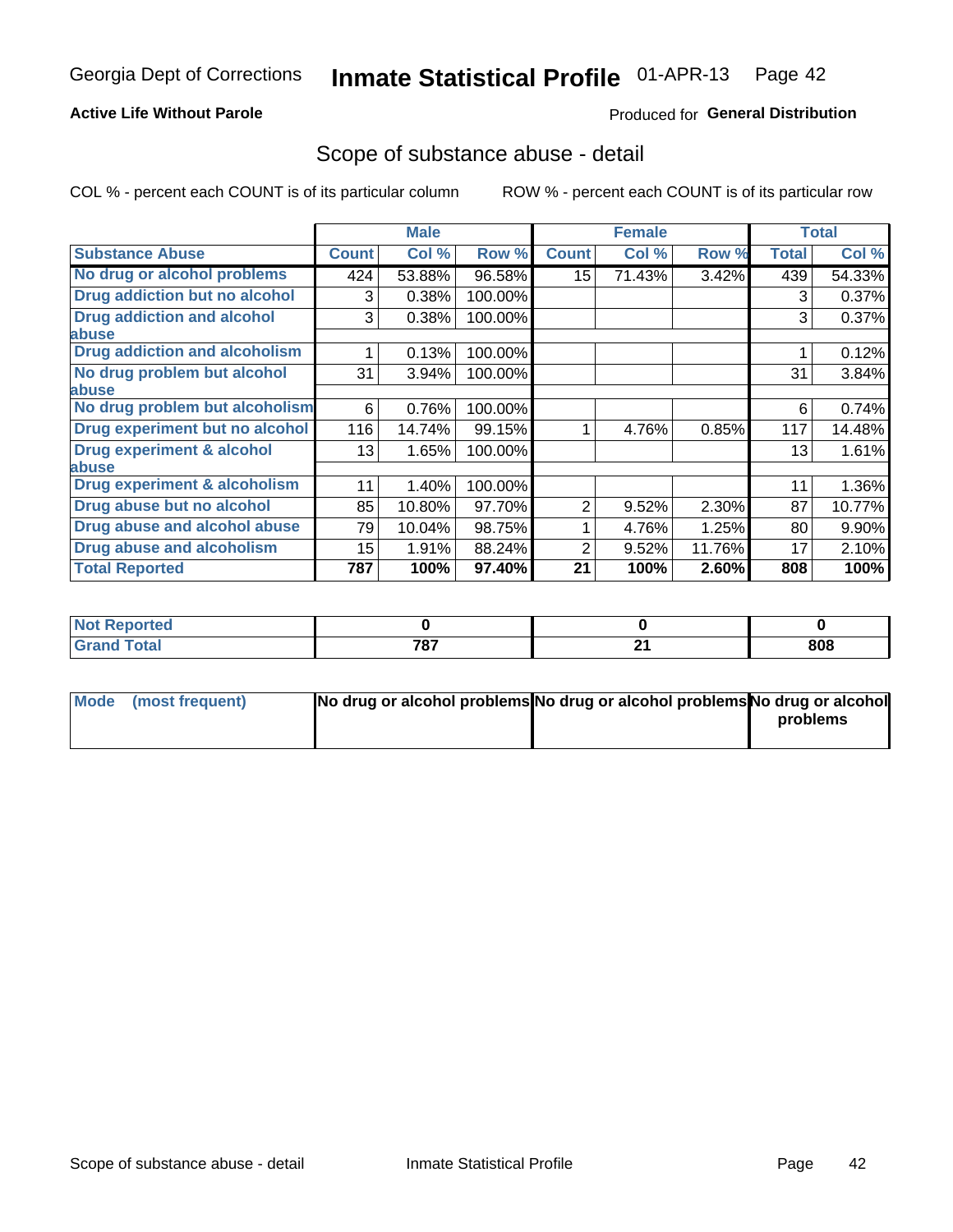# Inmate Statistical Profile 01-APR-13 Page 43

### **Active Life Without Parole**

## **Produced for General Distribution**

# Current / last mental health treatment level

COL % - percent each COUNT is of its particular column

|                                    |              | <b>Male</b> |         |              | <b>Female</b> |       |                 | <b>Total</b> |
|------------------------------------|--------------|-------------|---------|--------------|---------------|-------|-----------------|--------------|
| <b>Mental Health Treatment Lev</b> | <b>Count</b> | Col %       | Row %   | <b>Count</b> | Col %         | Row % | <b>Total</b>    | Col %        |
| 1 No problem at current time       | 149          | 44.08%      | 97.39%  | 4            | 25.00%        | 2.61% | 153             | 43.22%       |
| 2 Receiving outpatient             | 124          | 36.69%      | 91.18%  | 12           | 75.00%        | 8.82% | 136             | 38.42%       |
| <b>Treatment</b>                   |              |             |         |              |               |       |                 |              |
| 3 Inpatient, moderate              | 55           | 16.27%      | 100.00% |              |               |       | 55              | 15.54%       |
| <b>Treatment</b>                   |              |             |         |              |               |       |                 |              |
| 4 Inpatient, intensive             | 10           | 2.96%       | 100.00% |              |               |       | 10 <sub>1</sub> | 2.82%        |
| Treatment                          |              |             |         |              |               |       |                 |              |
| <b>Total Evaluated</b>             | 338          | 100%        | 95.48%  | 16           | 100%          | 4.52% | 354             | 100%         |

| Never had MH evaluation | 449 | "<br>$+5'$ |
|-------------------------|-----|------------|
| Total                   | 707 | 808        |

| <b>Median (middle)</b> | <b>Receiving outpatient</b><br>treatment | <b>Receiving outpatient</b><br>treatment | <b>Receiving</b><br>outpatient<br>treatment |  |  |
|------------------------|------------------------------------------|------------------------------------------|---------------------------------------------|--|--|
| <b>Mode</b>            | No problem at current time               | <b>Receiving outpatient</b>              | No problem at                               |  |  |
| (most frequent)        |                                          | treatment                                | current time                                |  |  |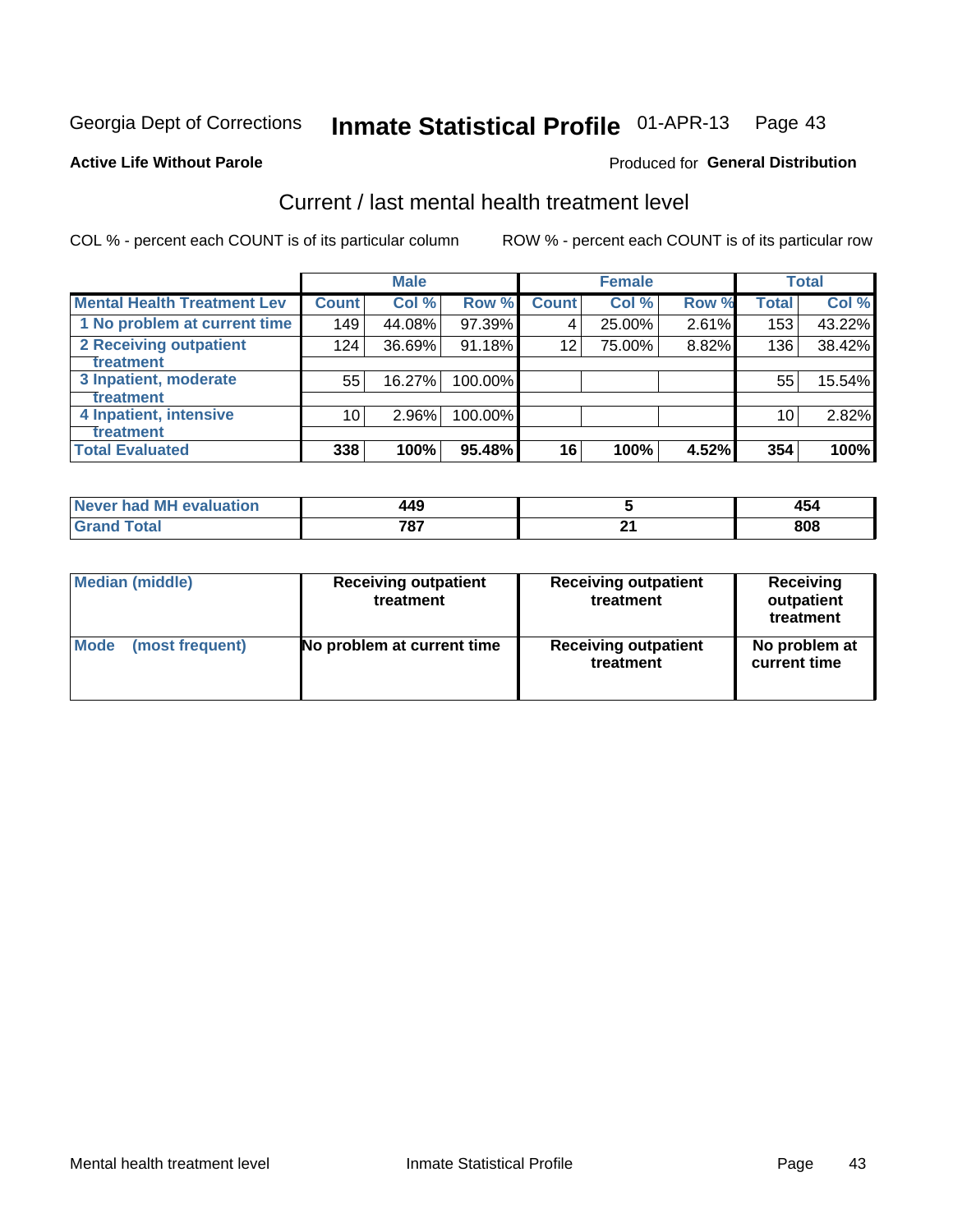#### Inmate Statistical Profile 01-APR-13 Page 44

## **Active Life Without Parole**

## Produced for General Distribution

# PULHESDWIT medical scale - 'P' overall condition ('P'hysical)

COL % - percent each COUNT is of its particular column

|                                  |                 | <b>Male</b> |             |                 | <b>Female</b> |       |              | <b>Total</b> |
|----------------------------------|-----------------|-------------|-------------|-----------------|---------------|-------|--------------|--------------|
| 'P' Overall Condition            | Count l         | Col %       | Row % Count |                 | Col %         | Row % | <b>Total</b> | Col %        |
| 1 No medical illness             | 525             | 72.92%      | 98.50%      | 8               | 40.00%        | 1.50% | 533          | 72.03%       |
| 2 Well-controlled chronic        | 166             | 23.06%      | 93.26%      | 12 <sub>1</sub> | 60.00%        | 6.74% | 178          | 24.05%       |
| <b>illness</b>                   |                 |             |             |                 |               |       |              |              |
| 3 Poorly-controlled chronic      | 26 <sub>1</sub> | 3.61%       | 100.00%     |                 |               |       | 26           | 3.51%        |
| <b>illness</b>                   |                 |             |             |                 |               |       |              |              |
| 4 Significant problems requiring | 3               | 0.42%       | 100.00%     |                 |               |       | 3            | 0.41%        |
| special housing                  |                 |             |             |                 |               |       |              |              |
| <b>Total Reported</b>            | 720             | 100%        | 97.30%      | 20              | 100%          | 2.70% | 740          | 100%         |

| $\sim$ |            | $\sim$<br>юo |
|--------|------------|--------------|
| 707    | --<br>$ -$ | 808          |

| <b>Mode</b> | (most frequent) | 1 No medical illness | 2 Well-controlled chronic<br>illness | 1 No medical<br>illness |
|-------------|-----------------|----------------------|--------------------------------------|-------------------------|
|-------------|-----------------|----------------------|--------------------------------------|-------------------------|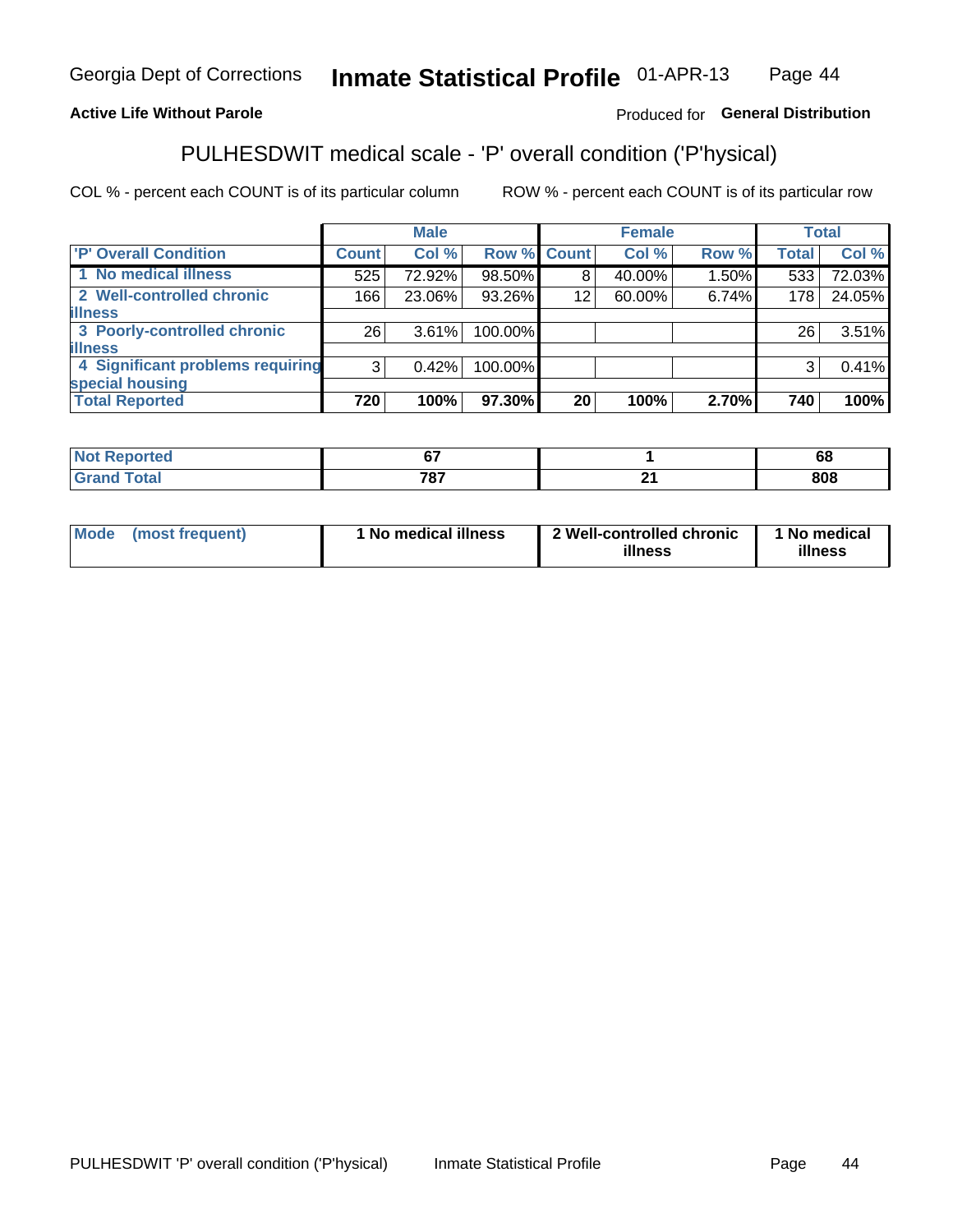## **Active Life Without Parole**

## Produced for General Distribution

# PULHESDWIT medical scale - 'U' upper body

COL % - percent each COUNT is of its particular column

|                              |              | <b>Male</b> |         |              | <b>Female</b> |        |              | <b>Total</b> |
|------------------------------|--------------|-------------|---------|--------------|---------------|--------|--------------|--------------|
| <b>'U' Upper Body</b>        | <b>Count</b> | Col %       | Row %   | <b>Count</b> | Col %         | Row %  | <b>Total</b> | Col %        |
| 1 Upper bones, joints,       | 685          | 95.40%      | 97.58%  | 17           | 85.00%        | 2.42%  | 702          | 95.12%       |
| muscles all OK               |              |             |         |              |               |        |              |              |
| 2 One or both arms minimally | 25           | 3.48%       | 89.29%  | 3            | 15.00%        | 10.71% | 28           | 3.79%        |
| limited                      |              |             |         |              |               |        |              |              |
| 3 One or both arms           | 6            | 0.84%       | 100.00% |              |               |        | 6            | 0.81%        |
| moderately limited           |              |             |         |              |               |        |              |              |
| 4 One arm disabled,          |              | 0.14%       | 100.00% |              |               |        |              | 0.14%        |
| paralyzed, or amputated      |              |             |         |              |               |        |              |              |
| 5 Both arms disabled,        |              | 0.14%       | 100.00% |              |               |        |              | 0.14%        |
| paralyzed, or amputated      |              |             |         |              |               |        |              |              |
| <b>Total Reported</b>        | 718          | 100%        | 97.29%  | 20           | 100%          | 2.71%  | 738          | 100%         |

| <b>Not Reported</b> |              | 70  |
|---------------------|--------------|-----|
| <b>Grand Total</b>  | 707<br>1 O I | 808 |

| Mode (most frequent) | 1 Upper bones, joints,<br>muscles all OK | 1 Upper bones, joints,<br>muscles all OK | 1 Upper bones,<br>joints, muscles all<br>ΟK |
|----------------------|------------------------------------------|------------------------------------------|---------------------------------------------|
|----------------------|------------------------------------------|------------------------------------------|---------------------------------------------|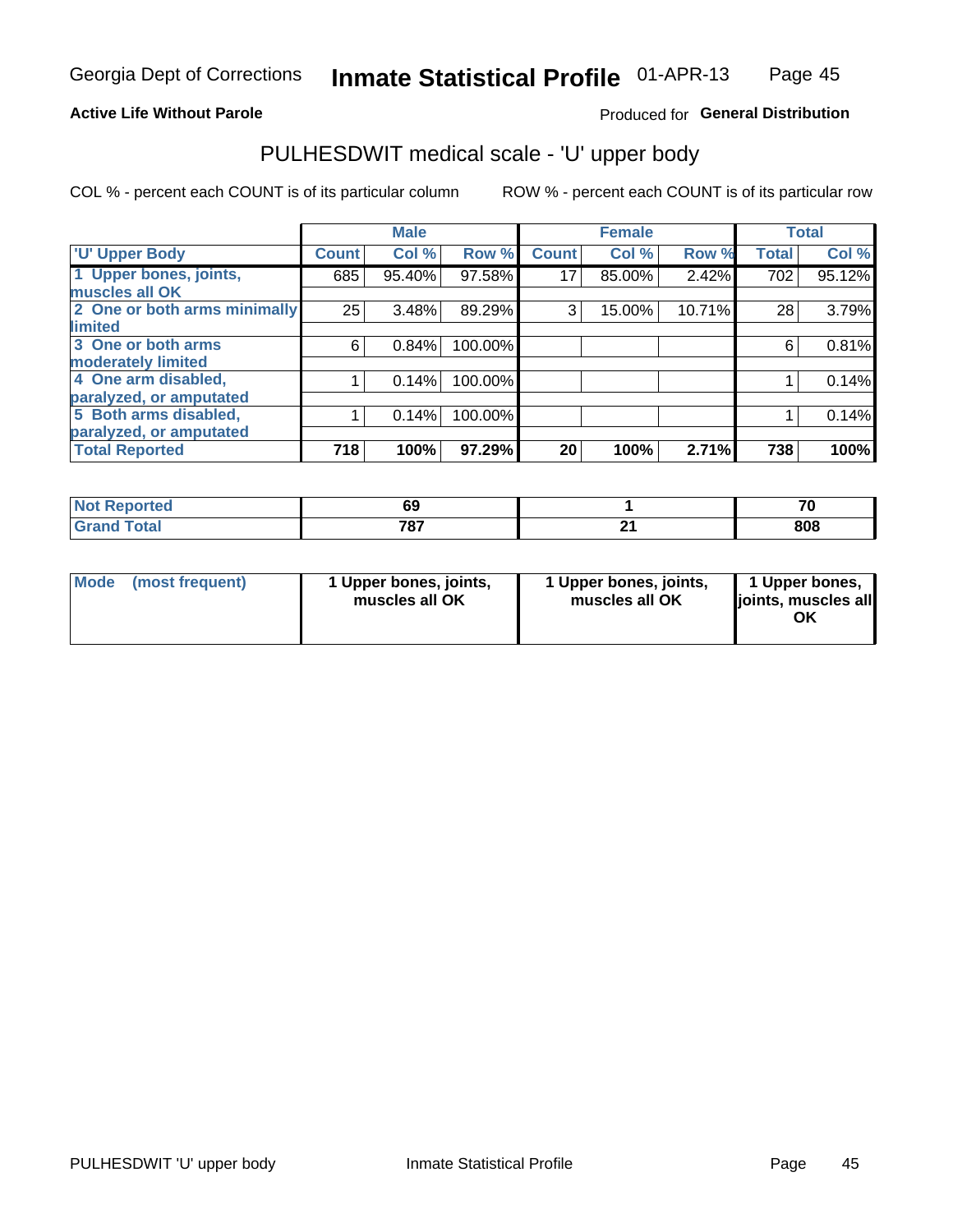## **Active Life Without Parole**

## Produced for General Distribution

## PULHESDWIT medical scale - 'L' lower body

COL % - percent each COUNT is of its particular column

|                                |                | <b>Male</b> |         |              | <b>Female</b> |       |                 | <b>Total</b> |
|--------------------------------|----------------|-------------|---------|--------------|---------------|-------|-----------------|--------------|
| 'L' Lower Body                 | <b>Count</b>   | Col %       | Row %   | <b>Count</b> | Col %         | Row % | <b>Total</b>    | Col %        |
| 1 Lower bones, joints,         | 627            | 87.33%      | 97.36%  | 17           | 85.00%        | 2.64% | 644             | 87.26%       |
| muscles all OK                 |                |             |         |              |               |       |                 |              |
| 2 One or both legs minimally   | 76             | 10.58%      | 96.20%  | 3            | 15.00%        | 3.80% | 79              | 10.70%       |
| limited                        |                |             |         |              |               |       |                 |              |
| 3 One or both legs             | 13             | 1.81%       | 100.00% |              |               |       | 13 <sub>1</sub> | 1.76%        |
| moderately limited             |                |             |         |              |               |       |                 |              |
| 4 One leg disabled, paralyzed, | $\overline{2}$ | 0.28%       | 100.00% |              |               |       | 2               | 0.27%        |
| or amputated                   |                |             |         |              |               |       |                 |              |
| <b>Total Reported</b>          | 718            | 100%        | 97.29%  | 20           | 100%          | 2.71% | 738             | 100%         |

| NO<br>тео. | ບະ           |     | 71  |
|------------|--------------|-----|-----|
|            | 707<br>, v , | . . | 808 |

| Mode | (most frequent) | 1 Lower bones, joints,<br>muscles all OK | 1 Lower bones, joints,<br>muscles all OK | 1 Lower bones,<br>ljoints, muscles all<br>OK |
|------|-----------------|------------------------------------------|------------------------------------------|----------------------------------------------|
|------|-----------------|------------------------------------------|------------------------------------------|----------------------------------------------|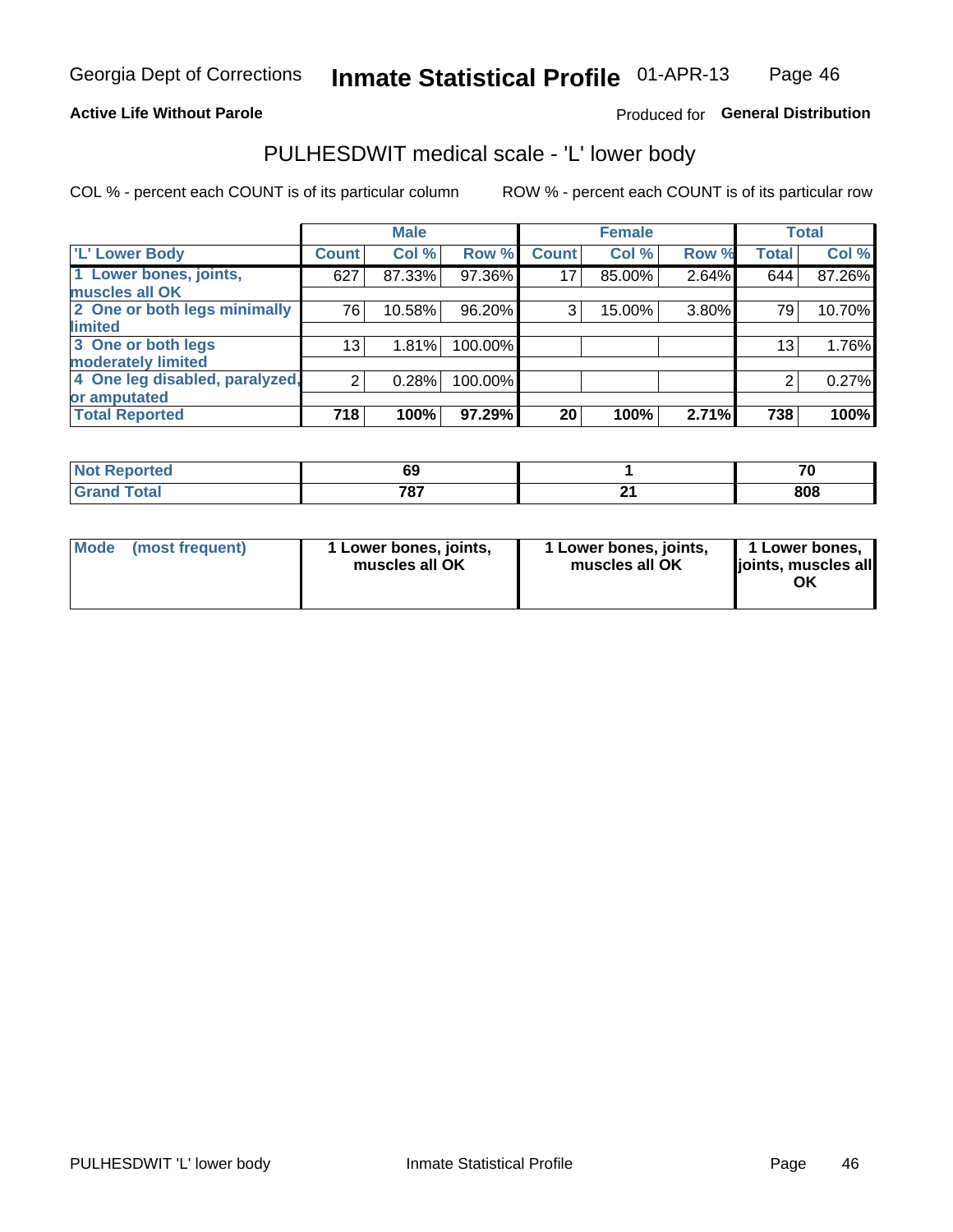## **Active Life Without Parole**

## Produced for General Distribution

# PULHESDWIT medical scale - 'H' hearing

COL % - percent each COUNT is of its particular column

|                                |              | <b>Male</b> |                    |    | <b>Female</b> |       | <b>Total</b> |        |
|--------------------------------|--------------|-------------|--------------------|----|---------------|-------|--------------|--------|
| <b>H' Hearing</b>              | <b>Count</b> | Col %       | <b>Row % Count</b> |    | Col %         | Row % | <b>Total</b> | Col %  |
| 1 Normal hearing both ears     | 701          | 98.04%      | 97.23%             | 20 | 100.00%       | 2.77% | 721          | 98.10% |
| 2 Some loss in one ear with    | 11           | 1.54%       | 100.00%            |    |               |       | 11           | 1.50%  |
| other OK, or mild loss in both |              |             |                    |    |               |       |              |        |
| 3 Total loss in one ear with   | 2            | 0.28%       | 100.00%            |    |               |       | 2            | 0.27%  |
| mild loss in other             |              |             |                    |    |               |       |              |        |
| 4 Severe loss in both ears     |              | 0.14%       | 100.00%            |    |               |       |              | 0.14%  |
| <b>Total Reported</b>          | 715          | 100%        | 97.28%             | 20 | 100%          | 2.72% | 735          | 100.0% |

|       | $-$              |          | $-$ |
|-------|------------------|----------|-----|
| _____ | フロフ<br>$\cdot$ . | . .<br>_ | 808 |

|  | Mode (most frequent) | 1 Normal hearing both ears 1 Normal hearing both ears 1 Normal hearing |  | both ears |
|--|----------------------|------------------------------------------------------------------------|--|-----------|
|--|----------------------|------------------------------------------------------------------------|--|-----------|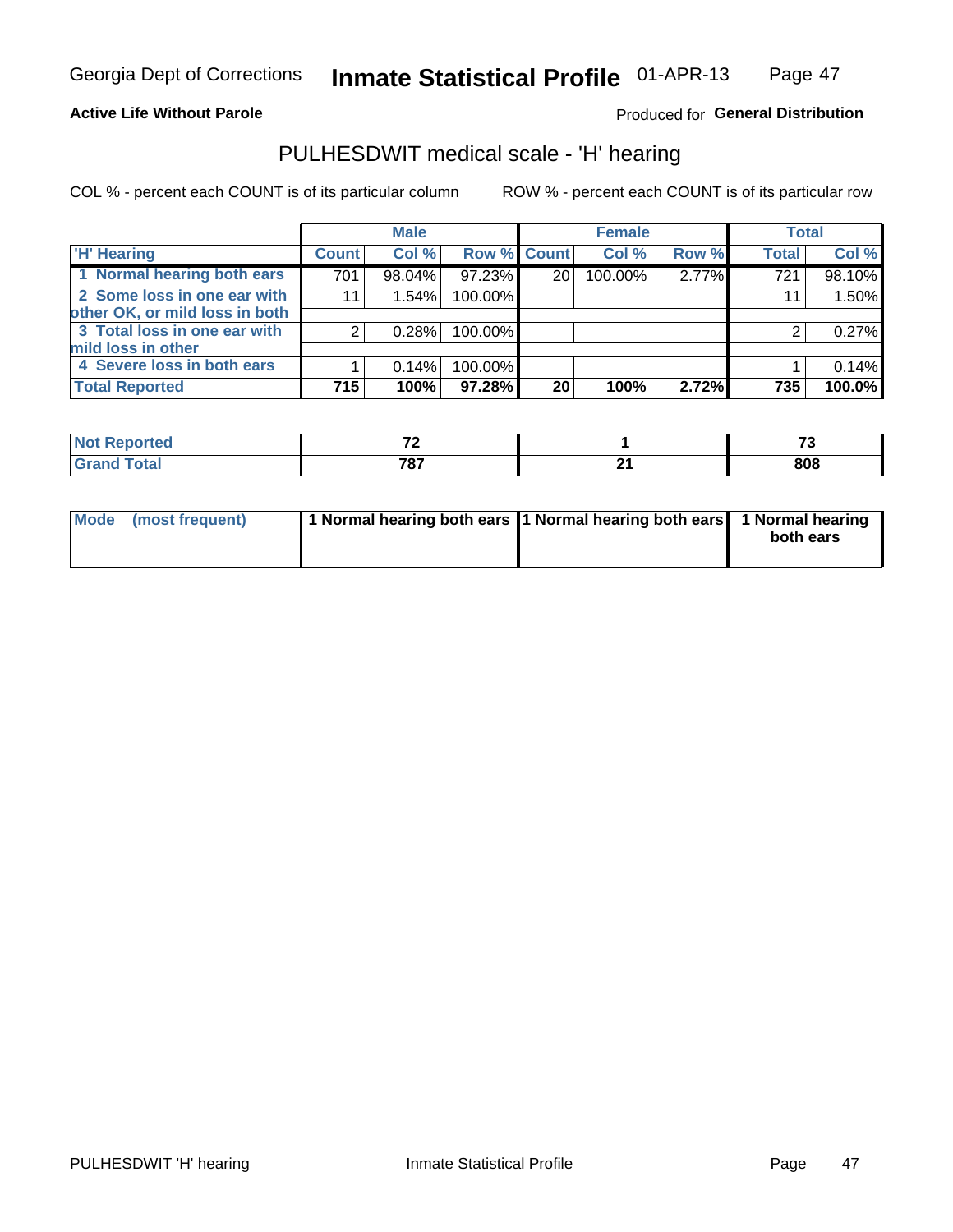## **Active Life Without Parole**

## Produced for General Distribution

## PULHESDWIT medical scale - 'E' vision

COL % - percent each COUNT is of its particular column

ROW % - percent each COUNT is of its particular row

|                                |                 | <b>Male</b> |        |              | <b>Female</b> |        |              | <b>Total</b> |
|--------------------------------|-----------------|-------------|--------|--------------|---------------|--------|--------------|--------------|
| <b>E' Vision</b>               | <b>Count</b>    | Col %       | Row %  | <b>Count</b> | Col %         | Row %  | <b>Total</b> | Col %        |
| 1 Correctable to 20/40 in both | 508             | 75.93%      | 98.07% | 10           | 50.00%        | 1.93%  | 518          | 75.18%       |
| eyes                           |                 |             |        |              |               |        |              |              |
| 2 Correctable to 20/70 in one  | 143             | 21.38%      | 95.33% |              | 35.00%        | 4.67%  | 150          | 21.77%       |
| eye, may be blind in other     |                 |             |        |              |               |        |              |              |
| 3 Correctable to 20/200 in one | 16 <sub>1</sub> | 2.39%       | 88.89% | 2            | 10.00%        | 11.11% | 18           | 2.61%        |
| eye, may be blind in other     |                 |             |        |              |               |        |              |              |
| 4 One eye not correctable to   | 2               | 0.30%       | 66.67% |              | 5.00%         | 33.33% | 3            | 0.44%        |
| 20/200, other may be blind     |                 |             |        |              |               |        |              |              |
| <b>Total Reported</b>          | 669             | 100%        | 97.10% | 20           | 100%          | 2.90%  | 689          | 100%         |

| ా∩rted | .   |        | 11 O |
|--------|-----|--------|------|
| NO     | . . |        | .    |
| Total  | 707 | $\sim$ | 808  |
| r va   | 101 | --     |      |

| Mode (most frequent) | <sup>1</sup> Correctable to 20/40 in both 1 Correctable to 20/40 in 1 Correctable to<br>eves | both eyes | 20/40 in both eyes |
|----------------------|----------------------------------------------------------------------------------------------|-----------|--------------------|
|                      |                                                                                              |           |                    |

48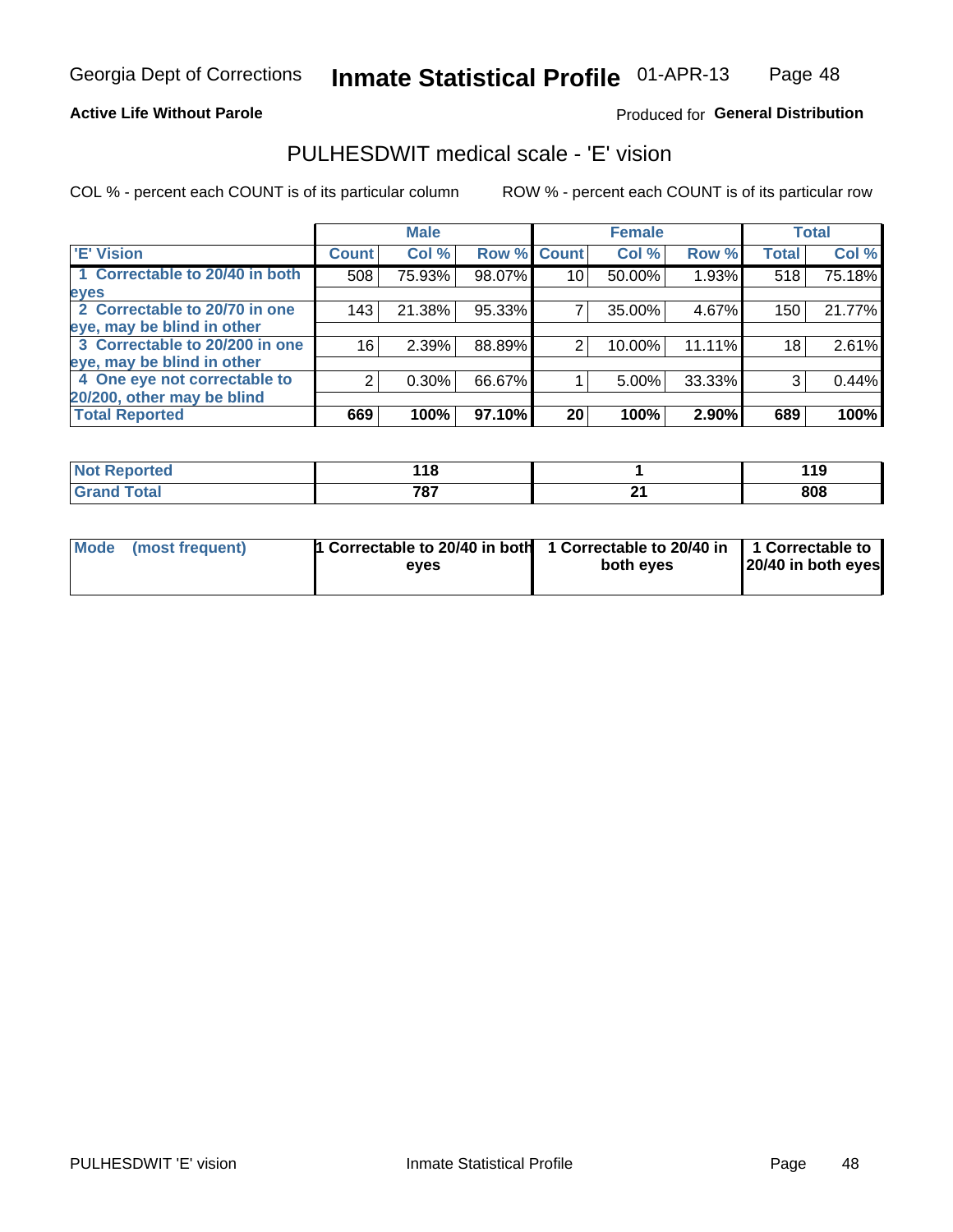## **Active Life Without Parole**

## Produced for General Distribution

# PULHESDWIT medical scale - 'S' pSychiatric

COL % - percent each COUNT is of its particular column

|                                |              | <b>Male</b> |             |    | <b>Female</b> |       |              | <b>Total</b> |
|--------------------------------|--------------|-------------|-------------|----|---------------|-------|--------------|--------------|
| 'S' pSychiatric                | <b>Count</b> | Col %       | Row % Count |    | Col %         | Row % | <b>Total</b> | Col %        |
| 1 No impairment or disorders   | 575          | 80.87%      | 98.46%      |    | 50.00%        | 1.54% | 584          | 80.11%       |
| 2 Stable, or in remission, or  | 94           | 13.22%      | 91.26%      | 9  | 50.00%        | 8.74% | 103          | 14.13%       |
| mild impairment or retardation |              |             |             |    |               |       |              |              |
| 3 Requires moderate inpatient  | 37           | 5.20%       | 100.00%     |    |               |       | 37           | 5.08%        |
| treatment                      |              |             |             |    |               |       |              |              |
| 4 Requires intensive inpatient | 5            | 0.70%       | 100.00%     |    |               |       | 5            | 0.69%        |
| treatment                      |              |             |             |    |               |       |              |              |
| <b>Total Reported</b>          | 711          | 100%        | 97.53%      | 18 | 100%          | 2.47% | 729          | 100.0%       |

| тео | $\overline{\phantom{a}}$    |    | 71<br>. . |
|-----|-----------------------------|----|-----------|
|     | 707<br>٬Ο.<br>$\sim$ $\sim$ | п. | 808       |

| Mode | (most frequent) | <b>1 No impairment or disorders</b> | 1 No impairment or<br>disorders | 11 No impairment or<br>disorders |
|------|-----------------|-------------------------------------|---------------------------------|----------------------------------|
|------|-----------------|-------------------------------------|---------------------------------|----------------------------------|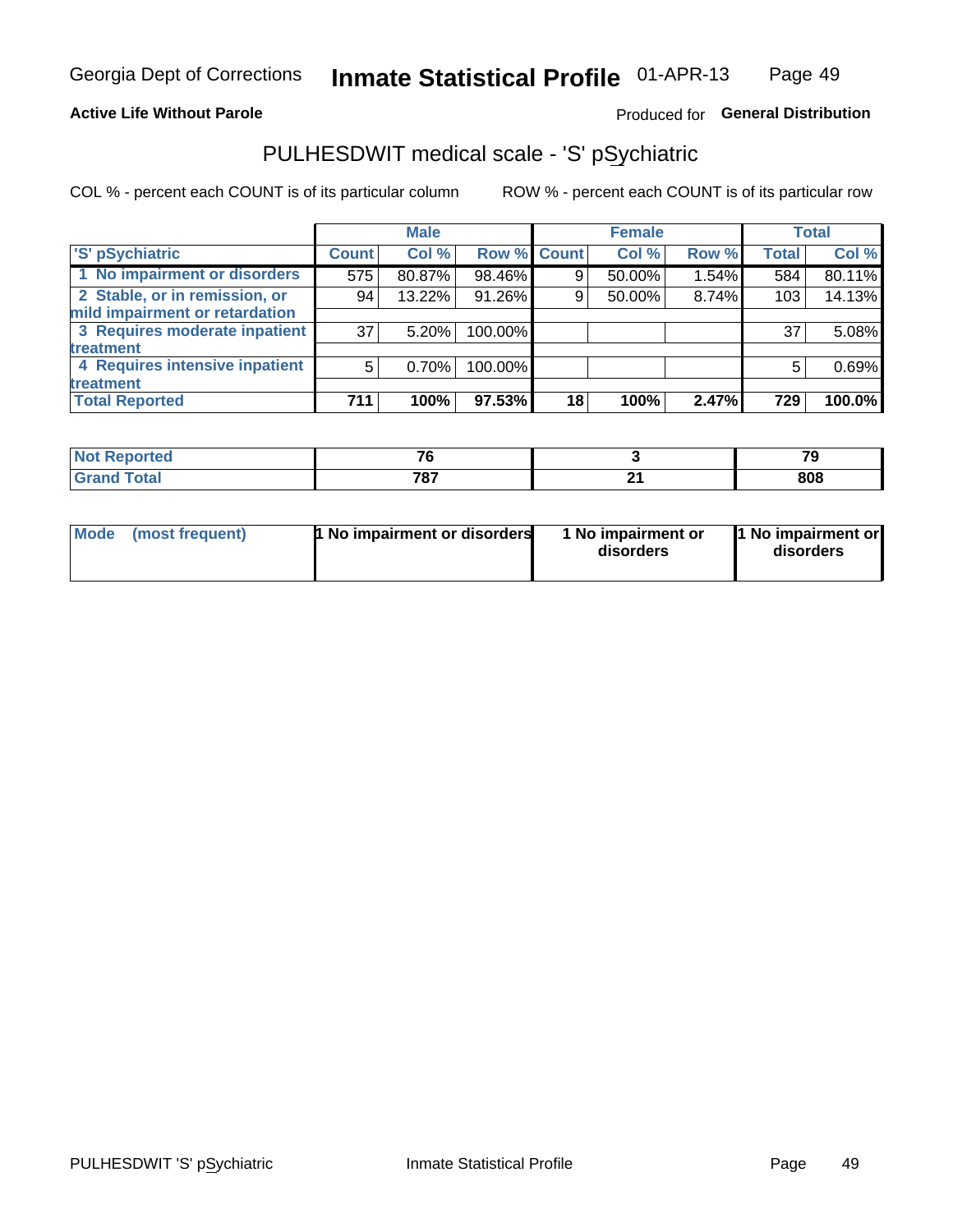## **Active Life Without Parole**

## Produced for General Distribution

## PULHESDWIT medical scale - 'D' dental

COL % - percent each COUNT is of its particular column

|                                 |                 | <b>Male</b> |             |    | <b>Female</b> |       |              | <b>Total</b> |
|---------------------------------|-----------------|-------------|-------------|----|---------------|-------|--------------|--------------|
| 'D' Dental                      | <b>Count</b>    | Col %       | Row % Count |    | Col %         | Row % | <b>Total</b> | Col %        |
| 1 Minimal routine dental health | 508             | 74.38%      | 97.32%      | 14 | 73.68%        | 2.68% | 522          | 74.36%       |
| <b>needs</b>                    |                 |             |             |    |               |       |              |              |
| 2 Moderate cavities and/or gum  | 150             | 21.96%      | 96.77%      | 5  | 26.32%        | 3.23% | 155          | 22.08%       |
| disease                         |                 |             |             |    |               |       |              |              |
| 3 Extensive gum disease         | 24 <sub>1</sub> | 3.51%       | 100.00%     |    |               |       | 24           | 3.42%        |
| and/or widespread decay         |                 |             |             |    |               |       |              |              |
| 4 Urgent need for dental        |                 | 0.15%       | 100.00%     |    |               |       |              | 0.14%        |
| <b>services</b>                 |                 |             |             |    |               |       |              |              |
| <b>Total Reported</b>           | 683             | 100%        | 97.29%      | 19 | 100%          | 2.71% | 702          | 100%         |

| orted<br><b>NOT REDO</b><br>. | 104          |            | 06  |
|-------------------------------|--------------|------------|-----|
| Total                         | 707<br>1 O I | . .<br>. . | 808 |

| <b>Mode</b> | (most frequent) | Minimal routine dental<br>health needs | 1 Minimal routine dental 11 Minimal routine<br>health needs | dental health<br>needs |
|-------------|-----------------|----------------------------------------|-------------------------------------------------------------|------------------------|
|-------------|-----------------|----------------------------------------|-------------------------------------------------------------|------------------------|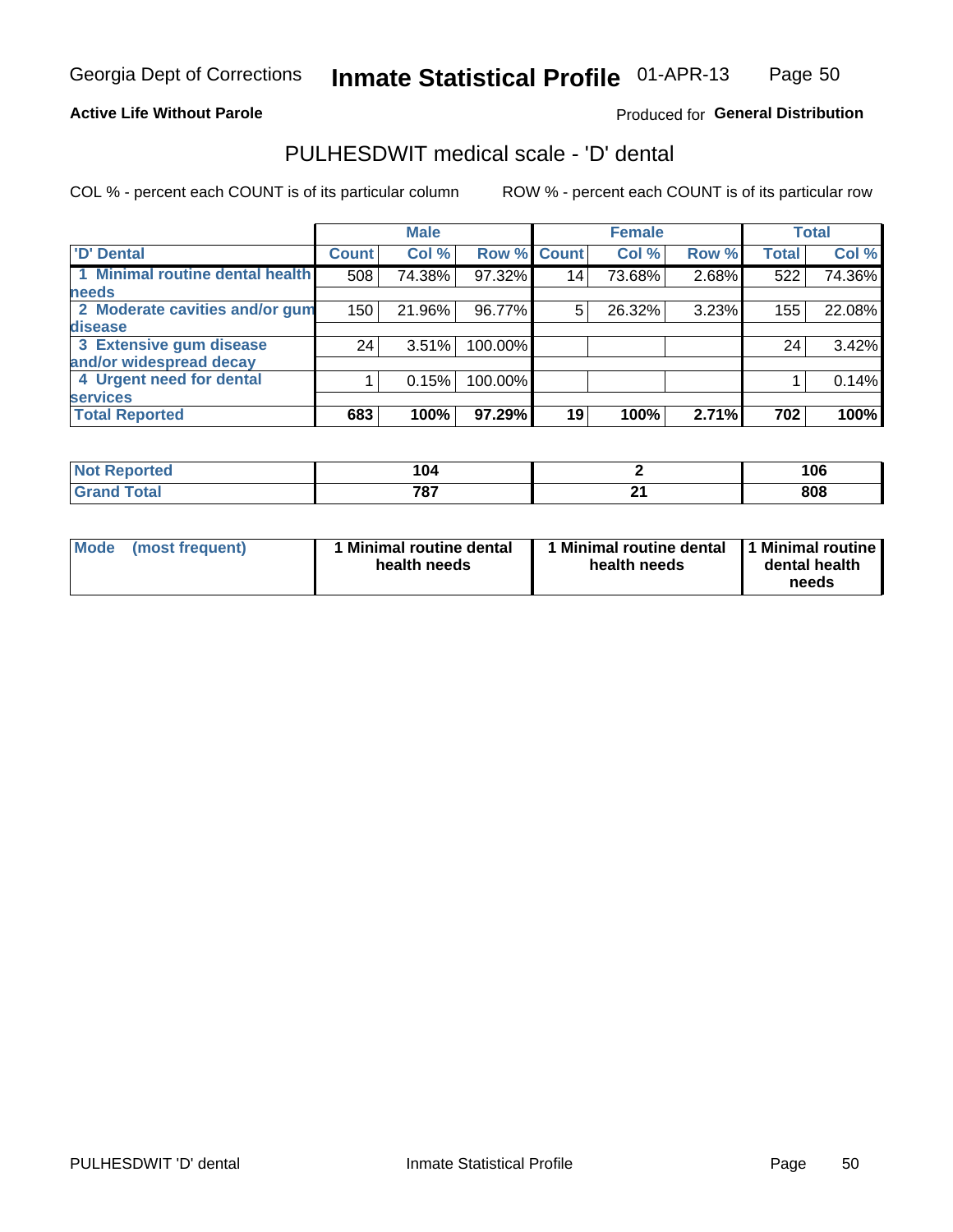## **Active Life Without Parole**

## Produced for General Distribution

# PULHESDWIT medical scale - 'W' work ability

COL % - percent each COUNT is of its particular column

|                                 |                 | <b>Male</b> |         |             | <b>Female</b> |       |              | <b>Total</b> |
|---------------------------------|-----------------|-------------|---------|-------------|---------------|-------|--------------|--------------|
| <b>W' work ability</b>          | <b>Count</b>    | Col %       |         | Row % Count | Col %         | Row % | <b>Total</b> | Col %        |
| 1 Unrestricted work or activity | 582             | 81.17%      | 97.49%  | 15          | 75.00%        | 2.51% | 597          | 81.00%       |
| 2 Minor restrictions on type of | 104             | 14.50%      | 95.41%  | 5           | 25.00%        | 4.59% | 109          | 14.79%       |
| <b>work</b>                     |                 |             |         |             |               |       |              |              |
| 3 Moderate restrictions on type | 16 <sub>1</sub> | 2.23%       | 100.00% |             |               |       | 16           | 2.17%        |
| of work                         |                 |             |         |             |               |       |              |              |
| 4 Major restrictions on type of | 10              | 1.39%       | 100.00% |             |               |       | 10           | 1.36%        |
| <b>work</b>                     |                 |             |         |             |               |       |              |              |
| 5 Cannot work under any         | 5               | 0.70%       | 100.00% |             |               |       | 5            | 0.68%        |
| <b>circumstances</b>            |                 |             |         |             |               |       |              |              |
| <b>Total Reported</b>           | 717             | 100%        | 97.29%  | 20          | 100%          | 2.71% | 737          | 100%         |

| <b>Not Reported</b>          | $\mathbf{z}$ |     |     |
|------------------------------|--------------|-----|-----|
| <b>Total</b><br><b>Grand</b> | 707<br>101   | . . | 808 |

| <b>Mode</b>     | 1 Unrestricted work or | 1 Unrestricted work or | 1 Unrestricted   |
|-----------------|------------------------|------------------------|------------------|
| (most frequent) | activity               | activity               | work or activity |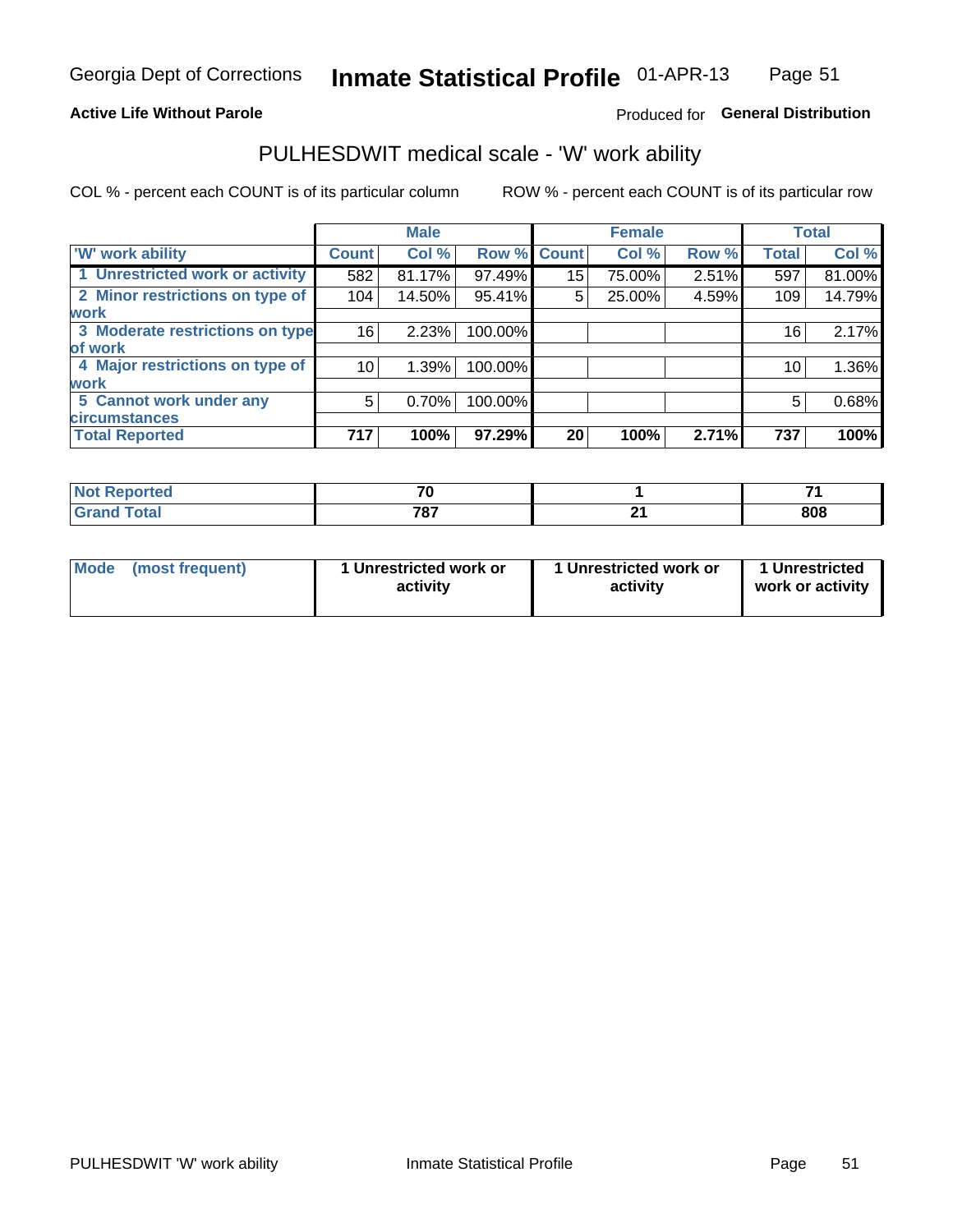### **Active Life Without Parole**

Produced for General Distribution

# PULHESDWIT medical scale - 'I' impairment

|                                 |              | <b>Male</b> |                    |    | <b>Female</b> |       |              | <b>Total</b> |
|---------------------------------|--------------|-------------|--------------------|----|---------------|-------|--------------|--------------|
| <b>T' Impairment</b>            | <b>Count</b> | Col %       | <b>Row % Count</b> |    | Col %         | Row % | <b>Total</b> | Col%         |
| 1 No impairments or             | 709          | 98.88%      | $97.26\%$          | 20 | 100.00%       | 2.74% | 729          | 98.91%       |
| <b>disabilities</b>             |              |             |                    |    |               |       |              |              |
| 2 Wheelchair-bound but          | 6            | 0.84%       | 100.00%            |    |               |       |              | 0.81%        |
| otherwise OK                    |              |             |                    |    |               |       |              |              |
| <b>5 Needs maximal Assisted</b> | 2            | 0.28%       | 100.00%            |    |               |       |              | 0.27%        |
| <b>Living (level III)</b>       |              |             |                    |    |               |       |              |              |
| <b>Total Reported</b>           | 717          | 100%        | 97.29%             | 20 | 100%          | 2.71% | 737          | 100%         |
|                                 |              |             |                    |    |               |       |              |              |

| المنتصب المساء<br><b>eported</b><br><b>NOT</b><br>. | 70                       | -<br>–  |
|-----------------------------------------------------|--------------------------|---------|
| $\mathsf{Total}$                                    | 707<br><u>'o.</u><br>___ | <br>808 |

| <b>Mode</b>     | 1 No impairments or | 1 No impairments or | 1 1 No impairments |
|-----------------|---------------------|---------------------|--------------------|
| (most frequent) | disabilities        | disabilities        | or disabilities    |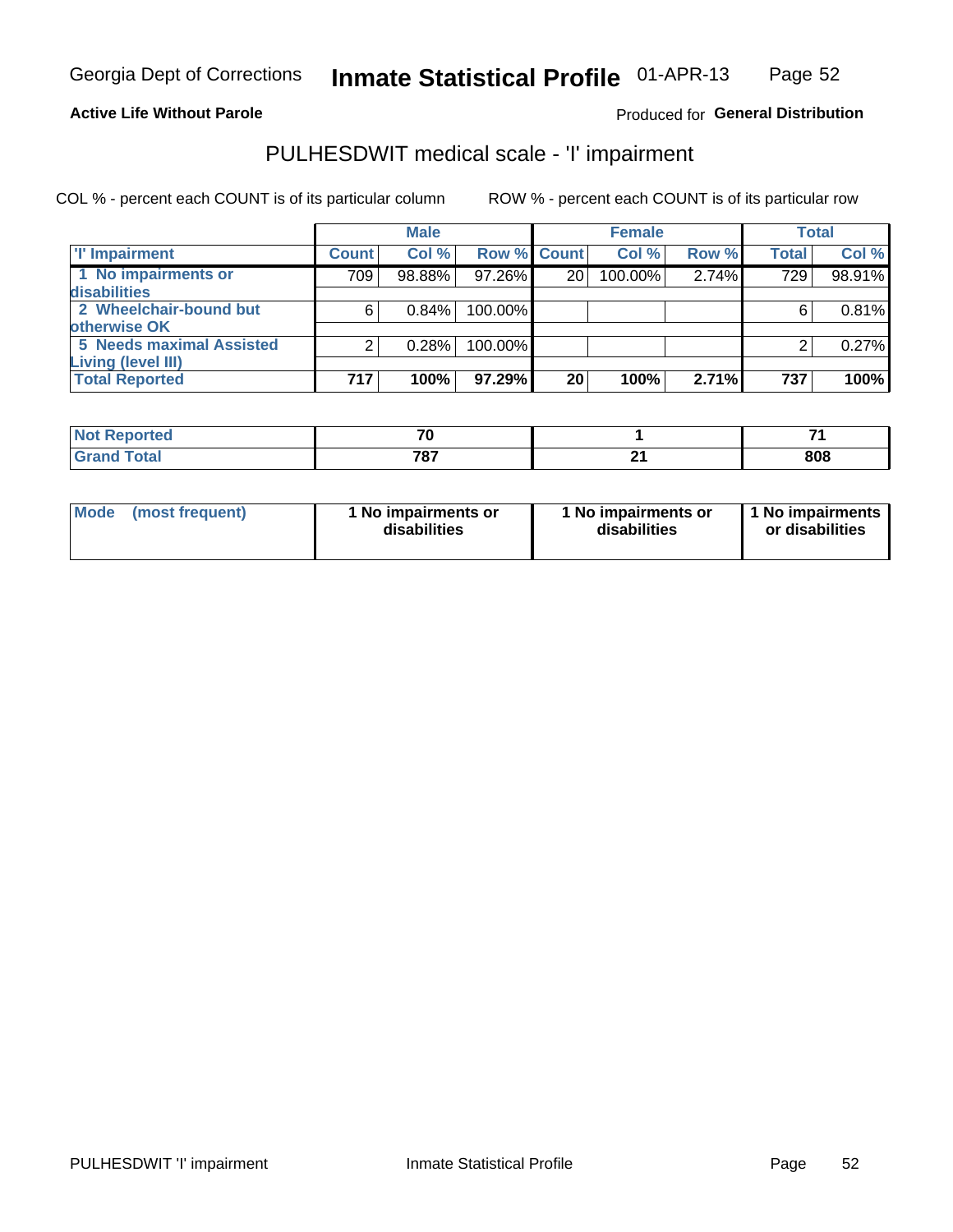## **Active Life Without Parole**

## Produced fo General Distribution

# PULHESDWIT medical scale - 'T' transportability

COL % - percent each COUNT is of its particular column

|                                                          |              | <b>Male</b> |             |    | <b>Female</b> |       |              | <b>Total</b> |
|----------------------------------------------------------|--------------|-------------|-------------|----|---------------|-------|--------------|--------------|
| <b>T' Transportability</b>                               | <b>Count</b> | Col %       | Row % Count |    | Col %         | Row % | <b>Total</b> | Col %        |
| 1 Can be transported in any<br>ordinary approved vehicle | 714          | 99.17%      | 97.28%      | 20 | 100.00%       | 2.72% | 734          | 99.19%       |
| 2 Wheelchair-bound, not                                  |              | 0.14%       | 100.00%     |    |               |       |              | 0.14%        |
| needing special vehicle                                  |              |             |             |    |               |       |              |              |
| 3 Wheelchair-bound, requires                             |              | 0.14%       | 100.00%     |    |               |       |              | 0.14%        |
| special vehicle                                          |              |             |             |    |               |       |              |              |
| 5 Requires ambulance                                     | 4            | 0.56%       | 100.00%     |    |               |       | 4            | 0.54%        |
| transport                                                |              |             |             |    |               |       |              |              |
| <b>Total Reported</b>                                    | 720          | 100%        | 97.30%      | 20 | 100%          | 2.70% | 740          | 100.0%       |

| Reported     | $\sim$<br>v. | cc<br>oo |
|--------------|--------------|----------|
| <b>Total</b> | 787          | 808      |

| <b>Mode</b> | (most frequent) | 11 Can be transported in any 1 Can be transported in any<br>ordinary approved vehicle   ordinary approved vehicle   transported in any |  | 1 Can be<br>ordinary approved<br>vehicle |
|-------------|-----------------|----------------------------------------------------------------------------------------------------------------------------------------|--|------------------------------------------|
|-------------|-----------------|----------------------------------------------------------------------------------------------------------------------------------------|--|------------------------------------------|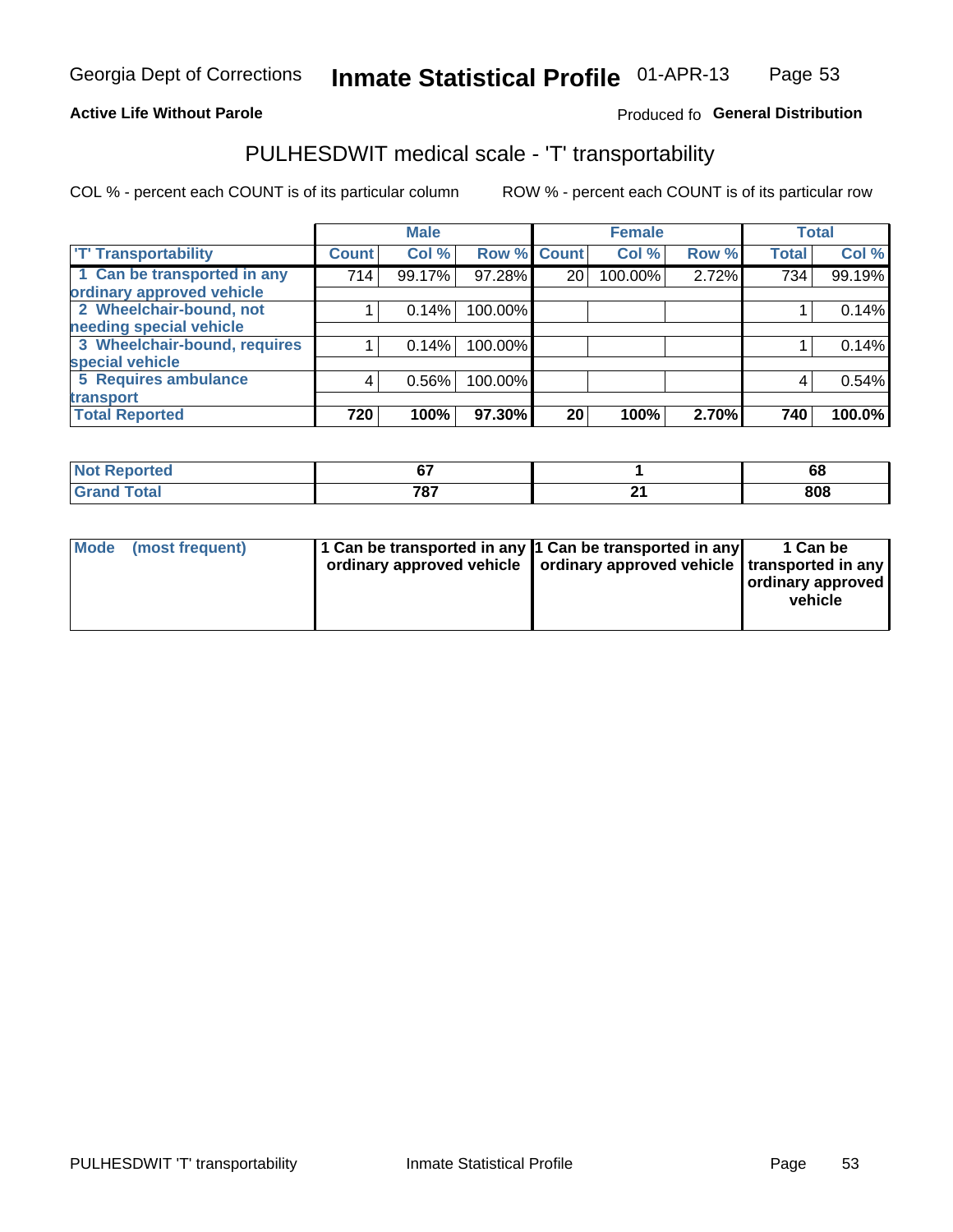## **Active Life Without Parole**

## Produced for General Distribution

## Criminality in family, self-reported

COL % - percent each COUNT is of its particular column

|                              |              | <b>Male</b> |        |                 | <b>Female</b> |          |       | Total  |
|------------------------------|--------------|-------------|--------|-----------------|---------------|----------|-------|--------|
| <b>Criminality In Family</b> | <b>Count</b> | Col%        | Row %  | <b>Count</b>    | Col %         | Row %    | Total | Col %  |
| Yes, criminality in family   | 157          | 28.24%      | 96.91% | 5               | $50.00\%$ ,   | $3.09\%$ | 162   | 28.62% |
| No criminality in family     | 399          | 71.76%      | 98.76% | 5               | 50.00%        | $1.24\%$ | 404   | 71.38% |
| <b>Total Reported</b>        | 556          | 100%        | 98.23% | 10 <sup>1</sup> | 100%          | 1.77%    | 566   | 100%   |

| keported<br>NO | nn 4<br>LJ I | 240<br>LTL |
|----------------|--------------|------------|
| <b>otal</b>    | 707<br>о.    | 808        |

|  | Mode (most frequent) | No criminality in family | Yes, criminality in family | No criminality in<br>family |
|--|----------------------|--------------------------|----------------------------|-----------------------------|
|--|----------------------|--------------------------|----------------------------|-----------------------------|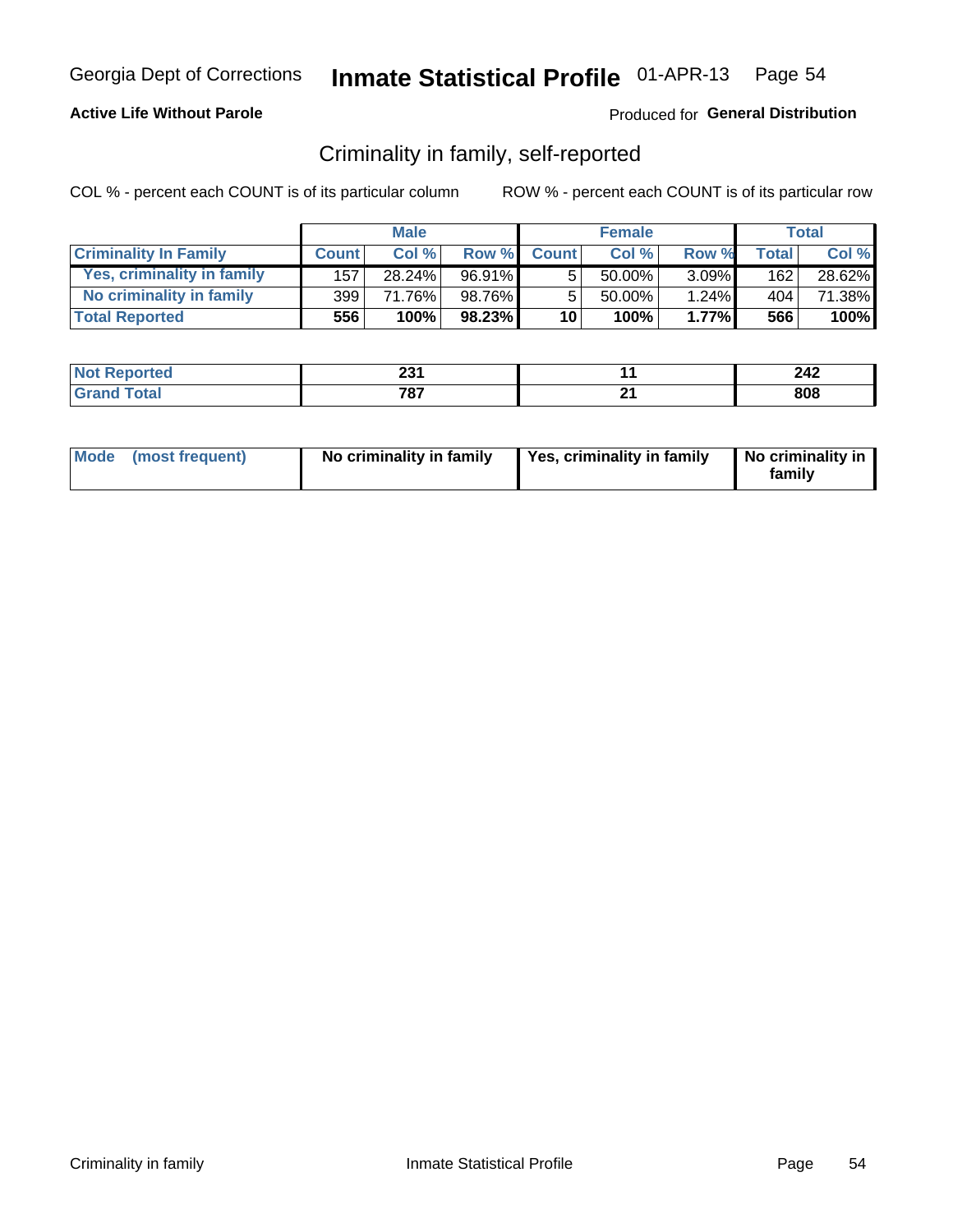## **Active Life Without Parole**

## Produced for General Distribution

## Alcoholism in family, self-reported

COL % - percent each COUNT is of its particular column

|                             |              | <b>Male</b> |           |              | <b>Female</b> |          |                    | Total  |
|-----------------------------|--------------|-------------|-----------|--------------|---------------|----------|--------------------|--------|
| <b>Alcoholism In Family</b> | <b>Count</b> | Col%        | Row %     | <b>Count</b> | Col%          | Row %    | Total <sub>I</sub> | Col %  |
| Yes, alcoholism in family   | 109          | $19.60\%$   | $97.32\%$ | $\mathbf{r}$ | $30.00\%$     | $2.68\%$ | 112                | 19.79% |
| No alcoholism in family     | 447          | 80.40%      | 98.46%    |              | 70.00%        | $1.54\%$ | 454                | 80.21% |
| <b>Total Reported</b>       | 556          | 100%        | 98.23%    | 10           | 100%          | $1.77\%$ | 566                | 100%   |

| المنتشر بالتعبير<br><b>ceported</b> | ົ<br>ZJ I  |           | <b>140</b>            |
|-------------------------------------|------------|-----------|-----------------------|
| <b>otal</b>                         | 707<br>יס. | . רי<br>_ | $\overline{0}$<br>ovo |

|  | Mode (most frequent) | No alcoholism in family | No alcoholism in family | No alcoholism in<br>family |
|--|----------------------|-------------------------|-------------------------|----------------------------|
|--|----------------------|-------------------------|-------------------------|----------------------------|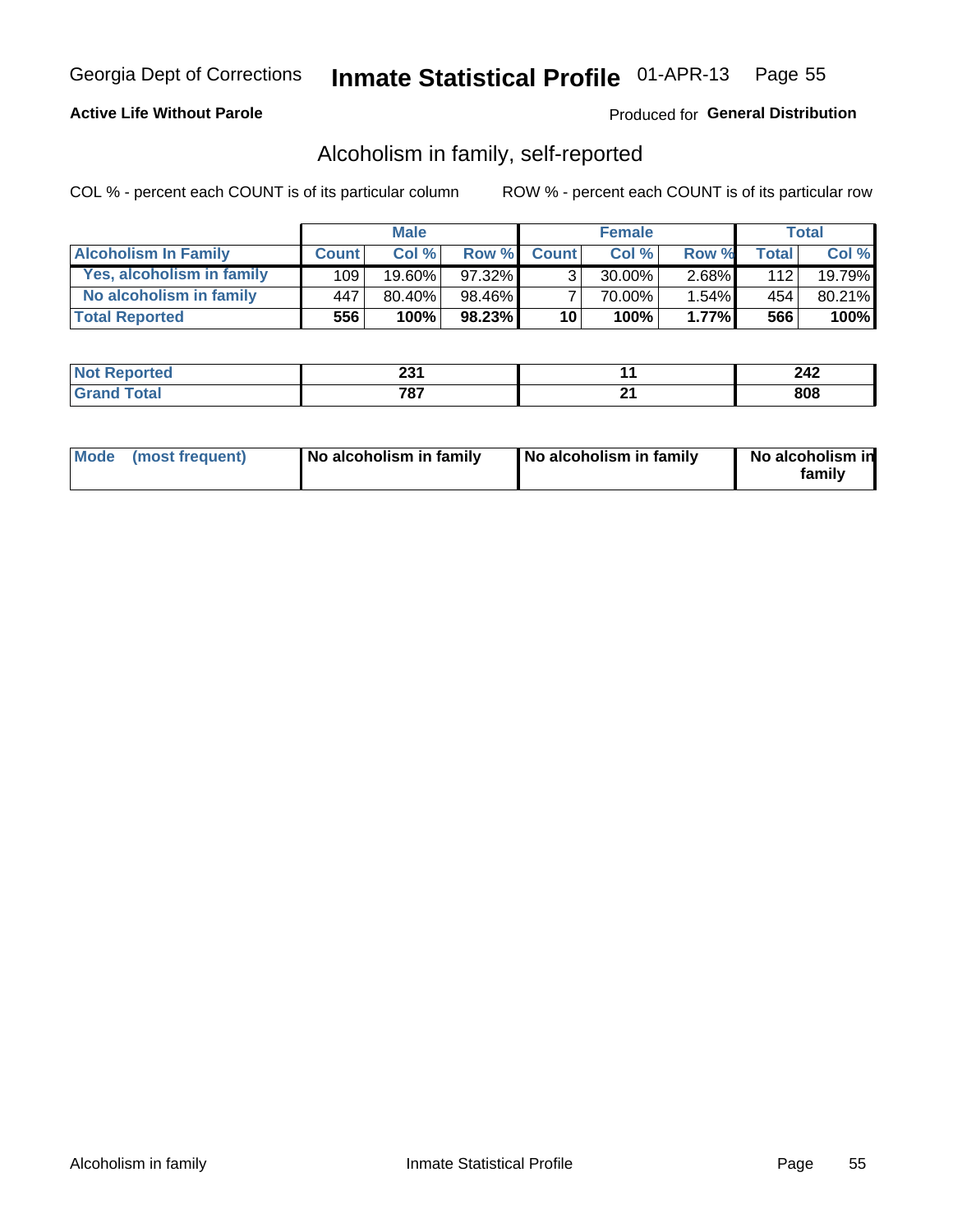## **Active Life Without Parole**

Produced for General Distribution

## Drug abuse in family, self-reported

COL % - percent each COUNT is of its particular column

|                           |              | <b>Male</b> |           |                 | <b>Female</b> |          |              | Total   |
|---------------------------|--------------|-------------|-----------|-----------------|---------------|----------|--------------|---------|
| Drug Abuse In Family      | <b>Count</b> | Col%        | Row %     | <b>Count</b>    | Col%          | Row %    | <b>Total</b> | Col %   |
| Yes, drug abuse in family | 63           | 11.33%      | 95.45% ∎  | 3 <sub>1</sub>  | $30.00\%$     | $4.55\%$ | 66           | 11.66%  |
| No drug abuse in family   | 493          | 88.67%      | 98.60%    |                 | 70.00%        | 1.40%    | 500          | 88.34%  |
| <b>Total Reported</b>     | 556          | 100%        | $98.23\%$ | 10 <sub>1</sub> | 100%          | $1.77\%$ | 566          | $100\%$ |

| المنتشر بالتعبير<br><b>ceported</b> | ົ<br>ZJ I  |           | <b>140</b>            |
|-------------------------------------|------------|-----------|-----------------------|
| <b>otal</b>                         | 707<br>יס. | . רי<br>_ | $\overline{0}$<br>ovo |

|  | Mode (most frequent) | No drug abuse in family | No drug abuse in family | No drug abuse in<br>familv |
|--|----------------------|-------------------------|-------------------------|----------------------------|
|--|----------------------|-------------------------|-------------------------|----------------------------|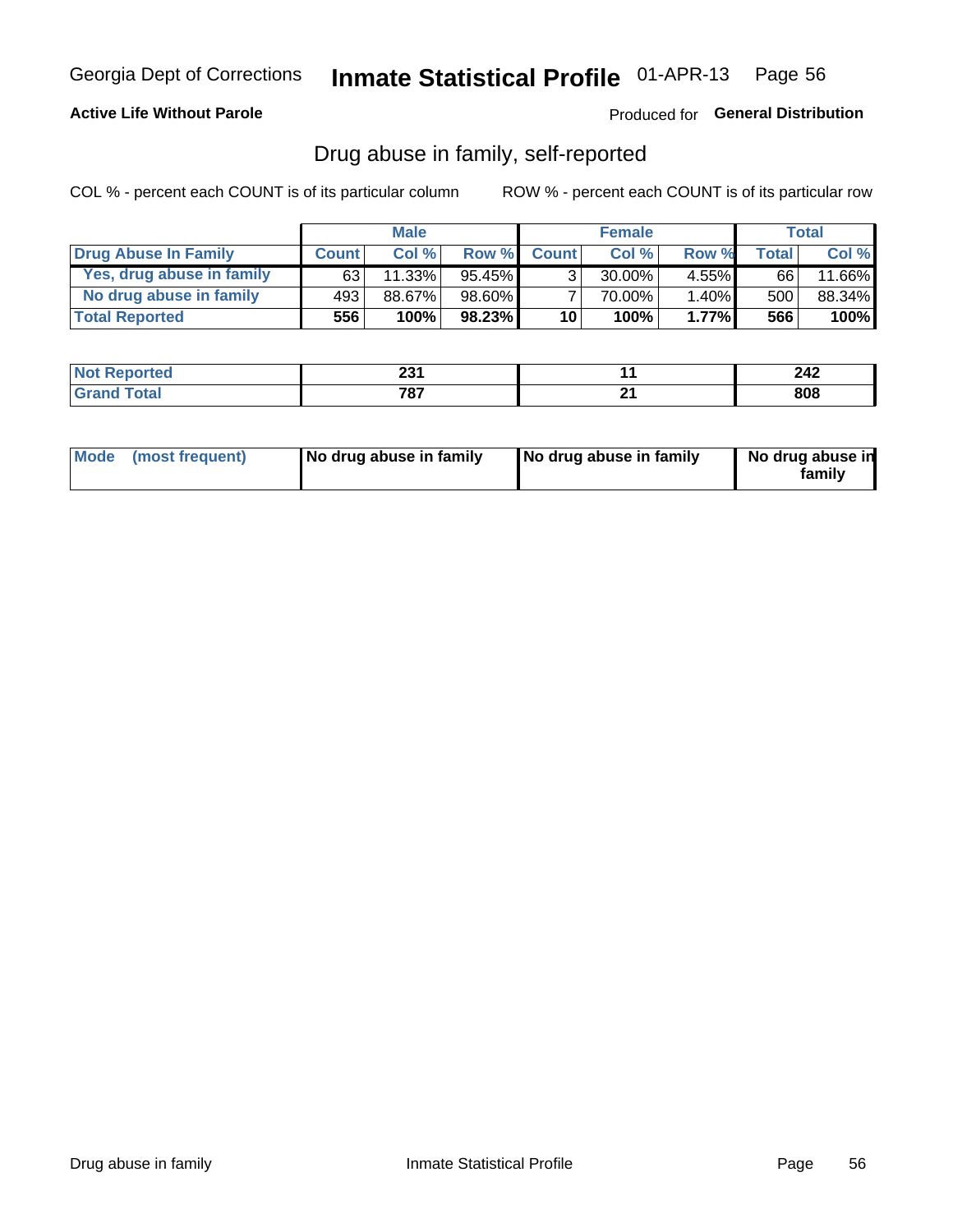## **Active Life Without Parole**

## Produced for General Distribution

## Subjected to frequent beatings, self-reported

COL % - percent each COUNT is of its particular column

|                                   |              | <b>Male</b> |           |              | <b>Female</b> |          |       | Total  |
|-----------------------------------|--------------|-------------|-----------|--------------|---------------|----------|-------|--------|
| <b>Frequent beatings</b>          | <b>Count</b> | Col %       | Row %     | <b>Count</b> | Col %         | Row %    | Total | Col %  |
| <b>Yes, subjected to frequent</b> | 33           | 5.94%       | 97.06%    |              | 10.00%        | $2.94\%$ | 34    | 6.01%  |
| <b>beatings</b>                   |              |             |           |              |               |          |       |        |
| Not subjected to frequent         | 523          | 94.06%      | 98.31%    | 9            | 90.00%        | 1.69%    | 532   | 93.99% |
| <b>beatings</b>                   |              |             |           |              |               |          |       |        |
| <b>Total Reported</b>             | 556          | 100%        | $98.23\%$ | 10           | 100%          | 1.77%    | 566   | 100%   |

| <b>Not Reported</b> | 0.24<br>ZJ I | 242 |
|---------------------|--------------|-----|
| Total               | 787          | 808 |

| Mode (most frequent) | Not subjected to frequent<br>beatings | Not subjected to frequent<br>beatings | Not subjected to<br><b>frequent beatings</b> |
|----------------------|---------------------------------------|---------------------------------------|----------------------------------------------|
|                      |                                       |                                       |                                              |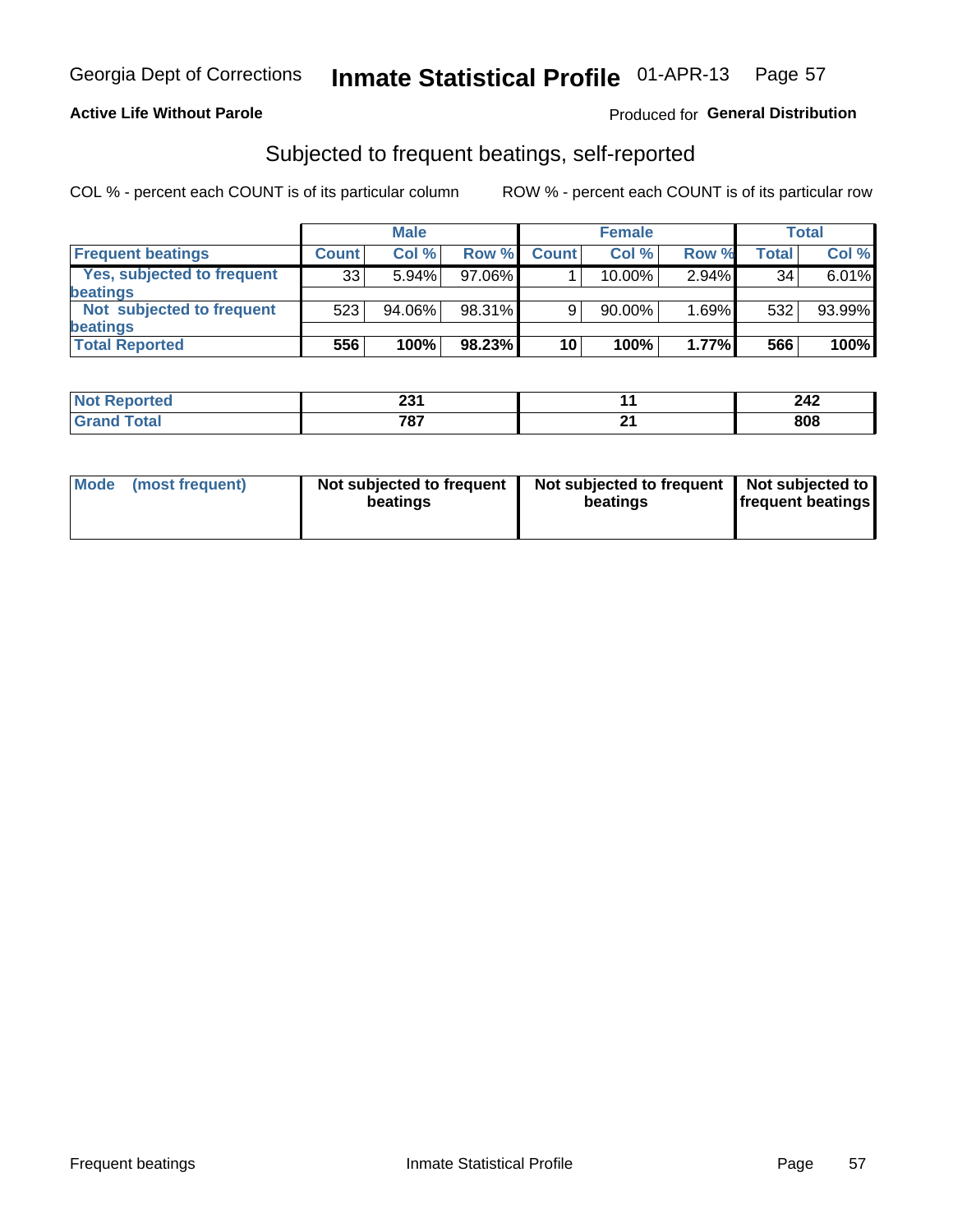## **Active Life Without Parole**

## Produced for General Distribution

## Father absent during inmate's childhood

COL % - percent each COUNT is of its particular column

|                           |              | <b>Male</b> |           |                | <b>Female</b> |          |              | <b>Total</b> |
|---------------------------|--------------|-------------|-----------|----------------|---------------|----------|--------------|--------------|
| <b>Father Absent</b>      | <b>Count</b> | Col%        | Row %     | <b>Count</b>   | Col%          | Row %    | <b>Total</b> | Col %        |
| Yes, father was absent    | 277          | 49.82%      | 98.93%    | 3 <sub>1</sub> | $30.00\%$     | $1.07\%$ | 280          | 49.47%       |
| No, father was not absent | 279          | 50.18%      | 97.55%    |                | 70.00%        | $2.45\%$ | 286          | 50.53%       |
| <b>Total Reported</b>     | 556          | $100\%$     | $98.23\%$ | 10             | 100%          | $1.77\%$ | 566          | 100%         |

| <b>Not Reported</b> | nn.<br>ZJ I | 212<br>444 |
|---------------------|-------------|------------|
| `otal<br>' Grano    | 707<br>о.   | 808        |

| Mode (most frequent) |  | No, father was not absent No, father was not absent No, father was not | absent |
|----------------------|--|------------------------------------------------------------------------|--------|
|----------------------|--|------------------------------------------------------------------------|--------|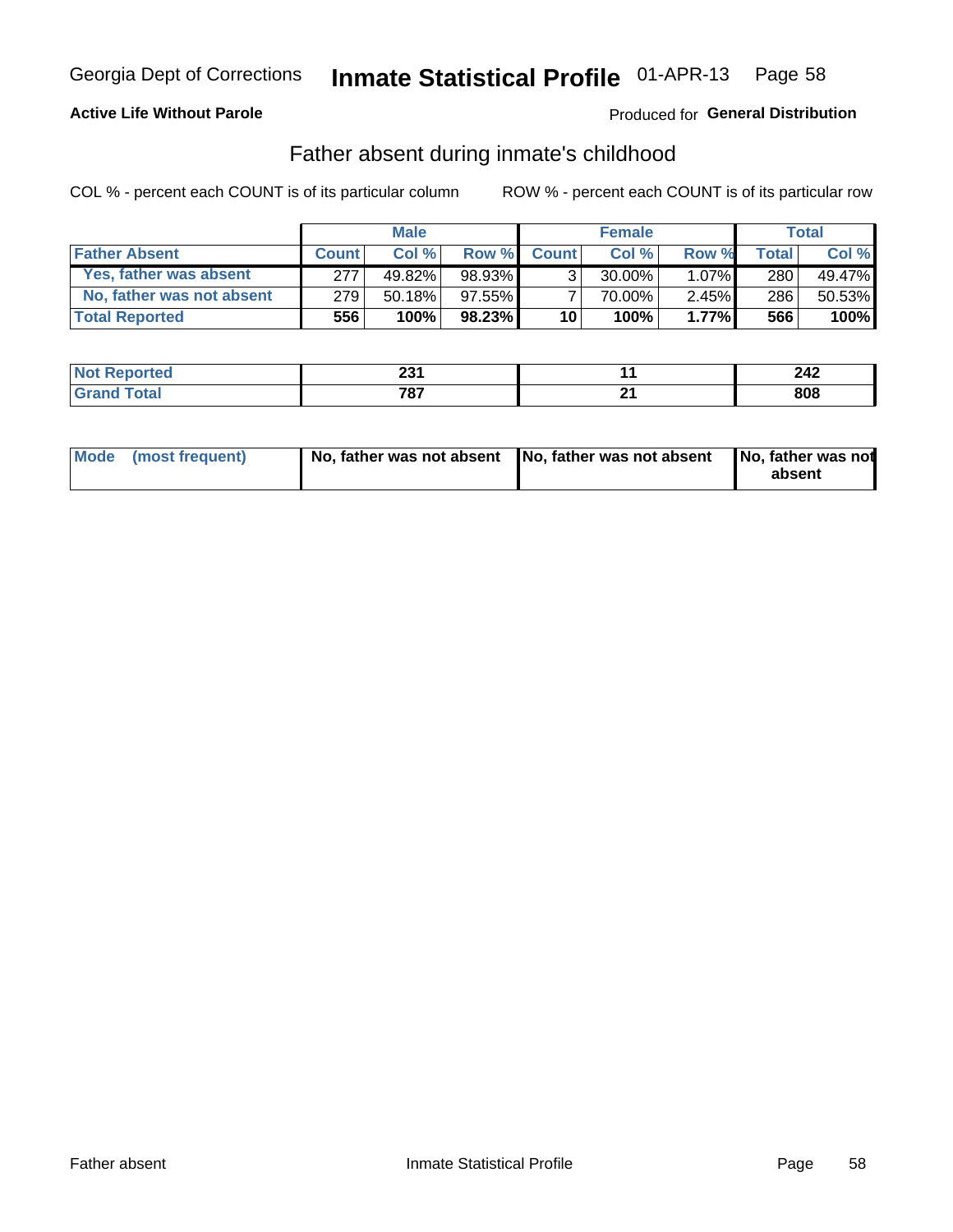## **Active Life Without Parole**

## **Produced for General Distribution**

## Mother absent during inmate's childhood

COL % - percent each COUNT is of its particular column

|                           |              | <b>Male</b> |        |              | <b>Female</b> |          |                | <b>Total</b> |
|---------------------------|--------------|-------------|--------|--------------|---------------|----------|----------------|--------------|
| <b>Mother Absent</b>      | <b>Count</b> | Col%        | Row %  | <b>Count</b> | Col%          | Row %    | <b>Total</b> I | Col %        |
| Yes, mother was absent    | 791          | 14.21%      | 97.53% | ◠            | $20.00\%$     | $2.47\%$ | 81             | 14.31%       |
| No, mother was not absent | 477          | 85.79%      | 98.35% | 8            | $80.00\%$     | $1.65\%$ | 485            | 85.69%       |
| <b>Total Reported</b>     | 556          | 100%        | 98.23% | 10           | 100%          | $1.77\%$ | 566            | 100%         |

| <b>Not Reported</b> | ິ<br>20 I | . <i>. .</i> |
|---------------------|-----------|--------------|
| "otal<br>Gran       | 707<br>v, | 808          |

| Mode (most frequent) | No, mother was not absent   No, mother was not absent   No, mother was | not absent |
|----------------------|------------------------------------------------------------------------|------------|
|                      |                                                                        |            |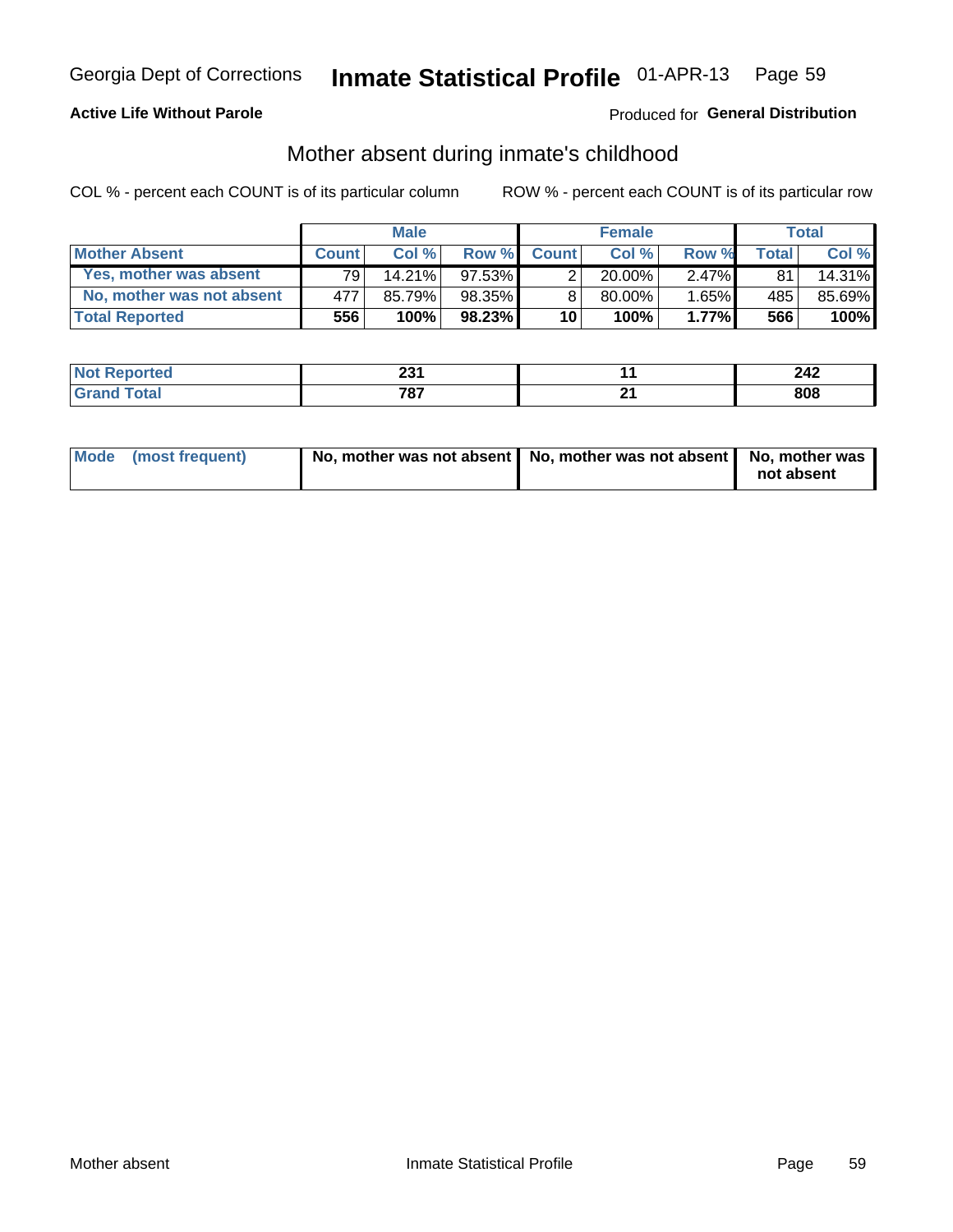## **Active Life Without Parole**

## Produced for General Distribution

## Inmate diagnosed as manipulative

COL % - percent each COUNT is of its particular column

|                          |              | <b>Male</b> |           |                 | <b>Female</b> |       |              | Total  |
|--------------------------|--------------|-------------|-----------|-----------------|---------------|-------|--------------|--------|
| <b>Manipulative</b>      | <b>Count</b> | Col %       | Row %     | <b>Count</b>    | Col %         | Row % | <b>Total</b> | Col %  |
| <b>Yes, manipulative</b> | 131          | 23.73%      | $99.24\%$ |                 | $10.00\%$ ,   | 0.76% | 132          | 23.49% |
| No, not manipulative     | 421          | 76.27%      | $97.91\%$ | 9               | 90.00%        | 2.09% | 430          | 76.51% |
| <b>Total Reported</b>    | 552          | 100%        | $98.22\%$ | 10 <sup>1</sup> | 100%          | 1.78% | 562          | 100%   |

| тето | 88 F<br>⊸∪∪<br>- - |    | 246 |
|------|--------------------|----|-----|
|      | 707                | п. | 808 |

|  | Mode (most frequent) | No, not manipulative | No, not manipulative | No. not<br><b>I</b> manipulative |
|--|----------------------|----------------------|----------------------|----------------------------------|
|--|----------------------|----------------------|----------------------|----------------------------------|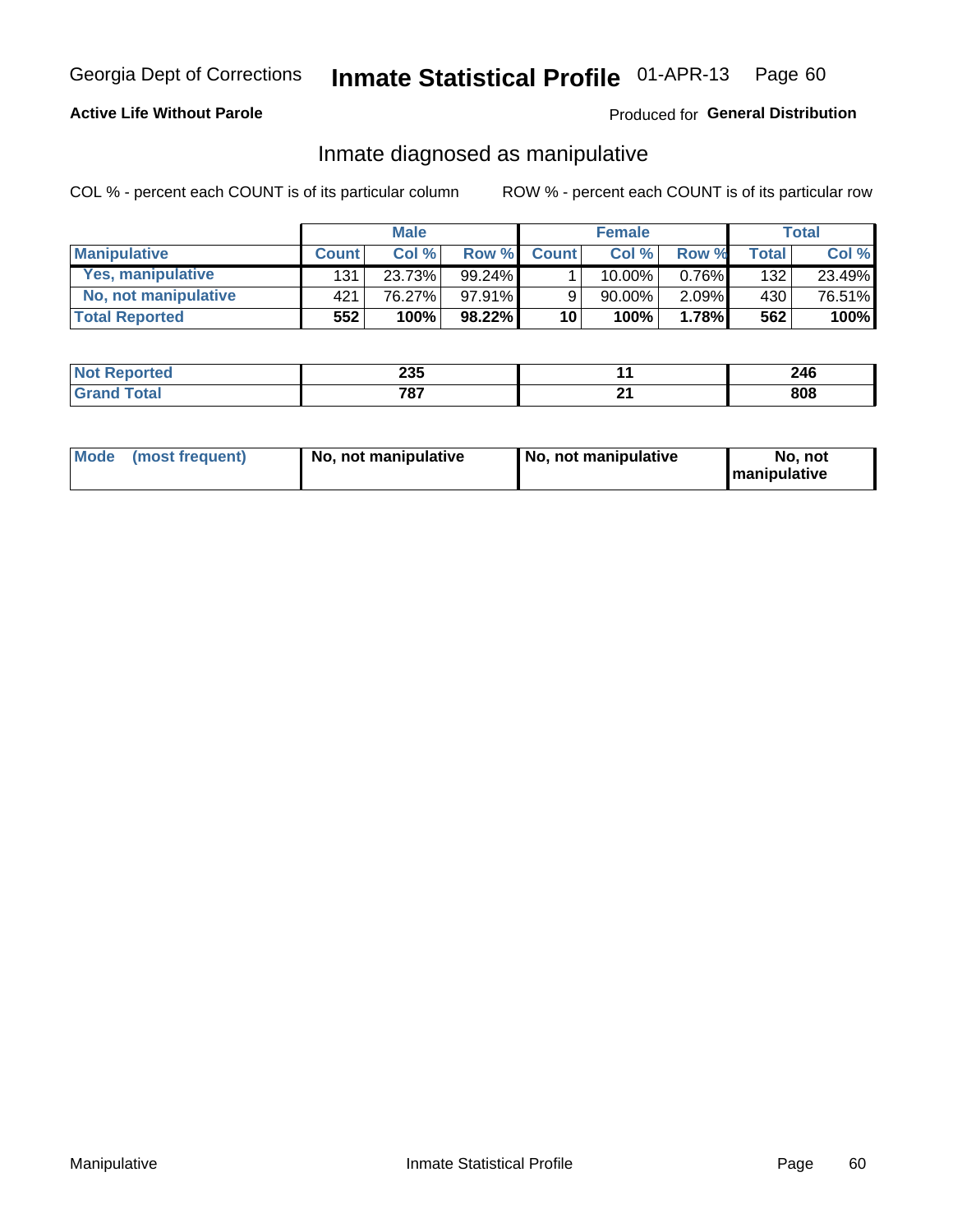#### Inmate Statistical Profile 01-APR-13 Page 61

## **Active Life Without Parole**

Produced for General Distribution

## Inmate diagnosed as assaultive

COL % - percent each COUNT is of its particular column

|                       |              | <b>Male</b> |           |              | <b>Female</b> |          |       | Total  |
|-----------------------|--------------|-------------|-----------|--------------|---------------|----------|-------|--------|
| <b>Assaultive</b>     | <b>Count</b> | Col%        | Row %     | <b>Count</b> | Col%          | Row %    | Total | Col %  |
| Yes, assaultive       | 431          | 78.08%      | $97.95\%$ | 9            | 90.00%        | $2.05\%$ | 440   | 78.29% |
| No, not assaultive    | 121          | 21.92%      | 99.18%    |              | $10.00\%$ .   | $0.82\%$ | 122   | 21.71% |
| <b>Total Reported</b> | 552          | 100%        | 98.22%    | 10           | 100%          | 1.78%    | 562   | 100%   |

| Reported    | <b>OOE</b> |    | つハド            |
|-------------|------------|----|----------------|
| <b>NO</b>   | ∠ວວ        |    | 47 V           |
| <b>otal</b> | 707        | ┅. | $\overline{0}$ |
|             | ιо.        |    | ουο            |

| Mode (most frequent)<br>Yes, assaultive | Yes, assaultive | <b>Yes, assaultive</b> |
|-----------------------------------------|-----------------|------------------------|
|-----------------------------------------|-----------------|------------------------|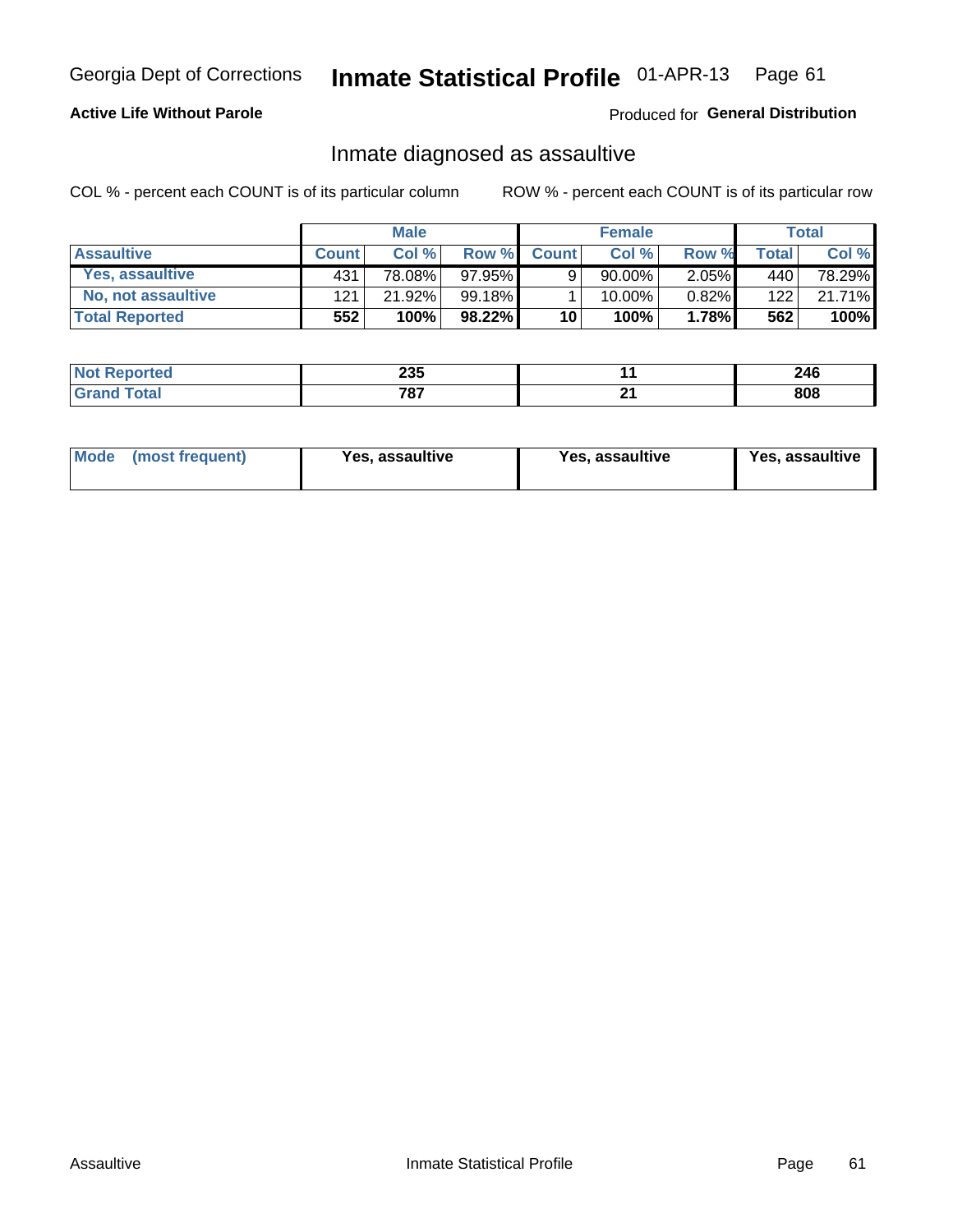#### Inmate Statistical Profile 01-APR-13 Page 62

### **Active Life Without Parole**

### Produced for General Distribution

## Number of prior Georgia incarcerations

COL % - percent each COUNT is of its particular column

|                                       |                 | <b>Male</b> |                    |    | <b>Female</b> | <b>Total</b> |       |        |
|---------------------------------------|-----------------|-------------|--------------------|----|---------------|--------------|-------|--------|
| <b>Num of Prior GA Incarcerations</b> | <b>Count</b>    | Col %       | <b>Row % Count</b> |    | Col %         | Row %        | Total | Col %  |
|                                       | 386             | 49.05%      | 96.02%             | 16 | 76.19%        | 3.98%        | 402   | 49.75% |
|                                       | 159             | 20.20%      | 100.00%            |    |               |              | 159   | 19.68% |
|                                       | 94              | 11.94%      | 97.92%             | 2  | 9.52%         | 2.08%        | 96    | 11.88% |
| 3                                     | 66              | 8.39%       | 97.06%             | 2  | 9.52%         | 2.94%        | 68    | 8.42%  |
|                                       | 42              | 5.34%       | 100.00%            |    |               |              | 42    | 5.20%  |
| 5                                     | 21              | 2.67%       | 100.00%            |    |               |              | 21    | 2.60%  |
| <b>More Than 5</b>                    | 19 <sup>1</sup> | 2.41%       | 95.00%             |    | 4.76%         | 5.00%        | 20    | 2.48%  |
| <b>Total Reported</b>                 | 787             | 100%        | 97.40%             | 21 | 100%          | 2.60%        | 808   | 100.0% |

| Reported<br>N. |     |    |     |
|----------------|-----|----|-----|
| <b>Total</b>   | 707 | л. | 808 |

| Mean (average)       | 1.19 | .о | 1.18 |
|----------------------|------|----|------|
| Median (middle)      |      |    |      |
| Mode (most frequent) |      |    |      |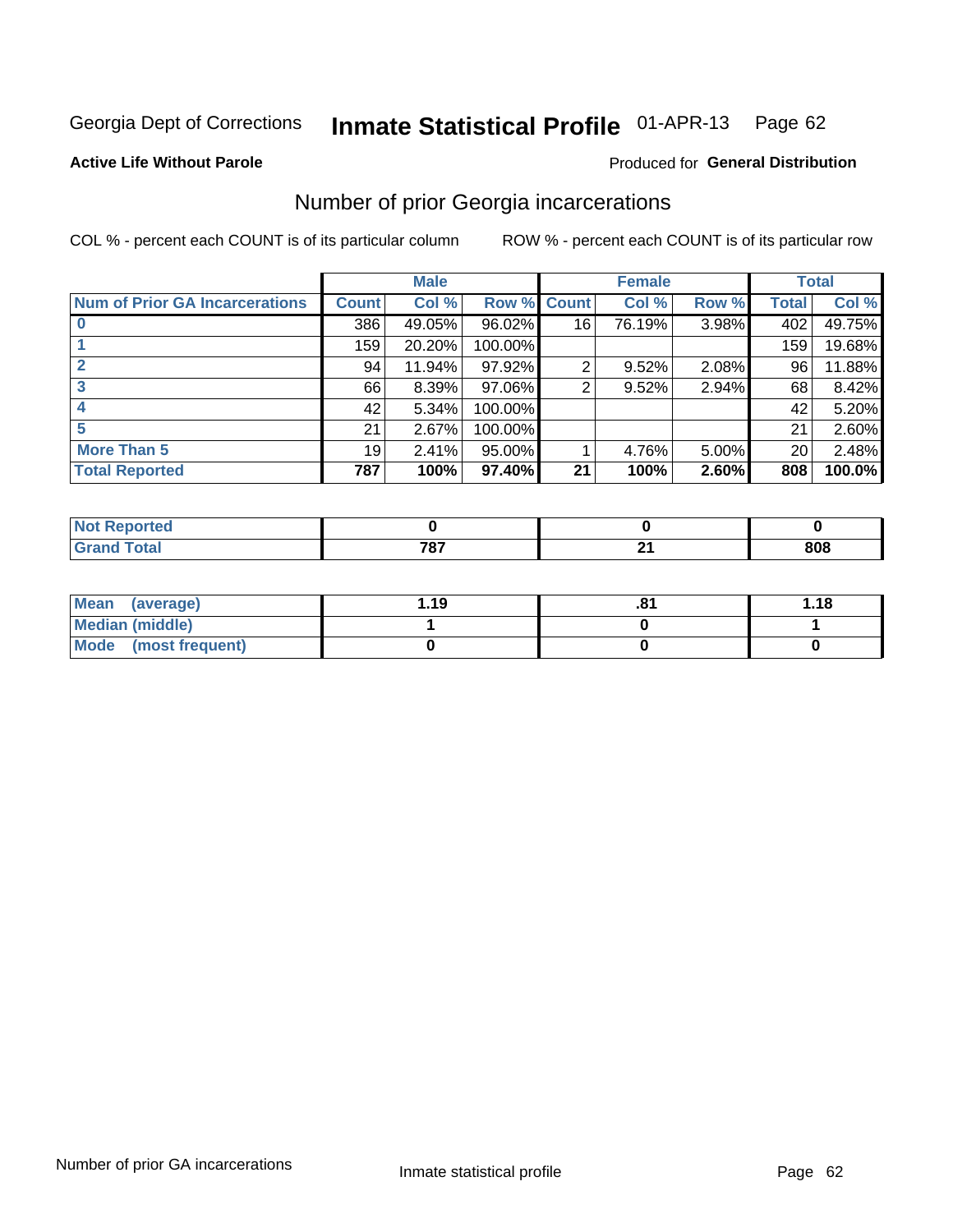#### Inmate Statistical Profile 01-APR-13 Page 63

**Active Life Without Parole** 

Produced for General Distribution

## Prison sentence in years

COL % - percent each COUNT is of its particular column

ROW % - percent each COUNT is of its particular row

|                                 | <b>Male</b>  |            |             | <b>Female</b> |            |          | Total       |         |
|---------------------------------|--------------|------------|-------------|---------------|------------|----------|-------------|---------|
| <b>Prison Sentence In Years</b> | <b>Count</b> | Col %      | Row % Count |               | Col%       | Row %    | $\tau$ otal | Col %   |
| <b>Life Without Parole</b>      | 787          | $100.00\%$ | 97.40%      | 21            | $100.00\%$ | 2.60%    | 808         | 100.00% |
| <b>Total Reported</b>           | 787          | 100%       | 97.40%      | 21            | 100%       | $2.60\%$ | 808         | 100%    |

| <b>Not Reported</b> |                     |     |
|---------------------|---------------------|-----|
| <b>Total</b>        | フロフ<br>$\mathbf{o}$ | 808 |

### **Determinate (numeric) sentences only**

| Mean | (average) |  |  |
|------|-----------|--|--|
|      |           |  |  |

All sentences (including determinate), with life, life without parole, and death sentences figured at 45 years

| Mea<br>ЯМА.<br>1119811 | _ |  |
|------------------------|---|--|
|                        |   |  |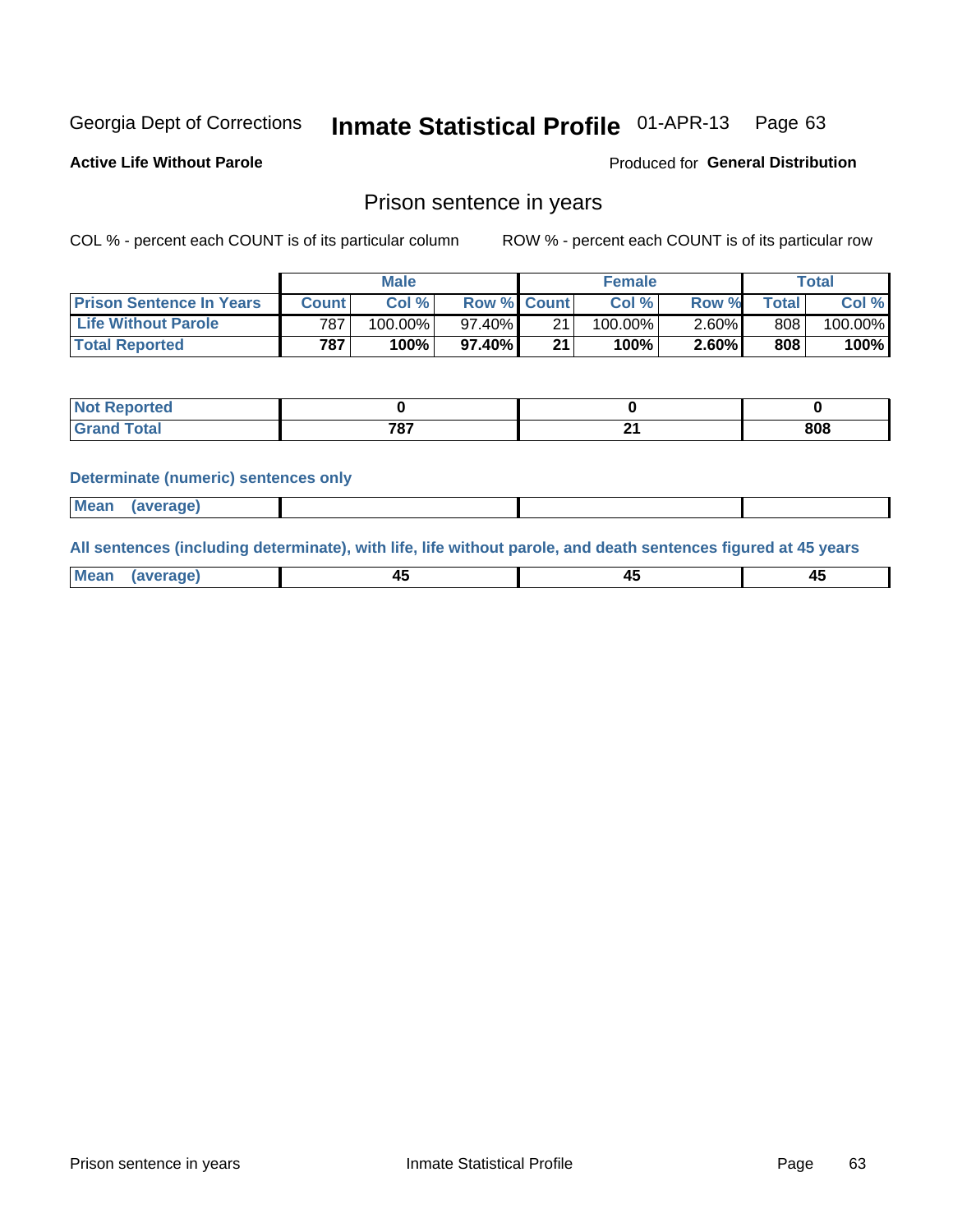### **Active Life Without Parole**

### Produced for General Distribution

## Primary offense, broken out into felonies vs misdemeanors

COL % - percent each COUNT is of its particular column

|                                  | <b>Male</b>  |           |                    | <b>Female</b> |         |          | Total        |         |
|----------------------------------|--------------|-----------|--------------------|---------------|---------|----------|--------------|---------|
| <b>Felonies and Misdemeanors</b> | <b>Count</b> | Col %     | <b>Row % Count</b> |               | Col%    | Row %    | <b>Total</b> | Col %   |
| <b>Felonies</b>                  | 787」         | 100.00%   | 97.40%             | 21            | 100.00% | $2.60\%$ | 808          | 100.00% |
| <b>Total Reported</b>            | 787          | $100\%$ . | 97.4%              | 21            | 100%    | 2.6%     | 808          | 100%    |

| <b>Not Reported</b>         |            |     |     |
|-----------------------------|------------|-----|-----|
| <b>Total</b><br>Gran<br>uuu | 707<br>. . | 707 | 808 |

| Mode (most frequent)<br>elonies | Felonies | Felonies |
|---------------------------------|----------|----------|
|---------------------------------|----------|----------|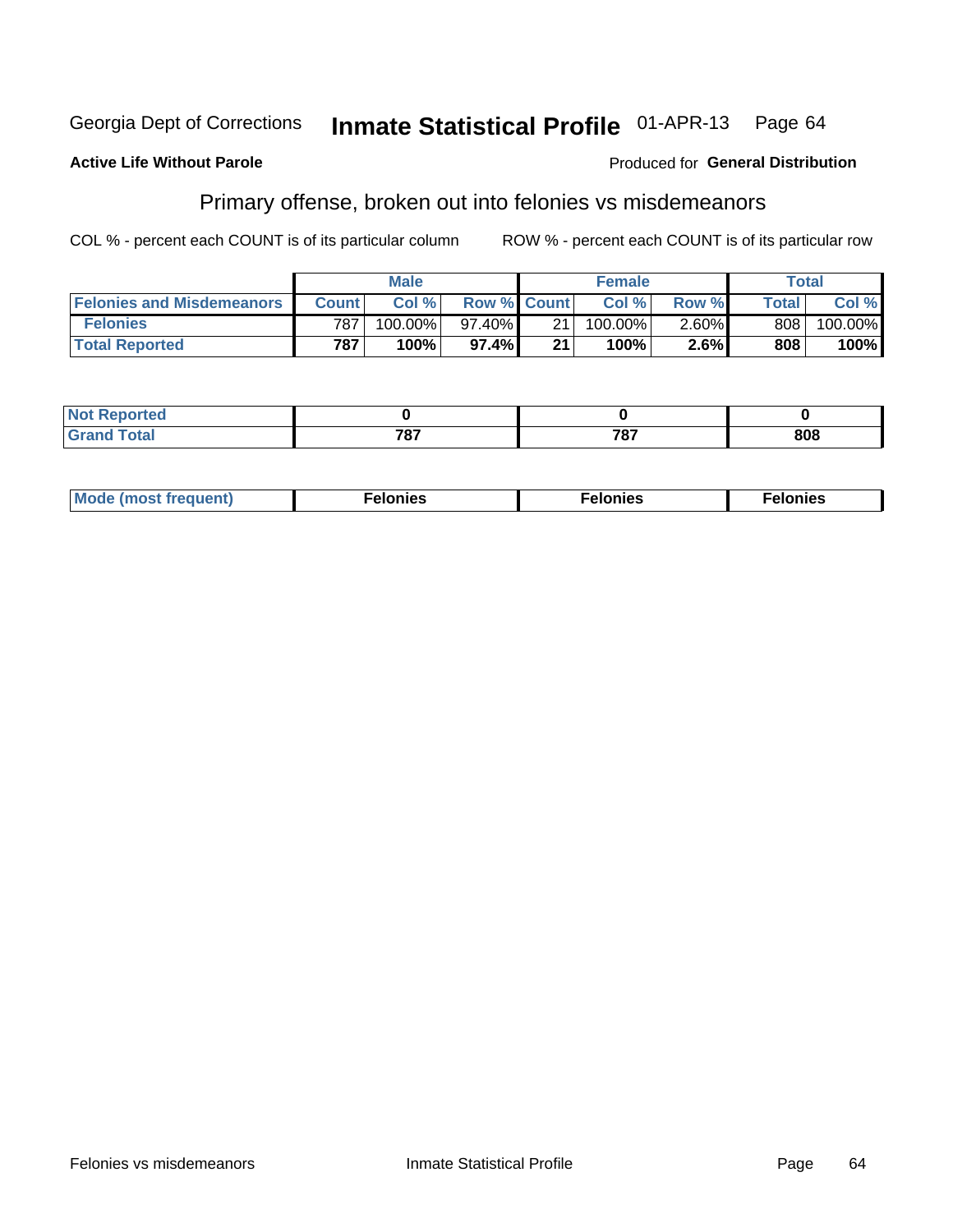#### Inmate Statistical Profile 01-APR-13 Page 65

## **Active Life Without Parole**

### Produced for General Distribution

## Primary offense, broken out into six broad crime categories

COL % - percent each COUNT is of its particular column

|                         | <b>Male</b>     |        |         | <b>Female</b> |         |       | <b>Total</b>    |        |
|-------------------------|-----------------|--------|---------|---------------|---------|-------|-----------------|--------|
| <b>Crime Categories</b> | <b>Count</b>    | Col %  |         | Row % Count   | Col %   | Row % | <b>Total</b>    | Col %  |
| <b>Violent</b>          | 658             | 83.61% | 96.91%  | 21            | 100.00% | 3.09% | 679             | 84.03% |
| <b>Sex Crime</b>        | 110             | 13.98% | 100.00% |               | .00%    |       | 110             | 13.61% |
| 3<br><b>Property</b>    | 3               | .38%   | 100.00% |               | .00%    |       |                 | .37%   |
| <b>Drug</b><br>4        | 14 <sub>1</sub> | 1.78%  | 100.00% |               | .00%    |       | 14 <sub>1</sub> | 1.73%  |
| <b>Other</b><br>6       | 2               | .25%   | 100.00% |               | .00%    |       | າ               | .25%   |
| <b>Total Reported</b>   | 787             | 100%   | 97.4%   | 21            | 100%    | 2.6%  | 808             | 100%   |

| <b>Not Reported</b> |            |     |
|---------------------|------------|-----|
| Total               | 707<br>ו ט | 808 |

| М | ,,, | - -- -<br>וחו | m |
|---|-----|---------------|---|
|   |     |               |   |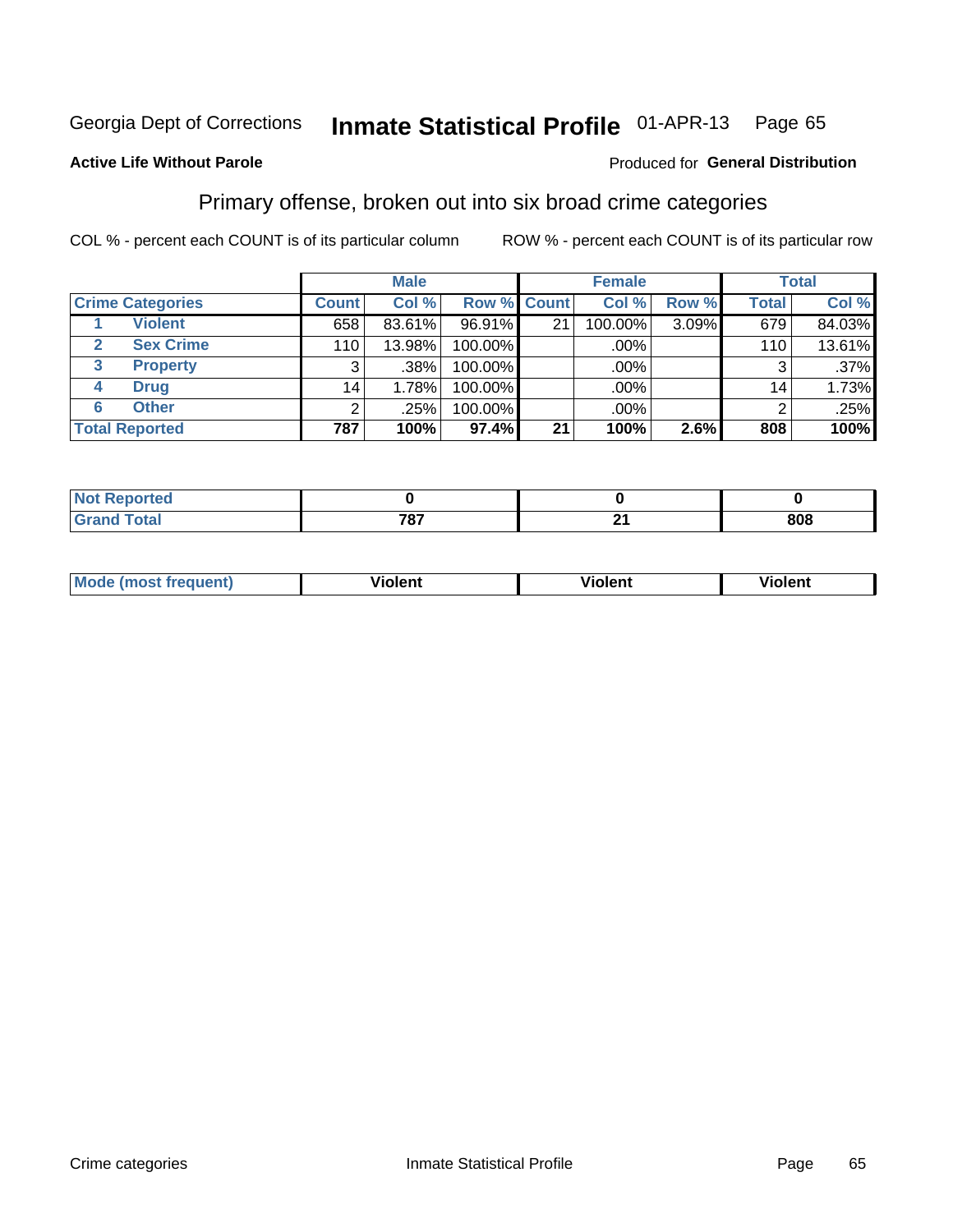#### Inmate Statistical Profile 01-APR-13 Page 66

### **Active Life Without Parole**

### Produced for General Distribution

# Primary offense, detailed offense code

COL % - percent each COUNT is of its particular column

|   |                                          |                 | <b>Male</b> |         |                 | <b>Female</b> |         | <b>Total</b>    |        |
|---|------------------------------------------|-----------------|-------------|---------|-----------------|---------------|---------|-----------------|--------|
|   | <b>Primary Offense</b>                   | <b>Count</b>    | Col %       | Row %   | <b>Count</b>    | Col %         | Row %   | <b>Total</b>    | Col %  |
| F | <b>Aggrav Child Molestation</b>          | $\overline{15}$ | 1.91%       | 100.00% |                 |               |         | $\overline{15}$ | 1.86%  |
| F | <b>Aggrav Sexual Battery</b>             | 4               | .51%        | 100.00% |                 |               |         | 4               | .50%   |
| F | <b>Aggrav Sodomy</b>                     | 10              | 1.27%       | 100.00% |                 |               |         | 10              | 1.24%  |
| F | <b>Armed Robbery</b>                     | 121             | 15.37%      | 98.37%  | $\overline{2}$  | 9.52%         | 1.63%   | 123             | 15.22% |
| F | <b>Att/Consprcy Commt</b><br>C/S/Of      | 1               | .13%        | 100.00% |                 |               |         |                 | .12%   |
| F | <b>Burglary</b>                          | 3               | .38%        | 100.00% |                 |               |         | 3               | .37%   |
| F | <b>Child Molestation</b>                 | 4               | .51%        | 100.00% |                 |               |         | 4               | .50%   |
| F | <b>Cruelty To Children</b>               | 1               | .13%        | 100.00% |                 |               |         | 1               | .12%   |
| F | <b>Feticide</b>                          |                 |             |         | 1               | 4.76%         | 100.00% | 1               | .12%   |
| F | <b>Hijacking Motor Vehicle</b>           | 1               | .13%        | 100.00% |                 |               |         | 1               | .12%   |
| F | <b>Kidnapping</b>                        | 62              | 7.88%       | 100.00% |                 |               |         | 62              | 7.67%  |
| F | <b>Murder</b>                            | 472             | 59.97%      | 96.33%  | 18              | 85.71%        | 3.67%   | 490             | 60.64% |
| F | <b>Poss Firearm Convct</b>               | 1               | .13%        | 100.00% |                 |               |         | 1               | .12%   |
|   | <b>Felon</b>                             |                 |             |         |                 |               |         |                 |        |
| F | <b>Poss Of Certain</b><br><b>Weapons</b> | 1               | .13%        | 100.00% |                 |               |         | $\mathbf 1$     | .12%   |
| F | <b>Poss Of Cocaine</b>                   | 3               | .38%        | 100.00% |                 |               |         | 3               | .37%   |
| F | <b>Poss W Int Dist Cocaine</b>           | 1               | .13%        | 100.00% |                 |               |         | 1               | .12%   |
| F | <b>Rape</b>                              | 77              | 9.78%       | 100.00% |                 |               |         | 77              | 9.53%  |
| F | <b>Robbery</b>                           | 1               | .13%        | 100.00% |                 |               |         | 1               | .12%   |
| F | <b>S/D Cocaine</b>                       | 5               | .64%        | 100.00% |                 |               |         | 5               | .62%   |
| F | <b>Traf Cocaine 401+ Gm</b>              | 1               | .13%        | 100.00% |                 |               |         | 1               | .12%   |
| F | <b>Traf Cocaine Less 200</b>             | $\overline{2}$  | .25%        | 100.00% |                 |               |         | $\overline{2}$  | .25%   |
| F | Gm<br><b>Traf Methamph 28-199</b>        | 1               | .13%        | 100.00% |                 |               |         | 1               | .12%   |
|   | Gm                                       |                 |             |         |                 |               |         |                 |        |
|   | <b>Total Rported</b>                     | 787             | 100%        | 97.4%   | $\overline{21}$ | 100%          | 2.6%    | 808             | 100%   |

| rted<br>w   |            |          |     |
|-------------|------------|----------|-----|
| <b>otal</b> | 707<br>، ت | ີ<br>- - | 808 |

| Mode (most frequent) | 1101 Murder | 1101 Murder | 1101 Murder |
|----------------------|-------------|-------------|-------------|
|                      |             |             |             |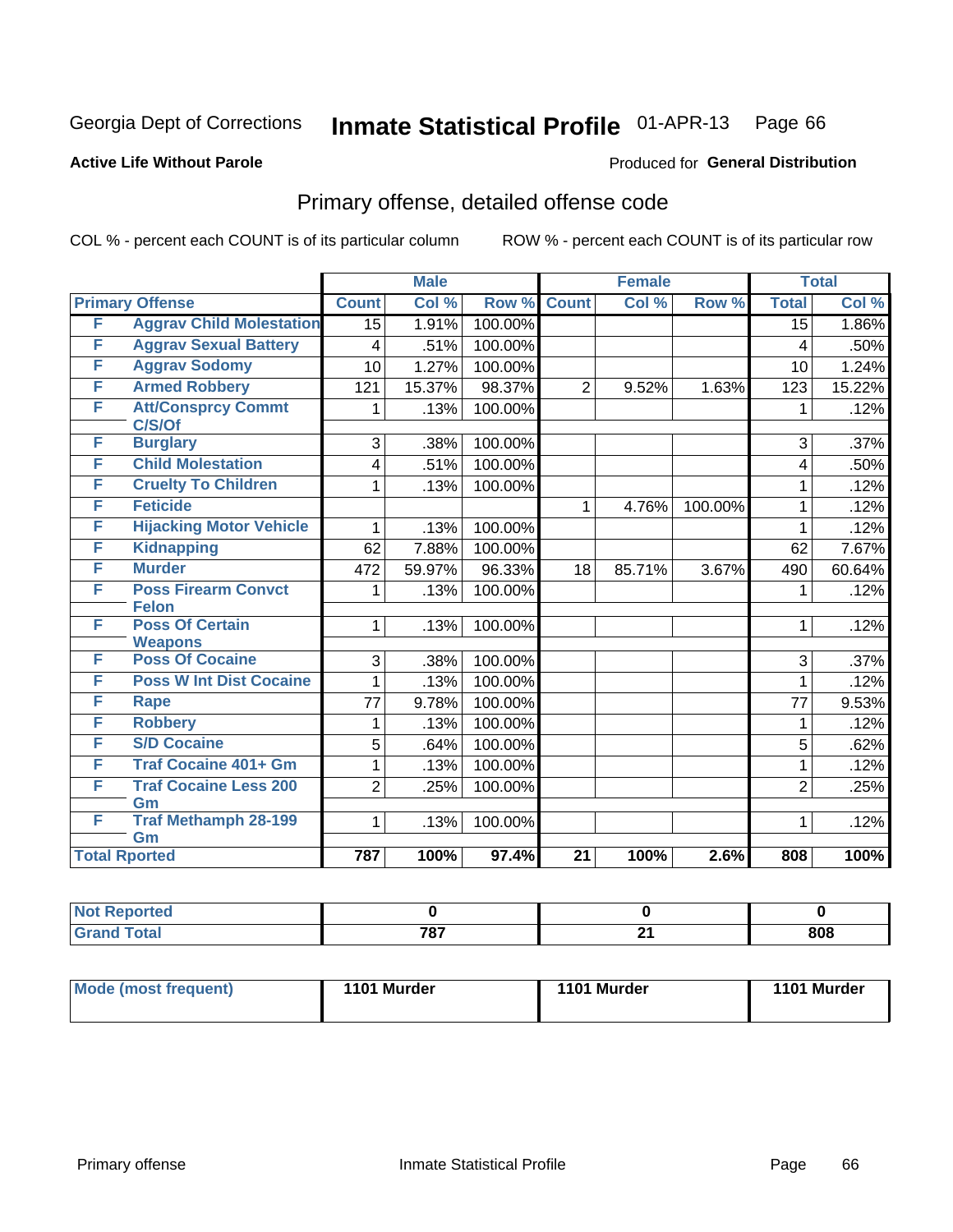Produced for **General Distribution**

## **Active Life Without Parole**

# County of conviction of primary offense

|                                |                | <b>Male</b> |         |              | <b>Female</b> |        |                | <b>Total</b> |
|--------------------------------|----------------|-------------|---------|--------------|---------------|--------|----------------|--------------|
| <b>County of Conviction</b>    | <b>Count</b>   | Col %       | Row %   | <b>Count</b> | Col %         | Row %  | <b>Total</b>   | Col %        |
| <b>Appling County</b><br>001   | 3              | .38%        | 100.00% |              |               |        | 3              | .37%         |
| <b>Atkinson County</b><br>002  | $\overline{2}$ | .25%        | 100.00% |              |               |        | $\overline{2}$ | .25%         |
| <b>Bacon County</b><br>003     | 1              | .13%        | 100.00% |              |               |        | 1              | .12%         |
| <b>Baldwin County</b><br>005   | 4              | .51%        | 100.00% |              |               |        | 4              | .50%         |
| <b>Banks County</b><br>006     | 1              | .13%        | 100.00% |              |               |        | $\mathbf{1}$   | .12%         |
| <b>Barrow County</b><br>007    | 6              | .76%        | 100.00% |              |               |        | 6              | .74%         |
| <b>Bartow County</b><br>008    | 5              | .64%        | 100.00% |              |               |        | 5              | .62%         |
| <b>Ben Hill County</b><br>009  | 4              | .51%        | 100.00% |              |               |        | 4              | .50%         |
| <b>Berrien County</b><br>010   | $\overline{2}$ | .25%        | 100.00% |              |               |        | $\overline{2}$ | .25%         |
| <b>Bibb County</b><br>011      | 23             | 2.92%       | 100.00% |              |               |        | 23             | 2.85%        |
| <b>Bleckley County</b><br>012  | 1              | .13%        | 100.00% |              |               |        | 1              | .12%         |
| <b>Brantley County</b><br>013  | $\overline{2}$ | .25%        | 100.00% |              |               |        | $\overline{2}$ | .25%         |
| <b>Brooks County</b><br>014    | 1              | .13%        | 100.00% |              |               |        | $\mathbf{1}$   | .12%         |
| <b>Bulloch County</b><br>016   | 5              | .64%        | 83.33%  | 1            | 4.76%         | 16.67% | 6              | .74%         |
| <b>Burke County</b><br>017     | 6              | .76%        | 100.00% |              |               |        | 6              | .74%         |
| <b>Butts County</b><br>018     | 5              | .64%        | 100.00% |              |               |        | 5              | .62%         |
| <b>Camden County</b><br>020    | 5              | .64%        | 100.00% |              |               |        | 5              | .62%         |
| <b>Candler County</b><br>021   | 1              | .13%        | 100.00% |              |               |        | $\mathbf{1}$   | .12%         |
| <b>Carroll County</b><br>022   | 3              | .38%        | 100.00% |              |               |        | 3              | .37%         |
| <b>Catoosa County</b><br>023   | 3              | .38%        | 100.00% |              |               |        | $\overline{3}$ | .37%         |
| <b>Charlton County</b><br>024  | 1              | .13%        | 100.00% |              |               |        | 1              | .12%         |
| <b>Chatham County</b><br>025   | 29             | 3.68%       | 100.00% |              |               |        | 29             | 3.59%        |
| <b>Chattooga County</b><br>027 | 1              | .13%        | 100.00% |              |               |        | 1              | .12%         |
| <b>Cherokee County</b><br>028  | $\overline{2}$ | .25%        | 100.00% |              |               |        | $\overline{2}$ | .25%         |
| <b>Clarke County</b><br>029    | 16             | 2.03%       | 100.00% |              |               |        | 16             | 1.98%        |
| <b>Clayton County</b><br>031   | 36             | 4.57%       | 97.30%  | 1            | 4.76%         | 2.70%  | 37             | 4.58%        |
| <b>Clinch County</b><br>032    | 1              | .13%        | 100.00% |              |               |        | 1              | .12%         |
| <b>Cobb County</b><br>033      | 31             | 3.94%       | 96.88%  | 1            | 4.76%         | 3.13%  | 32             | 3.96%        |
| <b>Coffee County</b><br>034    | 4              | .51%        | 100.00% |              |               |        | 4              | .50%         |
| <b>Colquitt County</b><br>035  | 4              | .51%        | 100.00% |              |               |        | 4              | .50%         |
| <b>Columbia County</b><br>036  | 7              | .89%        | 70.00%  | 3            | 14.29%        | 30.00% | 10             | 1.24%        |
| 037<br><b>Cook County</b>      | 4              | .51%        | 100.00% |              |               |        | 4              | .50%         |
| <b>Coweta County</b><br>038    | 5              | .64%        | 100.00% |              |               |        | 5              | .62%         |
| 040<br><b>Crisp County</b>     | 3              | .38%        | 100.00% |              |               |        | $\overline{3}$ | .37%         |
| <b>Dade County</b><br>041      | 1              | .13%        | 100.00% |              |               |        | $\mathbf{1}$   | .12%         |
| <b>Dawson County</b><br>042    | 1              | .13%        | 100.00% |              |               |        | 1              | .12%         |
| <b>Decatur County</b><br>043   | $\overline{2}$ | .25%        | 100.00% |              |               |        | $\overline{2}$ | .25%         |
| <b>Dekalb County</b><br>044    | 66             | 8.39%       | 98.51%  | 1            | 4.76%         | 1.49%  | 67             | 8.29%        |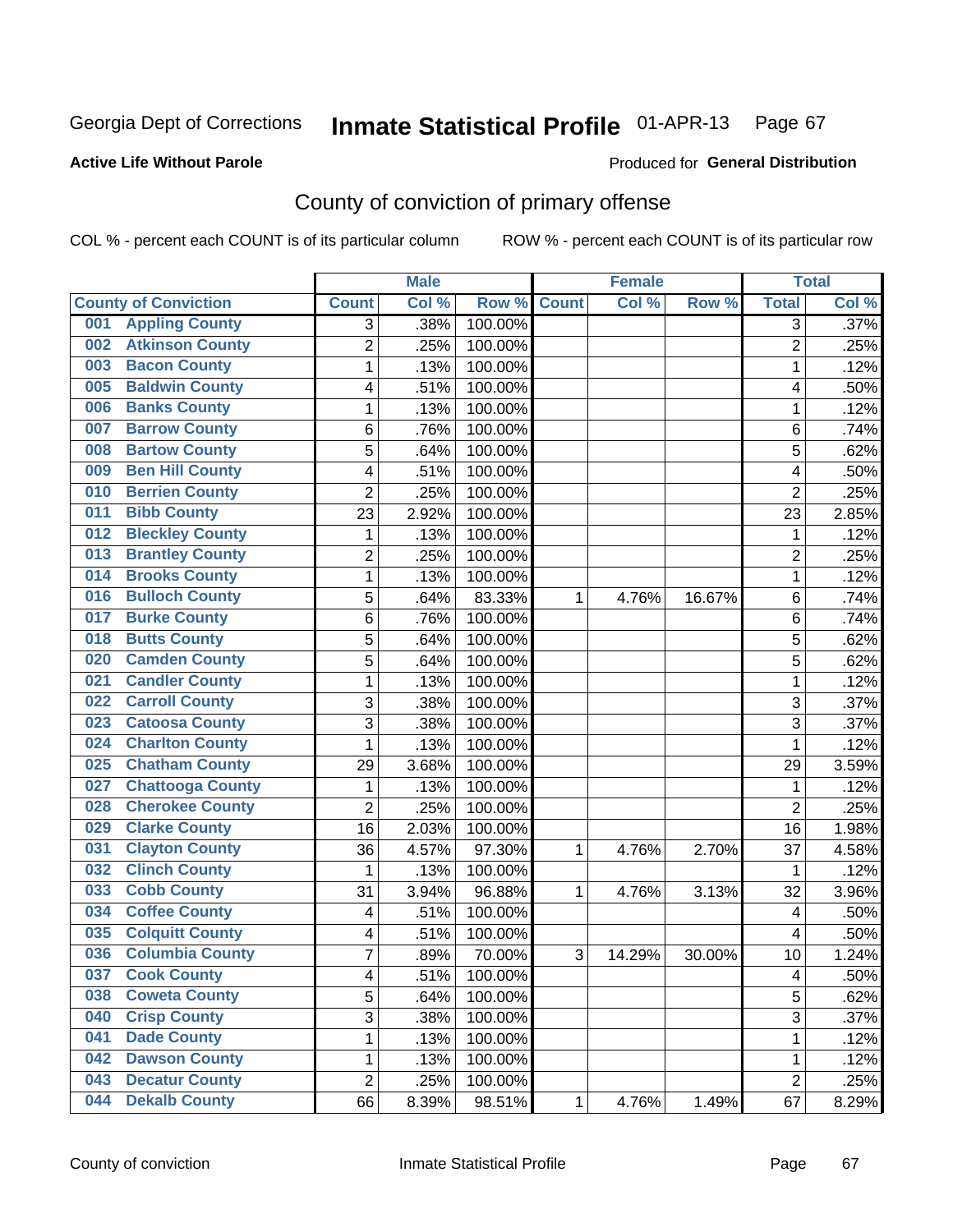## **Active Life Without Parole**

### Produced for **General Distribution**

# County of conviction of primary offense

|     |                             |                | <b>Male</b> |         |                | <b>Female</b> |        |                | <b>Total</b> |
|-----|-----------------------------|----------------|-------------|---------|----------------|---------------|--------|----------------|--------------|
|     | <b>County of Conviction</b> | <b>Count</b>   | Col %       | Row %   | <b>Count</b>   | Col %         | Row %  | <b>Total</b>   | Col %        |
| 045 | <b>Dodge County</b>         | 1              | .13%        | 100.00% |                |               |        | 1              | .12%         |
| 046 | <b>Dooly County</b>         | $\overline{2}$ | .25%        | 100.00% |                |               |        | $\overline{2}$ | .25%         |
| 047 | <b>Dougherty County</b>     | 26             | 3.30%       | 96.30%  | 1              | 4.76%         | 3.70%  | 27             | 3.34%        |
| 048 | <b>Douglas County</b>       | 28             | 3.56%       | 96.55%  | 1              | 4.76%         | 3.45%  | 29             | 3.59%        |
| 049 | <b>Early County</b>         | $\mathbf{1}$   | .13%        | 100.00% |                |               |        | $\mathbf{1}$   | .12%         |
| 051 | <b>Effingham County</b>     | 4              | .51%        | 100.00% |                |               |        | 4              | .50%         |
| 052 | <b>Elbert County</b>        | $\overline{c}$ | .25%        | 100.00% |                |               |        | $\overline{2}$ | .25%         |
| 053 | <b>Emanuel County</b>       | $\overline{7}$ | .89%        | 100.00% |                |               |        | $\overline{7}$ | .87%         |
| 056 | <b>Fayette County</b>       | 5              | .64%        | 100.00% |                |               |        | 5              | .62%         |
| 057 | <b>Floyd County</b>         | 10             | 1.27%       | 100.00% |                |               |        | 10             | 1.24%        |
| 058 | <b>Forsyth County</b>       | 4              | .51%        | 100.00% |                |               |        | 4              | .50%         |
| 059 | <b>Franklin County</b>      | $\overline{2}$ | .25%        | 100.00% |                |               |        | $\overline{2}$ | .25%         |
| 060 | <b>Fulton County</b>        | 85             | 10.80%      | 97.70%  | $\overline{2}$ | 9.52%         | 2.30%  | 87             | 10.77%       |
| 061 | <b>Gilmer County</b>        | $\overline{2}$ | .25%        | 100.00% |                |               |        | $\overline{2}$ | .25%         |
| 063 | <b>Glynn County</b>         | 14             | 1.78%       | 93.33%  | 1              | 4.76%         | 6.67%  | 15             | 1.86%        |
| 064 | <b>Gordon County</b>        | 3              | .38%        | 100.00% |                |               |        | 3              | .37%         |
| 066 | <b>Greene County</b>        | 1              | .13%        | 100.00% |                |               |        | $\mathbf{1}$   | .12%         |
| 067 | <b>Gwinnett County</b>      | 11             | 1.40%       | 91.67%  | 1              | 4.76%         | 8.33%  | 12             | 1.49%        |
| 068 | <b>Habersham County</b>     | 5              | .64%        | 100.00% |                |               |        | 5              | .62%         |
| 069 | <b>Hall County</b>          | 14             | 1.78%       | 87.50%  | $\overline{2}$ | 9.52%         | 12.50% | 16             | 1.98%        |
| 071 | <b>Haralson County</b>      | $\overline{c}$ | .25%        | 100.00% |                |               |        | $\overline{2}$ | .25%         |
| 072 | <b>Harris County</b>        | $\overline{2}$ | .25%        | 100.00% |                |               |        | $\overline{2}$ | .25%         |
| 073 | <b>Hart County</b>          | 3              | .38%        | 100.00% |                |               |        | 3              | .37%         |
| 075 | <b>Henry County</b>         | 10             | 1.27%       | 100.00% |                |               |        | 10             | 1.24%        |
| 076 | <b>Houston County</b>       | 14             | 1.78%       | 100.00% |                |               |        | 14             | 1.73%        |
| 077 | <b>Irwin County</b>         | $\mathbf{1}$   | .13%        | 100.00% |                |               |        | $\mathbf{1}$   | .12%         |
| 078 | <b>Jackson County</b>       | 10             | 1.27%       | 100.00% |                |               |        | 10             | 1.24%        |
| 079 | <b>Jasper County</b>        | 1              | .13%        | 100.00% |                |               |        | 1              | .12%         |
| 080 | <b>Jeff Davis County</b>    | 1              | .13%        | 100.00% |                |               |        | 1              | .12%         |
| 081 | <b>Jefferson County</b>     | 1              | .13%        | 100.00% |                |               |        | 1              | .12%         |
| 083 | <b>Johnson County</b>       | $\mathbf{1}$   | .13%        | 100.00% |                |               |        | 1              | .12%         |
| 084 | <b>Jones County</b>         | 2              | .25%        | 100.00% |                |               |        | 2              | .25%         |
| 087 | <b>Laurens County</b>       | 3              | .38%        | 100.00% |                |               |        | $\overline{3}$ | .37%         |
| 088 | <b>Lee County</b>           | $\overline{2}$ | .25%        | 100.00% |                |               |        | $\overline{2}$ | .25%         |
| 089 | <b>Liberty County</b>       | 6              | .76%        | 85.71%  | 1              | 4.76%         | 14.29% | $\overline{7}$ | .87%         |
| 091 | <b>Long County</b>          | 3              | .38%        | 100.00% |                |               |        | 3              | .37%         |
| 092 | <b>Lowndes County</b>       | 5              | .64%        | 100.00% |                |               |        | 5              | .62%         |
| 095 | <b>Madison County</b>       | 1              | .13%        | 100.00% |                |               |        | $\mathbf 1$    | .12%         |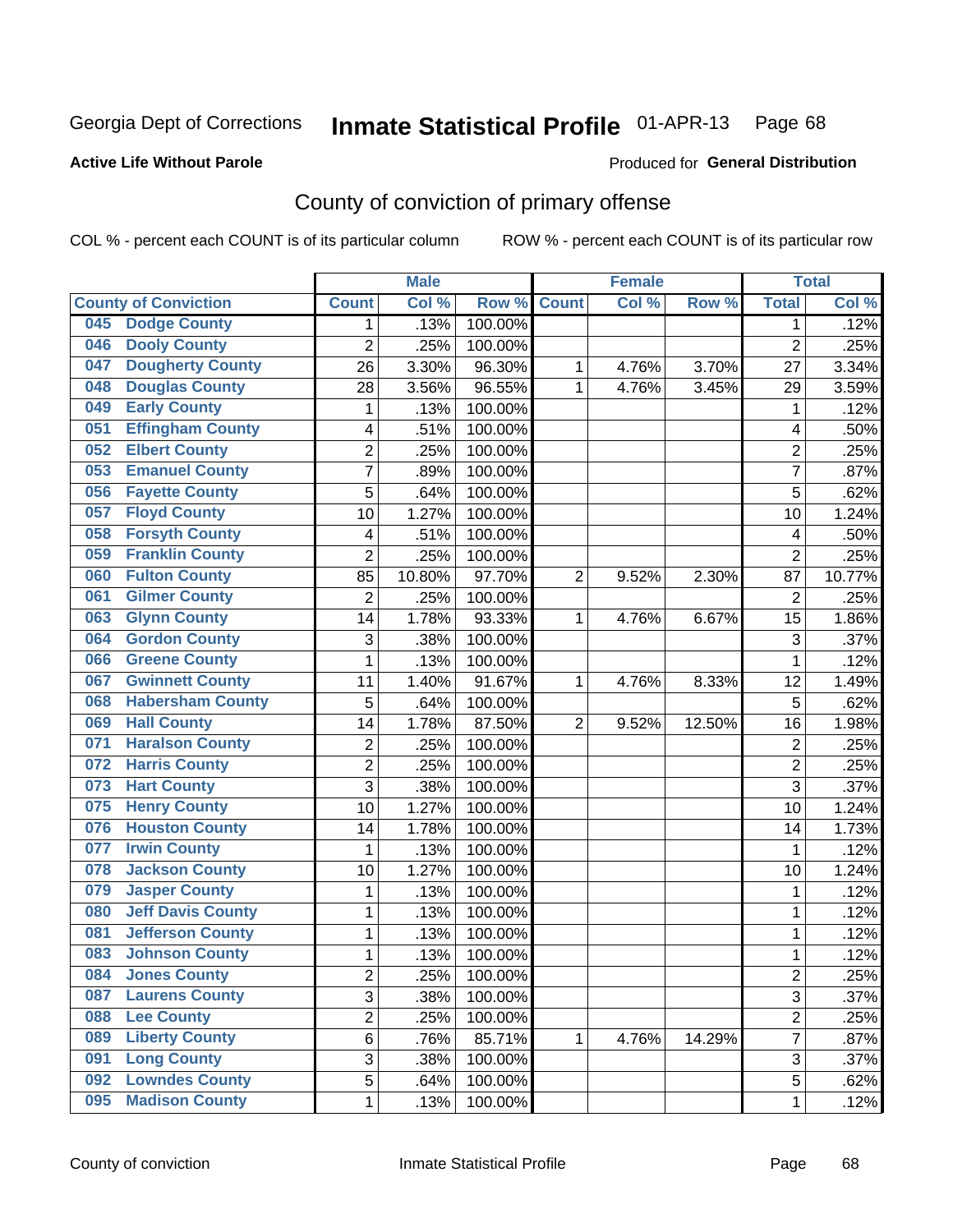## **Active Life Without Parole**

### Produced for **General Distribution**

# County of conviction of primary offense

|                                            |                         | <b>Male</b> |         |              | <b>Female</b> |        |                | <b>Total</b> |
|--------------------------------------------|-------------------------|-------------|---------|--------------|---------------|--------|----------------|--------------|
| <b>County of Conviction</b>                | <b>Count</b>            | Col %       | Row %   | <b>Count</b> | Col %         | Row %  | <b>Total</b>   | Col %        |
| <b>Marion County</b><br>096                | 1                       | .13%        | 100.00% |              |               |        | 1              | .12%         |
| <b>Mcduffie County</b><br>097              | $\overline{2}$          | .25%        | 100.00% |              |               |        | $\overline{2}$ | .25%         |
| <b>Mcintosh County</b><br>098              | 1                       | .13%        | 100.00% |              |               |        | $\mathbf 1$    | .12%         |
| <b>Miller County</b><br>100                | 1                       | .13%        | 100.00% |              |               |        | 1              | .12%         |
| <b>Monroe County</b><br>102                | 5                       | .64%        | 100.00% |              |               |        | 5              | .62%         |
| <b>Morgan County</b><br>104                | 1                       | .13%        | 100.00% |              |               |        | 1              | .12%         |
| <b>Muscogee County</b><br>106              | 22                      | 2.80%       | 100.00% |              |               |        | 22             | 2.72%        |
| <b>Newton County</b><br>107                | 5                       | .64%        | 83.33%  | 1            | 4.76%         | 16.67% | 6              | .74%         |
| <b>Oglethorpe County</b><br>109            | 1                       | .13%        | 100.00% |              |               |        | 1              | .12%         |
| <b>Paulding County</b><br>110              | $\overline{c}$          | .25%        | 100.00% |              |               |        | $\overline{2}$ | .25%         |
| <b>Pierce County</b><br>$\overline{113}$   | 1                       | .13%        | 100.00% |              |               |        | $\mathbf 1$    | .12%         |
| <b>Pike County</b><br>114                  | 4                       | .51%        | 80.00%  | 1            | 4.76%         | 20.00% | 5              | .62%         |
| <b>Polk County</b><br>115                  | 2                       | .25%        | 100.00% |              |               |        | $\overline{2}$ | .25%         |
| <b>Pulaski County</b><br>116               | 1                       | .13%        | 100.00% |              |               |        | $\mathbf 1$    | .12%         |
| <b>Putnam County</b><br>117                | $\overline{7}$          | .89%        | 100.00% |              |               |        | $\overline{7}$ | .87%         |
| <b>Rabun County</b><br>119                 | 1                       | .13%        | 100.00% |              |               |        | $\mathbf 1$    | .12%         |
| <b>Randolph County</b><br>120              | $\overline{2}$          | .25%        | 100.00% |              |               |        | $\overline{2}$ | .25%         |
| <b>Richmond County</b><br>$\overline{121}$ | 38                      | 4.83%       | 97.44%  | 1            | 4.76%         | 2.56%  | 39             | 4.83%        |
| <b>Rockdale County</b><br>122              | $\boldsymbol{9}$        | 1.14%       | 90.00%  | 1            | 4.76%         | 10.00% | 10             | 1.24%        |
| <b>Seminole County</b><br>125              | 1                       | .13%        | 100.00% |              |               |        | 1              | .12%         |
| <b>Spalding County</b><br>126              | 11                      | 1.40%       | 100.00% |              |               |        | 11             | 1.36%        |
| <b>Stephens County</b><br>127              | 3                       | .38%        | 100.00% |              |               |        | 3              | .37%         |
| <b>Sumter County</b><br>129                | 1                       | .13%        | 100.00% |              |               |        | 1              | .12%         |
| <b>Taliaferro County</b><br>131            | 1                       | .13%        | 100.00% |              |               |        | 1              | .12%         |
| <b>Tattnall County</b><br>132              | 1                       | .13%        | 100.00% |              |               |        | 1              | .12%         |
| <b>Terrell County</b><br>135               | 1                       | .13%        | 100.00% |              |               |        | 1              | .12%         |
| <b>Thomas County</b><br>136                | 4                       | .51%        | 100.00% |              |               |        | 4              | .50%         |
| <b>Tift County</b><br>137                  | 6                       | .76%        | 100.00% |              |               |        | 6              | .74%         |
| <b>Toombs County</b><br>138                | 8                       | 1.02%       | 100.00% |              |               |        | 8              | .99%         |
| <b>Towns County</b><br>139                 | 1                       | .13%        | 100.00% |              |               |        | $\mathbf 1$    | .12%         |
| <b>Treutlen County</b><br>140              | $\overline{2}$          | .25%        | 100.00% |              |               |        | $\overline{2}$ | .25%         |
| 141<br><b>Troup County</b>                 | 2                       | .25%        | 100.00% |              |               |        | $\overline{c}$ | .25%         |
| <b>Turner County</b><br>142                | 1                       | .13%        | 100.00% |              |               |        | $\mathbf{1}$   | .12%         |
| <b>Twiggs County</b><br>$\overline{143}$   | 1                       | .13%        | 100.00% |              |               |        | $\mathbf{1}$   | .12%         |
| <b>Upson County</b><br>145                 | $\overline{\mathbf{4}}$ | .51%        | 100.00% |              |               |        | 4              | .50%         |
| <b>Walker County</b><br>146                | 4                       | .51%        | 80.00%  | 1            | 4.76%         | 20.00% | 5              | .62%         |
| <b>Walton County</b><br>147                | $\bf 8$                 | 1.02%       | 100.00% |              |               |        | 8              | .99%         |
| <b>Ware County</b><br>$\overline{148}$     | 11                      | 1.40%       | 100.00% |              |               |        | 11             | 1.36%        |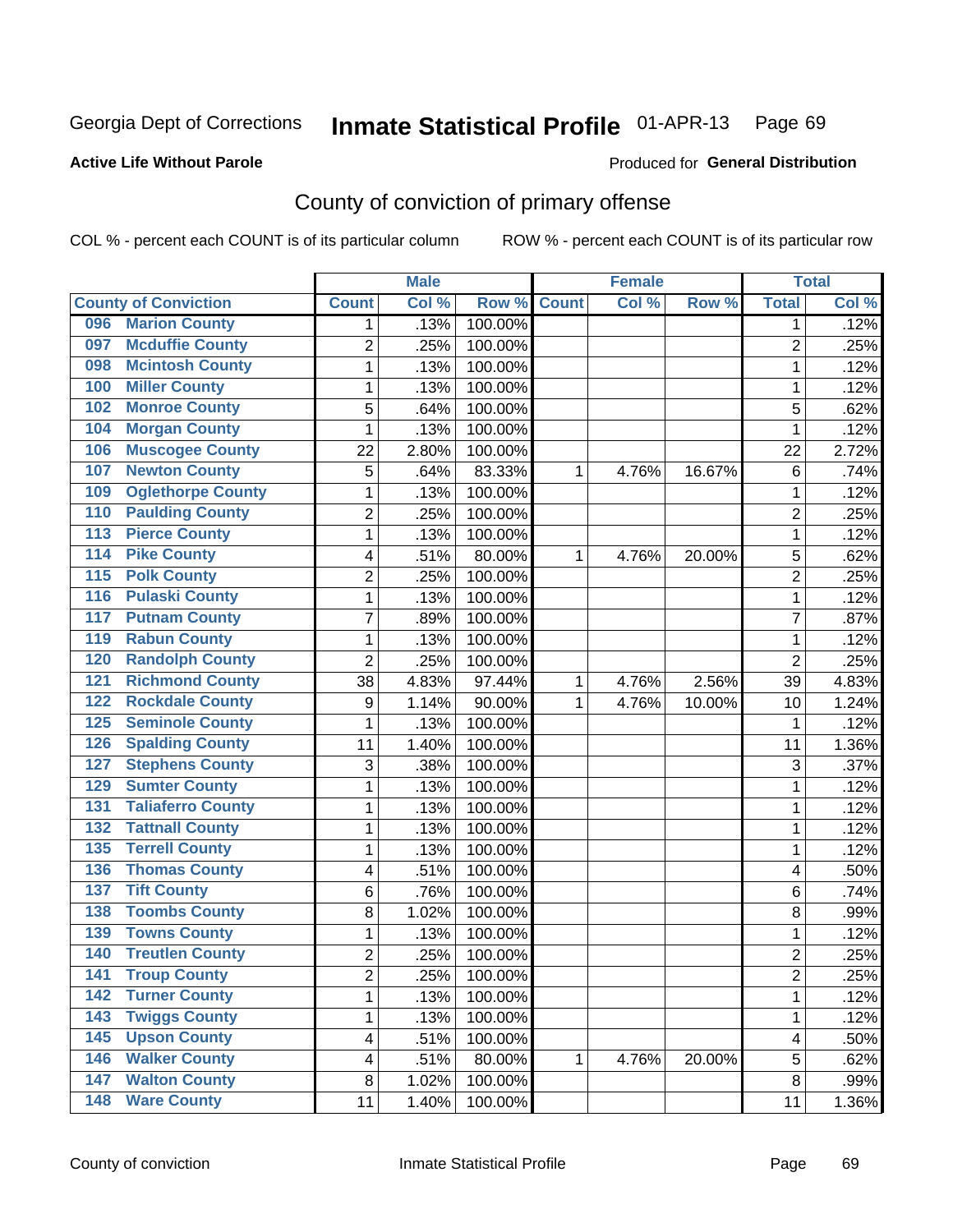### **Active Life Without Parole**

### Produced for **General Distribution**

# County of conviction of primary offense

|                                 | <b>Male</b><br><b>Female</b> |         |                    |    | <b>Total</b> |       |       |         |
|---------------------------------|------------------------------|---------|--------------------|----|--------------|-------|-------|---------|
| <b>County of Conviction</b>     | <b>Count</b>                 | Col%    | <b>Row % Count</b> |    | Col %        | Row % | Total | Col %   |
| <b>Washington County</b><br>150 |                              | $.51\%$ | 100.00%            |    |              |       |       | $.50\%$ |
| <b>Wayne County</b><br>151      |                              | .76%    | 100.00%            |    |              |       | 6     | .74%    |
| <b>155 Whitfield County</b>     |                              | .89%    | 100.00%            |    |              |       |       | $.87\%$ |
| <b>Wilkes County</b><br>157     |                              | $.13\%$ | 100.00%            |    |              |       |       | .12%    |
| <b>Total Rported</b>            | 787                          | 100%    | 97.4%              | 21 | 100%         | 2.6%  | 808   | 100%    |

| w<br>$\bullet$ in the following |                   |         |     |
|---------------------------------|-------------------|---------|-----|
| ota.<br>-                       | 707<br>10.<br>___ | м.<br>_ | 808 |

|  | <b>Mode (most frequent)</b> | <b>Fulton County</b> | <b>Columbia County</b> | <b>Fulton County</b> |
|--|-----------------------------|----------------------|------------------------|----------------------|
|--|-----------------------------|----------------------|------------------------|----------------------|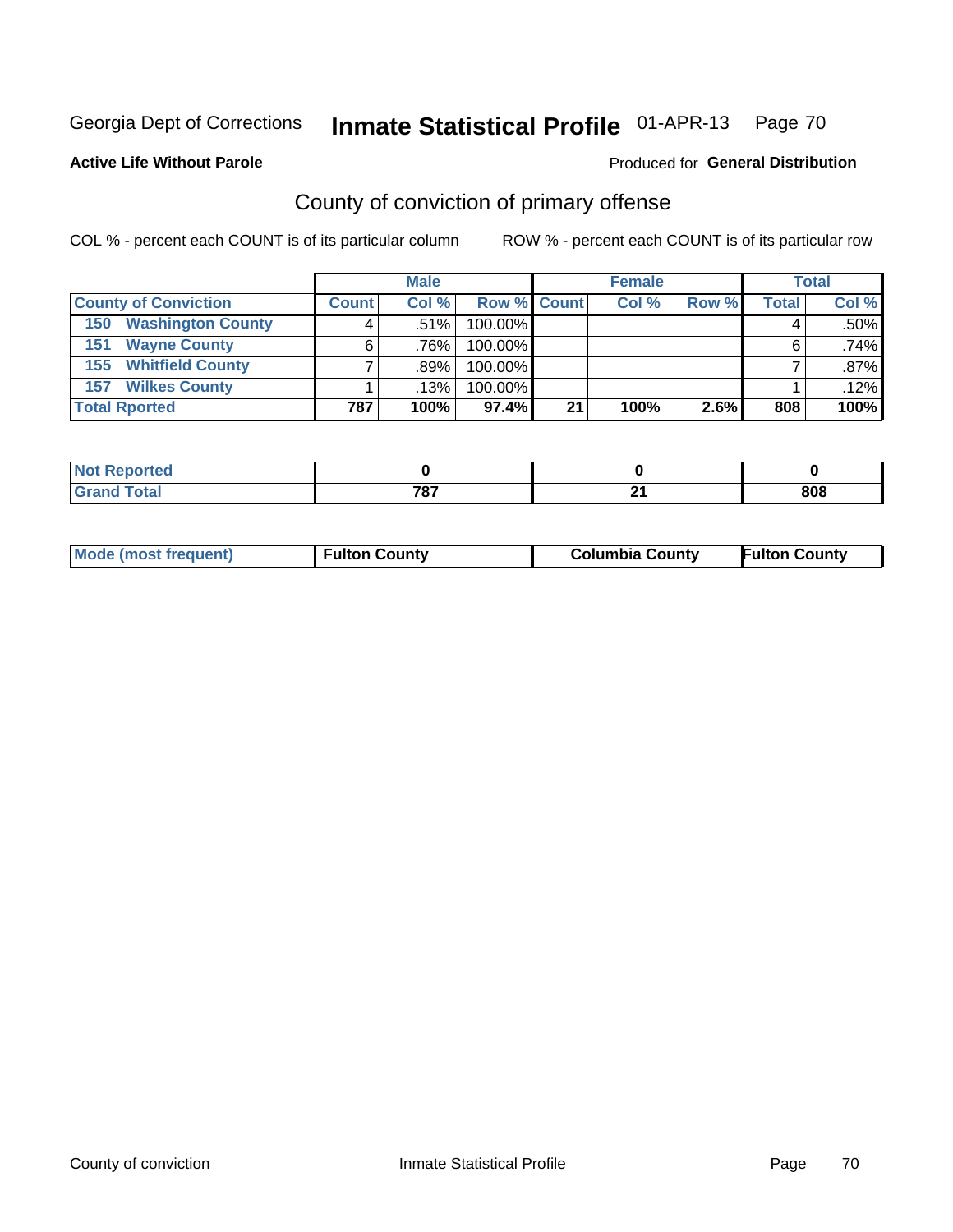## **Active Life Without Parole**

### Produced for **General Distribution**

# Circuit of conviction of primary offense

|                         |                                 |                  | <b>Male</b> |         |                | <b>Female</b> |        |                          | <b>Total</b> |
|-------------------------|---------------------------------|------------------|-------------|---------|----------------|---------------|--------|--------------------------|--------------|
|                         | <b>Circuit of Conviction</b>    | <b>Count</b>     | Col %       | Row %   | <b>Count</b>   | Col %         | Row %  | <b>Total</b>             | Col %        |
| 1                       | <b>Alapaha Circuit</b>          | 9                | 1.14%       | 100.00% |                |               |        | 9                        | 1.11%        |
| $\overline{2}$          | <b>Alcovy Circuit</b>           | 13               | 1.65%       | 92.86%  | 1              | 4.76%         | 7.14%  | 14                       | 1.73%        |
| $\overline{\mathbf{3}}$ | <b>Atlanta Circuit</b>          | 85               | 10.80%      | 97.70%  | $\overline{2}$ | 9.52%         | 2.30%  | 87                       | 10.77%       |
| 4                       | <b>Atlantic Circuit</b>         | 11               | 1.40%       | 91.67%  | $\mathbf{1}$   | 4.76%         | 8.33%  | 12                       | 1.49%        |
| $\overline{5}$          | <b>Augusta Circuit</b>          | 51               | 6.48%       | 92.73%  | 4              | 19.05%        | 7.27%  | 55                       | 6.81%        |
| $6\overline{6}$         | <b>Blue Ridge Circuit</b>       | $\overline{2}$   | .25%        | 100.00% |                |               |        | $\overline{2}$           | .25%         |
| 7                       | <b>Brunswick Circuit</b>        | 29               | 3.68%       | 96.67%  | 1              | 4.76%         | 3.33%  | 30                       | 3.71%        |
| 8                       | <b>Chattahoochee Circuit</b>    | 25               | 3.18%       | 100.00% |                |               |        | 25                       | 3.09%        |
| $\overline{9}$          | <b>Cherokee Circuit</b>         | 8                | 1.02%       | 100.00% |                |               |        | 8                        | .99%         |
| 10                      | <b>Clayton Circuit</b>          | 36               | 4.57%       | 97.30%  | 1              | 4.76%         | 2.70%  | 37                       | 4.58%        |
| $\overline{11}$         | <b>Cobb Circuit</b>             | 31               | 3.94%       | 96.88%  | $\mathbf{1}$   | 4.76%         | 3.13%  | 32                       | 3.96%        |
| $\overline{12}$         | <b>Conasauga Circuit</b>        | $\overline{7}$   | .89%        | 100.00% |                |               |        | $\overline{7}$           | .87%         |
| $\overline{13}$         | <b>Cordele Circuit</b>          | 9                | 1.14%       | 100.00% |                |               |        | 9                        | 1.11%        |
| $\overline{14}$         | <b>Coweta Circuit</b>           | 10               | 1.27%       | 100.00% |                |               |        | 10                       | 1.24%        |
| $\overline{15}$         | <b>Dougherty Circuit</b>        | 26               | 3.30%       | 96.30%  | 1              | 4.76%         | 3.70%  | 27                       | 3.34%        |
| 16                      | <b>Dublin Circuit</b>           | $\overline{7}$   | .89%        | 100.00% |                |               |        | $\overline{7}$           | .87%         |
| $\overline{17}$         | <b>Eastern Circuit</b>          | 29               | 3.68%       | 100.00% |                |               |        | 29                       | 3.59%        |
| 18                      | <b>Flint Circuit</b>            | 10               | 1.27%       | 100.00% |                |               |        | 10                       | 1.24%        |
| 19                      | <b>Griffin Circuit</b>          | 24               | 3.05%       | 96.00%  | 1              | 4.76%         | 4.00%  | 25                       | 3.09%        |
| 20                      | <b>Gwinnett Circuit</b>         | 11               | 1.40%       | 91.67%  | 1              | 4.76%         | 8.33%  | 12                       | 1.49%        |
| $\overline{21}$         | <b>Houston Circuit</b>          | 14               | 1.78%       | 100.00% |                |               |        | 14                       | 1.73%        |
| $\overline{22}$         | <b>Lookout Mountain Circuit</b> | $\boldsymbol{9}$ | 1.14%       | 90.00%  | $\mathbf{1}$   | 4.76%         | 10.00% | 10                       | 1.24%        |
| 23                      | <b>Macon Circuit</b>            | 23               | 2.92%       | 100.00% |                |               |        | 23                       | 2.85%        |
| $\overline{24}$         | <b>Middle Circuit</b>           | 21               | 2.67%       | 100.00% |                |               |        | 21                       | 2.60%        |
| $\overline{25}$         | <b>Mountain Circuit</b>         | 9                | 1.14%       | 100.00% |                |               |        | 9                        | 1.11%        |
| 26                      | <b>Northeastern Circuit</b>     | 15               | 1.91%       | 88.24%  | $\overline{2}$ | 9.52%         | 11.76% | 17                       | 2.10%        |
| $\overline{27}$         | <b>Northern Circuit</b>         | 9                | 1.14%       | 100.00% |                |               |        | 9                        | 1.11%        |
| 28                      | <b>Ocmulgee Circuit</b>         | 16               | 2.03%       | 100.00% |                |               |        | 16                       | 1.98%        |
| 29                      | <b>Oconee Circuit</b>           | 3                | .38%        | 100.00% |                |               |        | $\mathfrak{S}$           | .37%         |
| 30                      | <b>Ogeechee Circuit</b>         | 9                | 1.14%       | 90.00%  | 1              | 4.76%         | 10.00% | 10                       | 1.24%        |
| $\overline{31}$         | <b>Pataula Circuit</b>          | 6                | .76%        | 100.00% |                |               |        | $\,6$                    | .74%         |
| 32                      | <b>Piedmont Circuit</b>         | 17               | 2.16%       | 100.00% |                |               |        | 17                       | 2.10%        |
| 33                      | <b>Rome Circuit</b>             | 10               | 1.27%       | 100.00% |                |               |        | 10                       | 1.24%        |
| 34                      | <b>South Georgia Circuit</b>    | $\mathbf 2$      | .25%        | 100.00% |                |               |        | $\overline{2}$           | .25%         |
| 35                      | <b>Southern Circuit</b>         | 14               | 1.78%       | 100.00% |                |               |        | 14                       | 1.73%        |
| 36                      | <b>Southwestern Circuit</b>     | 3                | .38%        | 100.00% |                |               |        | 3                        | .37%         |
| 37                      | <b>Stone Mountain Circuit</b>   | 66               | 8.39%       | 98.51%  | 1              | 4.76%         | 1.49%  | 67                       | 8.29%        |
| 38                      | <b>Tallapoosa Circuit</b>       | 4                | .51%        | 100.00% |                |               |        | $\overline{\mathcal{A}}$ | .50%         |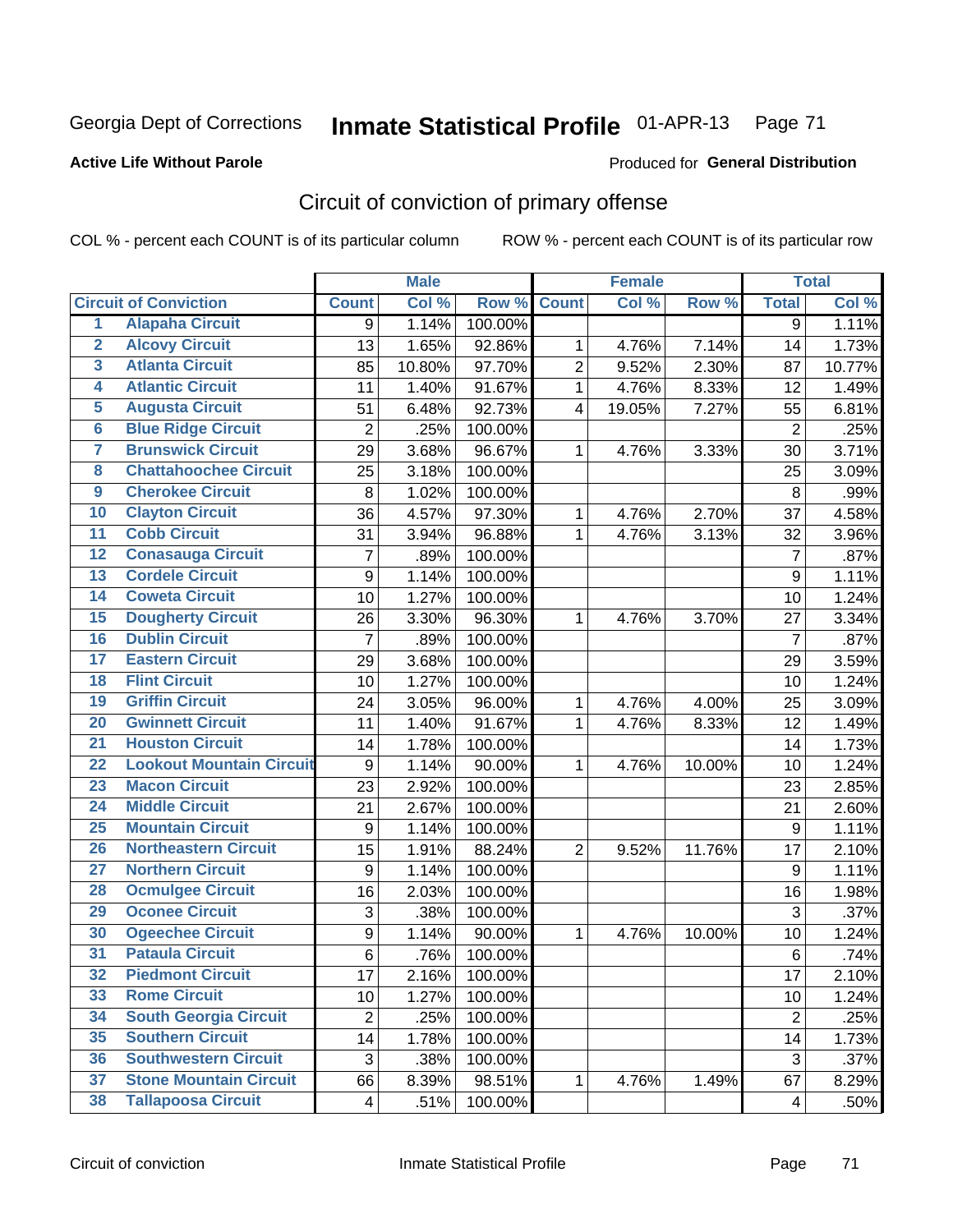### **Active Life Without Parole**

### Produced for **General Distribution**

# Circuit of conviction of primary offense

|    |                              |                 | <b>Male</b> |         |              | <b>Female</b> |        |              | <b>Total</b> |
|----|------------------------------|-----------------|-------------|---------|--------------|---------------|--------|--------------|--------------|
|    | <b>Circuit of Conviction</b> | <b>Count</b>    | Col %       | Row %   | <b>Count</b> | Col %         | Row %  | <b>Total</b> | Col %        |
| 39 | <b>Tifton Circuit</b>        | 8               | 1.02%       | 100.00% |              |               |        | 8            | $.99\%$      |
| 40 | <b>Toombs Circuit</b>        | 4               | .51%        | 100.00% |              |               |        | 4            | .50%         |
| 41 | <b>Waycross Circuit</b>      | 20 <sub>1</sub> | 2.54%       | 100.00% |              |               |        | 20           | 2.48%        |
| 42 | <b>Western Circuit</b>       | 16              | 2.03%       | 100.00% |              |               |        | 16           | 1.98%        |
| 43 | <b>Rockdale Circuit</b>      | 9               | 1.14%       | 90.00%  |              | 4.76%         | 10.00% | 10           | 1.24%        |
| 44 | <b>Douglas Circuit</b>       | 28              | 3.56%       | 96.55%  |              | 4.76%         | 3.45%  | 29           | 3.59%        |
| 45 | <b>Appalachian Circuit</b>   | 2               | .25%        | 100.00% |              |               |        | 2            | .25%         |
| 46 | <b>Enotah Circuit</b>        |                 | .13%        | 100.00% |              |               |        |              | .12%         |
| 47 | <b>Bell-Forsyth Circuit</b>  | 4               | .51%        | 100.00% |              |               |        | 4            | .50%         |
| 48 | <b>Towaliga Circuit</b>      | 10              | 1.27%       | 100.00% |              |               |        | 10           | 1.24%        |
| 49 | <b>Paulding Circuit</b>      | $\overline{2}$  | .25%        | 100.00% |              |               |        | 2            | .25%         |
|    | <b>Total Rported</b>         | 787             | 100%        | 97.4%   | 21           | 100%          | 2.6%   | 808          | 100%         |

| orted<br>N   |              |               |     |
|--------------|--------------|---------------|-----|
| <b>Total</b> | 707<br>. o i | $\sim$<br>- 1 | 808 |

| М<br>. In n tr<br>.<br>.<br>wanta<br>Πū<br>31.<br>$\sim$ $\sim$ $\sim$ |
|------------------------------------------------------------------------|
|------------------------------------------------------------------------|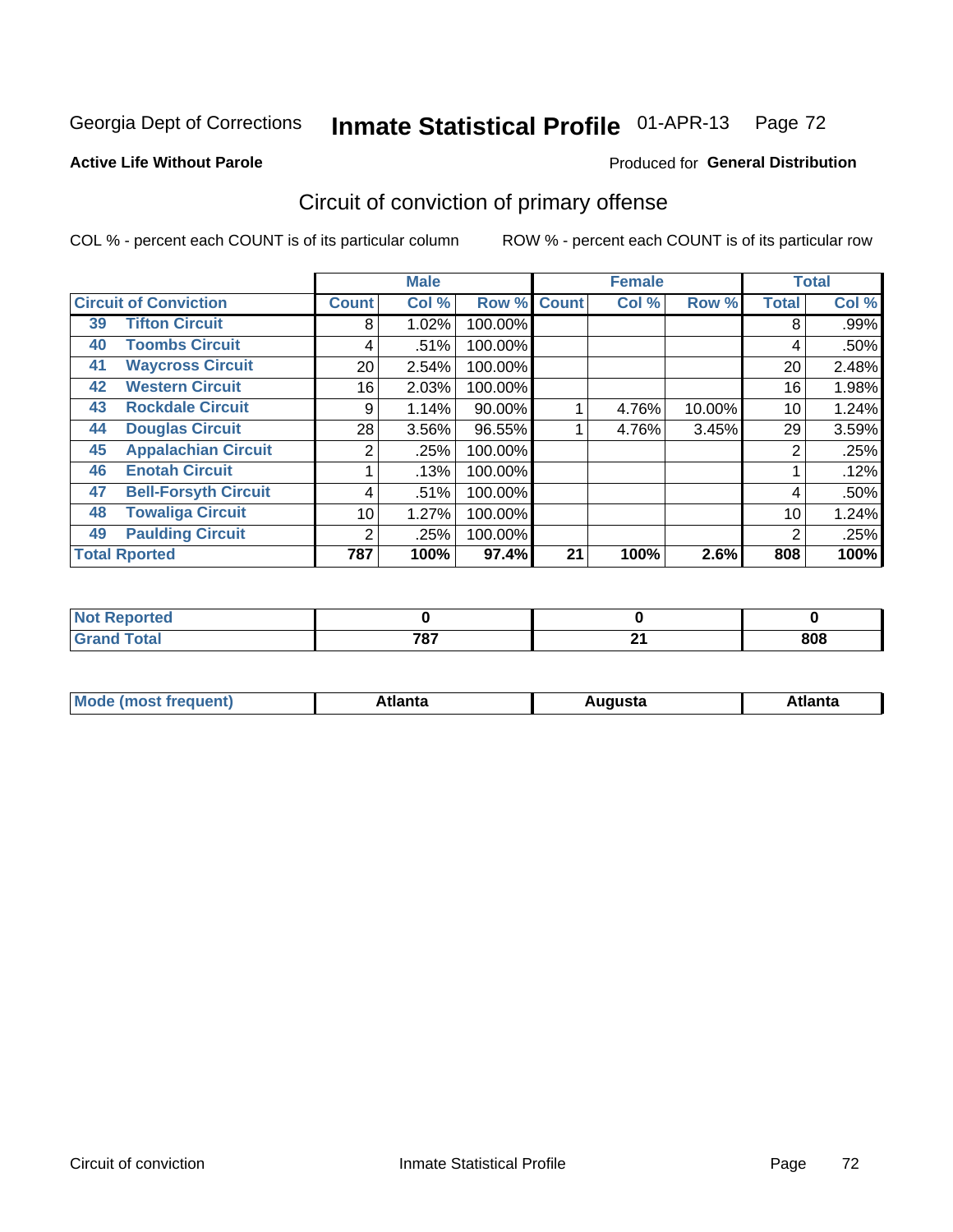### **Active Life Without Parole**

#### Produced for **General Distribution**

## Years served (jail + prison) in this incarceration

|                       | <b>Male</b>     |       | <b>Female</b> |                 |        | <b>Total</b> |                         |       |
|-----------------------|-----------------|-------|---------------|-----------------|--------|--------------|-------------------------|-------|
| <b>Years Served</b>   | <b>Count</b>    | Col % | Row %         | <b>Count</b>    | Col %  | Row %        | <b>Total</b>            | Col % |
| Less than one year    | $\overline{17}$ | 2.16% | 94.44%        | $\mathbf{1}$    | 4.76%  | 5.56%        | $\overline{18}$         | 2.23% |
| 1 to 1.99 years       | 54              | 6.86% | 96.43%        | 2               | 9.52%  | 3.57%        | 56                      | 6.93% |
| 2 to 2.99 years       | 64              | 8.13% | 92.75%        | 5               | 23.81% | 7.25%        | 69                      | 8.54% |
| 3 to 3.99 years       | 45              | 5.72% | 97.83%        | 1               | 4.76%  | 2.17%        | 46                      | 5.69% |
| 4 to 4.99 years       | 40              | 5.08% | 97.56%        | $\mathbf{1}$    | 4.76%  | 2.44%        | 41                      | 5.07% |
| 5 to 5.99 years       | 47              | 5.97% | 100.00%       |                 |        |              | 47                      | 5.82% |
| 6 to 6.99 years       | 30              | 3.81% | 90.91%        | 3               | 14.29% | 9.09%        | 33                      | 4.08% |
| 7 to 7.99 years       | 31              | 3.94% | 96.88%        | $\mathbf{1}$    | 4.76%  | 3.13%        | 32                      | 3.96% |
| 8 to 8.99 years       | 31              | 3.94% | 100.00%       |                 |        |              | 31                      | 3.84% |
| 9 to 9.99 years       | 29              | 3.68% | 96.67%        | 1               | 4.76%  | 3.33%        | 30                      | 3.71% |
| 10 to 10.99 years     | 41              | 5.21% | 91.11%        | $\overline{4}$  | 19.05% | 8.89%        | 45                      | 5.57% |
| 11 to 11.99 years     | 40              | 5.08% | 100.00%       |                 |        |              | 40                      | 4.95% |
| 12 to 12.99 years     | 48              | 6.10% | 100.00%       |                 |        |              | 48                      | 5.94% |
| 13 to 13.99 years     | 38              | 4.83% | 100.00%       |                 |        |              | 38                      | 4.70% |
| 14 to 14.99 years     | 29              | 3.68% | 96.67%        | 1               | 4.76%  | 3.33%        | 30                      | 3.71% |
| 15 to 15.99 years     | 51              | 6.48% | 98.08%        | $\mathbf{1}$    | 4.76%  | 1.92%        | 52                      | 6.44% |
| 16 to 16.99 years     | 47              | 5.97% | 100.00%       |                 |        |              | 47                      | 5.82% |
| 17 to 17.99 years     | 26              | 3.30% | 100.00%       |                 |        |              | 26                      | 3.22% |
| 18 to 18.99 years     | 27              | 3.43% | 100.00%       |                 |        |              | 27                      | 3.34% |
| 19 to 19.99 years     | 20              | 2.54% | 100.00%       |                 |        |              | 20                      | 2.48% |
| 20 to 20.99 years     | 6               | 0.76% | 100.00%       |                 |        |              | 6                       | 0.74% |
| 21 to 21.99 years     | 6               | 0.76% | 100.00%       |                 |        |              | 6                       | 0.74% |
| 22 to 22.99 years     | 1               | 0.13% | 100.00%       |                 |        |              | $\mathbf{1}$            | 0.12% |
| 23 to 23.99 years     | $\overline{c}$  | 0.25% | 100.00%       |                 |        |              | $\overline{c}$          | 0.25% |
| 24 to 24.99 years     | $\,6$           | 0.76% | 100.00%       |                 |        |              | 6                       | 0.74% |
| 25 to 25.99 years     | $\mathbf{1}$    | 0.13% | 100.00%       |                 |        |              | $\mathbf{1}$            | 0.12% |
| 26 to 26.99 years     | 2               | 0.25% | 100.00%       |                 |        |              | $\overline{\mathbf{c}}$ | 0.25% |
| 28 to 28.99 years     | $\overline{2}$  | 0.25% | 100.00%       |                 |        |              | $\overline{c}$          | 0.25% |
| 29 to 29.99 years     | $\mathbf 1$     | 0.13% | 100.00%       |                 |        |              | $\mathbf 1$             | 0.12% |
| Thirty + years        | 5               | 0.64% | 100.00%       |                 |        |              | 5                       | 0.62% |
| <b>Total Reported</b> | 787             | 100%  | 97.40%        | $\overline{21}$ | 100%   | 2.60%        | 808                     | 100%  |

| <b>Not Reported</b>      |                 |                 |                   |
|--------------------------|-----------------|-----------------|-------------------|
| <b>Grand Total</b>       | 787             | 21              | 808               |
|                          |                 |                 |                   |
| <b>Mean</b><br>(average) | 10.09           | 6.34            | 10                |
| Median (middle)          | 10.2            | 6.22            | 10.035            |
| Mode<br>(most frequent)  | 2 to 2.99 years | 2 to 2.99 years | 10 to 10.99 years |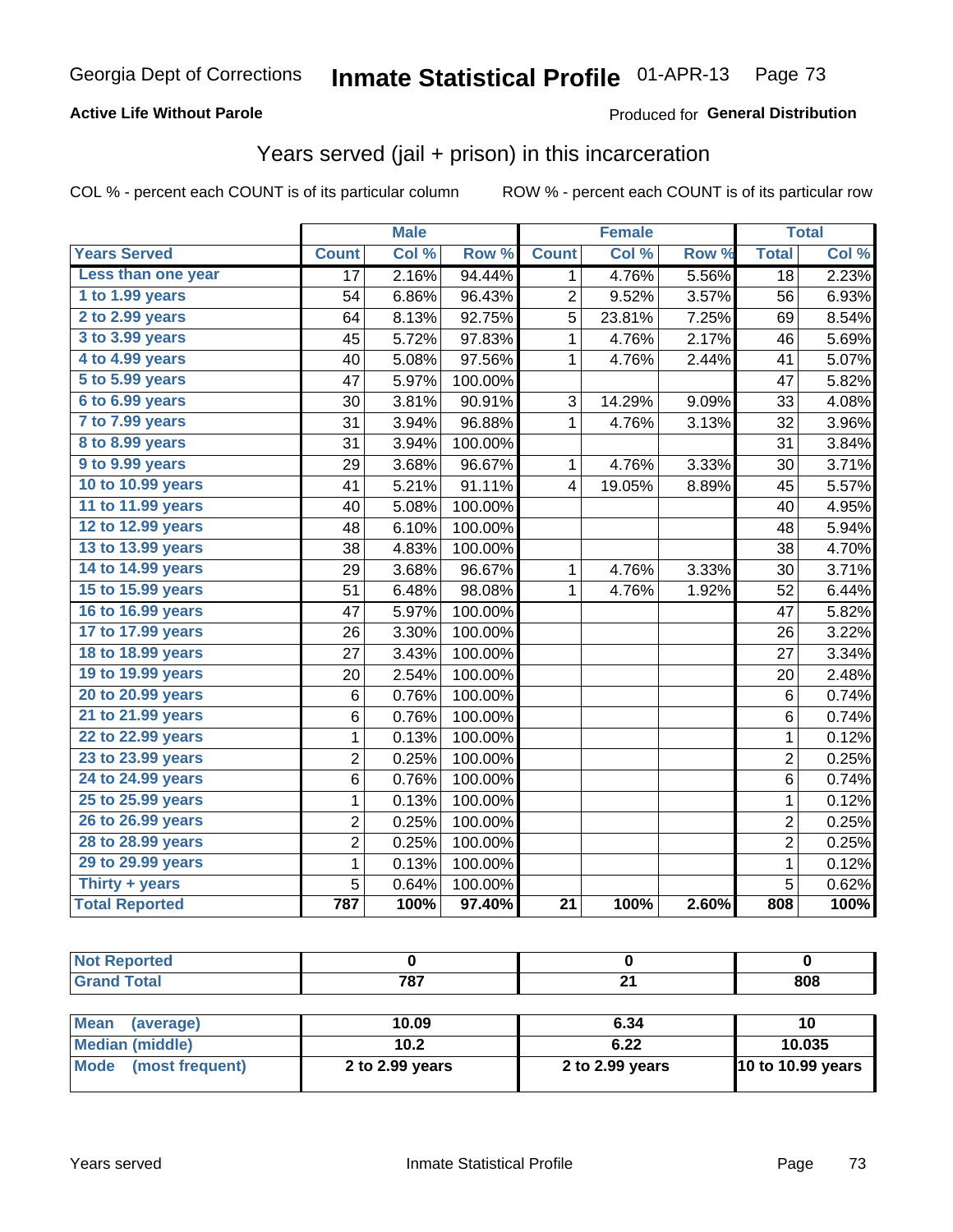#### **Active Life Without Parole**

Produced for **General Distribution**

## Results of most recent HIV tests

|                         | <b>Male</b>      |        |                 | <b>Female</b> |        |          | Total |           |
|-------------------------|------------------|--------|-----------------|---------------|--------|----------|-------|-----------|
| <b>HIV Test Results</b> | <b>Count</b>     | Col %  | Row %I          | <b>Count</b>  | Col %  | Row %    | Total | Col %     |
| <b>Positive</b>         | 5                | 0.65%  | 83.33%          |               | 4.76%  | 16.67%   | 6     | $0.76\%$  |
| <b>Negative</b>         | 768              | 99.35% | $97.46\%$       | 20            | 95.24% | $2.54\%$ | 788   | $99.24\%$ |
| <b>Total Reported</b>   | 773 <sub>1</sub> | 100%   | 97.36% <b>I</b> | 21            | 100%   | 2.64%    | 794   | 100%      |

| ported<br><b>NOT</b>      |              |     |
|---------------------------|--------------|-----|
| $int^{\bullet}$<br>$\sim$ | ラウラ<br>1 O I | 808 |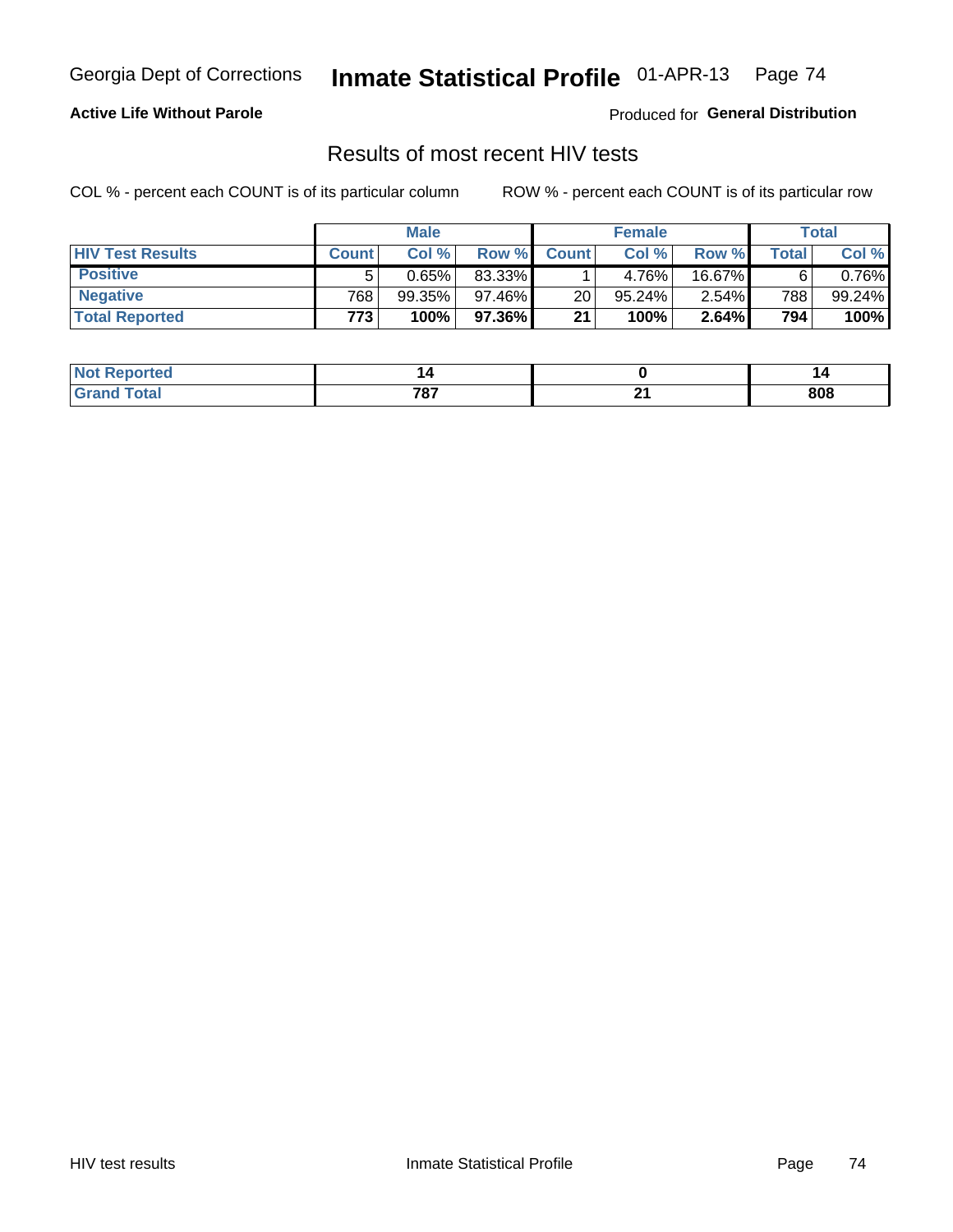### **Active Life Without Parole**

Produced for **General Distribution**

## Results of most recent tuberculosis test

|                                  | <b>Male</b>      |        |         | <b>Female</b>   |        |          | Total |        |
|----------------------------------|------------------|--------|---------|-----------------|--------|----------|-------|--------|
| <b>Tuberculosis Test Results</b> | <b>Count</b>     | Col%   | Row %I  | <b>Count</b>    | Col%   | Row %    | Total | Col %  |
| <b>Positive on current test</b>  | 200              | 25.87% | 98.52%  |                 | 14.29% | 1.48%∎   | 203   | 25.57% |
| <b>Negative</b>                  | 573'             | 74.13% | 96.95%I | 18 <sub>1</sub> | 85.71% | $3.05\%$ | 591   | 74.43% |
| <b>Total Reported</b>            | 773 <sub>1</sub> | 100%   | 97.36%I | 21              | 100%   | 2.64%    | 794   | 100%   |

| ported<br><b>NOT</b>      |              |     |
|---------------------------|--------------|-----|
| $int^{\bullet}$<br>$\sim$ | ラウラ<br>1 O I | 808 |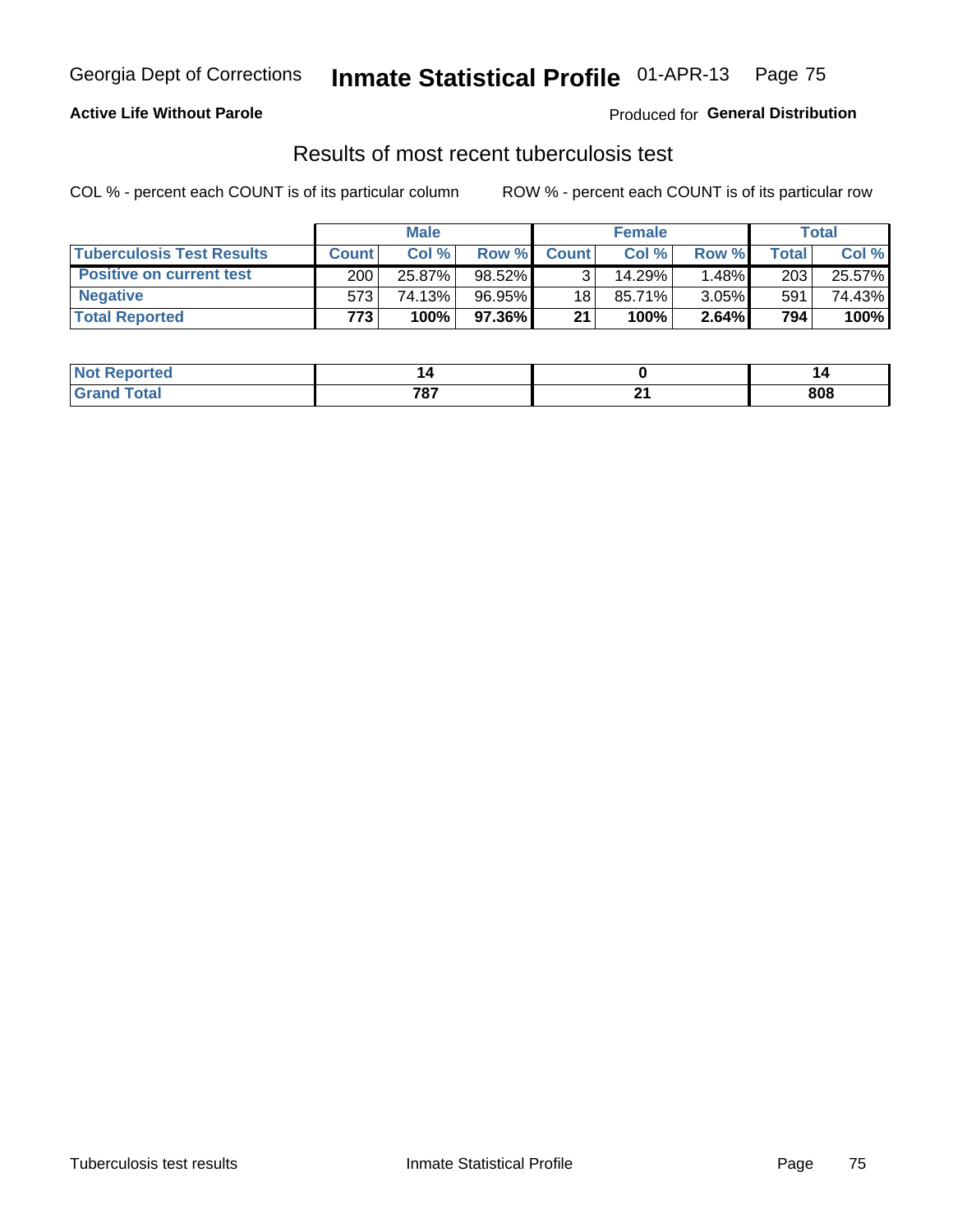### **Active Life Without Parole**

Produced for **General Distribution**

## Results of most recent syphilis test

|                                 | <b>Male</b>  |           |           | <b>Female</b>   |           |          | Total   |        |
|---------------------------------|--------------|-----------|-----------|-----------------|-----------|----------|---------|--------|
| <b>Syphilis Test Results</b>    | <b>Count</b> | Col%      | Row %I    | <b>Count</b>    | Col %     | Row %    | Total i | Col %  |
| <b>Positive on current test</b> |              | $2.84\%$  | $94.44\%$ |                 | 9.09%     | 5.56%    | 18      | 2.96%  |
| <b>Negative</b>                 | 581          | $97.16\%$ | 98.31%    | 10 <sup>1</sup> | $90.91\%$ | $1.69\%$ | 591     | 97.04% |
| <b>Total Reported</b>           | 598          | 100%      | 98.19%    | 11              | 100%      | 1.81%    | 609     | 100%   |

| <b>Not Reported</b> | 189 |          | 199 |
|---------------------|-----|----------|-----|
| <b>Total</b>        | 787 | ົ<br>. . | 808 |